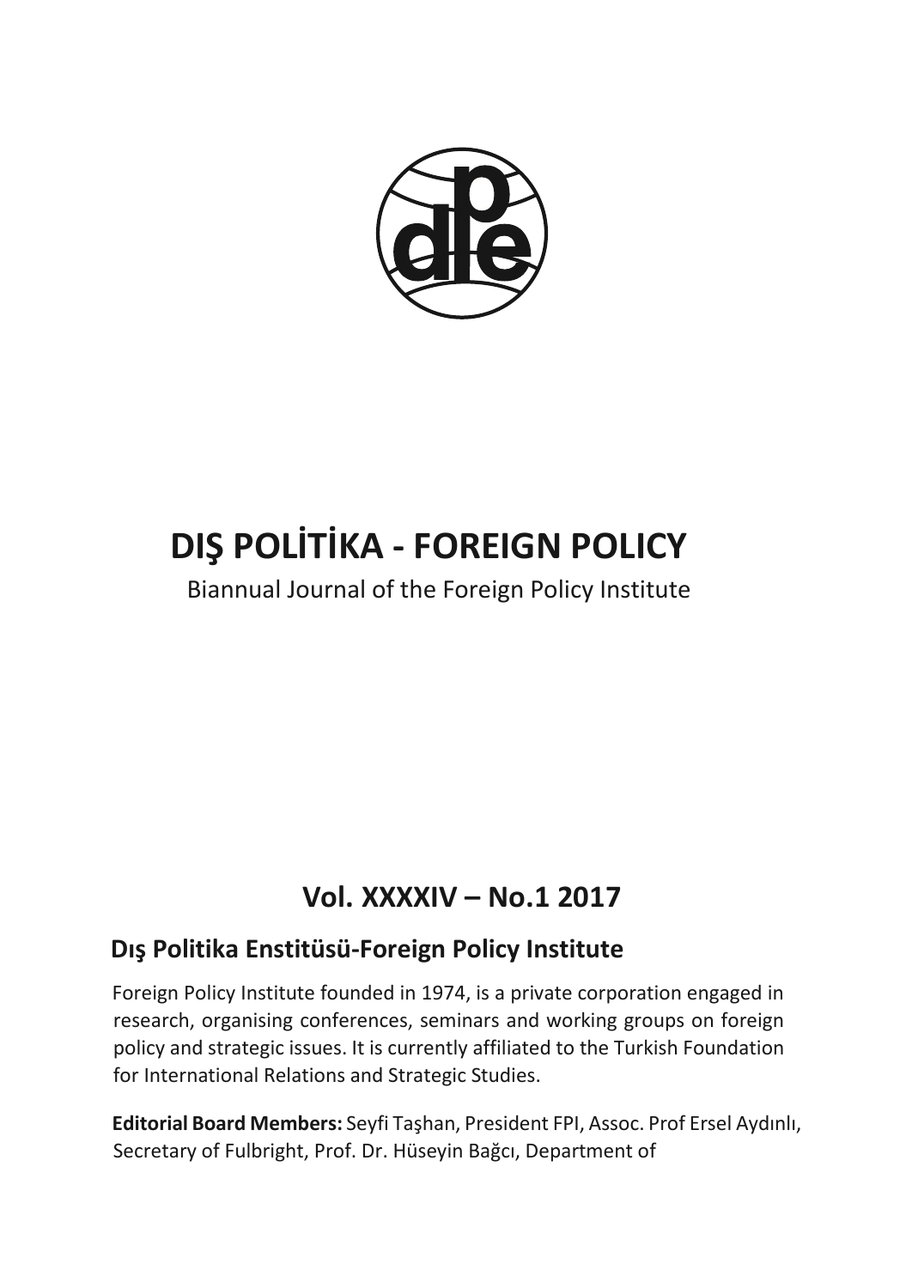International Relations, METU, Armand Clesse, Director IEIS, Luxembourg Institute for European and International Studies, Prof. Dr. Ali Karaosmanoğlu, Prof. Mustafa Kibaroğlu, Chair Department of Political and International Relations, MEF University, Heinz Kramer,Researcher, Engin Ömer Lütem, Ambassador (Ret), Prof. Dr. Ersin Onulduran, Nathalie Tocci, Deputy Director, Istituito Affari Internazionali, Oktay Aksoy, Ambassador (Ret), Foreign Policy Institute.

*By its statute and law, Turkish Foreign Policy Institute is not allowed to express views on political matters. Therefore, the views expressed in this publication are solely those of their authors.*

Published in July 2017 Publisher for Foreign Policy Institute: Seyfi Taşhan Editor: Oktay Aksoy Foreign Policy Institute İlker 1. Cadde 1024 Sokak No: 19/1 Ankara, Turkey Tel. +90 312 478 52 50-59 Fax: +90 312 479 86 72 e.mail: fpi@foreignpolicy.org.tr Web Site: http://www.foreignpolicy.org.tr

## **TABLE of CONTENTS**

**Notes on Recent Events and This Issue .................................................5**

Oktay Aksoy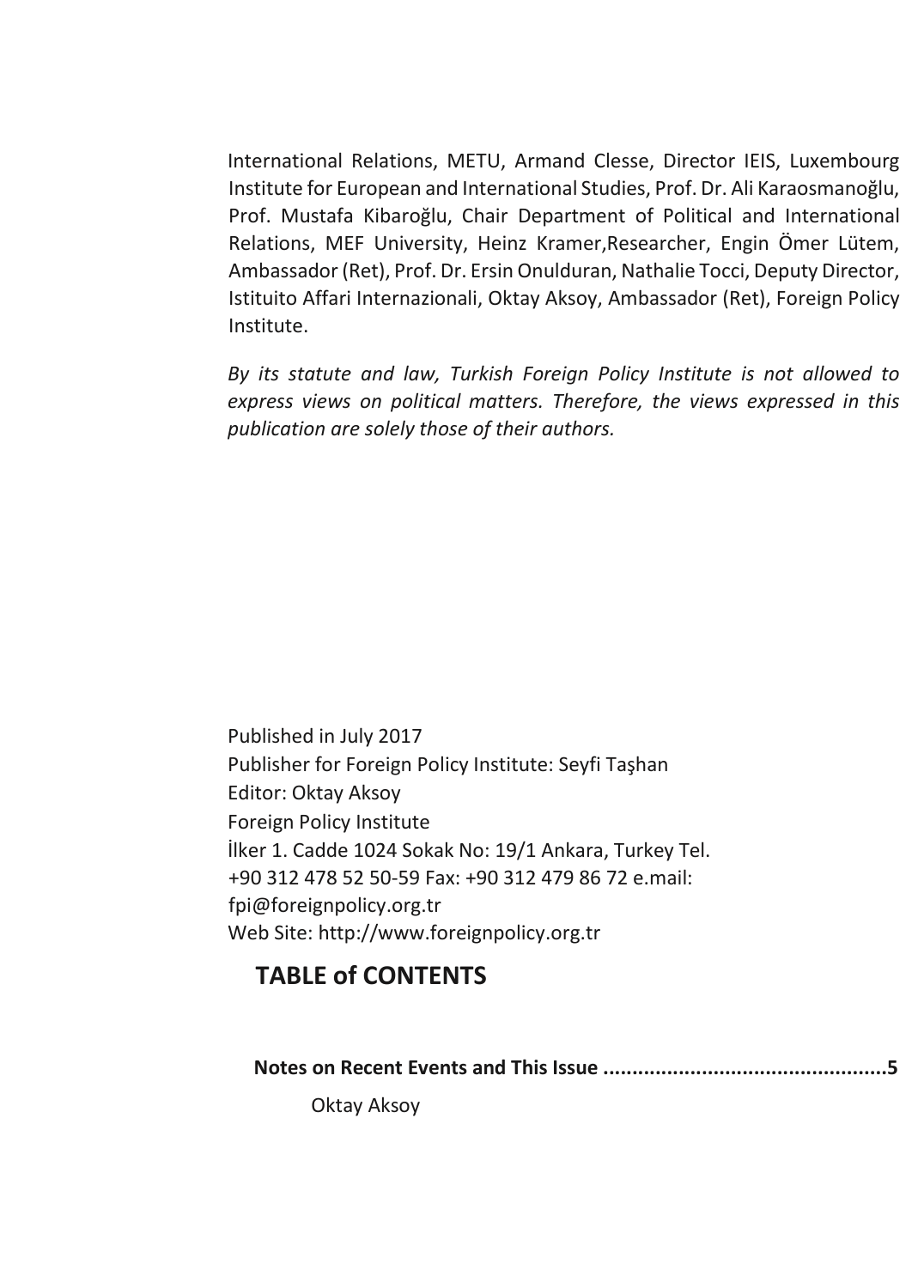**Africa in World Politics and Somalia: A Comparative Case Study ....... 77** Numan Hazar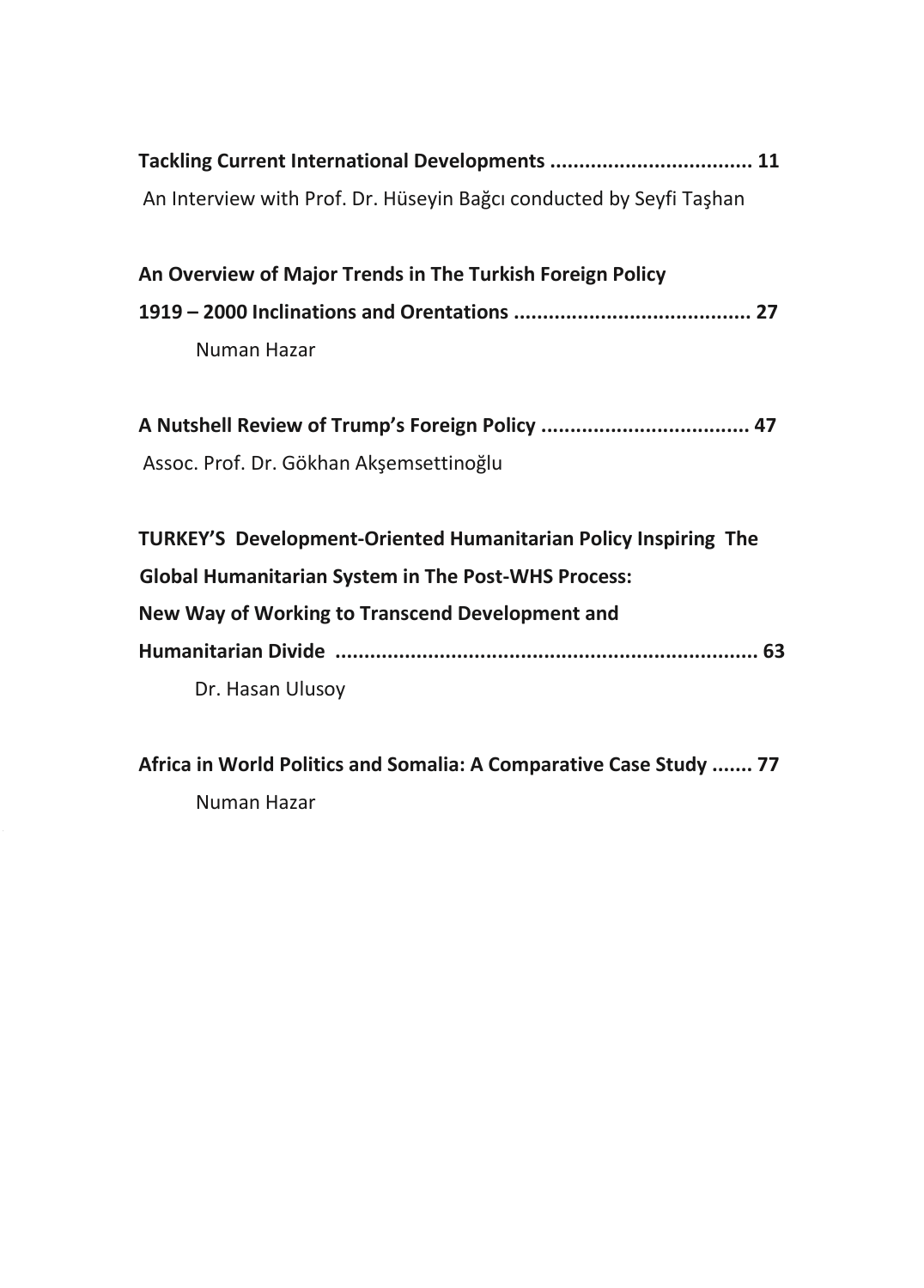## **Notes on Recent Events and This Issue**

## **Changes in International Landscape**

The first half of 2017 was full of drastic changes in the international scene. Donald Trump was sworn in as the 45th President of the US and the many controversial promises he has made during his election campaign and his attempts to break with the established policies not only domestically but also internationally leave many to wonder what his administration's next steps will be.

Another revolutionary change in leadership and politics was in France with the surprise rise to power of a young and ambitious newcomer, Emmanuel Macron. One wonders if his 65% win over an ultra-rightist candidate, while it was a relief in many quarters, would prevent the rise of dangerous populist trends in many countries in Europe. Shortly after his stunning victory in Presidential elections, his newly formed centrist party "La Republique en Marche" swept to parliamentary power in the lowest turnout National Assembly elections reflecting weariness with the existing discredited political class. Would his example to go along without formal party structures be an inspiration for many others discontented with the solidified establisments and attracted to increasingly radicalised populist temptations?

Another important shift in the European scene will definitely be UK's leaving the EU following a referandum held last year. British Prime Minister Theresa May's gamble to call snap elections with the hope of gaining sufficient majority and support in Parliament in conducting the Brexit negotiations with the EU officials from a strong position did not produce what she had hoped for and negotiations started with a weak minority government.

Meanwhile politics in Turkey was also very active during the first few months of the year as we witnessed a referandum on April 16th for constitutional change shifting the presidential system to an executive presidential one.

## **Trump as the US President**

With President Trump in office, the world is trying to figure out how his administration will make changes in international politics. Trump's "America First" stance has increased concerns among those oriented for close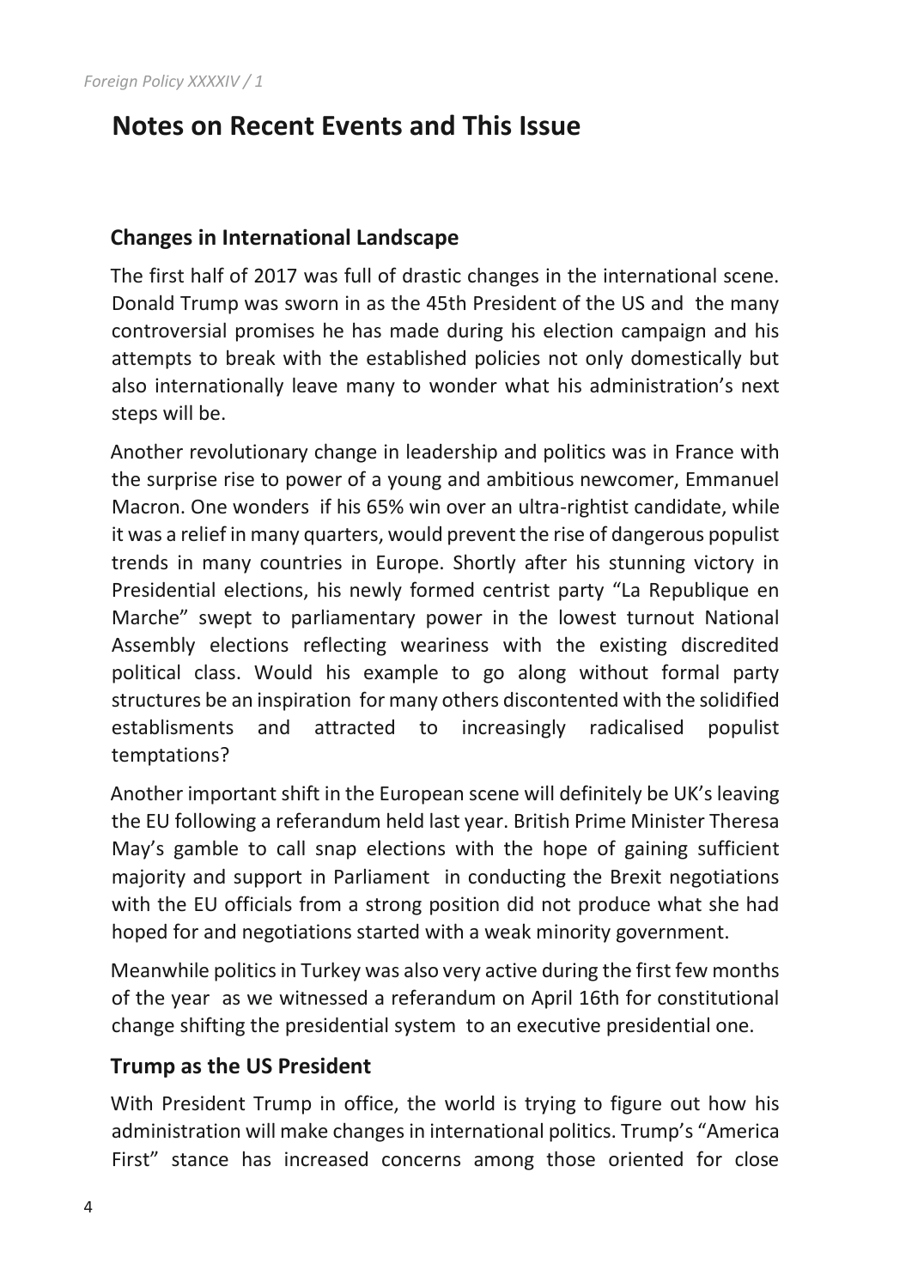cooperation on global issues and more so among the allies whether this will erode the existing confidence in strategic relations. His participation in the NATO Summit in Brussels, where Montenegro with troops numbering merely 2 thousand joined the Organization as 29th member, relieved some allies that this important security apparatus will still play an indispensible role in Euro-Atlantic relations but his declining to affirm the important Article 5 of the Treaty, crucial for collective defence, left many disappointed. Predident Trump's first visit overseas starting with Saudi Arabia and a visit to Israel and a meeting with the Palestinian President Abbas, gives some indications of his interest in the region. As a businessman, some expect his stand in diplomacy to be"transactional". However, many are perplexed with conflicting, even sometimes contradicting statements coming from different departments in Washington, D.C. and wonder how it will finally take shape as developments are not restricted to this particular geography and has implications far and beyond. His decision to exit from the Climate Change Accord signed only recently in Paris was also met with anguish and highly criticised.

## **Palestinian Peace Process**

While contacts between the leaders of the world are intensifying, the problems between Israel and Palestine somehow seems to have lost its urgency while Hamas has göne through a transition. Even some call the Palestinian peace process already "dead and burried". How to revive the two state solution may now need more time and effort.

## **Stress in Turkey's Relations with the West**

Turkish President Tayyip Erdoğan's long awaited visit to the US to meet with the US President Trump, delayed because of the referandum process in Turkey, took place shortly before the two met at the NATO Summit in Brussels. It was hoped that relations between the two allies, occasionally

*Notes on Recent Events and This Issue*

strained particularly over developments in Syria, would clarify where the two stand and generate a new start. It did not necessarily bring about a clear picture as contacts at different levels are still continuing to reduce misunderstandings and Turkey's concerns over the US insistance to provide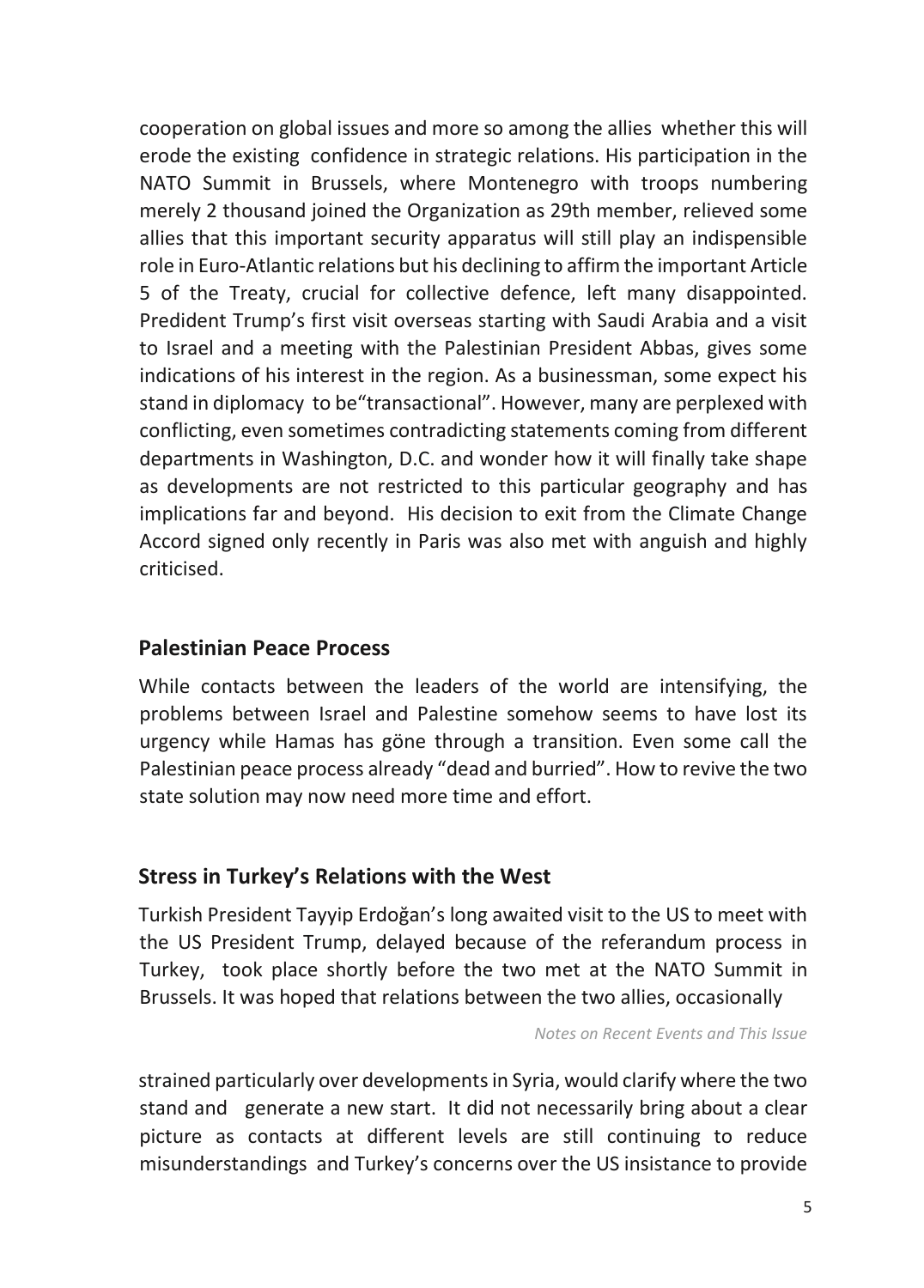heavy weapons to the Syrian Kurdish group linked to the PKK with which Turkey is carrying a long fight and which is considered not only by Turkey but also by the US and other allies as a terrorist organization.

Meanwhile, efforts to rejuvenite negotiations between Turkey and EU aimed at its eventual membership has not yet met with enthusiasm expected and the European Parliament has adopted a resolution while this journal was going to press advising conditional suspension of negotiations. Moreover, the Parliamentary Assembly of the Council of Europe, where Turkey is among its founding members, adopted a resolution in April to reopen the monitoring procedure due to Turkey's deteriorating state of democratic norms and human rights.

## **Turkey's Relations with Russia**

Turkey's bilateral relations with Russia have continued to improve since our last issue. Difficulties in exporting of some agricultural produce have been gradually eliminated and tourism has gained impetus, the construction of the Turkish Stream natural gas pipeline to carry natural gas to from Russia to eventually Europe has begun. But since Russia is kind of a neighbor to Turkey also on its southern borders establishing itself Syria, contacts between Presidents of the two countries on problems emenating from the situation there have increased and progress has been witnessed on the future of Syria and the establishment of conflict free zones through the Astana Process.

## **Ending of Cyprus Talks**

Negotiations between the Turkish Cypriot and Greek Cypriot leaders to produce a federal solution to the Cyprus problem as envisaged by the UN Security Council was conducted in Crans Montana, Switzerland under the auspices of UN Secretary General Antonio Gueterres and, when this issue of our Journal was going to press, it ended without any agreement. It was a continuation of the earlier meeting in January which had failed to produce any progress.Participation of Foreign Ministers of Turkey, Greece and UK as guarantor states, as well as the presence of high level observers from EU gave weight to expectations to find a lasting solution on the basis of a federal structure for Cyprus. The most important subject to be dealt with was the guarantees and security item which is of vital importance for the Turkish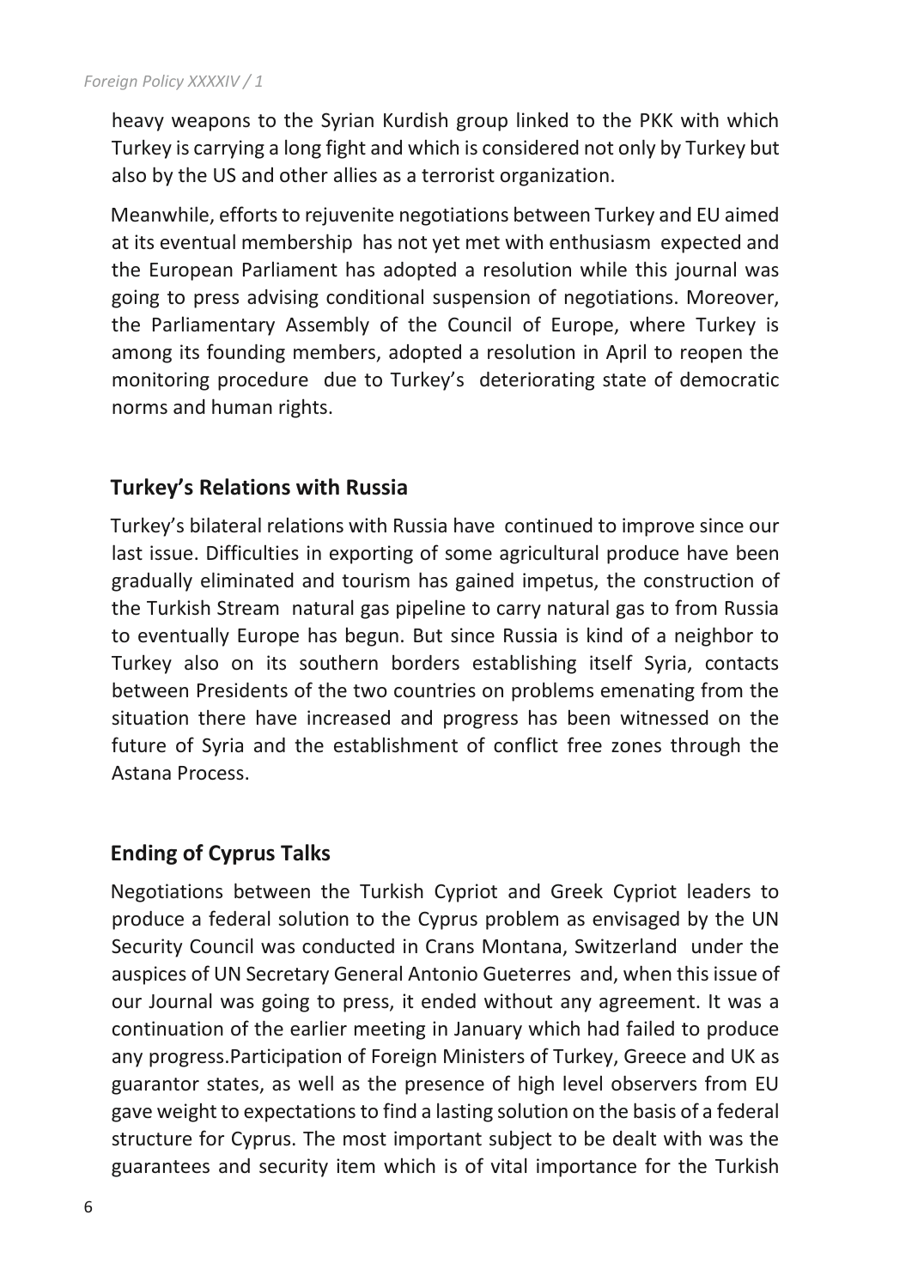Cypriots. But also the issue of power sharing which is crucial for a federal structure to survive, as well as the subjects of the territorial adjustments in each federal state aimed to prevent sources of future conflicts, property rights of the two peoples of the Island were all considered. One has to remember the earlier attempts for a solution when the then UN Secretary General Kofi Annan had produced a plan in 2004 which was approved by 65% of the Turkish Cypriots and rejected by 76% of the Greek Cypriots at a simultaneous referandum. Yet awarding of the Greek Cypriots to become members of EU presumably representing the whole Island has made a lasting solution practically impossible. Still Turkish Cypriots try hard to convince their Greek Cypriot counterparts that if reunification will be realized it should produce a formula on how power will be shared by the two peoples of the Island who had earlier agreed at the founding of the State. UN negotiated federal solution to Cyprus makes it difficult to expect a fair deal but Turkish Cypriot side with support from Turkey conducted the negotiations with open mind. Yet the Greek Cypriots focus only on the status of guarantees, as a result of which the Turkish troops are based in the Island which is crucial for the security of Turkish Cypriots. After all it was the Turkish Cypriots who had suffered under Greek Cypriot agression leading to the Turkish intervention back in 1974 based on these Treaty rights.

As we have a saying in Turkish "Perşembe'nin gelişi Çarşamba'dan bellidir" meaning "the way things will be on Thursday is possible to predict having a good look at things on Wednesday". The way negotiations were carried in Crans Montana with Turkish Cypriots making every constructive effort to reach at an equitable solution to the Cyprus problem on a bi-zonal, binational basis as envisaged by the U.N. and remindind all the time that the original premises in establishing the state mor than 60 years ago required an equitable sharing of power which the Greek Cypriots try to completely eliminate and give the Turkish Cypriots a minority status, it was evident that no positive result could be achieved. So, it was a big siappointment both for the Turkish side and also for the new UN Secretary

*Notes on Recent Events and This Issue*

General who must have hoped to crown his term with at least a reasonable end to an ongoing dispute in the Eastern Mediterranean's hot geography. Will there be another attempt or will it be the beginning of a search for a two state solution there as well?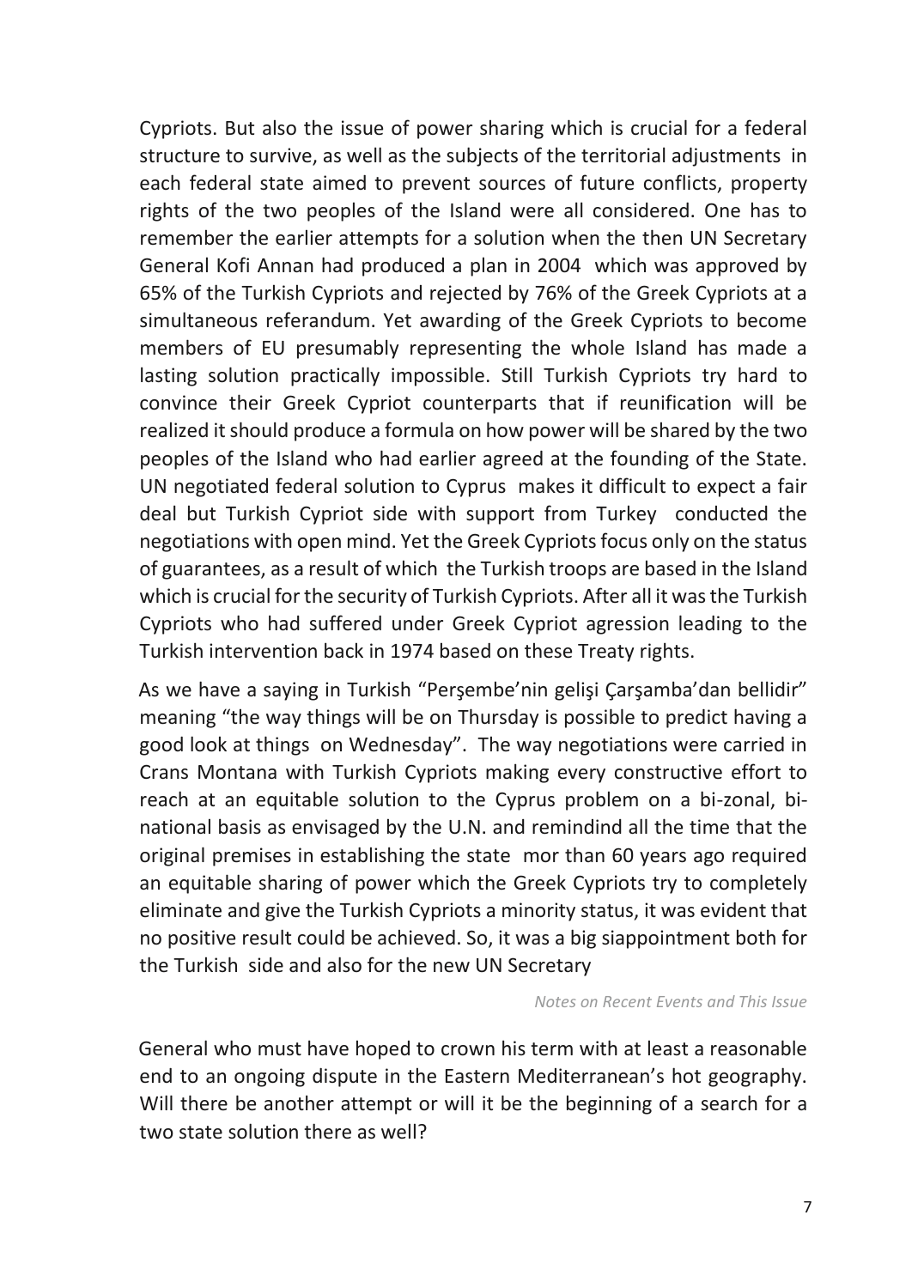## **Euromesco Annual Conference**

Turkish Foreign Policy Institute is among the founding members of the Euromesco (Euro-Mediterranean Study Comission) network of research institutes on politics and security in the Mediterranean created in 1996. It organizes annual conferences tackling many problems the region is facing. Yhis year's conference was held in Barcelona, Spain on June 1 and 2 entitled "Confronting Violant Extremism in the Euro-Mediterranean Region". It is a subject currently keeping the minds of all in the region and considered as a common threat to the security of the region. What responses could be considered to the rise of this trend, what relationship could be established between this trend in the region and rise of populist, nationalist, Islamaphobic and authoritarian trends.

## **Contents of This Issue**

The many changes in the international scene and how to tackle them is the subject of an interview we have in this issue of our Journal conducted by Mr. Seyfi Taşhan, President of the Turkish Foreign Policy Institute, with Prof. Hüseyin Bağcı from the METU International Relations Department. While there has been some time past since the interview was conducted, nothing much has changed to revize Prof. Bağcı's views and there still exists an ambiguity in the international scene.

Am interesting article by Ambassador (Rtd.) Numan Hazar who has reviewed the major trends in the formation of the Turkish foreign policy since 1919, the year efforts for the declaration of the republic was initiated by Mustafa Kemal Atatürk and his close followers, through the year 2000.

As interest in how politics in the US will take shape and particularly how President Trump will conduct his foreign policy is running high, an article by Assoc.Prof. Gökhan Akşemsettinoğlu from Çankaya University Political Science and International Relations Department could be a timely contribution reviewing the possibilities to be expected.

Readers of our Journal will remember that last year the first World Humanitarian Summit was held in Istanbul and we had an article aimed at providing insights on the process leading to the Summit and the positions taken by Turkey on this important issue. This time Ambassador Dr. Hasan Ulusoy, Director General for Multilateral Political Affairs at the Turkish Ministry of Foreign Affairs, elaborates on Turkey's development oriented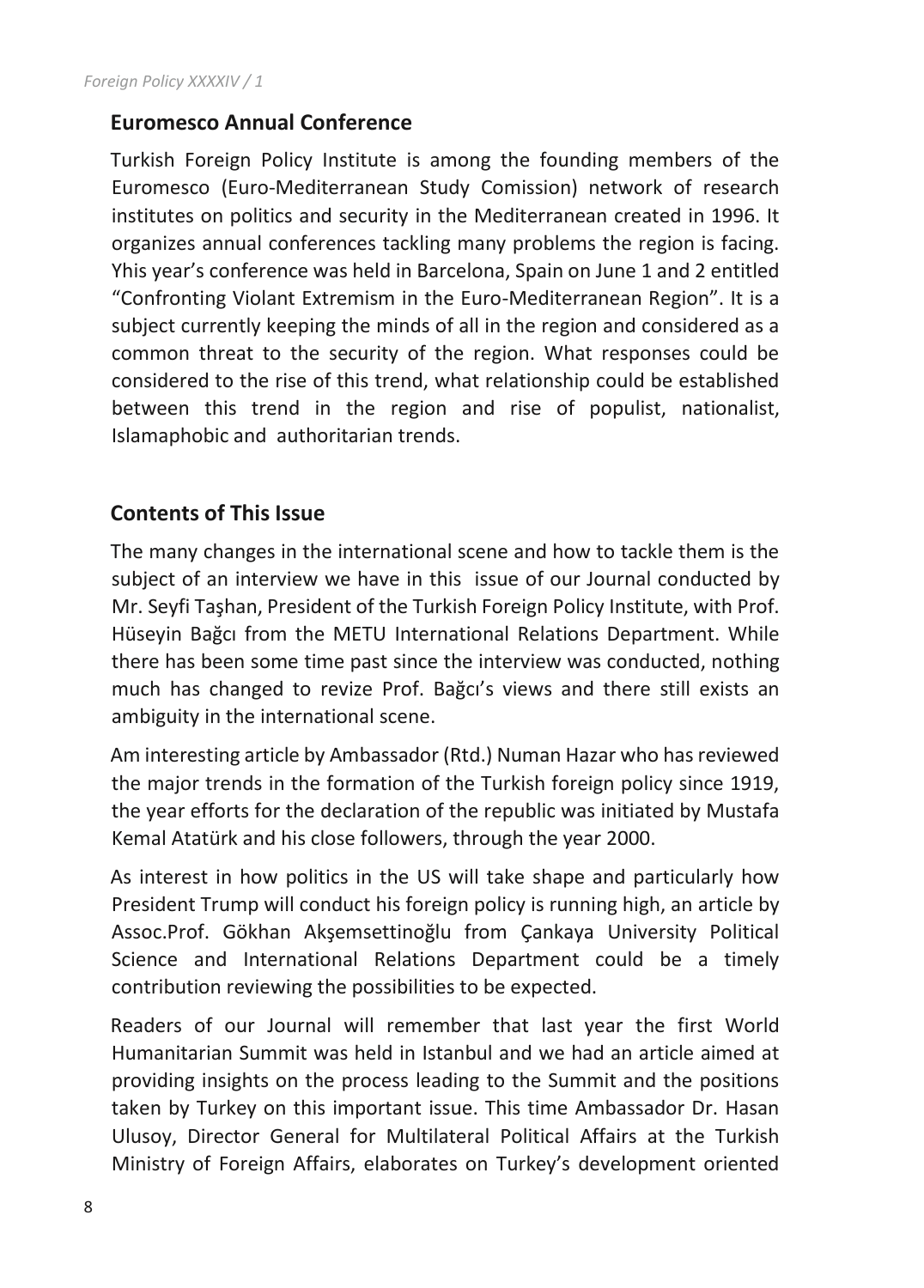humanitarian policy focusing on the new way of working to transcend development and humanitarian divide.

As is known, Turkish Foreign Policy Institute is following closely developments in Africa and our Journal has been publishing articles reflecting on different aspects of Turkey's relations with countries in this vast continent. This time Ambassador (Rtd.) Numan Hazar has a comperative case study on how Somalia has been impacting world politics.

**Oktay Aksoy /** *Editor*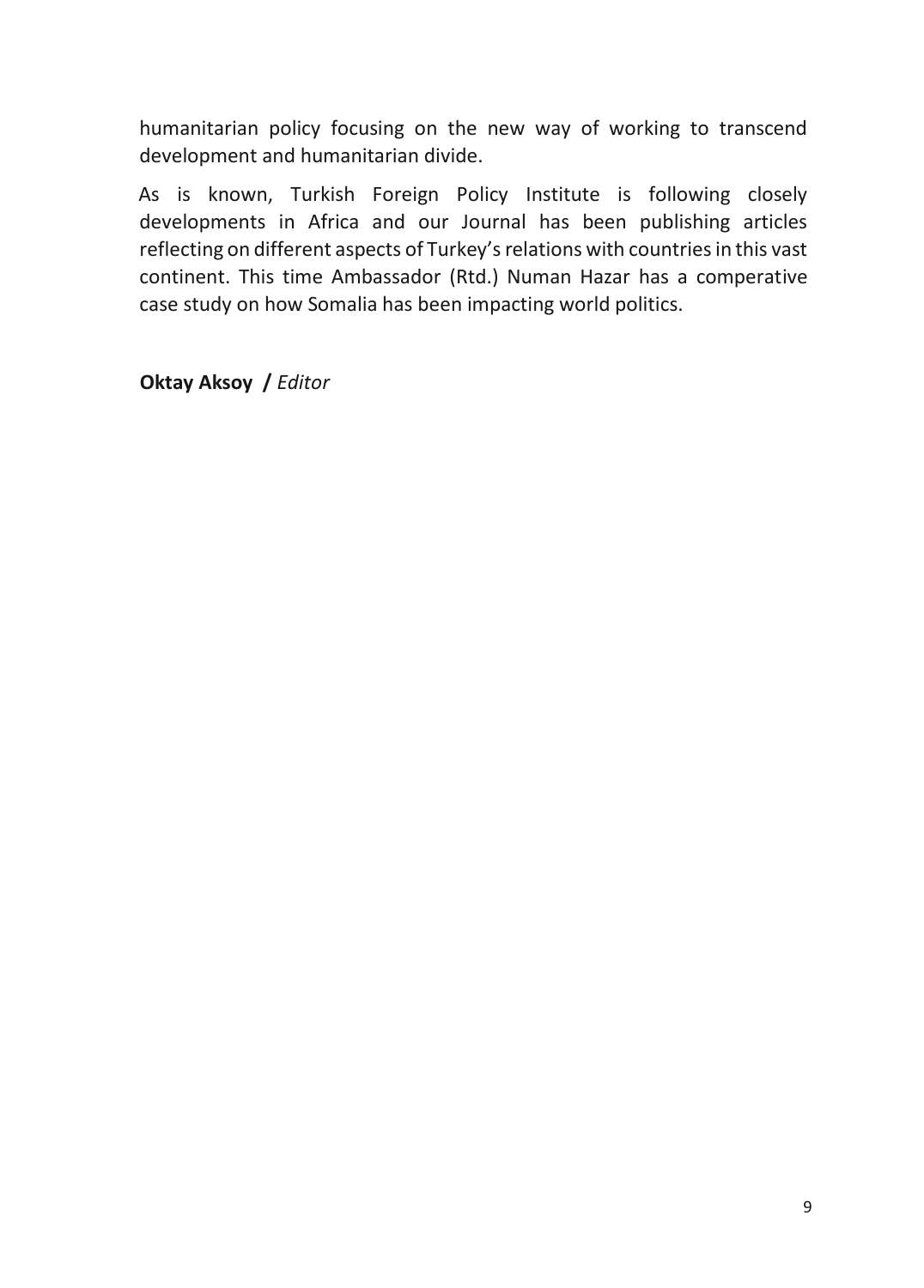## **Tackling Current International Developments An Interview with Prof. Hüseyin Bağcı<sup>1</sup>**

## **Turkey's position**

**Seyfi Taşhan**: How do you evaluate recent developments?

**Prof. Hüseyin Bağcı**: Turkey should not be a disturber in the Middle East but rather be a stabilizer, but at the same time it is expected that Turkey is not going to become a crisis creator, but rather a crisis manager, as Turkey was during the 1900s and early 2000, when Turkey was mediating between Israel and Syria, as well as Iran and the Western countries. So, Turkey was, in those years, reflecting the consciousness of the Middle East because Turkey did not take any sides among the conflicting parties. Therefore, at the moment, in recent years, since the Arab Spring in particular, Turkish perception has changed. Turkey has miscalculated, misperceived the Arab Spring and made a lot of mistakes definitely, but at the same time the Arab Spring was also an attempt to create a new design of the Middle East and all these changes and developments in Middle East.

## **Perception of Major Powers**

**S. Taşhan**: I would like to interfere here to say that our idea for this interview was to listen to your views on international developments as much as Turkey is involved. I would like to hear your views on current international developments also on global approaches of the giants such as EU, US, Russia and China. I think the Turkish position could be developed after this. Because the students ask "why Turkey is not giving up the US, because it is hated so much in the country", or Europe with which we are having so many problems, "why don't we turn our direction towards the Shanghai 5" and so on. I think the position of the major powers in the current international scene would be more explicit for clarifying the Turkish position.

 $\overline{a}$ 

<sup>&</sup>lt;sup>1</sup> Interview conducted on May 10th, 2017 by Mr. Seyfi Taşhan, President of the Foreign Policy Institute, with Prof. Hüseyin Bağcı, International Relations Department, METU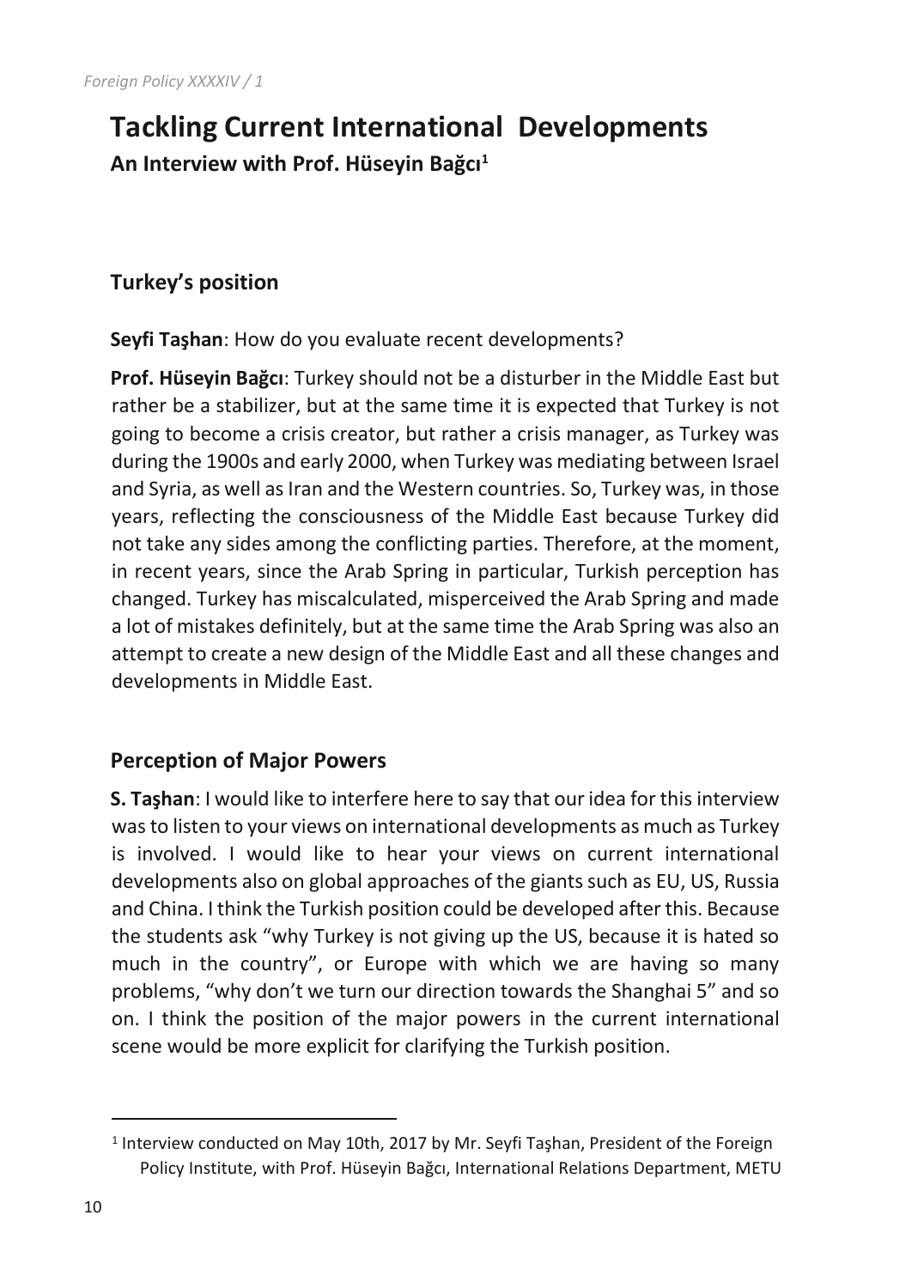**H. Bağcı**: Then, I start first of all, with these permanent power centers and emerging power center which is China. Permanent powers include US, EU and Russia. First of all, the US is still the number one country in military terms and in scientific terms at the moment in the world which is controlling the entire globe. US is the only country which can deploy so many soldiers outside of its territory as no other empire has done before. United State's position at the moment is that it has to accept that there are other new power centers. It is not anymore as perceived after the end of the Cold War that the US is the only super power. It was changing after 9/11 in particular and American perception of the world that the American values have to be distributed around the world is not any more having the same validity as it was the case in the past. Remember Presdient George W. Bush, he was saying that, "the 20<sup>th</sup> century was the century of US". He said this was true in 1990 September, when he was speaking in the American Senate. But in the  $21<sup>st</sup>$  century, America has to share global options and the global aims despite the fact that America remains as the solid power which is unchallengeable within military terms. With one difference: US under the new administration, in particular, is having the slogan which is 'Make America Great Again' meaning that America has lost its greatness. It is a process of regaining of the greatness. Whether America is going to do this is another thing but American perception both in Turkey and abroad, in the last ten years, have been very negative, in particular in the Islamic world. So, this is why Barack Obama's policy was reconciliation with the Islamic World, in particular. America's soft power, in the sense of Joseph Nye, has been defining the entire  $20<sup>th</sup>$  century and also in the first quarter of the  $21<sup>st</sup>$ century. We do not debate American greatness in this case. We debate how far America is prepared for the new challenges, emenating from Chinese appearance in the international scene, also because of Russia's strength and because of European developments particularly after Brexit. Looking from the American perspective, America tries to control the global developments, shape them and direct them. This is the American aim, but how this is going to be applied under this new presidential change is an open question. Donald Trump probably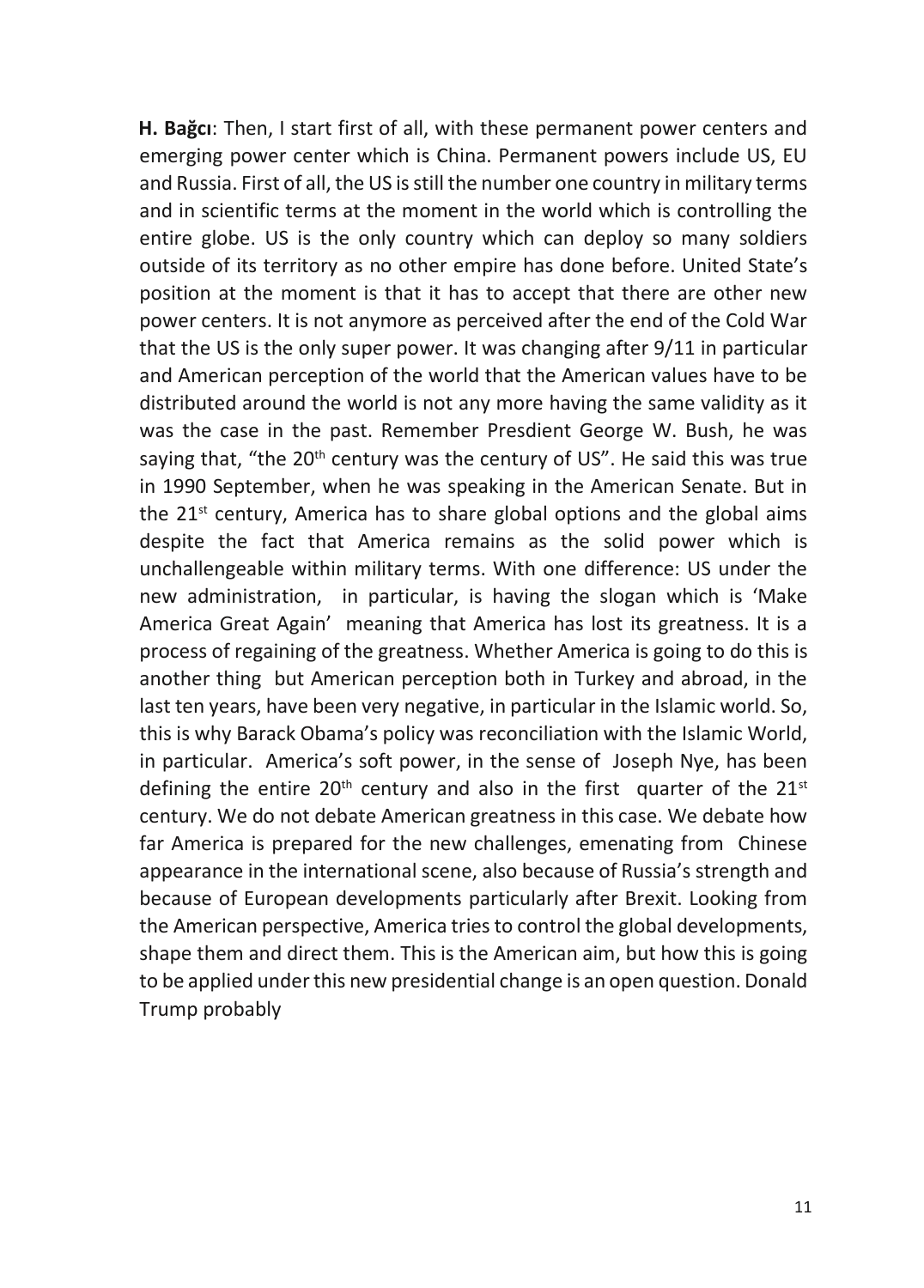#### *Foreign Policy XXXXIV / 1*

will be the most important American President not only for the American continent contrary to the former American Presidents. Former American Presidents when they came to Europe they were mostly welcomed but this time there were unwelcoming protests during his visit to Germany, to Britain, to France and so on. What ever it is, America remains, also in economic terms, still one the most important powers but it is faced with new challenges. First, how to deal with China and secondly with the EU.

## **Is EU Changing?**

The transatlantic partnership in the sense of economic terms, does not function any more because of America's new President's rejection. In Europe, Brexit will create definitely a big problem for the EU. EU is at the moment undergoing a very interesting economic, political and philosophical debate. Economic debate is what happens to Europe after Brexit, politically speaking the emergance of populist movements, as some call that "healthy nationalism". Populism, healthy nationalism you can choose the words. The fact is, EU is not anymore the same EU after Arab Spring and after the refugee crisis, in particular, where the value based system of the European set-up was being questioned. Mind of Europeans have been mostly value based, not security based. But those values from human rights to freedom of speech are very strongly criticized now because the recent developments such as the emerging of Islamic movements and emergence of other groupings also prove that the European values do not apply anymore universally as it was the case before. Also within the EU, we have Central and Eastern European countries which now want to get more of their voices heard because they feel that they are treated as second class members of European Union. The psychology of Europe is changing. We do not have anymore one Europe composed of 28 countries speaking with one voice. There are new voices emerging, there are new groupings within the EU and I think after Brexit, France and Germany will be the leading countries. But how far can they keep the unity of EU is another question. Philosophically speaking Europe is definitely the center of power, the center of knowledge. No doubt about it. Looking from the Turkish perspective the modernization model has always been the European one. But at the moment, due to the American and Russian policies, and also Chinese emergence, EU is not anymore defining the world politics but rather influenced by the external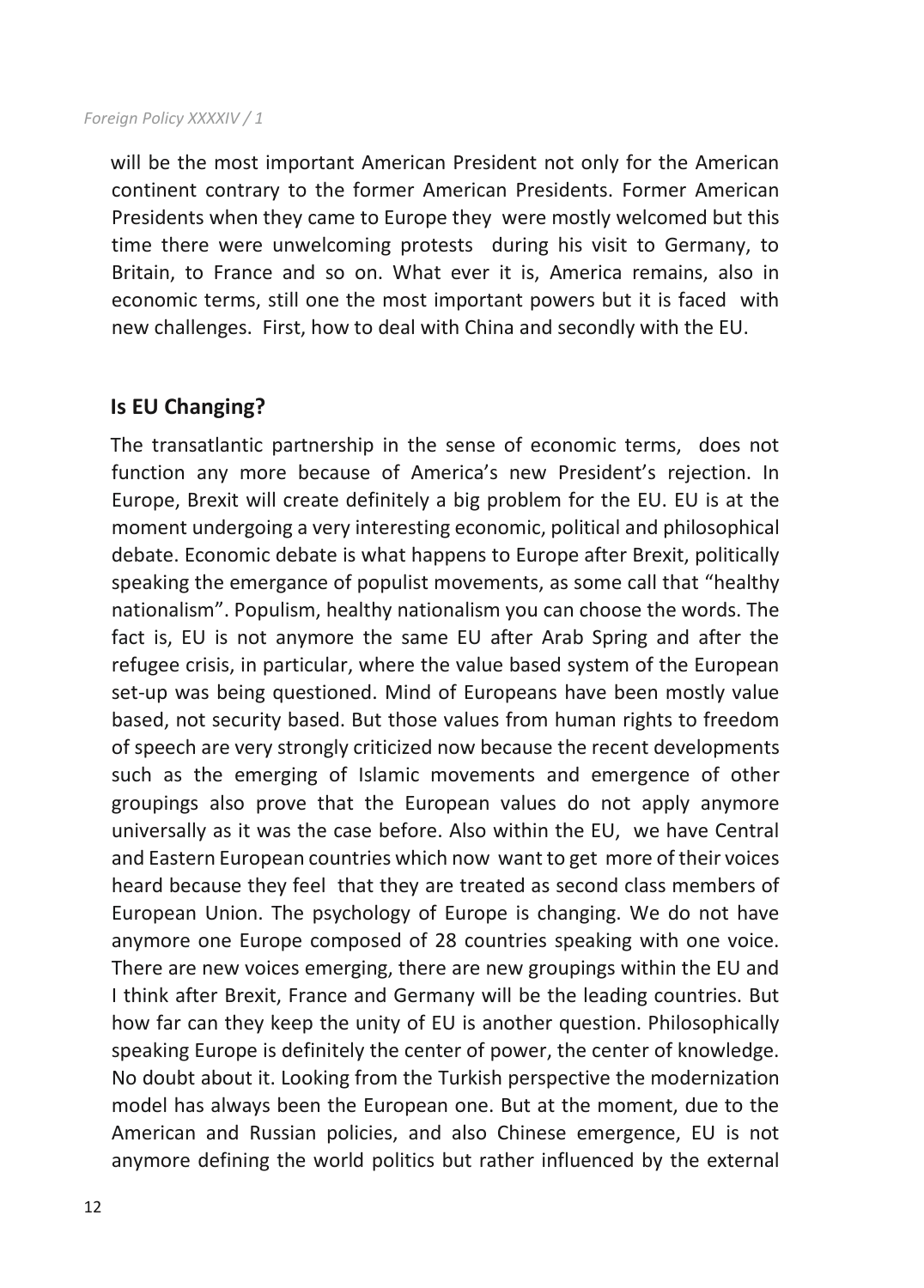dynamics and changes much more then ever before. Whether Europeans will survive this is an open question. But we know that Europe is debating very strongly. "The King is Dead, Long Live the King" is the new slogan in Europe because EU at the moment is undergoing a process, where the classical European groupings are losing their importance because of these populist movements. Europe is in the wake of emerging different strong nationalisms, whether in France or Belgium or in Germany. And these political parties will definitely shape all the way of thinking, political thinking in the long run of the European Union. EU is not going to be destroyed, it will survive but it will be a giant with no teeth.

### **Importance of NATO**

There is no security concept of EU. It is depending on the American security cover. That is why NATO is the primary institution for European security, now and also in the future. This is also what America at the moment sees. The statement of Donald Trump that "NATO is obsolete" first but then "military is necessary" proves that his visit to NATO at the end of May will be one of the interesting visits to define how the Americans would contribute to the security of Europe in the coming years or would he demand the Germans and the others to pay more for the security. So there is an internal NATO conflict, who is going to pay more. As you know, in the late '80s we had this "leadership in partnership", it means if you want to be leader than you have to contribute for security more. A similar process is going on now. The biggest problem of Europe is how Russia is moving and behaving. The Ukrainian conflict is the biggest mistake of NATO and of the European countries. In 2008 at the Bucharest meeting they were not able to provide a road map to Georgia and Ukraine. And it was Germany, by the way, Angela Merkel who prevented to provide a road map. If NATO had given a road map for full membership, probably today, the Black Sea would have been an American or NATO lake rather than a Russian lake. Here in this case one has to note that Romania and Bulgaria, as new members of NATO of course, make part of NATO's security concerns. But we have a specific situation, since 1774 Turkey and Russia share the Black Sea.Turkey and Russia share the Black Sea and the Montreux Treaty provides Turkey the right to control the straits and this is the biggest asset for Turkey and Turkey is playing this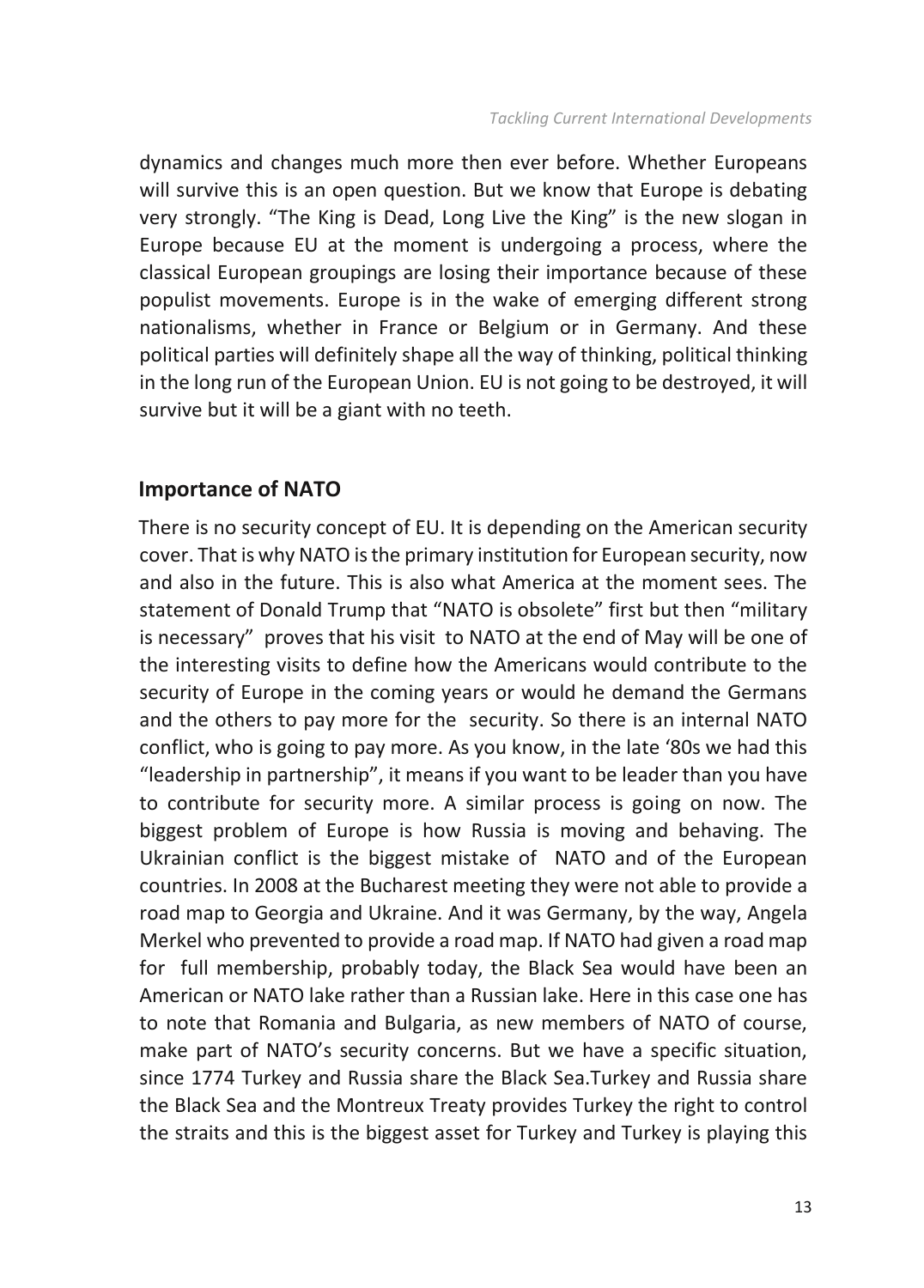towards NATO and America and Russia. So, Turkey's strength is that, still Turkey controls which type of warships may pass and may not pass.

## **Relations with Russia**

European countries, in particular Germany, I would say, they made a big mistake to get after Russia after the Crimean intervention starting with the economic embargo. Russia survived the economic embargo but the European economies do not survive the embargo. At the moment we see from Poland to Germany, from France to many other countries how they actually would like to get into economic cooperation with Russia. A loan of five hundred billion euros is already lost because the German companies cannot invest anymore in Russia. Russians, on the other hand, under Putin, just yesterday, commemorated the victory day of Soviet Union, the end of World War 2. They still celebrate the day of May 9th as the victory day against Hitler, against Germany. It means under Putin we have a new Russian identity, being a military power not an economic power but a military power, at the moment, is more important than economic power.

## **Russian Challenge?**

**S. Taşhan**: May I ask a question at this point? If Russia as a military power gets stronger and Europe militarily remains a neutral power, then don't we turn to the situation before the Second World War?

**H. Bağcı**: There are some arguments at the moment, that the world is going to have the same similar intellectual and military environment as before WW2. This is one view. The second view is, at the moment the Russians in particular being among G20 and being a good ally with China and holding all this Eurasian space together, the 21st century is definitely going to be the Asian century. It will not be the century of Europe as far as we can see. But you are definitely right, the deployment of American troops in Poland, Estonia, Latvia, so in the Central and Eastern Europe, the American presence, military presence at the moment is providing a deterrence towards Russia. They're not European soldiers, they are American soldiers and Russia exactly knows that nobody can get Russia out of Crimea anymore. It is past, it is history and Ukraine is going to be divided, there will be no strong regime in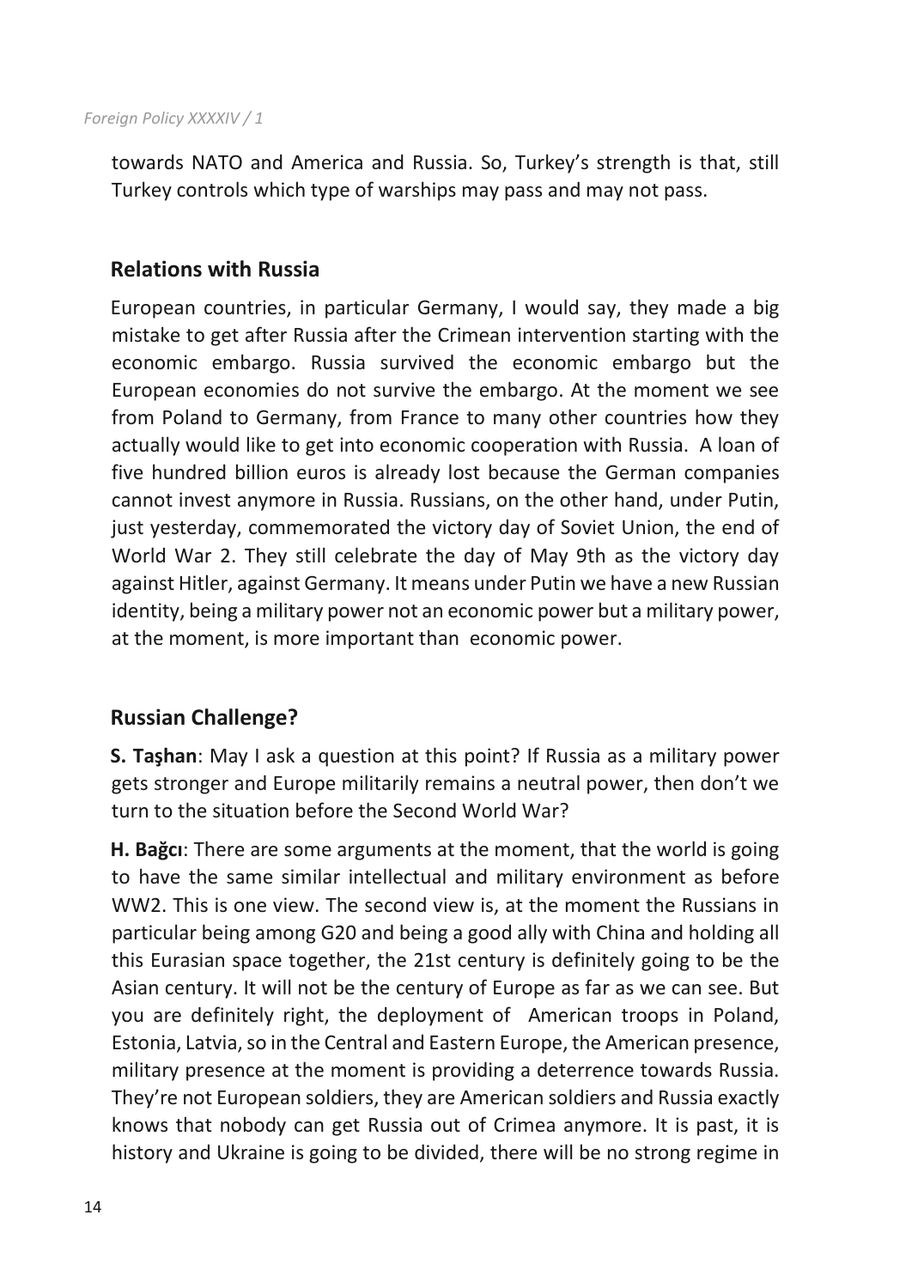the long run, and Europeans still hesitate neither to take them into NATO, nor into the European Union. So, Europe is squeezed between Atlantic and Ural mountains. The American perception towards Europe and the Russian perception towards Europe is having one common aim: the weakness of Europe. They realize that Europe is getting weaker. The Brexit process helped to give the chance for the first time to Russians to appear much stronger. For the Americans it is important in economic terms that European countries as competitors, European Union is not anymore so big a threat for America as is the case of China. Americans will exercise more economic, I would say, influence over Europe, over Germany in particular when you look to the banks, the Volkswagen, the BMW cases. These are big German companies which have certain problems with American companies, making troubles to the American companies, so I think the new American policy will be to push Europeans to the corner in security terms but also in economic terms and I expect Europe to be more dependent on America then it was the case before. This European policy to get more independent from America gradually declined. So, it will be another patron-client relation, most probably, in the coming years. The Russian influence can only be prevented, if the Americans want the Europeans to choose between two evils. Lesser evil is better and America is better, I would say, for them, America is less evil than Russia. The Russians would not intervene in the European continent. Putin does not think about it but Putin is definitely trying to increase the military capabilities of Russia, when I look to the modernization of Russian army, the new technological developments of Russia, including high tech, regional airplanes or military planes. Russia will remain as a military power anyway which Europe will never somehow block or stop it. It is maybe this sentence I have to use: the Russians under Putin do not consider Europe as an equivalent partner. For Russians, America is the equivalent partner and definitely, you are right, we have the Cold War conditions there, during the Cold War conditions, America and the Soviet Union had been dealing about disarmament issues and then informing the allies, NATO or Warsaw Pact countries. Maybe one interesting development at the moment is: we have the Visegrad countries, we have Balkan countries and suddenly we see also in Central and Eastern Europe increasing Russian influence, the Russian political culture, Russian language, Russian way of thinking is returning back after twenty five years of independence. It could be considered the weakness of the European democracies that they were not able to create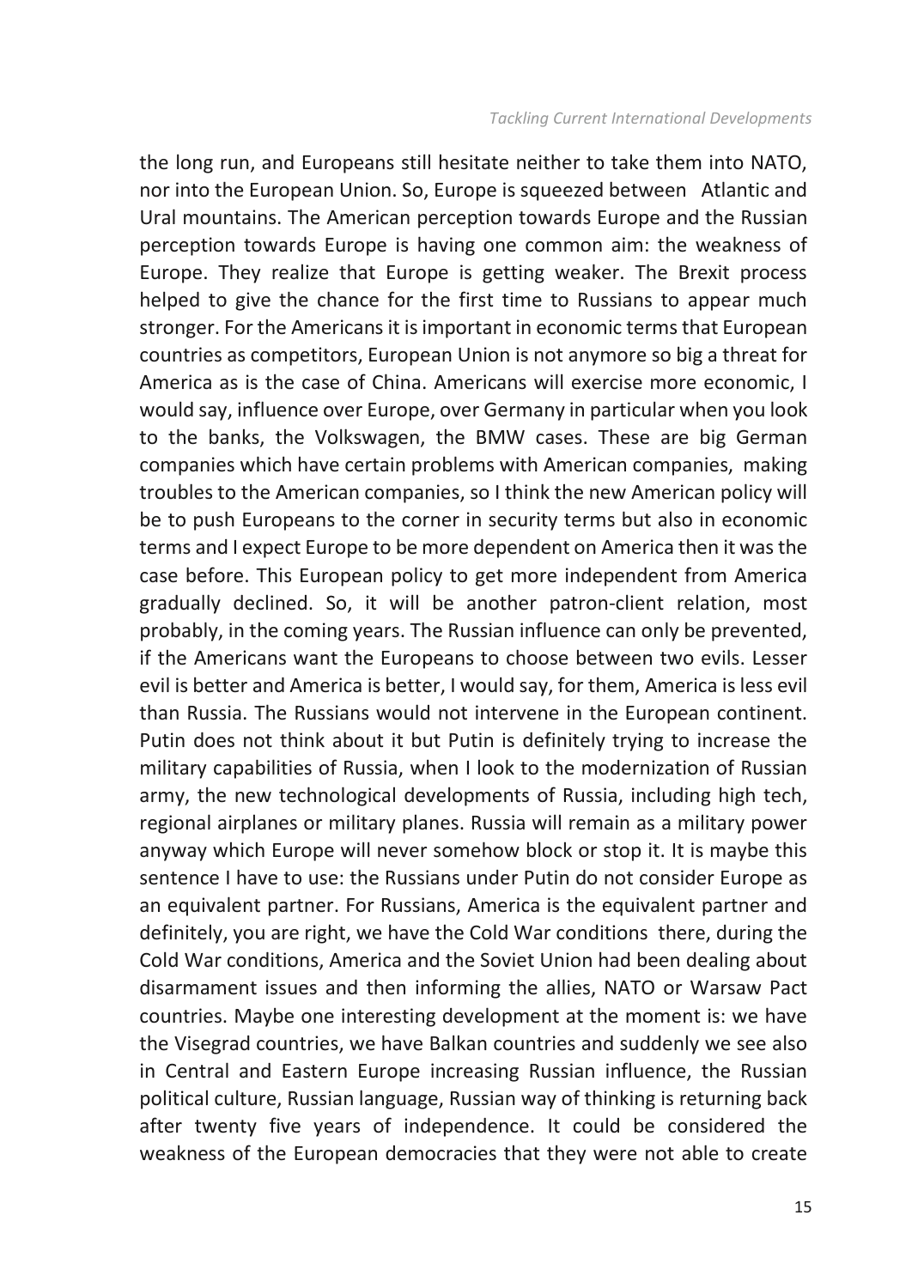institutions there which is very strong. The advisor of the French President used to say that the Central and Eastern European countries all the young people from there leave for Germany, for France and for Britain, so there will not be enough young people in those Central and Eastern European countries to keep the institutions strong. Who is the profit maker? Germany. Germany, in economic terms, in political terms, also in the sense of the human reserves, is the most important profit maker. This is more dangerous than after WW2 because if there are not enough young people in those countries, who is going to not only manage the political institutions but also the economic institutions, agricultural development? Who is going to do this? So Russia is now looking from a distance at Europe smiling and saying to Europe: "you are losing weight".

## **A Europeanized Germany?**

**S. Taşhan**: One question. Germany may change policies when German nationalism grows enough, and Germany, if they decide to arm themselves and give up the nonintervention policy abroad and grow to become a major military power, then where do we go?

**H. Bağcı**: The situation at the moment in Germany is this: the German intellectuals are not interested to have big Germany, nor militarized Germany and they prefer much more Europeanized Germany than Germanized Europe. At the moment the German nationalists are not too strong to change the political structure, it is not possible at the moment. We will probably be going to have another coalition under Angela Merkel with Social Democrats or even the Free Democrats, it could be another opportunity if the wind of Martin Shultz is finished. At the moment the elections in Saarland and Kiel (Schleswig-Holstein) proved once again that the Christian Democrats are coming. Now we have elections in Northern Rhine-Westphalia which is the biggest federal republic within Germany. My expectation is that Germany is trying to make a balance of power politics between Russia and America. We know Angela Merkel is more pro American than Russia but Germany would not be a danger for Europe in the foreseeable future. After the French elections, in particular, I think Macron and Merkel will come together and their primary concern in the coming years will be to keep the European Union alive. European Union is crippled,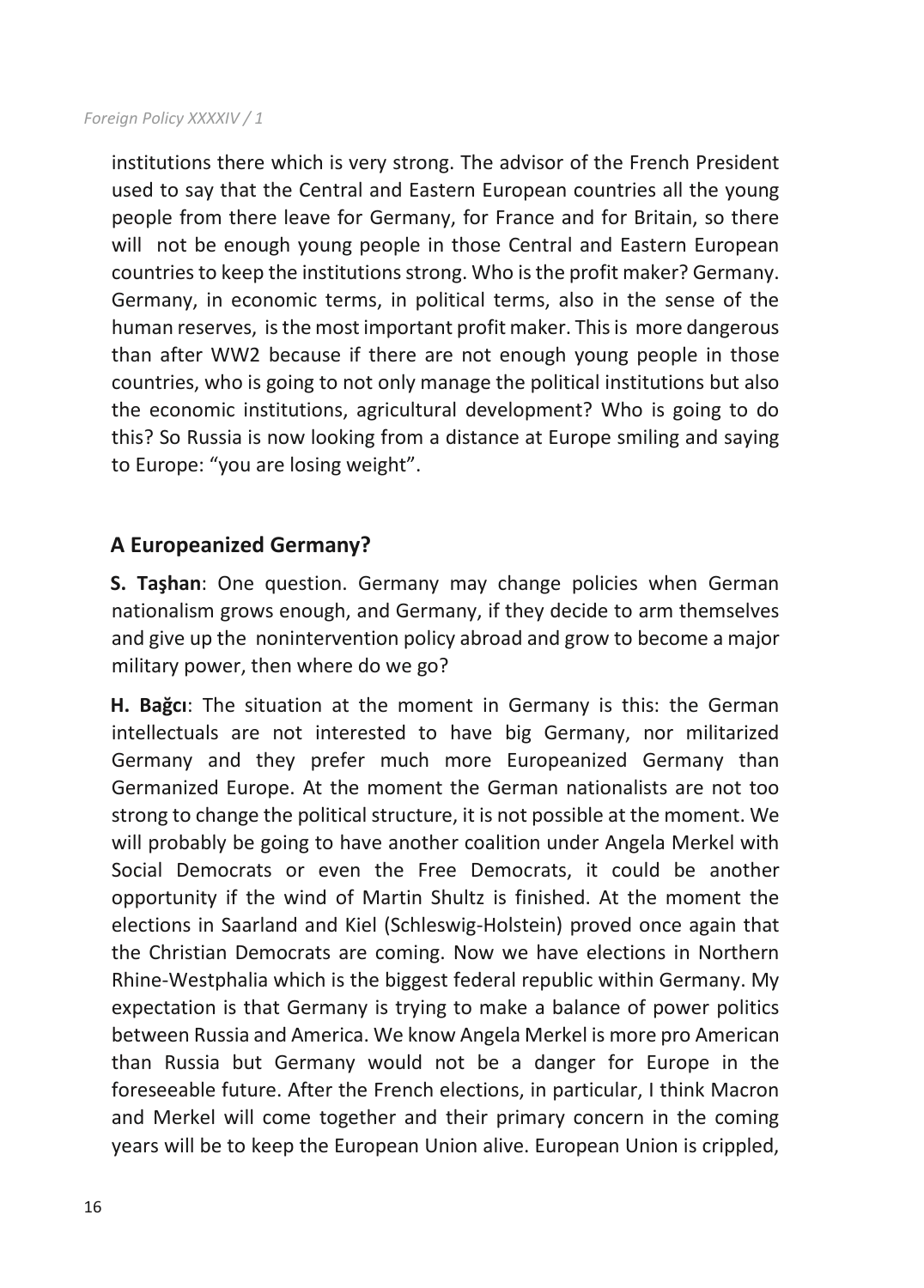it is not as strong as before. Now there is a regeneration of European Union after the Brexit. I think the British will leave, they will try, if there is a way, to make divorce as cheap as possible. And Theresa May is one hundred percent for the separation and the British-American cooperation will be much more interesting. By the way, Britain never wanted to be part of Europe and even Winston Churchill in 1946 said that European countries should come together and establish the European Union but without Britain. He was not mentioning that Britain should be part of it. And Britain had always this special status option, they never joined the space of Europe, they always had this option to leave and they have never forgotten to have been rejected twice by France. If I would like to say how Europeans are going to be a permanent power in the future or will it be possible to continue to be a power center, I would say yes, economically European Union is strong, the institutions are strong, Europe is the problem on the one hand and on the other hand the solution of the problem. The only thing is that the democratic effectiveness is not so strong, fast and as in the case of Russia, Turkey and US. But you must not forget that Hungary under Orban is also rebelling against the classical European values. And not alone. Very interestingly most of the Balkan countries are also afraid because they do not have any high technology, they do not have any big innovation programs. They will be more and more in the orbit of the European Union and they psychologically feel as second class members of NATO. The question of European Union is ''How Germany and France will manage to keep European Union alive".

**S. Taşhan**: May I add here, the enlargement to Eastern Europe was a German desire, to bring them in for security purposes, rather than ecomomic purposes, greater German influence in Eastern Europe. Original European concept was that, Germany and France together with smaller states Belgium, Holland, Luxemburg and Italy would make up the Union. Now Italy, Greece and Spain together with Portugal, even France are consumer countries in the European Union. How long can Germany continue to providing the European Union with money to survive?

**H. Bağcı**: Germany is once again still the biggest invester. All the Europen countries have debts to Germany even now with France after Macron won the elections Foreign Minister Sigmar Gabriel was asked "who is ruling in France", because Germany is investing in France, France is depending on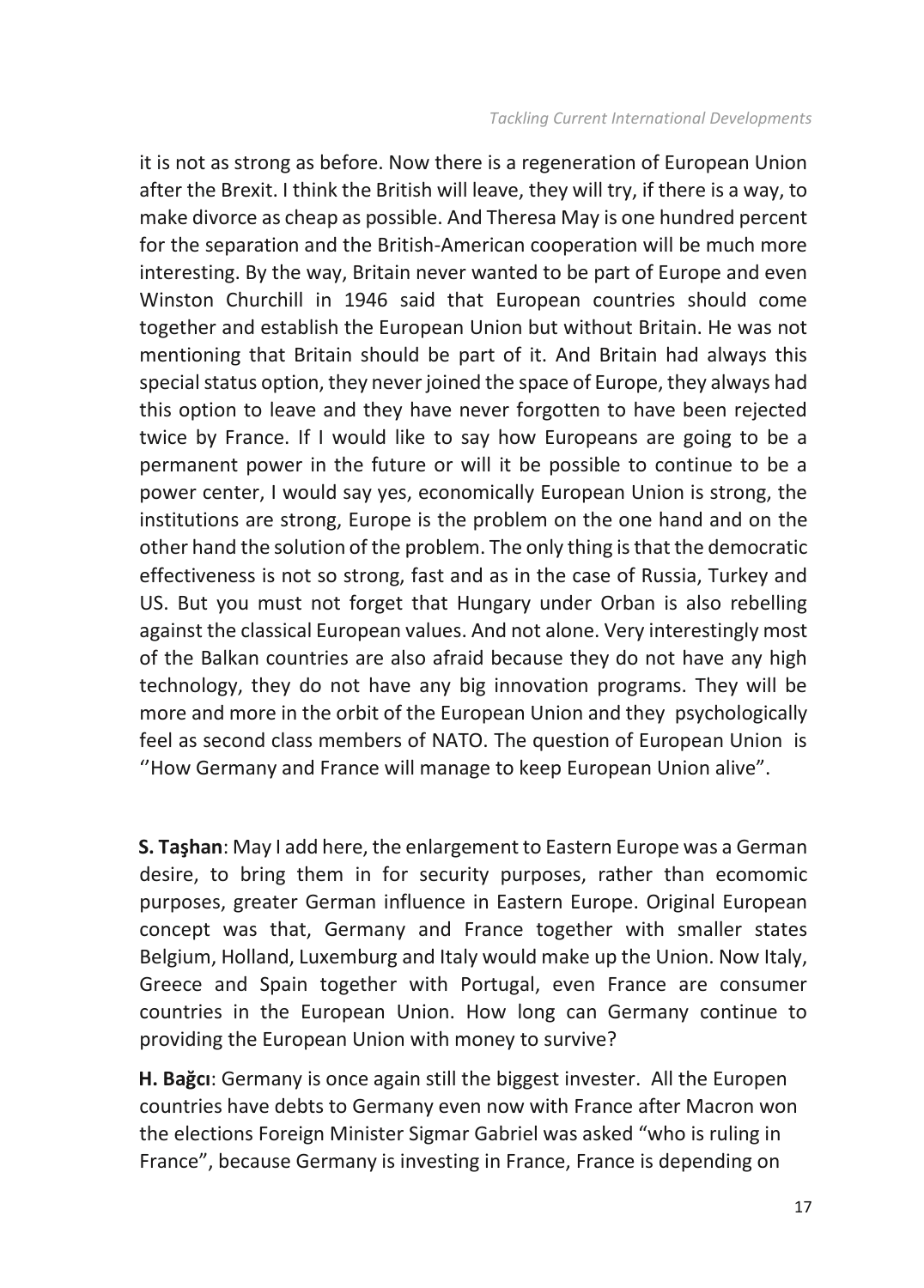#### *Foreign Policy XXXXIV / 1*

German investments. He said, "of course we are neighbors, we will do together" but Germany is the profit maker. But my question here would be or rather explanation; Germany was the primary country to promote the reintergration of Central and Eastern European countries both into the Europen Union, as well as into NATO. They have done it. NATO enlargement and EU enlargement to the east is an uneconomic decision. This is a political decision and it proves itself now as a wrong decision. Three countries: Sweden, Finland and Austria they joined the European Union but they did not join NATO. So they are still neutrals.Why they do not join? They have other reasons. The Central and Eastern European countries after 25 years of their independence, they still have difficulties to adjust to democratic conditions. Because after being under Soviet rule for so many years, the leadership of those countries, they oppose in the same way to European values as Putin does. I follow the discussions, I follow the base. Poland for example is one of the best example in this sense. Hungary, even the Czech Republic started to act like this because this mind set of the former communist understanding is returning back and this is the biggest threat for the European Union and classical western democracies. At end the of the day the main question is, are they successful to integrate those countries into the European Union or not, failure or success. It all depends on which part you see if the glass is full or half full. My interpretation is this: Germany has done it from ethical and moral reasons because the Germans have given those countries from Estonia, Latvia, Lithuania to the hands of Russians, including Poland. So I think this moral and ethical responsibility of the Germans proved itself in the sense of political enlargement. There is no economic concern and still Germany is paying for this. One more point, the Baltic countries are protected by America not by Germany. This is another thing. I do not expect that Germany is losing its economic influence. Germany will not be going to be a military power there. It is not allowed and the two countries as Prof. Michael Shermer says: two countries are not allowed to have nuclear weapons, they are Germany and Turkey. It was the former German Foreign Ministry Under Secratery Friedrich Kreuz telling me in one interview like we do now, he said ''Mr. Bagcı, we have taken Eastern and Central European countries because we felt ourselves guilty that we handed them to the Soviets after 1945. Now we take them back. We know that it is not an economic decision but we have to do this because of ethical and moral points of view''. This is maybe what Germany has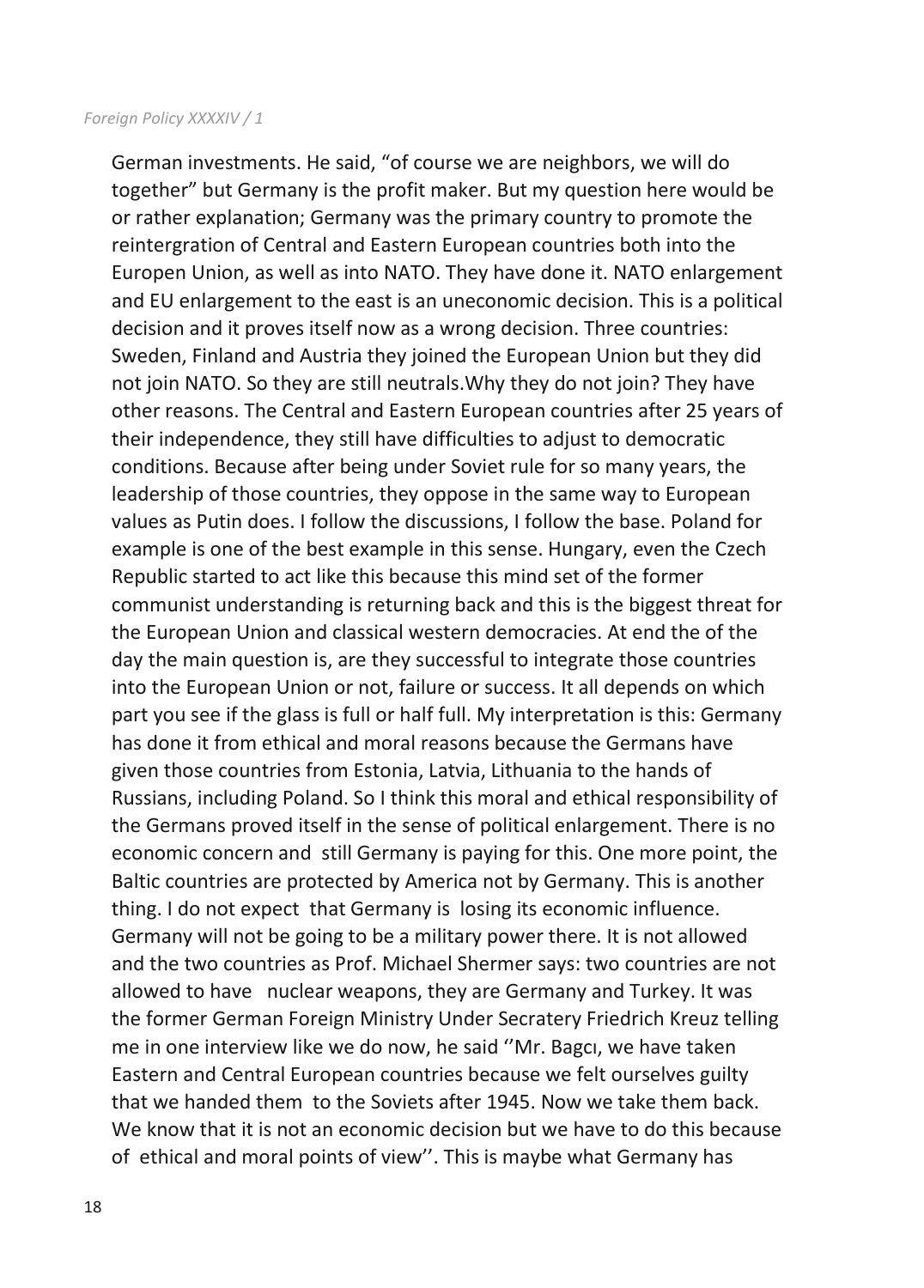contributed in the last 25 years for the European security and democracy. The problem is democratic institutions in those countries, they are not so strong as they should be. This is why Russia is trying to get more influence. Ukraine is the prime example. You remember also like me, it was German Finance Minister Schauble saying in 2007 or 2008 "If we take Turkey into Europen Union than we should also take Ukraine into the European Union." Neither we Turks, nor the Ukrainians are yet members of the EU. But it was a primary premise of the European Union. So, from this perspective of stability and security terms in Europe this will create more concern than economic insecurity. Economically Europe is fine.

## **US Confrontation with Russia in Syria**

**S. Taşhan**: Let us now turn to the trouble spots: Syria. There are plenty of possibilities for Russian and American confrontation there. For the time being they are somewhat managing things together. Russia is playing by itself, taking Turkey along side and America is trying to do something but it doesn't really want to fully commit itself to the Syrian conflict and does not want to leave the ground for Russia alone, which is highly dangerous for American influence in the Middle East and playing with fortifying the Kurdish region there, encourage the region for security purposes against ISIL. But it is not enough to prevent increasing Russian influence and the permanent stay of Russia in Syria. So that is a problem for the Mediterranean and also for Europe in that sense. It is also a problem for Turkey since Syria and Iraq will take sides with Russia and Iran also plays to Russian tune. Another security problem is rising up. Russia was no longer a threat for Turkey since the end of the Cold War because we had no common border with Russia except presence of some Russian troops in Armenia in the East. Mainland Russia was away. Now in Syria, Russia is at our borders. Russia and Kurds are coming together. Americans can they survive in Kurdish region of Syria? It is a big problem. What do you think about the new situation? Is there going to be a race in the Middle East for Russian and American influence or dominance?

**H. Bağc**ı: First of all, Arab Spring did not bring the expected changes, the results were not expected. We do not have big regime changes but we have some border changes in the long run. Syria is the prime example in this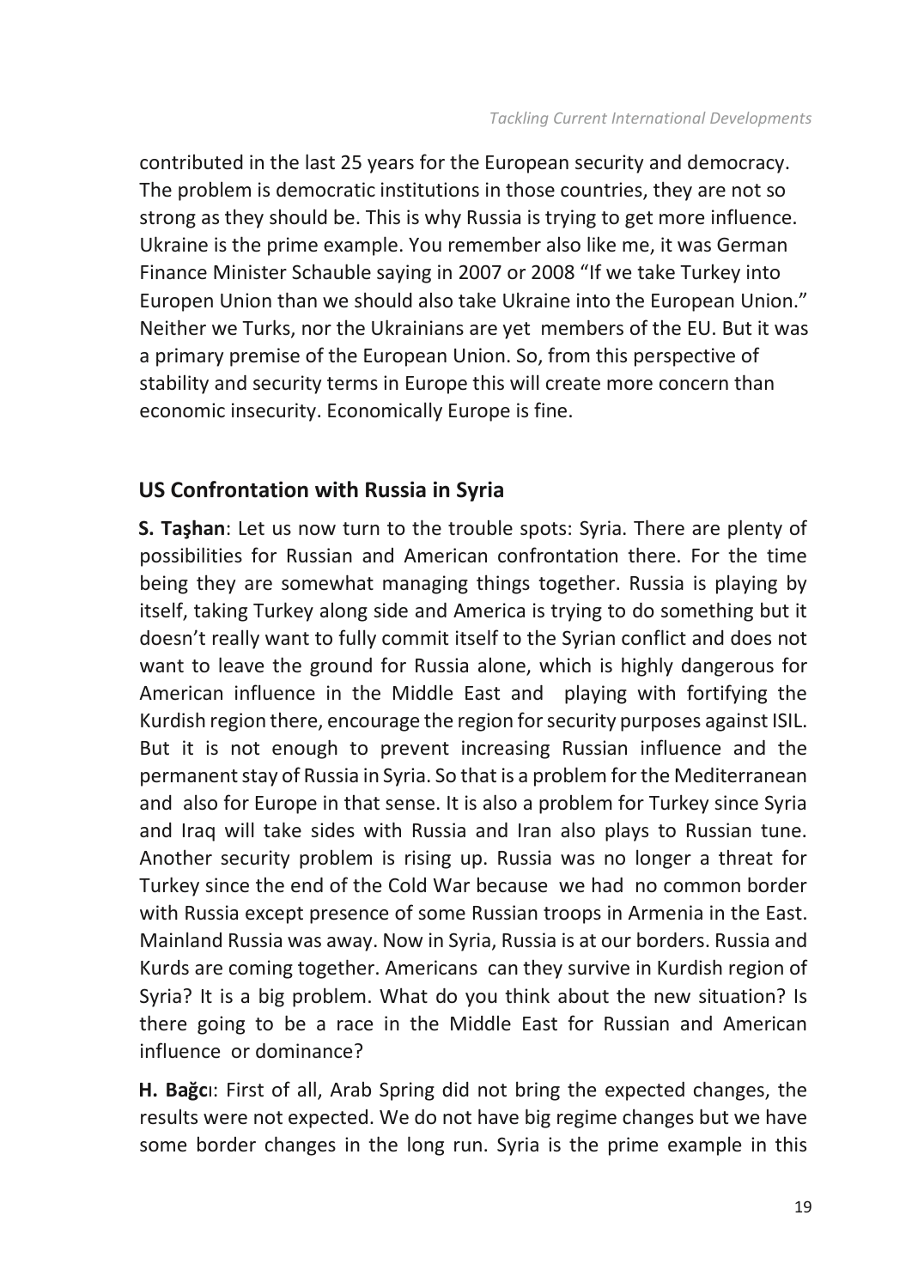#### *Foreign Policy XXXXIV / 1*

framework. How the external powers can exercise their strength and try to increase their influence, redefine and design the region. Turkey is definitely one of the regional powers which is there like a colossus. You have to deal with Turkey. You cannot deny the fact that Turkey is there. Whatever formula you take, Turkey should be in it, whether with America, Russia or European Union. Starting with Russians: Russians are the winners of the day, definitely, but Syria was always supported by Russia. Entire Russian military structure was transferred to Syria even during the Hafız Esad the period. The present situation brings Russia again to the Middle East, makes Russia one of the most important players and makes Russia even a neighbor of Turkey, it is an important new development in the Middle East. The new American administration policy is interesting. We do not see like Obama style policy based on more reconciliation, more carefulness. Donald Trump, after 100 days in power, signed this millitary treaty and sent all the heavy material to the Kurds because the Kurds are the most important local forces for fighting DAESH on the side of the Americans. We should not forget that Americans also promised to the Kurds, together with Armanians in 1914 in one of the articles of Woodrow Wilson's 14 points to establish independent Kurdistan and Armenia on the Ottoman territories. For the Americans it is a matter of honor. It is a promise and Americans would never give up this idea. The question is internal and external conditions of the region whether it is providing the conditions for an independent Kurdish state. We have so called de facto states in the Middle East, two de facto states: one is, independent Kurdistan region in Iraq under Barzani and Palestine, whether there will be another Kurdish state, de facto or de jure, we have to wait at the moment. The Americans are trying to fight DAESH, maybe those places taken from DAESH could be given to the Kurds later on, maybe they have ideas for that geography, you never know. But in Iraq and in Syria there will be border changes. Definitely I do expect this. Peshmerges and Barzani forces in other terms when they go to referendum for an independent state then they will loose, economically, loose the central government support of Iraq. You know much better than I do, how difficult it is if you do not have any financier, you cannot survive as a state there, if you do not have a strong economy. By the way, what the Russians and Americans do? I think the Americans and Russians have a new situation now, where they talk about the future of the region, start to increase their influences. The visit of Donald Trump to Saudi Arabia, Israel and Vatican is somehow giving the indication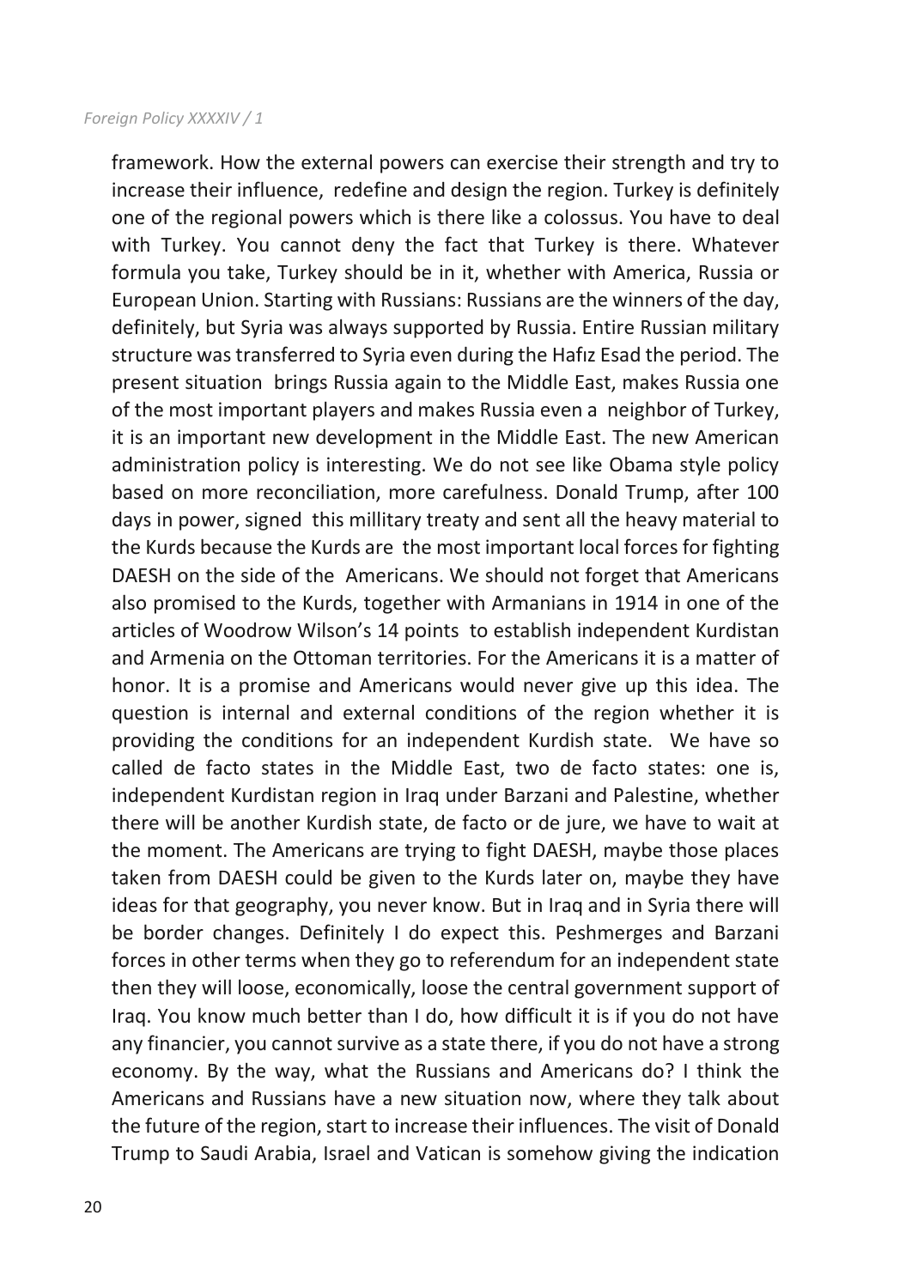that these countries, Saudi Arabia and Israel will have the primacy on the American foreign policy and this is a problem for Turkey, in particular, in the long run, because Turkey, to my mind, made a lot of miscalculations over extension of its capabilities and Turkey is trying now to change the locomotives, as a wagon sometimes attached to the Russian locomotive and sometimes to the American.

### **S.Tashan**: It is the old Ottoman policy.

**H. Bağcı**: Yes, it is true but the Americans at the moment do not provide first class ticket, this is the problem. The Russians provide first class ticket in Astana. As we have seen in Moscow and in Astana the Iranians, the Russians and the Turks they talk about the future of Syria. And the Turkish position changed, before it was the regime change, now Turkey says the territorial integrity of Iraq and Syria has to be protected. So it is a shift of the original position or the official recognition as Numan Kurtulmuş said as the deputy prime minister just last week at the press conference: "the Syrian policy was wrong". So this statement shows there is something to be corrected. What has to be corrected? The wrong policies. I think, Turkey is not a designer of the region, which former Prime Minister Davutoğlu claimed, that in the Middle East nothing can happen without the Turkish consent. I do not think anymore that Turkey is the designer of the region. No, it is the U.S. and Russia and we know one more thing, the Chinese support the autocratic regimes in Egypt, in Syria, in other Arab countries. Because they consider the Islamic radicalism as a threat for them. Also India, by the way, follows the same line. It is very interesting. So this is why Beshar Esad is not to be replaced by anyone at the moment, there is no one to replace him. In Egypt, Sisi will remain and he is the most beloved friend of Donald Trump, it is not Tayyip Erdoğan, it is Sisi. The Turkish policy one more time was wrong: President Tayyip Erdoğan says "Muslim Brotherhood in Egypt is not a terrorist organization". American administration says "Muslim Brothers, Ehvan is a terrorist organization". The more this difference remains there will not be a common position on this case. Also in the case of DAESH. Turkey changed her position since 2014 NATO meeting in Wales that Turkey is fighting DAESH. But it was already an accepted fact that Turkey was providing to radical groupings access through Turkish borders to Syria. This is the image, whether the Turkish Government rejected or not is another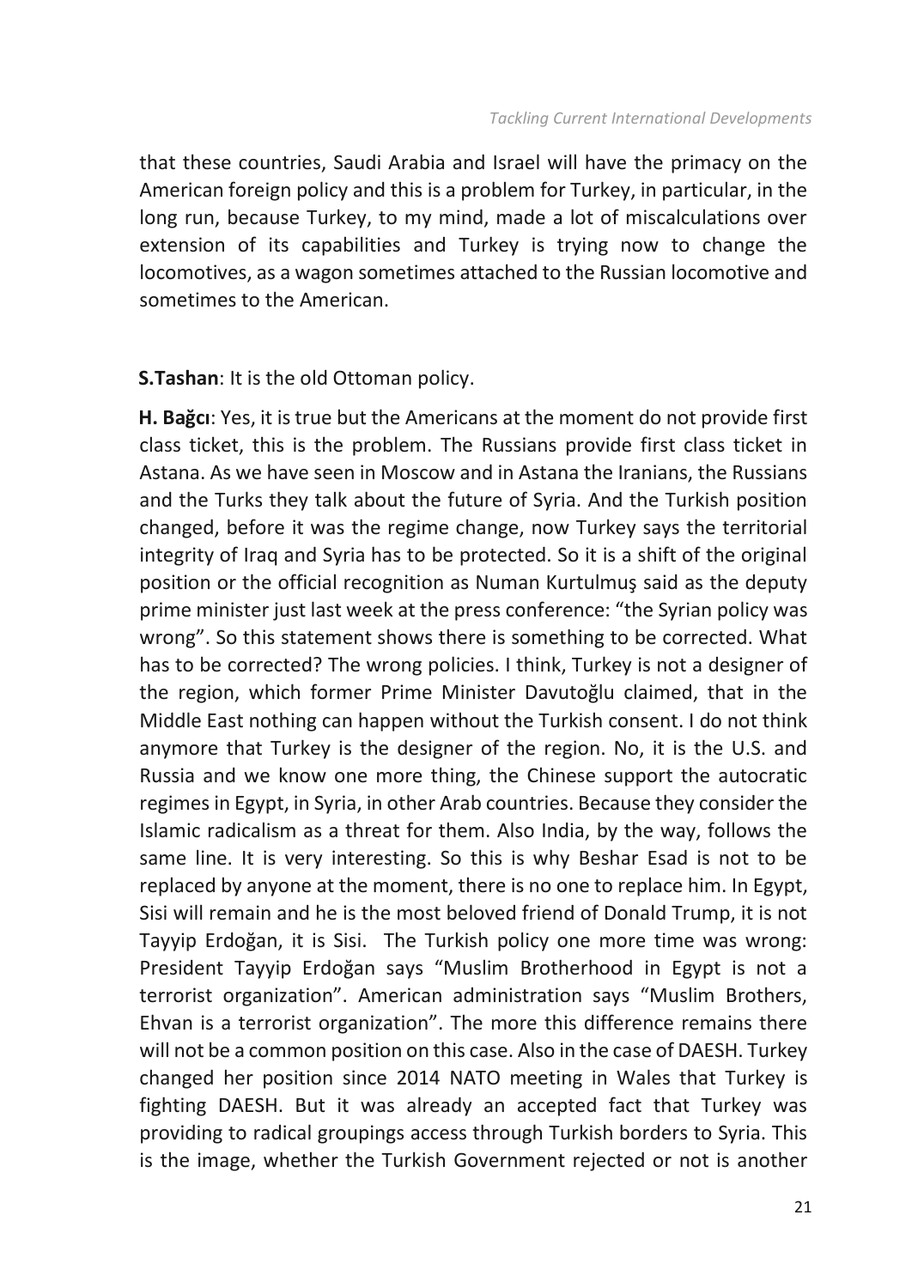#### *Foreign Policy XXXXIV / 1*

matter but this is the image in the West, in particular also in China. The Chinese also believe that all those people from East Turkistan they were coming to join the DAESH groups via Turkey. So this is the image and the biggest problem of Turkey is to improve the image that Turkey is not on the side with radical Muslims.

### **How Turkey is Perceived?**

**S. Taşhan**: I think Turkey has now reached a position of not being the bagger country. We have a lot of money but when you compare national income with others, this is not too much. Turkey is a developing country 3% or 4% annual growth, whatever it is and it has a great power factor and economic factor in the Middle East and in the Balkans and in many other countries. When we consider this, Turkey is able to deal on an economic basis and also on a political basis with many countries. Of course when you say we should change our position, we have changed our position towards Israel and the U.S. has changed its attitude to Palestine. And in Egypt, if you remember historically, Turkey has been a rival, a competitor of Egypt. Egypt has considered itself as the leader of the region. And also there has been a war during the Ottoman era when the forces of Egypt came as far as Kütahya in Turkey. I think this coolness exists with Egypt and this coolness with Iran may also continue. That is historical fact. It is a regional competition. Then I should say that Turkey was a rule maker of NATO once, now still NATO feels it must keep Turkey as a major partner and with its population of 80 million it is a big country, I think all the way of treatment of U.S. towards Turkey, when it was a client state of the U.S. or Europe, does not exist now. We have to speak in a different term and they have to speak with us in a different term. They will understand this as time goes by. For the time being they still continue like imperial powers towards Turkey and the Middle East, as well as to other countries. I think this will change a little bit, because like China, Turkey is a rising power.

**H. Bağc**ı: Thank you again. Because we talked now mostly on security matters. It is a different interpretation of course focusing on the economy. Yes, Turkey is an emerging power, a rising economic power in the sense of Soner Çağaptay, the first rising Muslim economic giant definitely but within the Islamic countries, 57 countries of the Islamic world, Turkey is the only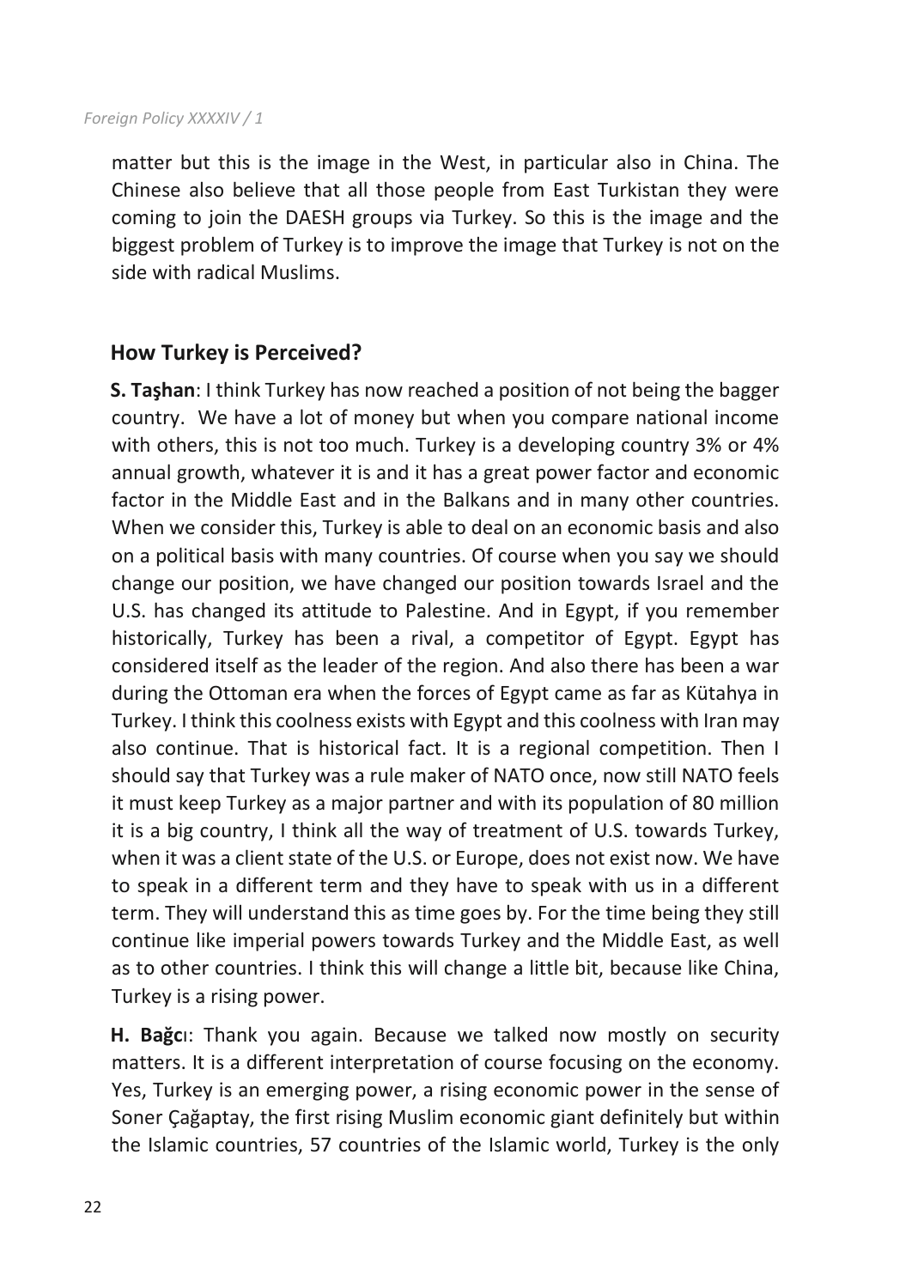one which is trying to negotiate with the European Union, keep the region in order and also make economic progress. Turkey's present economic progress in recent years is definitely admirable, no doubt about it. Turkey has big projects, infrastructure projects. Turkey is, geopolitically speaking may be not so important now but economically speaking, Turkey is getting more and more importance if you take all the developments and when you look at all the sea, air and land connections, the connectivity of Turkey with the entire block to improve dramatically may be not any other country in the region has this connectivity what Turkey has, no doubt about it. This is an advantage and this is why I think the permanent power centers have to change their Turkish perceptions. They do not deal anymore with the same generation as 30 years ago, not with the same Turks with the level of education or not the Turks with empty pockets. It is not the case. So this economic development definitely, as you say in the case of China, Turkey is not little dragon in that sense but Turkey is like Anatolian tigers or Anatolian Marco Polos. Even I would say the Turks look to the world now from a different angle. The more economic prosperity is increasing, better Turkey is connected with the world. Starting from the banking system to the Turkish Airlines' success or to the infrastructural changes within the country which I do observe in all my travels inside the country, new tunnels, new airports, new landscape, even the architecture has changed in the country, the quality of the houses. So, Anatolian structure is changing. If Turkey would not have this PKK terrorism, probably Turkey would have much more prosperity and I do compare Turkey with the entire neighboring countries from Bulgaria, Romania, Georgia, Ukraine and of course Turkey is far ahead of them, and by the way, internationally speaking, Turkey is a member of G-20. We are among the first 17 economies in the world. According to the international figures, if Turkey would continue to have economic and political stability, most probably in the year 2025, Turkey would be in the first among the 15 world economies. This is also something important for Europe and for U.S., an instable Turkey is much more expensive than a stable Turkey for the entire political powers and from this perspective Turkey should be manageable, controllable, acceptable, and foreseeable. From this perspective, we have a new understanding of interest, a new understanding of the relations. I am sure that Turkey's identity and also the strength of the way of thinking is also related to this economic success in the last 20 years.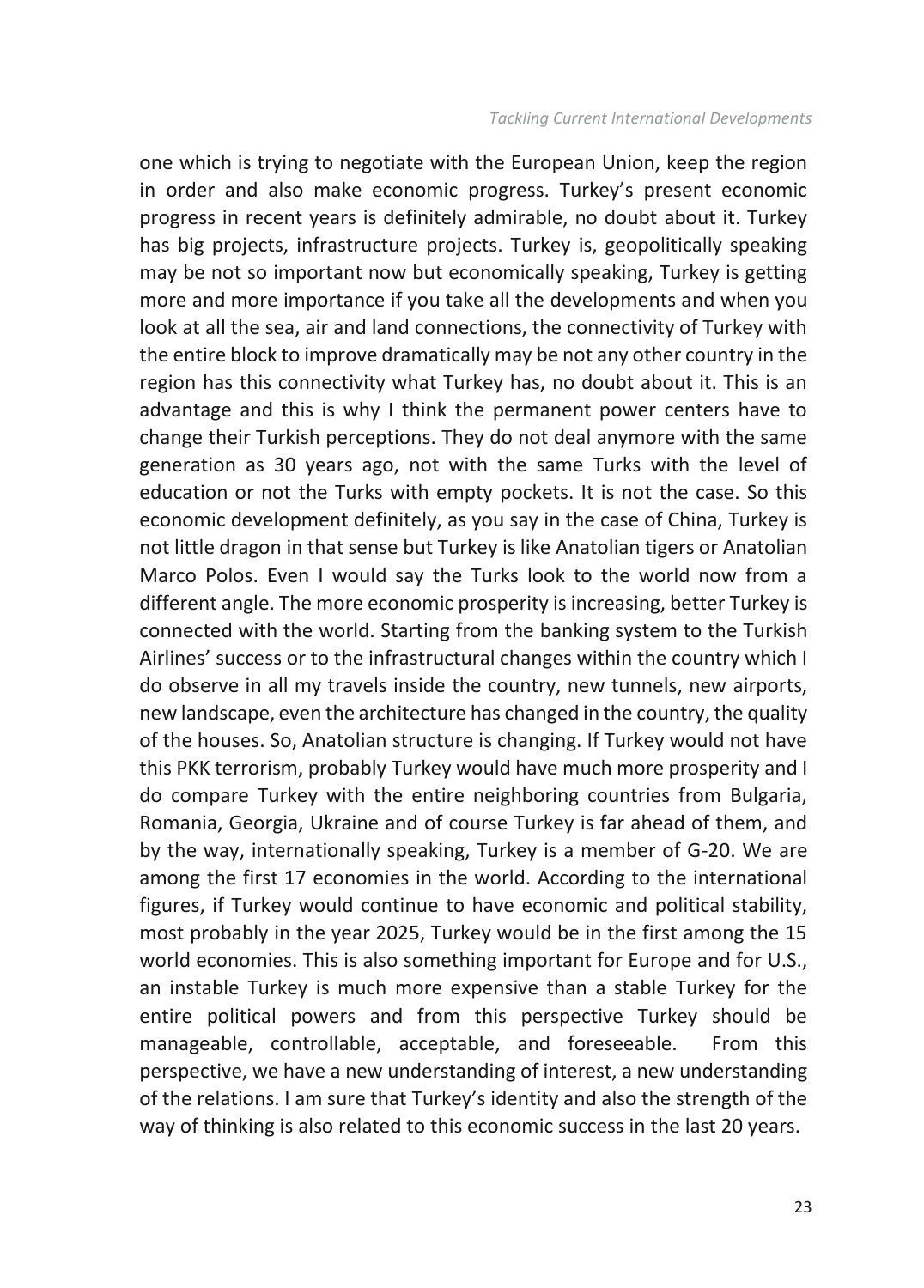#### *Foreign Policy XXXXIV / 1*

**Oktay Aksoy**: May I just interfere? Have we then come to the point where in the West it will soon be debated "who lost Turkey"?

**H. Bağcı**: Yes, but Turkey is not a country to be neglected. I think, there is no loss at the moment, we are at the point of mixing of the cards anew, and there will be a new summit, a new meeting where both sides will put their cards on the table and then will discuss the current situation, whether full membership or privileged partnership with EU. I do not know what type of model we can develop, but neither Turkey, nor Europe, they are not allowed to loose each other. There should be no loosing for either side. There should be a win for both sides and it depends to the political leaderships of both sides. **S. Taşhan**: Thank you.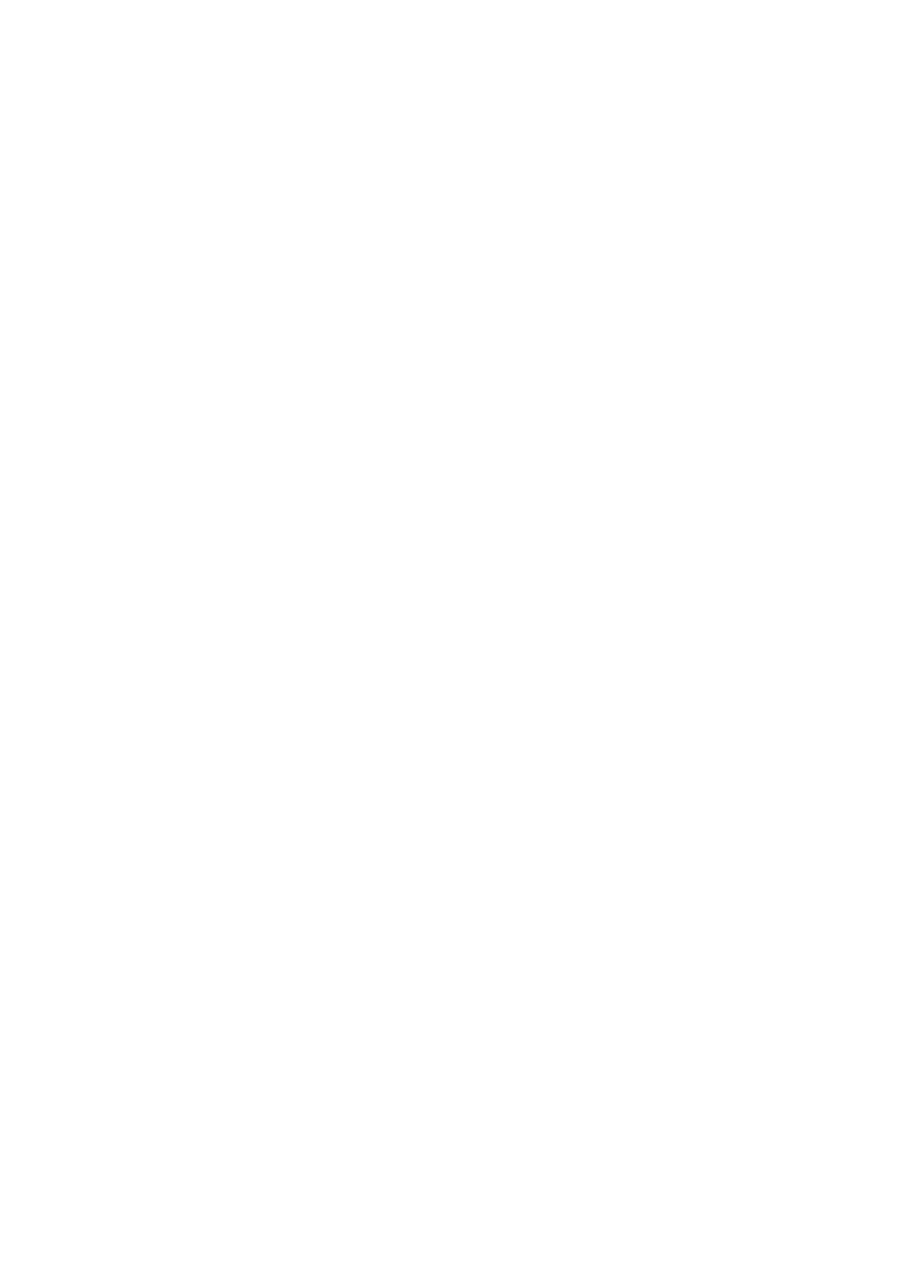## **An Overview of Major Trends in the Turkish Foreign Policy 1919-2000. Inclinations and Orientations**

**Numan Hazar<sup>2</sup>Ambassador (R)**

It is observed that between 1919 and 2000, the Turkish foreign policy had distinct and specific forms, according to prevailing conditions in different period of times as far as its goals and orientations are concerned .

I believe that it is possible to study specificities of the Turkish foreign policy in the following time frames: 1. The period of 1919-1923

- 2. The Period of 1923-1939
- 3. The Period of 1939-1945
- 4. The Period of 1945-1960
- 5. The Period of 1960-1990
- 6. The Period of 1990-2000

 $\overline{a}$ 

Prior to a study of the Turkish foreign policy in the light of various inclinations and orientations, it would be necessary to take a look at basic goals in the conduct of the foreign policy of any nation. There is no doubt thar every nation gives priority to consider the protecton of its national interests when determining the aims of its foreign policy. The famous saying of the British Prime Minister Lord Palmerston in 1848 when he was Foreign Secretary, in a speech to the Parliament is very much significant in this sense: '' We have no eternal allies and we have no perpetual enemies. Our interests are eternal and perpetual and those interests it is our duty to follow. ''

<sup>2</sup> Former Turkish Ambasador to Nigeria and Ambassador/Permanent Representative of Turkey to the Council of Europe and UNESCO.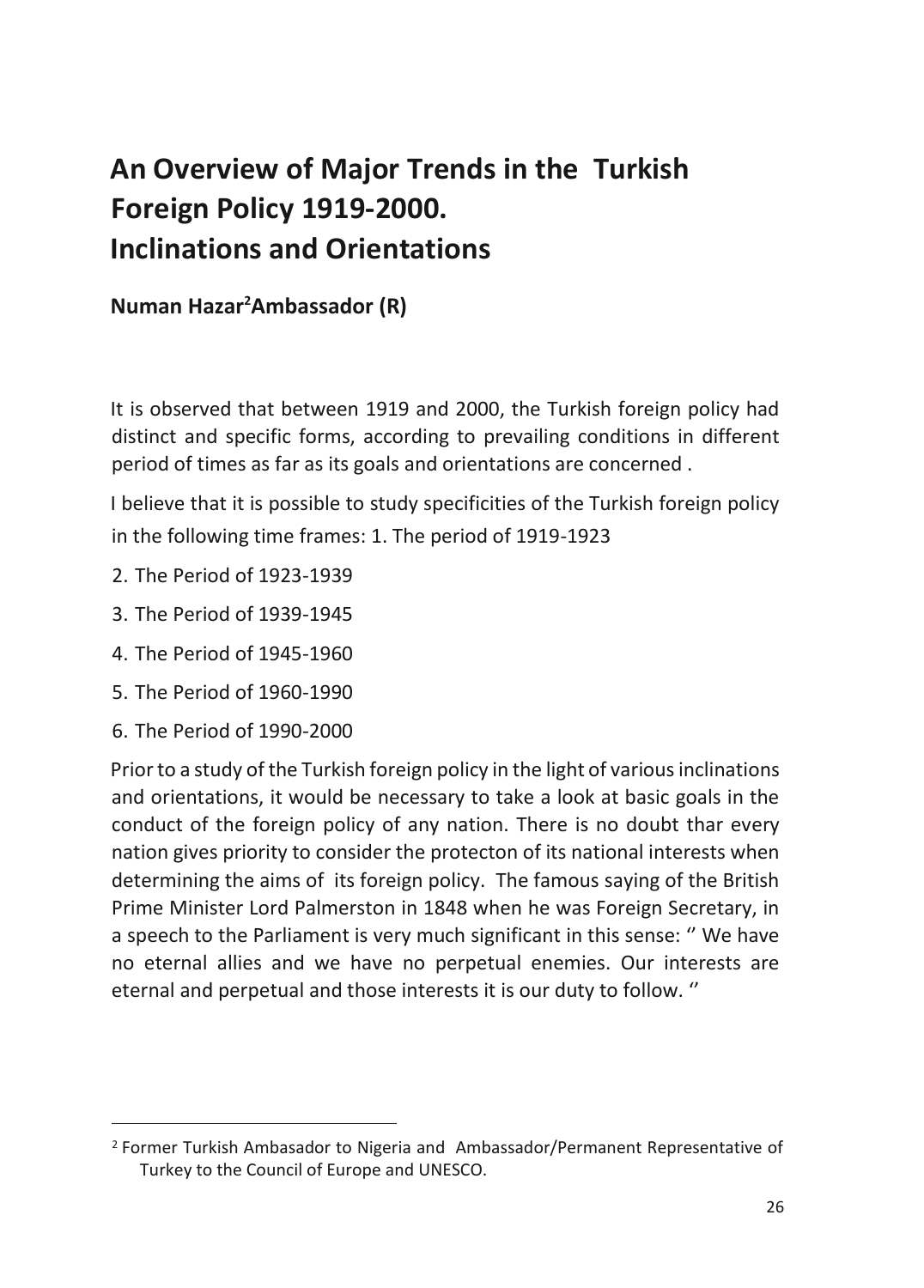In this connection, it is useful to underline the fact that Turkey throughout the history has never had perpetual allies nor enemies. The status of her allies or opponents changed according to different periods of time.

It is possible to observe this situation when we look at the relations of Turkey with Great Britain, France, Germany and Russia in the whole historical process.

In that case, it is necessary to consider what interests should be protected in foreign policy. These interests are national interests. If it is necessary to define the national interests, They can be summarized in the following points:

-To protect national independence,

-To protect the territorial integrity of the country,

-To provide interests in the field of international trade and economy, -To

provide security against various threats.

These interests constitute, undoubtedly, the basic interests of a nation. What needs to be done to protect national interests can be summarized as follows:

Protecting the national interests of a country is directly proportional to its national strength. Strong countries are advantageous in protecting the interests of nation. So what are the elements of national power? These elements are emphasized by various thinkers and authors. Without entering the details, it is possible to express them roughly as follows:

Military power, political power, internal stability of the country, economic and social development level, progress in the field of science and technology, population size and its composition, natural resources, level of education and so on. Apart from these, other elements are mentioned. It is stated that the geopolitical position of a country may be a source of power for a country and may also cause problems. For example, island states such as Britain and Japan are advantageous in securing their security because of their geographical location. It is not possible to say, however, the same thing for some countries surrounded by strong countries such as Afghanistan, the Baltic States and some Eastern European countries.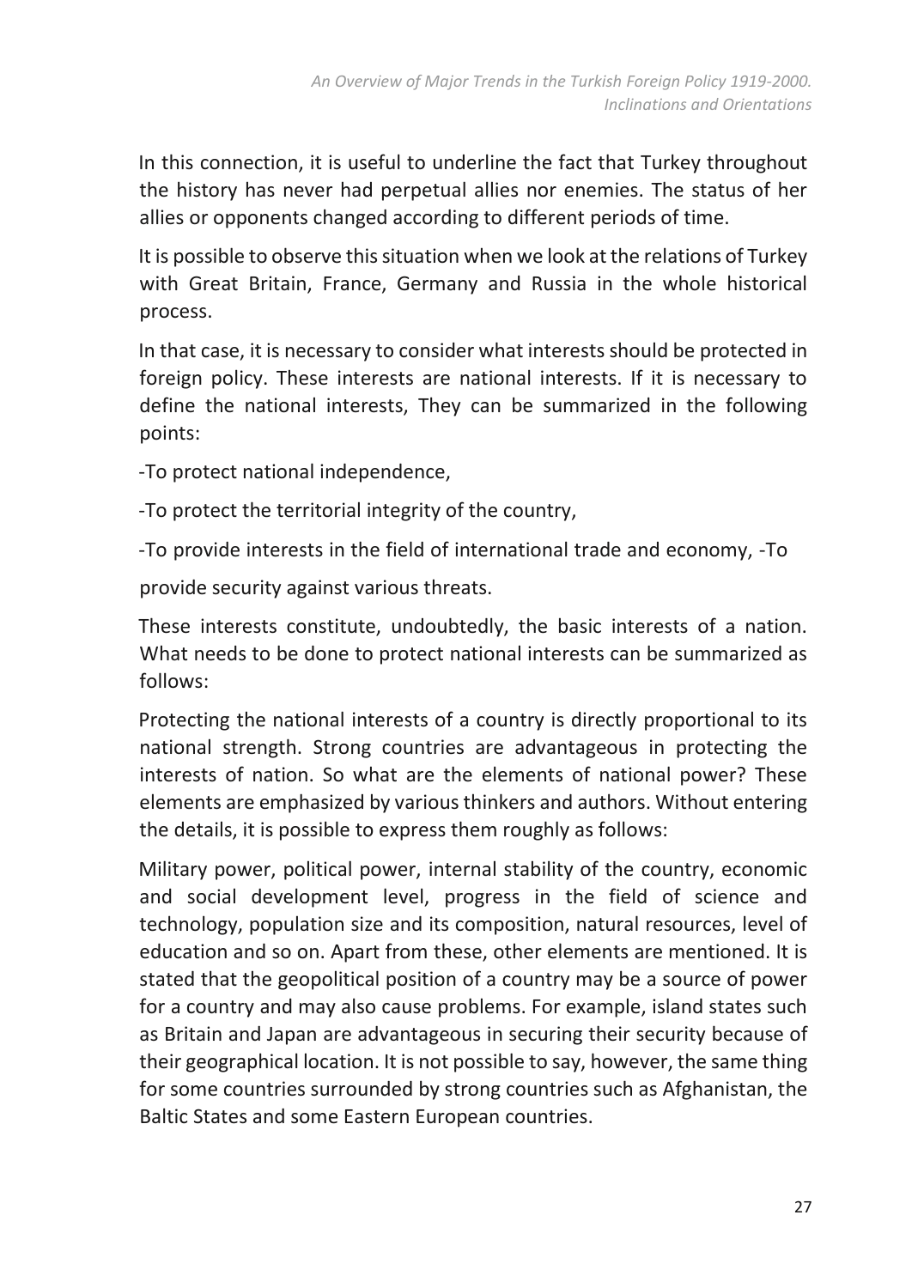Some countries with geopolitical advantages also have to be strong. For example, it is imperative that a country that is able to influence developments in Eastern Europe, the Caucasus, the Eastern Mediterranean, the Balkans, the Middle East and North Africa, such as Turkey, must be strong both at military and economic and political grounds. It is also normal for countries that are not strong enough or have this belief, to make alliances with other countries to ensure their security against the perceived threats. Thus, a balance is established against a center of force. In international politics it is called system of balance of power. After this general introduction, we can examine trends and attitudes taken by Turkish foreign policy at various periods.

The most important characteristic of the period of 1919-1923 was the launch of the War of Independence in order to provide national independence after the end of World War I and following the defeat of the Ottoman Empire and its allies. The main objective of the Turkish Independence War was to achieve full independence of the country and the establishment of a national state in the aftermath of the collapse of the Ottoman Empire. During the War of Independence initiated by Mustafa Kemal Atatürk, the main objective of the foreign policy has been finding new allies to ensure total independence. With the encouragement of Britain, Greece took its armed forces to Anatolia starting to land them to Izmir on May 15, 1919, invaded Anatolia and attempted to realize Megali Idea dream. Then Entente Powers agreed to partition the Anatolian Peninsula with the Treaty of Sèvres. The Ottoman Empire expressed its acquiescence in the face of this ominous development. Kemal Atatürk however tried to find new allies as well as to increase necessary resources in order to thwart this project.

The first and important support for the liberation movement in Anatolia came from the Soviet Union in the environment that appeared following the First World War. After the military victory of the Turkish armed forces against Armenians in Eastern Anatolia and the signing of the Gümrü (Alexandropol) Treaty in 1920, the period of rapprochement in Turkish-Soviet relations began. The Gümrü Treaty was the first agreement that revolutionary Turkey signed. After the socialist revolution in the Soviet Union, the Soviet Union, which had been faced with various internal and external problems and became the target of the West, regarded the Anatolian movement in a similar position and decided to support it for its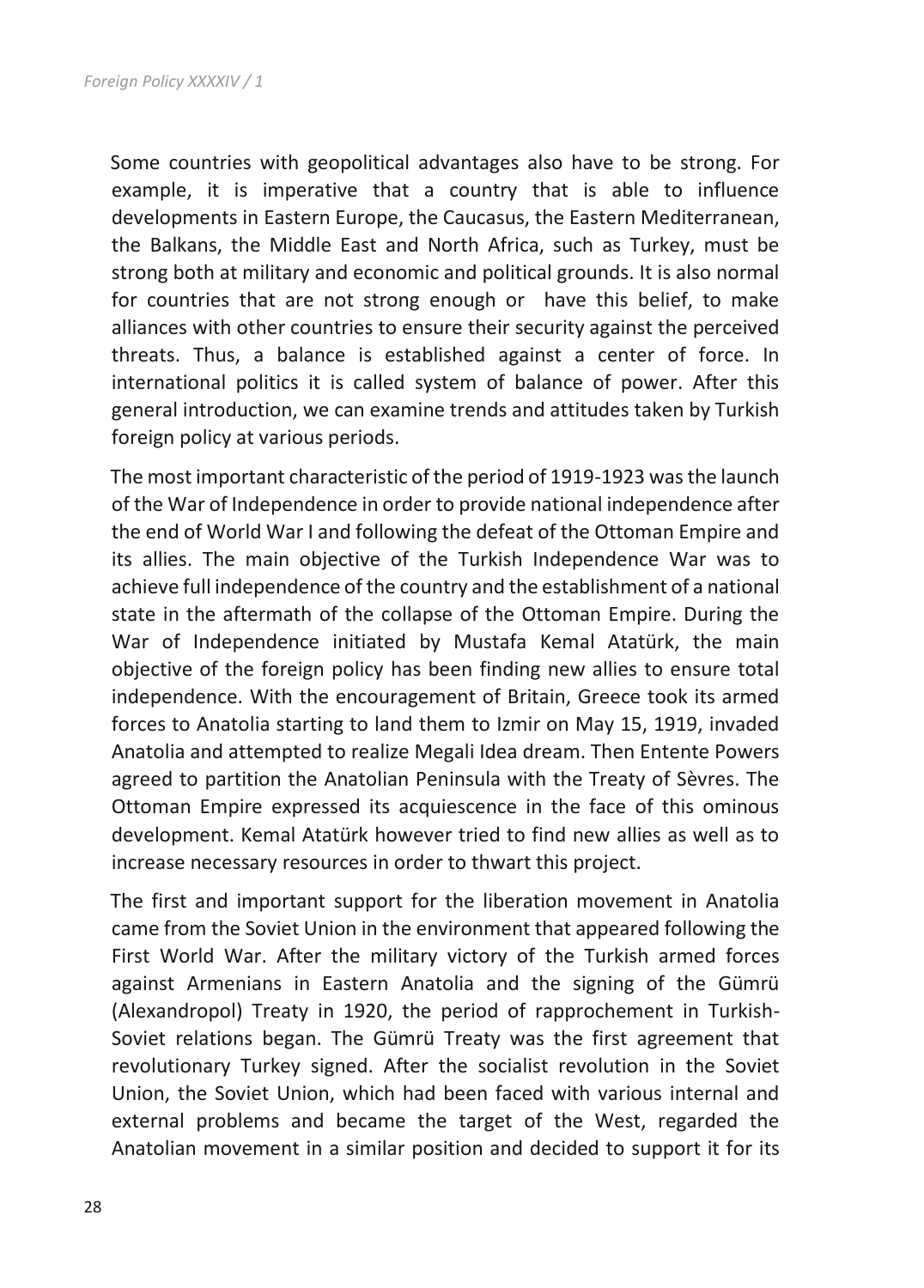national interests despite ideological differences. Revealing the secret agreements Western states have made with various states before the war in order to disintegrate the Ottoman Empire, the Soviet Union provided financial support and arms assistance to the independence movement in Anatolia. This process reached its peak with the Turkish-Soviet Friendship Treaty signed in Moscow between the two countries in 1921. One of the most important consequences of this treaty is that a large country officially recognizes the Turkish independence movement and the new Turkish state.

Again with the Kars treaty signed between Turkey, Armenia, Azerbaijan and Georgia in 1921, the eastern border of Turkey has taken its present shape. The parties also accepted the Moscow treaty with this treaty.

Likewise, in the same period, France, disappointed in sharing various regions belonging to the Ottoman Empire in the Middle East due to the British attitude, was militarily defeated in Anatolia (Gaziantep, Maraş and Urfa defenses in Anatolia and the defeat of French forces in Pozantı, Adana). France has chosen to compromise with the independence movement and signed the 1921 Ankara Agreement for this purpose.

Moreover, Italy, which has been disappointed by the fact that Greece has been given the region previously promised in Anatolia by Great Britain, also chose to deal with Ankara.

These developments will lead to military and financial support for the Turkish liberation movement.

With the victory of the Independence War in 1922 and the signing of the Lausanne Peace Treaty on 23 July 1923 and the declaration of the Republic on 29 October 1923, the establishment of the Turkish national state was completed.

When the Turkish foreign policy was examined in the period from the establishment of the Republic of Turkey to the beginning of the Second World War in 1939, it will be observed that serious efforts were made to protect national independence and to solve, on the other hand, some problems that have not been solved by the Lausanne Peace Treaty.

This period of time was undoubtedly marked by the vision of Atatürk. This vision has found its expression in the phrase '' Peace at Home, Peace in the World''. Turkey has pursued a peaceful foreign policy in this period. In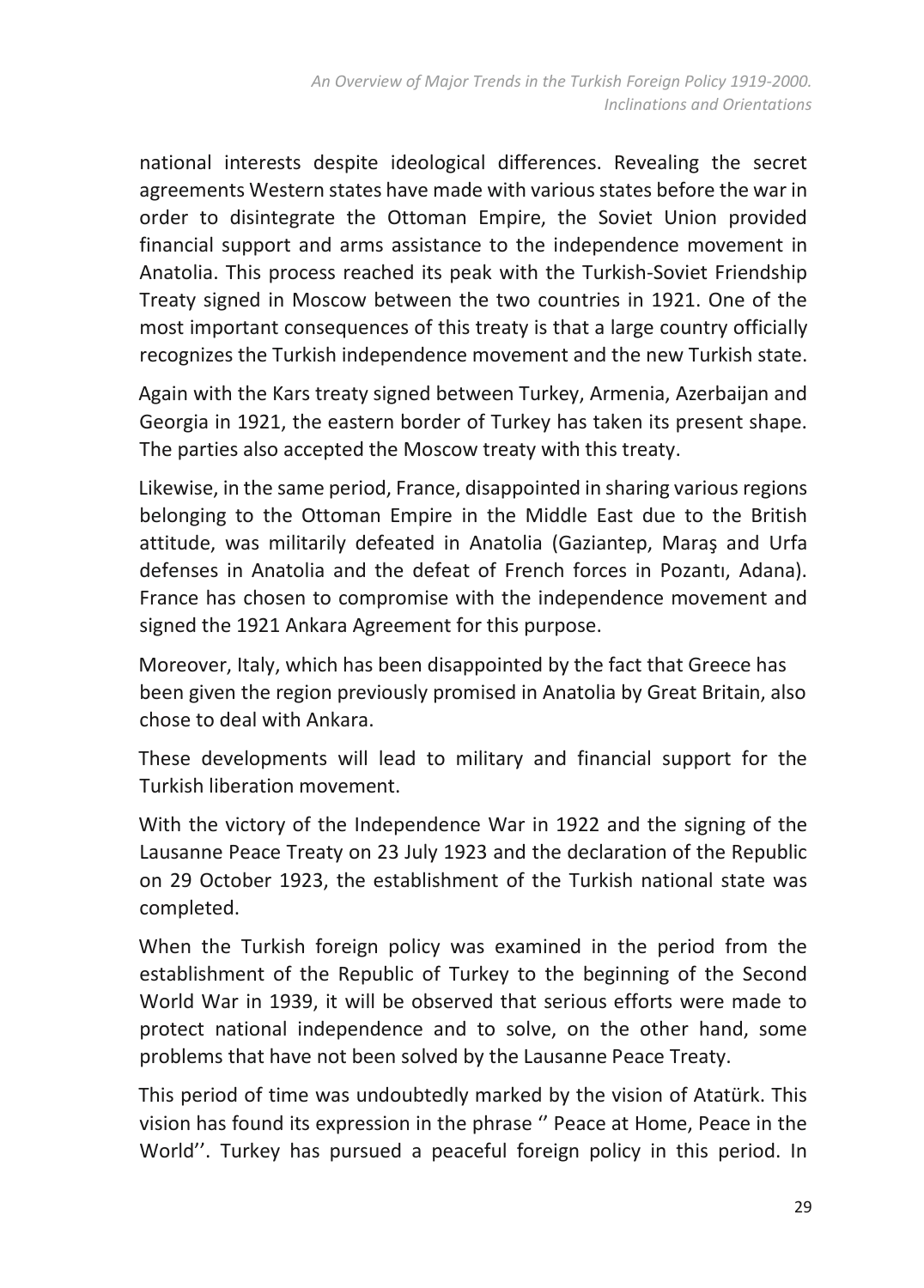Britain, Prime Minister Lloyd George's anti-Turkish and anti-Turkey policies, and the policy of assisting Greece to attack Anatolia, led to fierce criticism in British domestic politics. With the departure of Lloyd George from power, a rapprochement between Turkey and Britain will begin and this development will lead to the development of close friendship and alliance relations with Britain as well as with France. It is necessary to remember that these two countries were two important superpowers, at the global level, at that time.

Moreover, diplomatic relations between Turkey and the United States will be established at a later stage by a Modus Vivendi between the two governments, due to the fact that for domestic political reasons in the USA this country failed to ratify a mutual agreement between Turkey and the USA concluded at Lausanne on 3 August 1923 . This mutual agreement was related to the establishment of political, consular and commercial relations between Turkey and the United States. It has nothing to do with the Lausanne Peace Treaty. The US is not a party in the Lausanne Peace Treaty. As mentioned above Lausanne Peace Treaty of 23 July 1923 provided international recognition of modern Turkey. The Modus Vivendi establishing diplomatic relations between Turkey and the United States was carried out through an exchange of Notes between the two Governments in 1927.

This period also witnessed the establishment of peaceful relations between Turkey and Greece in the aftermath of the war. It is noteworthy that close contacts together with high-level visits were aimed at creating an atmosphere of friendship between the two nations in order to forget sufferings of the past. In particular, Greek Prime Minister Eleutheros Venizelos, the leading architect of Greece's Megali Idea policy, visited Ankara. Venizelos is also known to have nominated Ataturk for the Nobel Peace Prize. Indeed, he wrote a letter to the Nobel Peace Prize Committee for this purpose. Besides, an exchange of population agreement was reached for the mutual exchange of Muslims in Greece and Greeks in Anatolia except for the Greek Orthodox population in Istanbul and the Turks in Western Thrace of Greece.

On the other hand, the Balkan Pact (Entente Balkanique) was signed between Turkey, Greece, Yugoslavia and Romania in 1934 at Athens and the Sadabat Pact was signed between Turkey, Iran, Iraq and Afghanistan in 1937 in Tehran. Those are good examples of Turkey's peace policy.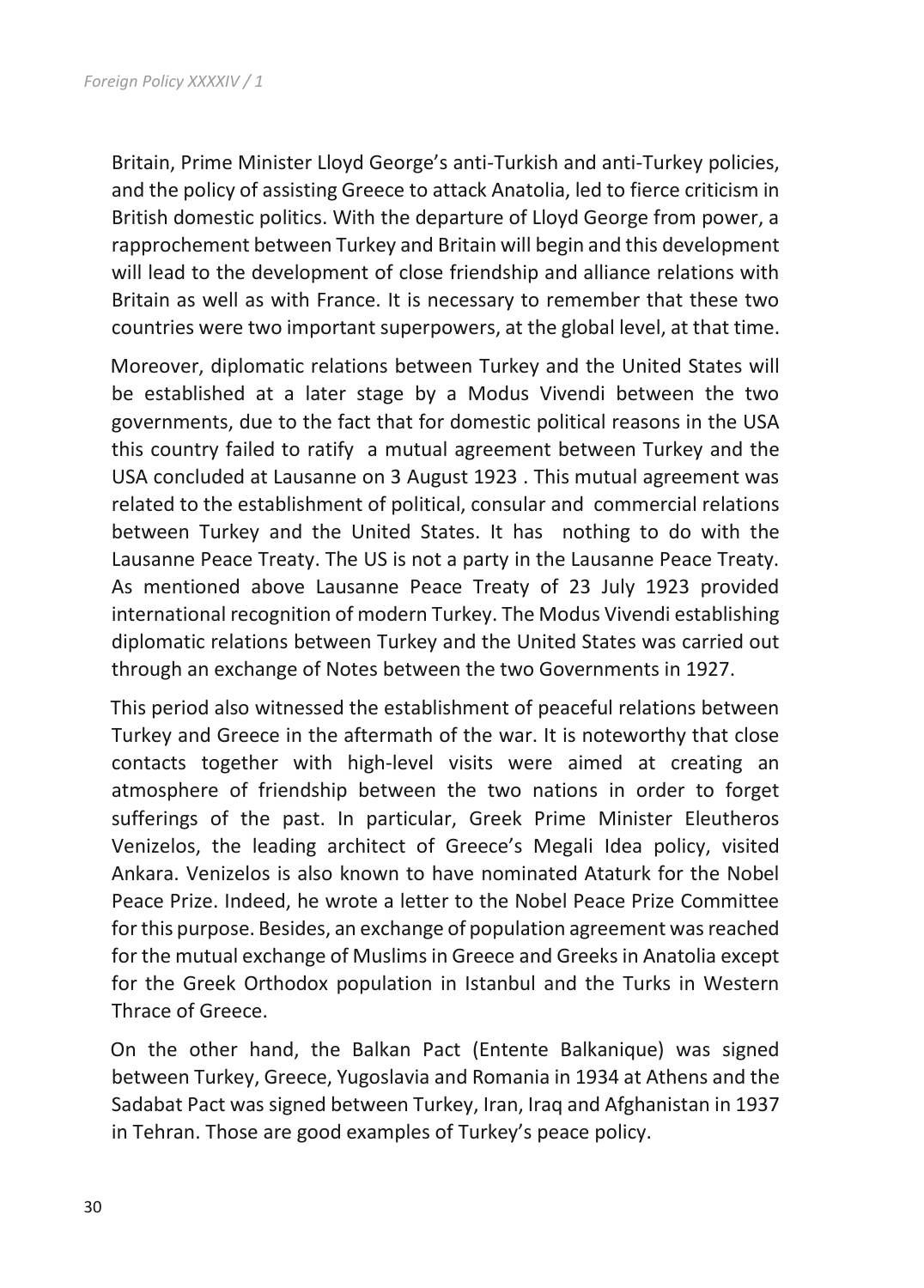In addition, the League of Nations, which was established after the First World War and was the pioneer of the United Nations today as an universal organization, invited Turkey to officially become a member in 1932. In making this invitation, Turkey's contributions and efforts in ensuring world peace have been taken into consideration.

In this period, some problems that have not been resolved in Lausanne have come to the agenda. Especially, intensive efforts were spent to change the provisions of the Lausanne Treaty's on the Turkish Straits that restrict Turkey's sovereignty. The concern due to the intensified tensions leading to war in Europe has created the foundation for these efforts. At the end of these efforts, the sovereignty of Turkey in the Turkish Straits (Bosporus and Dardanelles) was registered with the Montreux Convention in 1936.

The unsolved problem of Mosul in Lausanne was also resolved in 1926 with the agreement reached with Great Britain at the League of Nations. With this development, a mutual agreement was reached regarding the border between Turkey and Iraq. Various observers have suggested that Sheikh Said rebellion which started in Eastern Anatolia in 1925 was provoked by Britain in order to put pressure on Turkey due to the Mosul problem. As the young Republic faced a serious domestic security and foreign policy problem, this problem has thus been resolved peacefully.

The strained atmosphere created by the developments in the Mosul problem brought Turkey closer to the Soviet Union. As a matter of fact, the two countries signed the Treaty of Neutrality and Non-Aggression in Paris in 1925.

Another important problem that was resolved in this period was the Sandjak of Alexandretta (Hatay) question. France which has established a mandate regime in Syria, created a special administration in Hatay taking into consideration ethnic composition in that region. Because of the presence of a significant Turkish population in Hatay, Turkey's pressures due to the upcoming war winds, France had to acquiesce to granting Sandjak the right to determine its own destiny. In 1938, the Hatay State first declared its independence, and then in 1939 it decided to join the motherland Turkey.

As can be seen, the special feature of this period is that Turkey, while pursuing a peaceful policy on the one hand, has to solve some problems left from Lausanne Peace Treaty. She aimed to maintain close relations with the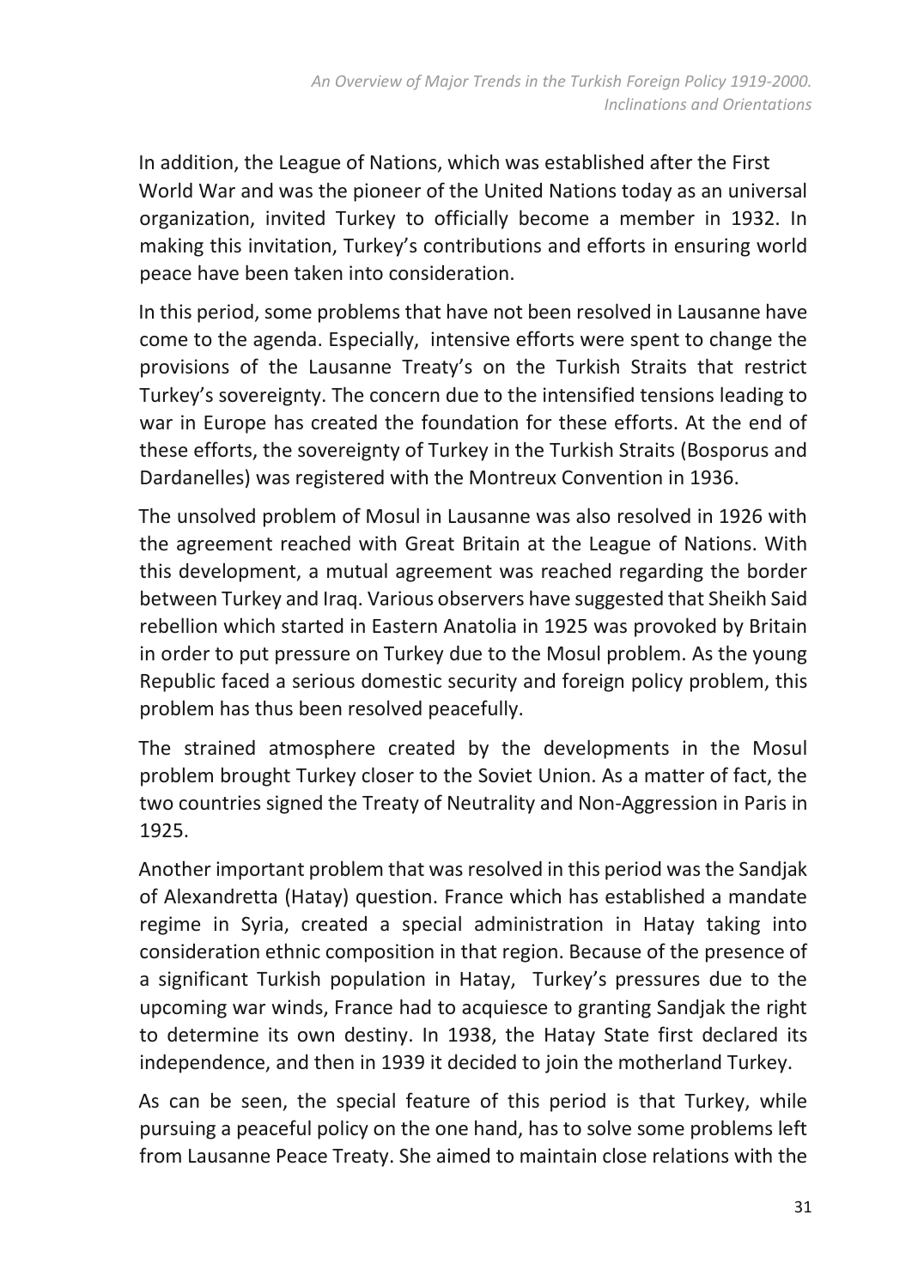UK, France and the Soviet Union. On the other hand, Turkey established friendly relations in the regional plan, In order to protect her national interests and to ensure her security.

During the Second World War in 1939-1945, the main feature of the Turkish foreign policy was to protect the independence of the country. Turkey chose to take necessary security measures against possible threats. For this reason, it is aimed to ensure that Turkey does not participate in the war despite all pressures. Knowing that the war would be destructive for the country, Turkey has been careful to remain equidistant from all belligerent countries. In the face of the intense pressures of Western countries in particular Great Britain, especially in the Adana, Cairo and Tehran conferences for Turkey's entry into the war, the Turkish government has resisted on the grounds that the war needs of the Turkish armed forces are inadequate. Turkey has been criticized by Western countries from time to time for her relations with Germany. From time to time, Turkey was also criticized by the Soviet Union which claimed that some German warships were allowed to pass through the straits by the Turkish authorities and that Turkey did not comply with the rules of the Montreux Convention on the Turkish Straits.

In this tense environment and towards the end of the war, Germany, which has been forced to withdraw from the Dodecanese islands that it has occupied previously, has suggested that these islands be restituted to Turkey. Turkey's hesitant behavior in this issue has caused criticism in domestic politics in particular. However the possibility that Turkey, which had reached such an agreement with Germany, would have been exploited by the Soviet Union. It was thought undoubtedly in the Turkish Government circles at that time that the Soviets could use this as a pretext to invade Turkey as a savior country after the war ends with Germany's defeat. In such a case, It is not known whether Turkey would have been kept in a Soviet system as a satellite country like the satellite countries established in Eastern Europe or as a federated unit like the Central Asian countries until the dissolution of the Soviet Union in 1991. But it can be predicted that there would be no Turkey of today.

At the very last stage of the war, Turkey declared war on Germany without participating in the war and became one of the founding members of the United Nations Organization, which was formed after the war.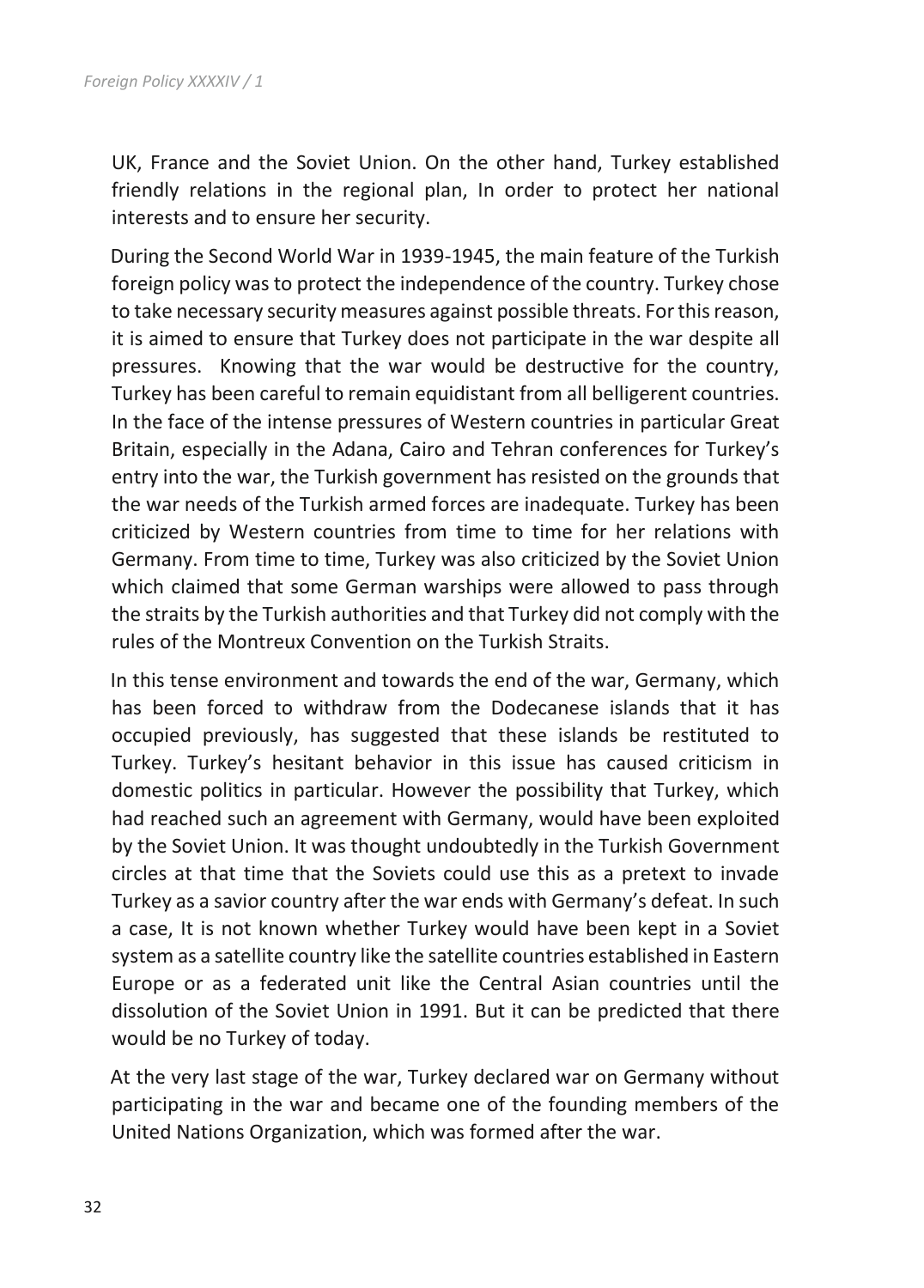After the Second World War, Turkey has had to follow policies in accordance with the new conditions. The postwar atmosphere has led Turkey to adopt new orientations both in domestic politics and foreign politics.

With the defeat of Germany, allies have been in a superior position. However, we observe that among the allies, the US has become a superpower and has emerged as the leading power of the West. From the old super powers, England is no longer in this position. It has become a power that follows the US. France, which had been under German occupation during the war, has moved away from its old strength. The other allied Soviet Union has turned into a great power in spite of great hardships in the war, and has turned the eastern European countries, which it has entered as a savior, into ideologically connected satellite countries.

There has also been a fundamental change in the foreign policy of the Soviet Union towards Turkey in this framework. This change was also a reflection of Russia's historical ambitions on Turkey. As a matter of fact, in 1945, the Soviet Union demanded an adjustment in its favor in the Turkish-Soviet border in the North East of Turkey and the return of Kars and Ardahan to the Soviet Union. Thus, the Soviet requested the correction of a situation which they had to accept when they were weak in 1918. Nevertheless, these provinces were former Ottoman Turkish lands which were taken by Russians. The USSR also requested a base in the Turkish straits. This tense atmosphere in the Turkish-Soviet relations and the intense Soviet pressure were reflected in the international public opinion, the bilateral relations as well as during the San Francisco Conference, where talks were held on the establishment of the United Nations Organization. In addition to that, the Soviet Union also annulled the 1925 Treaty of Neutrality and Non-Aggression between the two countries. When the annulment of this treaty is evaluated together with the Soviet demands, it will be possible to see the photograph as a whole. The result of this development is that Turkey has turned to the United States and England with the concern of securing her security.

In fact, from 1945 onwards, Turkey began to pursue pro-Western policies by abandoning its neutral foreign policy approach when the Government of the Republican People's Party (CHP) was in power. In 1947, Turkey voted against the partition of Palestine in the UN General Assembly, She later recognized the state of Israel, which declared its independence in 1948.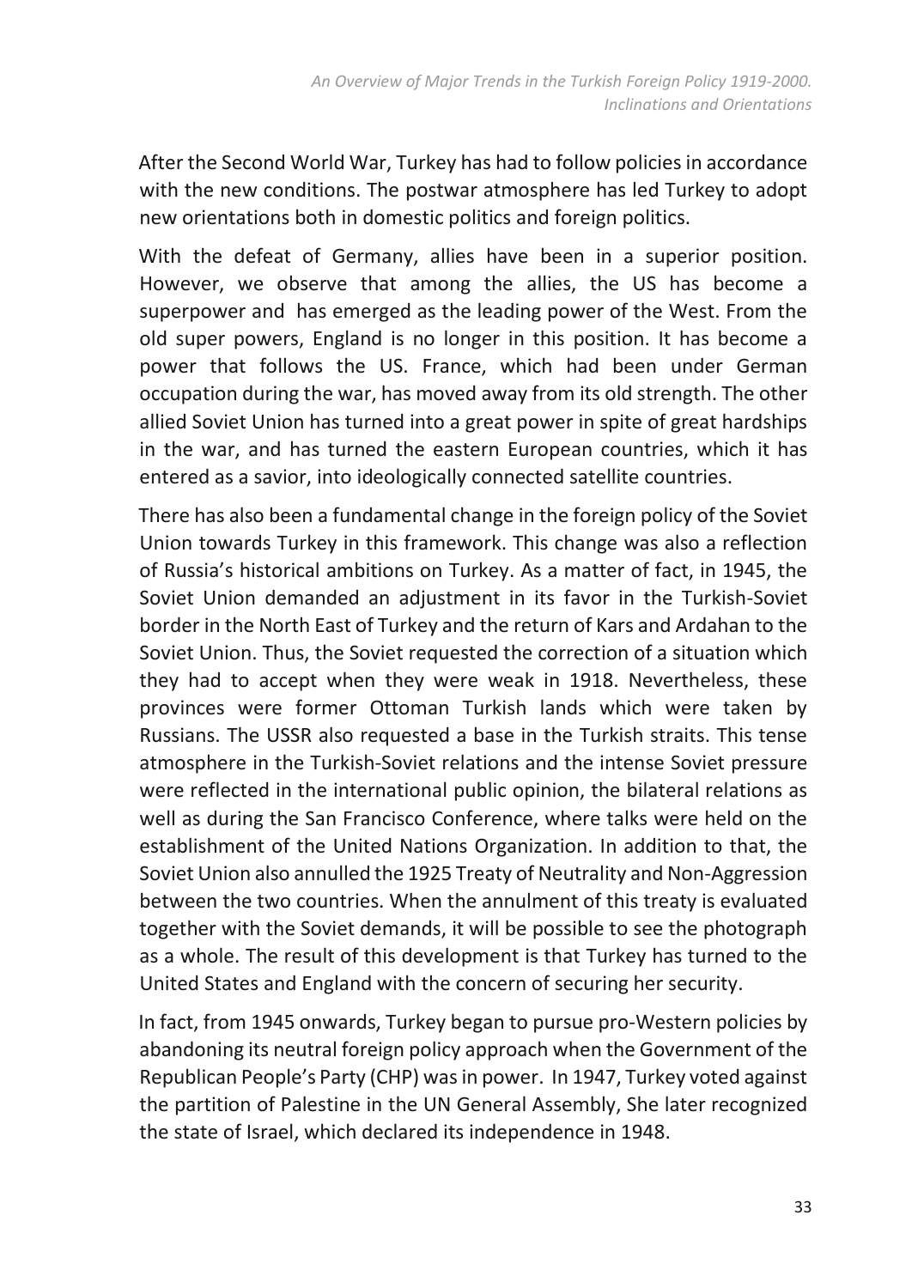The Democrat Party (DP), which came to power in 1950, strongly insisted on a pro-Western foreign policy.

Meanwhile, in the light of the developments following the war, the United States and Britain, after their first hesitations, decided to take measures against the expansion and repression policy of the USSR in Europe. In particular, the United States adopted the Truman Doctrine in 1947, which envisaged urgent assistance to Turkey and Greece, countries threatened by Soviet pressures and communism. The US also launched the Marshall Aid Plan for the development of West Germany and European countries, which had been demolished during the war in the period 1948-51. Turkey benefited also from Marshall Assistance. The main reaction to Soviet expansionism was the conclusion of the Washington Treaty and the creation of the North Atlantic Treaty Organization (NATO) in 1949.

Turkey, which sees peace in terms of security concerns, has made extensive diplomatic efforts to enter into NATO alliance. At the end of these efforts Turkey became a member of NATO in 1952 together with Greece.

Prior to this date, Turkey decided to join the UN peace keeping forces created in the face of the North Korea's attack against South Korea. The Turkish Government sent a brigade as Turkish contingent in the UN forces. Thus Turkey, was on the side of the West against the North Korean aggression. As a matter of fact, the Democrat Party (DP) Government, which won the elections on May 14, 1950, decided to join UN forces in Korea with a brigade while considering that this development would be an important support for Turkey's admission as member in NATO.

Turkey has also been a founding member of organizations such as the Council of Europe and the Organization for Economic Co-operation and Development (OECD), which were established in the wake of the war.

An important effect of the Second World War on Turkey emerged as incentive for the transition to a multi-party regime. The victory of democracies against the totalitarian regimes in the war, resulted in a multiparty democratic regime in Turkey in 1946, instead of a one-party system. In 1950, the opposition DP won elections and came to power. The foreign policy of the DP has manifested itself in close contact with the West and especially with the United States in order to meet security concerns arising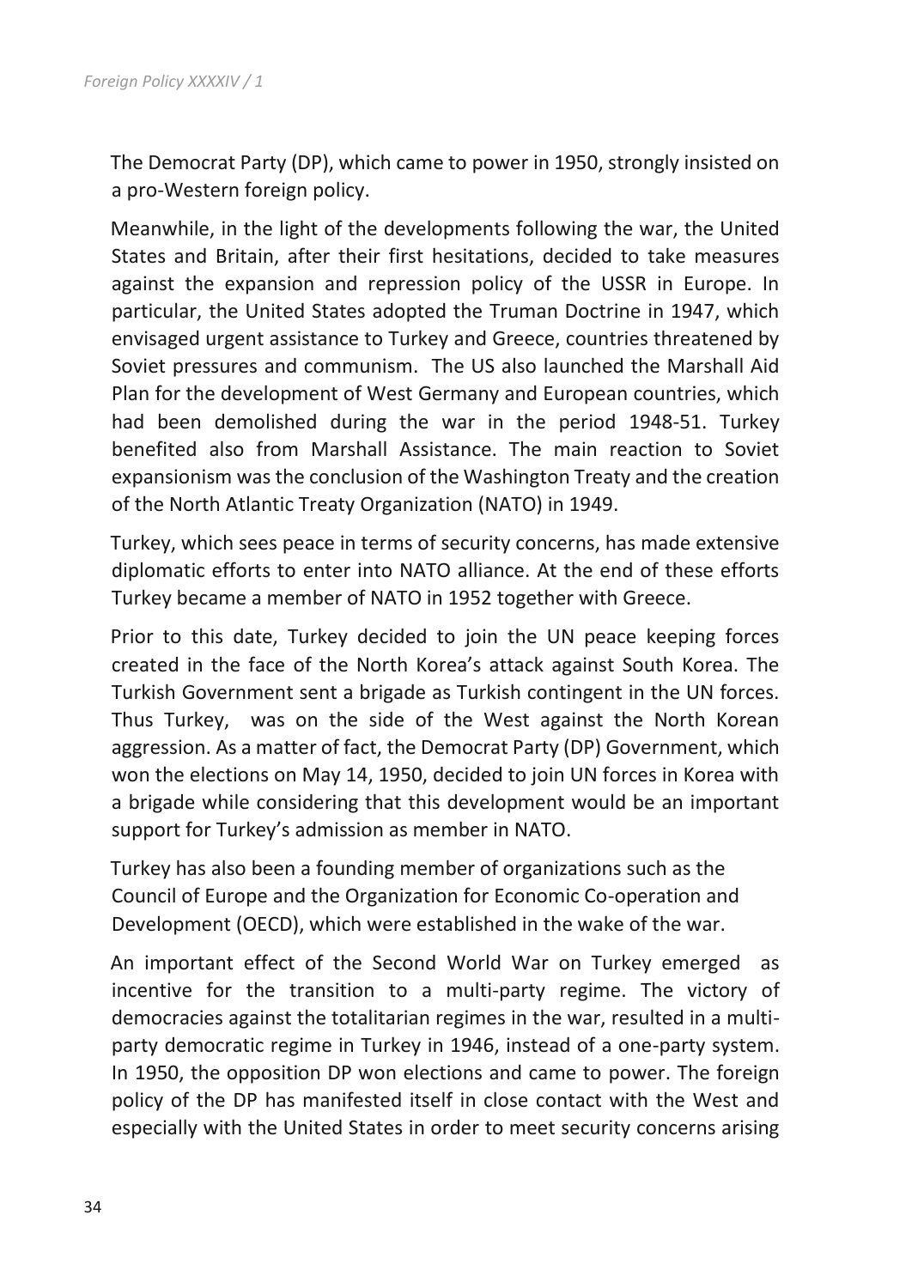after the War and arising, in particular, from the Soviet Union. In this context, the US has been given military bases.

The greatest feature of the 1950-1960 period was the perceived Soviet threat and the influence of the Cold War years on Turkey's rigid pursuance of pro-Western and US policy. For example, at the Bandung Conference in 1955, which marked the establishment phase of the Movement of the Nonaligned Countries and attended by the Asian-African states that had attained their independence, Turkey was stamped with being the representative of the Western countries. At this meeting, Turkey stated that the main threat to world peace came from the Communist Bloc.

Another interesting point is Turkey's negative vote on the occasion of the debates at United Nations General Assembly for the right of selfdetermination of Morocco, Tunisia and Algeria. The situation in Algeria is somewhat different. Unlike the colonies or protectorate countries, Algeria was legally an integral part of mainland France, a ''département''. Morocco and Tunisia had the status of protectorate by virtue of an international treaty concluded with France and the rulers of these countries.

In the NATO Founding Treaty of 1949, it was emphasized that Algeria was included in the national territory of France. It is doubtful that Turkey, which is a member of NATO due to the Soviet threat and accepted the territorial integrity of France within this scope, and in fact sympathizes with the Algerian people for historical reasons, was in a difficult position. In 1955 Turkey voted against the independence of Algeria at the UN. Nevertheless, later Turkey changed its position and abstained in votings in the following years on the occasion of the UN General Assembly and the Political Committee meetings. On the other hand, Turkey secretly sent weapons and military communications materials to Algerian fighters to support Algerian independence movement. Turkey will vote in favor of the independence of Algeria in the UN after 27 May 1960 when the military government comes to power. But at that stage we must not forget that France was approaching the line of giving independence to Algeria. With independence, Turkey immediately recognized Algeria and opened a resident Embassy in this country.

In 1956, following a policy that was prone to France and Britain in the Suez problem, Turkey had a different line from the new administration of Egypt,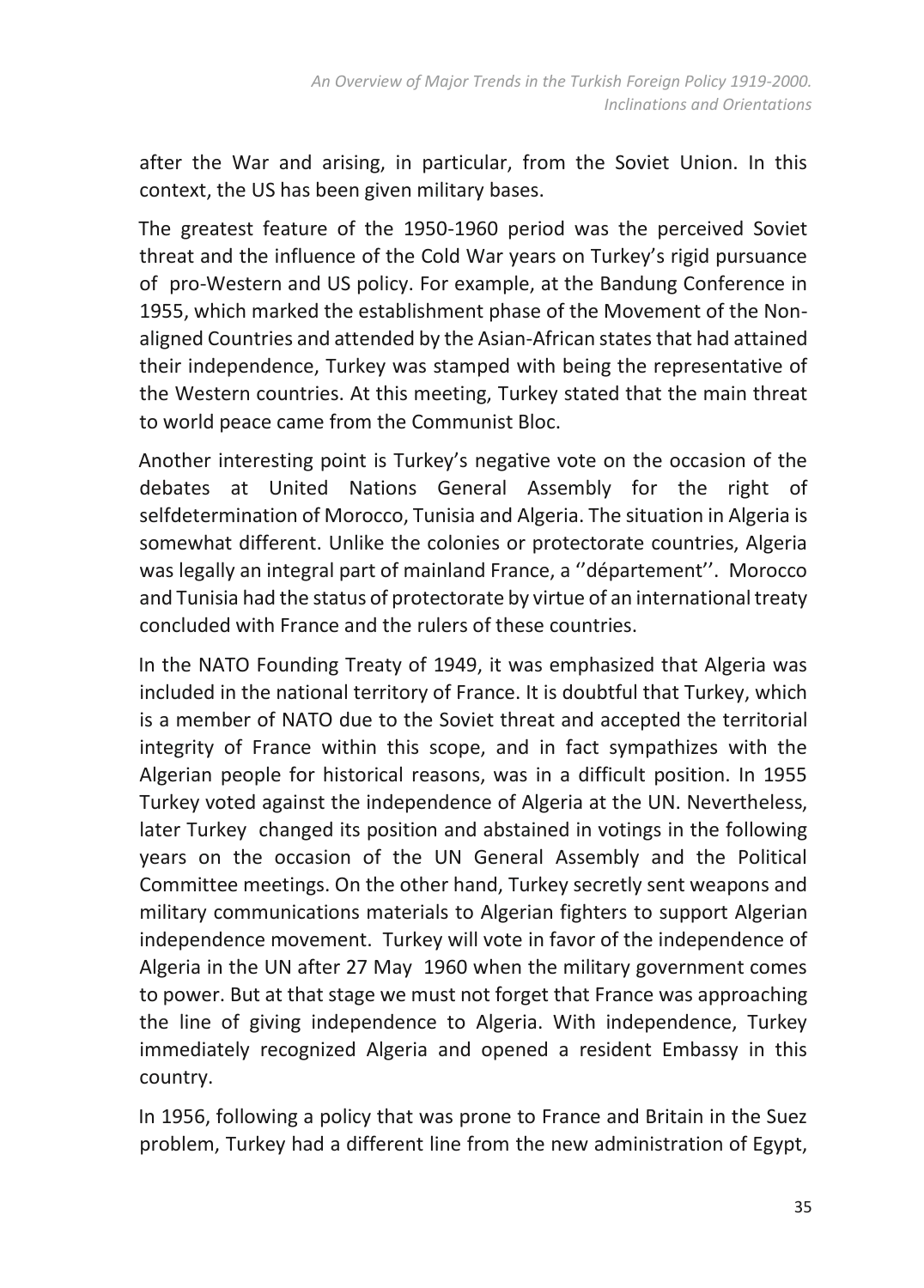formed by the coup. Egypt's distancing from the West and its close relations with the Soviet Union created negative effects on the Turkish-Egyptian relations. Turkey's Baghdad Pact initiative has further strained relations.

Algeria's involvement in the Non-Aligned Movement after its independence and its close relationship with the Eastern Bloc will have negative effects on its relations with Turkey which was pursuing a pro-Western policy. At this point, we must also remember that in a completely different way from Turkey, historically, Arab countries have not perceived Russia as a threat and that the Arabs have seen Western countries as a source of threat. In this respect, it is certain that in the light of historical experiences, Turkey perceived a serious Soviet threat. During the cold war era, Turkey's policy was perhaps found too pro-Western and very much distant from Atatürk's foreign policy. Nevertheless, these critics can be assessed, in the future, more accurately in the light of history.

Again, in those years, after Turkey became a member of NATO, the Soviets tried to establish a security system in the Middle East. As a matter of fact, Soviet Union had great influence and close political, economic and defense relations with some Arab countries, including Syria. This state of affairs led to the creation of Baghdad Pact with the participation of Turkey, Iran, Iraq, Pakistan and Britain in 1955. The US had an observer status due to the sensibility of the Arabs. The Baghdad Pact was criticized by Arab countries. After the coup d'état in Iraq in 1958, Iraq was withdrawn from the organization. The Baghdad Pact was renamed as Central Treaty Organization (CENTO). The headquarters of the Organization (CENTO) was moved to Ankara. With the Islamic Revolution in Iran in 1979, CENTO completed its life. Throughout this process, Turkey has become a target of the Arab countries and perceived as a representative of Western imperialism. On the other hand, In addition to CENTO, regional countries have established the Organization of Regional Cooperation for Development (RCD) for economic and technical cooperation among them. In 1985, this institution, which had been suspended by the Iranian revolution but was later thought to be useful, will become a new organization under the name of the Economic Cooperation Organization (ECO) by virtue of the Treaty of İzmir concluded in 1985.

In 1954, within the climate of relations between the two blocks, which was prevailing at that time, Turkey established the Balkan Pact together with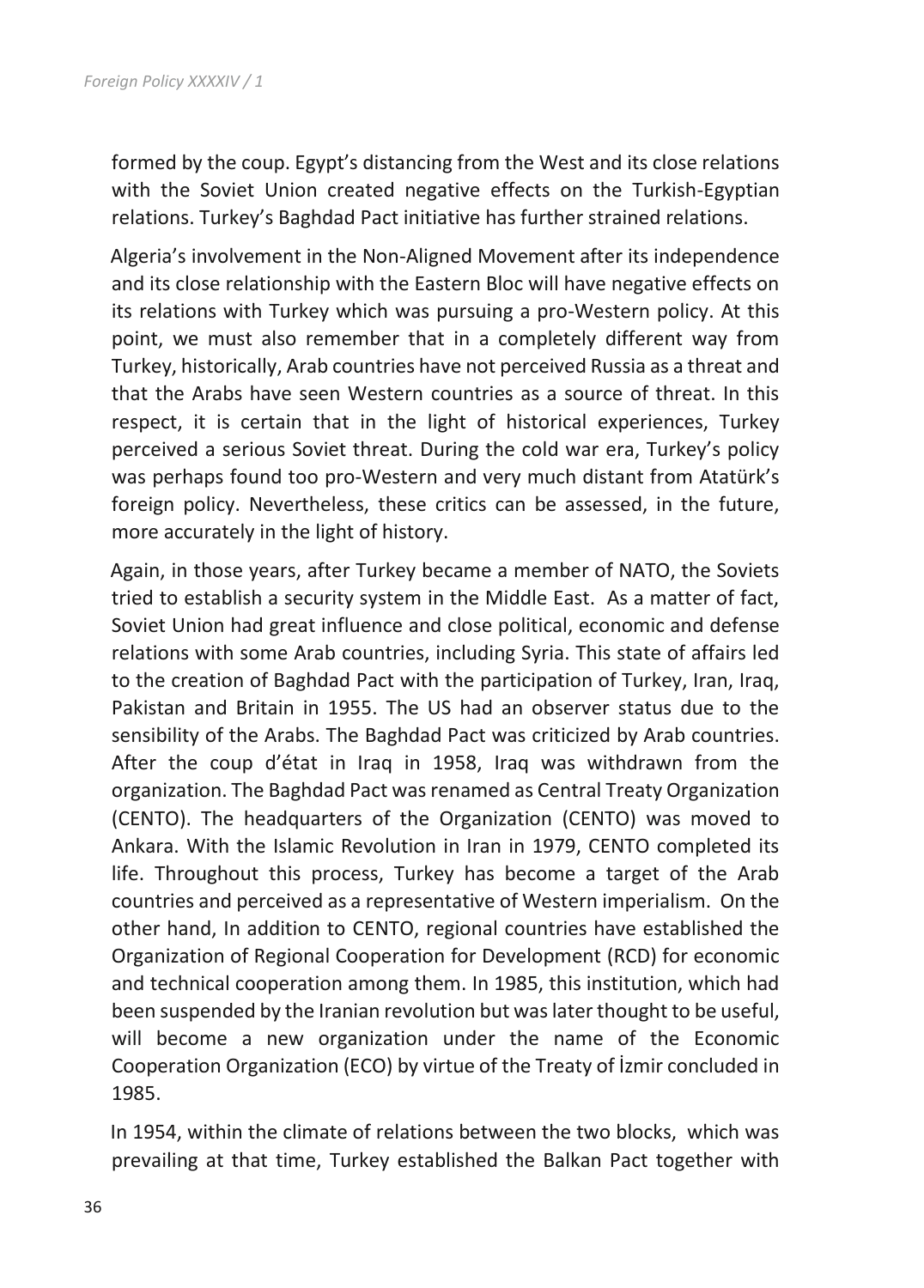Yugoslavia and Greece. However, with the emergence of the Cyprus problem and Yugoslavia's non-aligned policy, this pact lost its validity.

Certainly one of the most important issues of the period of 1950-1960 in terms of Turkish foreign policy was the Cyprus problem. The efforts of the Greek Cypriots and Greece since the beginning of the 1950s for the annexation of Cyprus to Greece (Enosis) constituted an important agenda item of the United Nations as well as a thorny issue in the relations between Turkey, Greece and Great Britain. Cyprus was a British colony at that time. The terrorist movements of the Greek Cypriots for Enosis and the attacks on the Turkish Cypriots have had negative effects on the Turkish-Greek relations. As a result, after painstaking efforts, it was accepted that the Republic of Cyprus would be an independent state with the participation of the Turkish Cypriot and Greek Cypriot Communities as co-founders of the new state by virtue of the London and Zurich Agreements concluded in 1959. Turkey, Greece and Great Britain have become guarantors of the new independent state. The Constitution of the new state was also approved in 1960 with the treaty of establishment signed in Nicosia by three guarantor states and two Cypriot communities. The Constitution provided a functional federation that envisaged the participation of two communities in the state on the basis of some percentages.

One feature of the 1960s was that the decolonization process aimed at achieving independence for all colonies was put into practice with a resolution adopted by the UN General Assembly. In this context, Turkey has supported the decolonization process and recognized all the black African states that achieved independence, and in some cases resident Embassies were opened.

In the light of all this information It can be said that during the period of 1950-1960, Turkey continued the pro-Western foreign policy which it had started to follow by leaving the policy of neutrality in 1945. However, when it came to the beginning of 1960, it was observed that Turkey, in the current international relations' environment, needed to develop relations with the Soviet Union. As a matter of fact, it was agreed that the Turkish and Soviet leaders should make mutual visits and the first contact would be in July 1960 with the official visit of the Turkish Prime Minister Adnan Menderes to Moscow. Nevertheless, he could not make it. The May 27 coup d'état will delay contacts between Turkey and the Soviet Union for a while.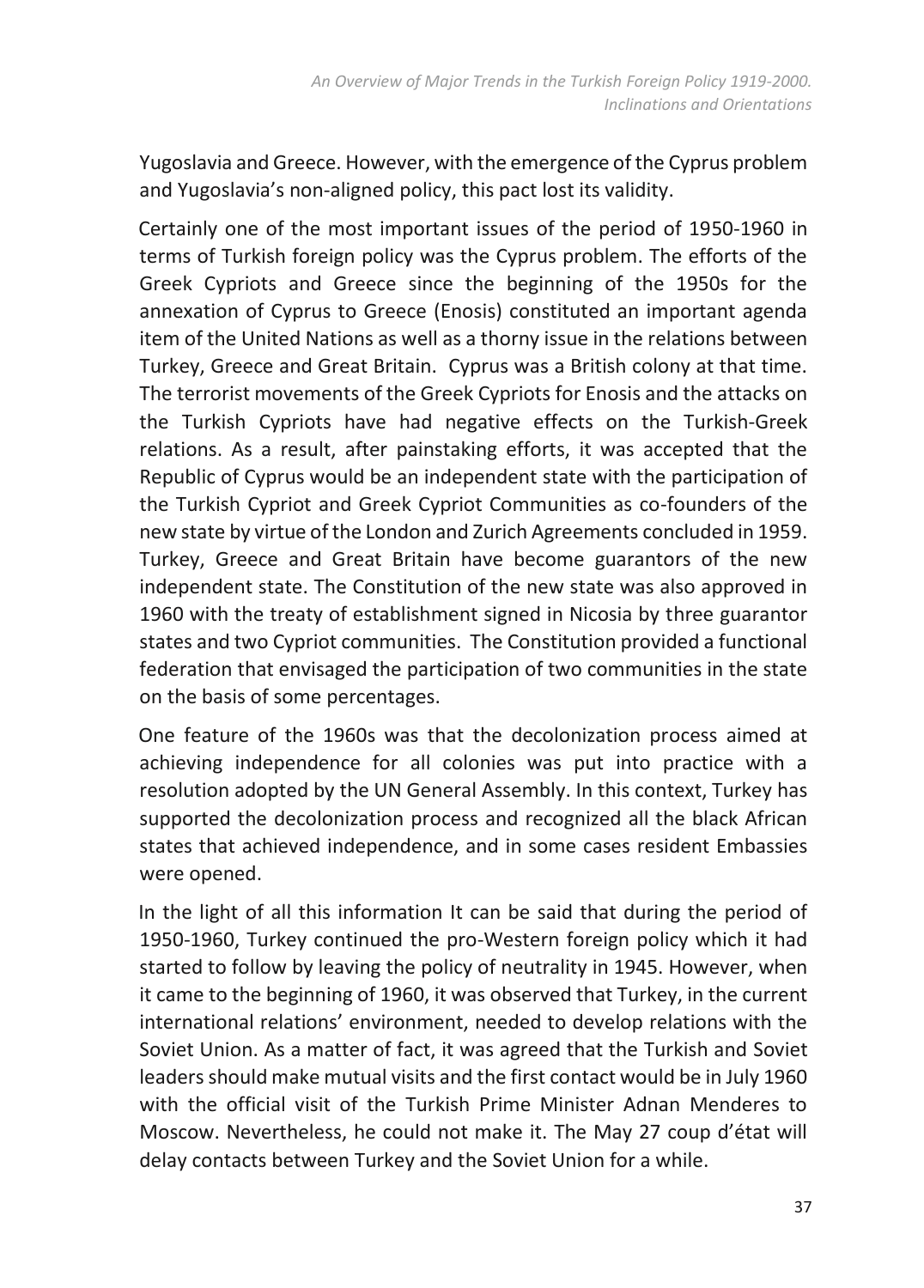Foreign policy, which began to be pursued after the coup d'état on 27 May 1960,was essentially pro-Western. In a cold war environment, the US and other western countries did not consider it appropriate to oppose the coup and they found it in conformity with their interests, since Turkish military predicted transition to a democratic regime following the adoption of a constitution. However, developments in connection with the Cyprus problem at the beginning of the 1960's led Turkey to pursue a more balanced foreign policy and to establish economic, commercial and political relations with both Eastern Bloc and Arab countries.

During the period of 1960-1980, Turkey faced various internal and external economic and political problems.

Turkey, in strategic terms, an important member of NATO, has benefited from the détente process between the East and West Blocks as well as from the implementation of the peaceful coexistence principle. As a result of this development Turkey, has developed economic and commercial relations and political contacts with the Soviet Union and other socialist bloc countries.

One important development of this period was the signing of a labor agreement with the Federal Republic of Germany in 1961. Following this agreement and other agreements concluded with some West European countries, a considerable number of immigrant workers began to flow from Turkey to countries other than Germany, such as France, Switzerland, Denmark, Belgium and the Netherlands. Today, we have a third generation citizens living in these countries. Some of them have taken citizenship of the country where they live. The composition of the Turkish population has changed. Turkish population in European countries is not composed anymore, at the present time, only from migrant workers. An important part of it contains a variety of professionals as well as high school and university students. Nevertheless, as follow up of this development, incidents of xenophobia, Islamophobia, and racism emerged in West European countries.

In this period, with the 1963 Ankara Agreement, Turkey entered into partnership relations with the European Economic Community to become a full member of the European Union (the European Economic Community at that time) following a transition period. This agreement was a result of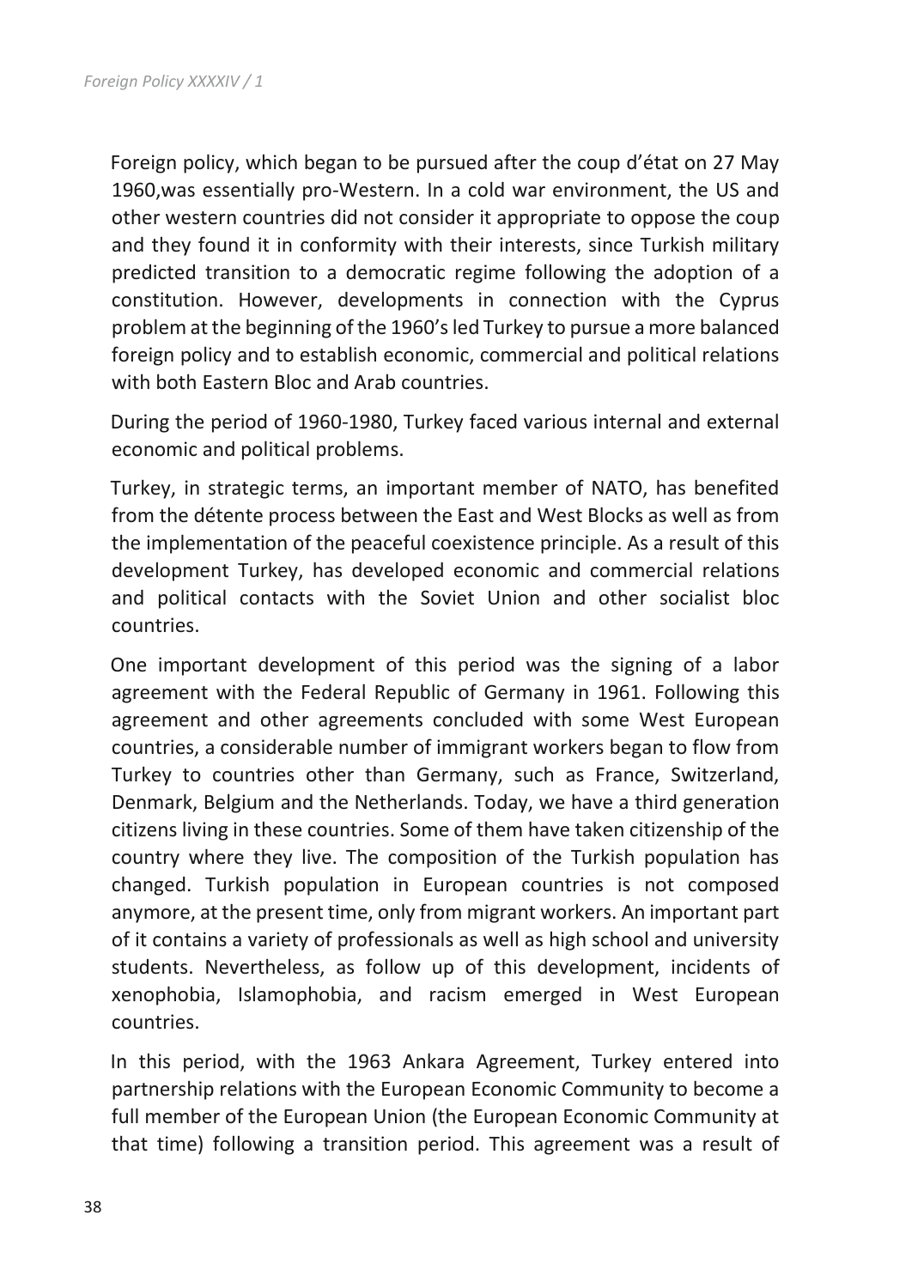Turkey's policy of adopting the European model in the political, economic, legal and cultural sense, within the framework of the reforms intensified during the last parts of the life of the Ottoman Empire.

Developments related to the Cyprus problem have seriously preoccupied Turkish foreign policy in this period and have influenced Turkey's foreign policies in relation to the US and Greece as well as new directions of Turkey's diplomacy.

After the independence of the Republic of Cyprus in 1960, it is observed that the Greek Cypriots considered the independence of the island as an interim solution and the main purpose of them was union of Cyprus with Greece. In 1964 and 1967, the Greek Cypriot attacks on the Turkish Cypriots led to serious crises. Especially in 1964, Turkish air forces' bombardment aimed at stopping the Greek Cypriot attacks on Turkish Cypriot villages led to the US reaction. The US President Johnson, in his message to Prime Minister Ismet Inonu, stated that the existing security materials, arms and weaponry provided by the US Government could not be used in Cyprus. He also said that in case developments in Cyprus become a security threat for Turkey at international level, existing security mechanisms could not work. Turkey reacted strongly to this message. In fact, Johnson's letter has been severely damaging regarding Turkish-American relations.

With these developments, Turkish foreign policy has turned to the openings towards Africa, Asia and Arab countries. However, these developments have not been as effective as they have been in a period when Turkey has serious domestic political problems and economic difficulties.

The greatest crisis in the Cyprus problem broke out in 1974 with the attempt of the Greek military junta in Athens to annex Cyprus to Greece together with Greek and Greek Cypriot elements on the island after a coup engineered against the Greek Cypriot Government. Upon this development, Turkey carried out military intervention in the island, using the rights granted to her by the London and Zurich agreements as a guarantor power. After the Peace Operation of the Turkish Armed Forces, the Turkish Cypriots established their own government under the autonomous Turkish Cypriot Administration and later the Turkish Cypriot Federated State. This development will result in the declaration of the Turkish Republic of Northern Cyprus in 1983.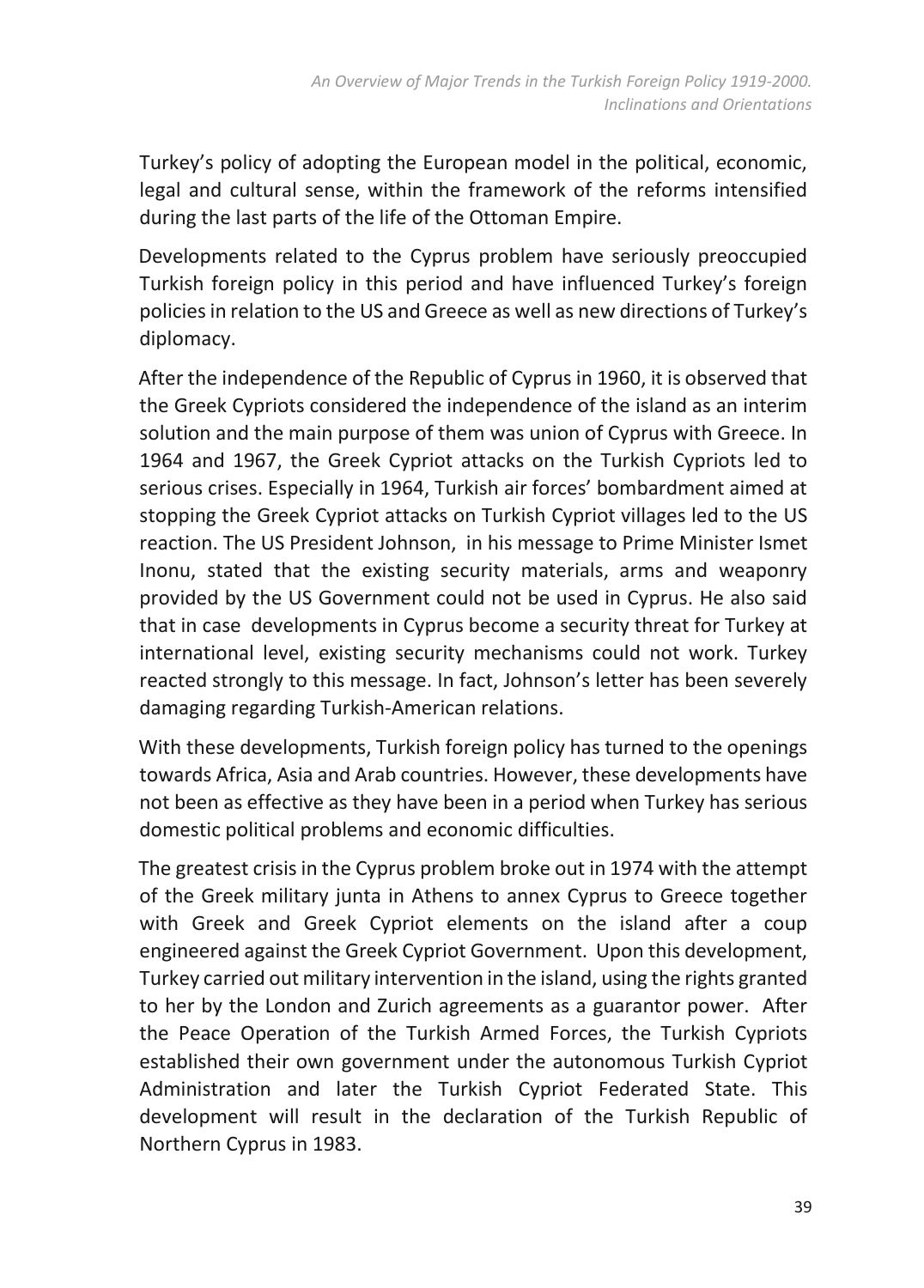Military intervention of Turkish Armed Forces in Cyprus had immediate effect on the Turkish-American relations. The US Congress has begun to implement a military embargo against Turkey on the grounds that American weapons are used during the Turkish military intervention in Cyprus. The US embargo will be lifted by the American Congress later in consideration of the environment of East-West relations at that time. However, while doing so, the US Congress has decided to implement the 10/7 balance in US military assistance to Turkey and Greece.

Issues such as the breadth or the territorial waters and continental shelf discussed in the context of the United Nations Law of the Sea Conference have affected Turkish-Greek relations because of the Aegean Sea's peculiar characteristics. Turkey explained that if the Greek territorial waters of 6 miles in the Aegean were extended to 12 miles, the Aegean would turn into a Greek lake. As a result of this, Turkey indicated, the Aegean airspace would be closed to Turkey, worrying that Greece would make such a decision. Turkey also added that in case Greece decides to extend its territorial waters to 12 miles, this would be a casus belli. Greece, however, declared to the world that it is a threat to its security. In this context, oil research activities on the continental shelf of the Aegean Sea which is a territorial extension of the Anatolian peninsula, have created a tension between the two countries.

During the period of 1960-1980, détente process was realized in EastWest relations within the framework of peaceful coexistence. In this environment, the process of the Conference of Security and Cooperation in Europe (CSCE) initiated by the NATO and Warsaw Pact members with the participation of other neutral and non-aligned countries in Europe, resulted in the signing of the Final Act of the Conference of Security and Cooperation in Europe (CSCE) in Helsinki in 1975 by the Heads of the State and Government. This Document foresees the enhancement of human contacts between two blocks and the creation of a security environment. A number of meetings were held within the context of the CSCE process in various fields. While the West emphasized the human dimension of the CSCE process, the East emphasized the security dimension. In other words, while the Western Bloc aimed to enter into an opening through human rights and human contacts, the Eastern Bloc has given importance to the protection of existing borders in Europe. Turkey has actively participated in the CSCE process. After the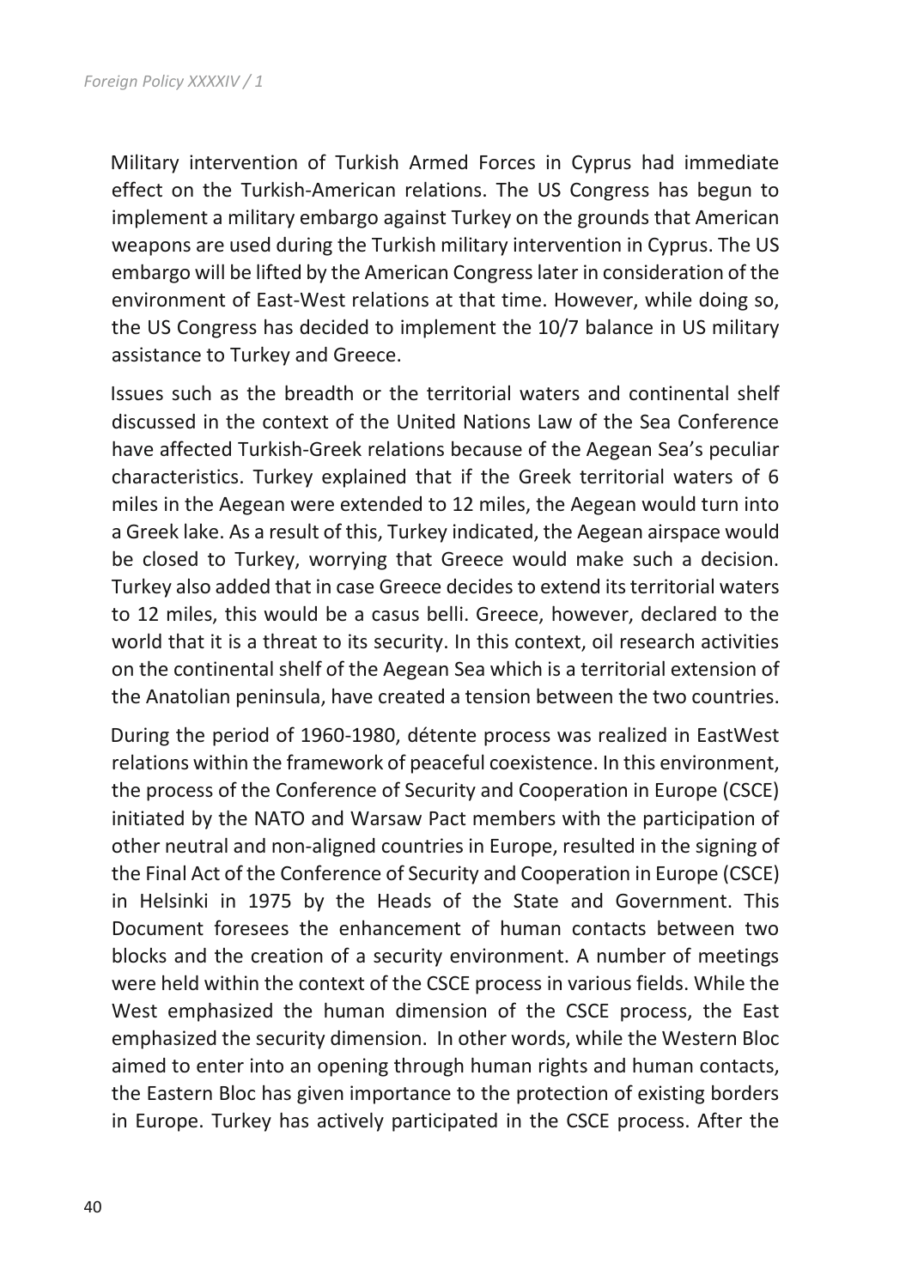disintegration of the Soviet Union the CSCE became an organization (OSCE) with the admission of the new independent states.

Meanwhile, Armenian terrorist acts that began in the early 1970s will start to occupy Turkish foreign policy. The sympathy for Armenians or lack of incentive or indifference to combat terrorism in some countries in the West like France will have negative effects on Turkey's relations with these countries.

The Turkish Armed Forces took over the administration of the country following a coup on 12 September 1980 in an anarchic environment where economic crises and terrorist acts of the militants of the right and the left were also intensified in the country. This development has also influenced Turkish foreign policy.

At that time the United States which was following a strict policy towards the Soviet Bloc and attaching great importance to the strengthening of the West from the military point of view, has refrained, due to the 12 September 1980 coup d'état, from disturbing Turkey , which has a special strategic value in East-West relations. The US supported the calendar of Turkey's transition to democracy and showed tolerance. In reciprocation, Turkey acquiesced to the return of Greece to NATO's military wing under a plan prepared by NATO Supreme Allied Commander (SACEUR) General Bernard W. Rogers. This was an important concession because of the problems in the Turkish-Greek relations.

However, on 12 September, Turkey's relations with Europe were completely different. Turkish Parliamentarians' membership in the Council of Europe Parliamentary Assembly has been suspended and human rights violations in Turkey have been frequently brought to the agenda. In addition, five member states of the Council of Europe have resorted to state application to the European Court of Human Rights against Turkey on grounds of human rights violations. This application will be settled amicably in the coming years. Turkey's relationship with Europe has been problematic until the end of the period of transition to democracy in Turkey.

In 1983 there was a transition to democracy in Turkey. The civil administration had been restored. Beginning in 1984, Turkey left the policy of import substitution. At that time, the process of an overseas opening had begun. Thus, the process of the reactivation of relations between Turkey and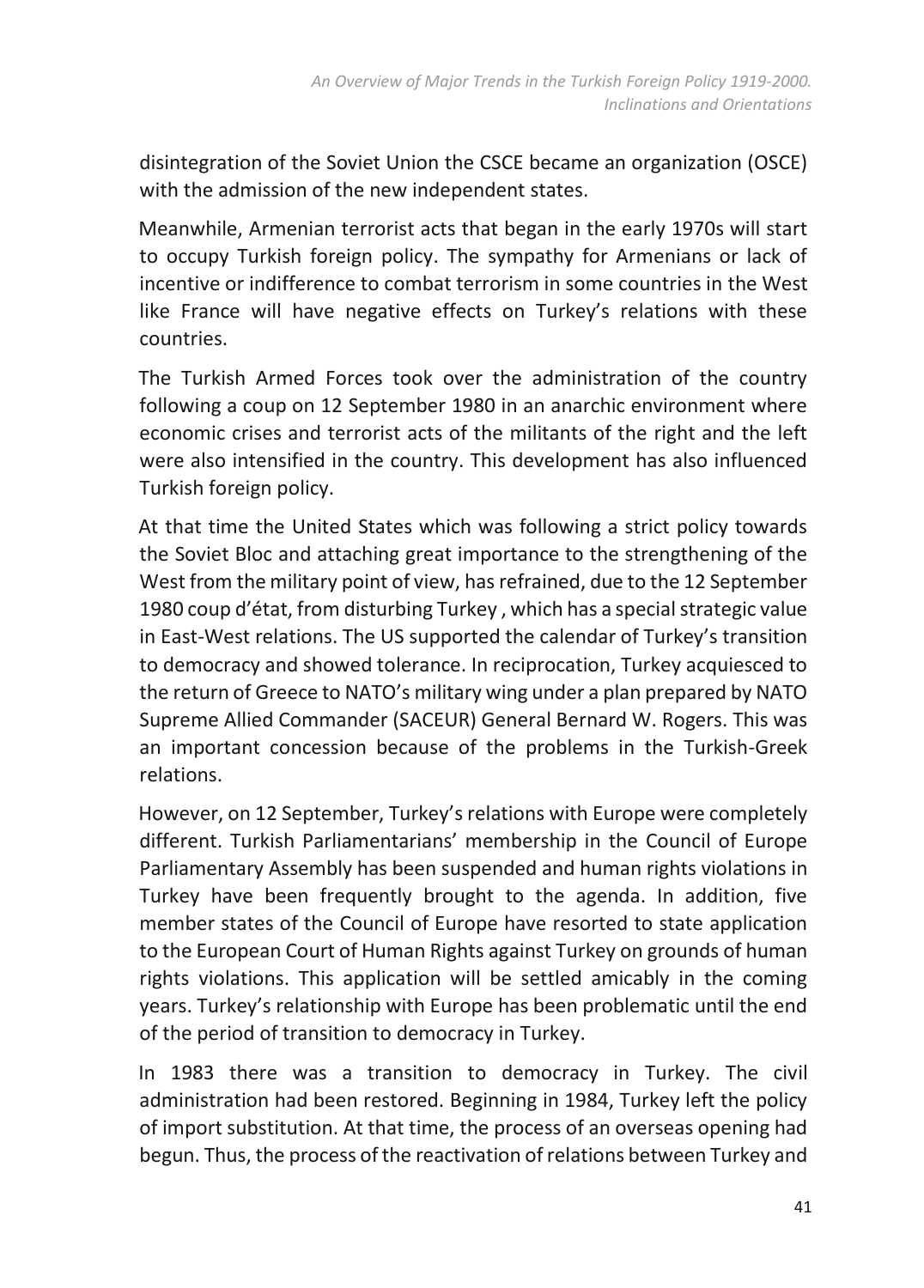the European Union as well as with the Council of Europe which were frozen with the coup d'état in 1980, was initiated.

Again in 1983, Turkish Cypriots declared independence. Six countries recognized independence of the Turkish Republic of Northern Cyprus. Nevertheless, the United States applied heavy pressures to these countries for withdrawal of their recognition. Thus it became a missed opportunity since the recognition of the Turkish Republic of Northern Cyprus would undoubtedly, lead to a final solution of the problem once and for all.

Turkey made an application on 14 April 1987 in order to become the full member of the European Union, without waiting for the completion of the periods provided for in the Ankara Agreement. The Commission, in response to Turkey's application, explained its position in 1989 and stated that the Community could not admit a country without completing its own internal integration. The development of relations was also proposed in the context of the Association Agreement without setting a date for the initiation of the accession negotiations.

Turkey having approved this proposal, the necessary preparations had been initiated in order to complete in 1995 the Customs Union provided for in the Additional Protocol.

The Customs Union Agreement between Turkey and the European Union entered into force on 1 January 1996 in accordance with the 1995 Association Council decision, at the end of the negotiations which had lasted two years. This is one of the important stages of Turkey's association with the European Union, which is oriented towards the goal of joining it as a full member.

The decisive turning point in relations between Turkey and the European Union was the Summit Meeting of the Heads of State and Government of the European Union held in Helsinki on 10-11 December 1999. At the Helsinki meeting, Turkey's application has been formally approved. It was also categorically stated that Turkey was on an equal footing with other candidate states. It was also decided to prepare a Document for the Accession Partnership of Turkey, as was the case for the other candidates. The first Partnership Document for Turkey's Accession was approved by the Council of the European Union on 8 March 2000. The Turkish Government submitted its national program on the calendar and program which included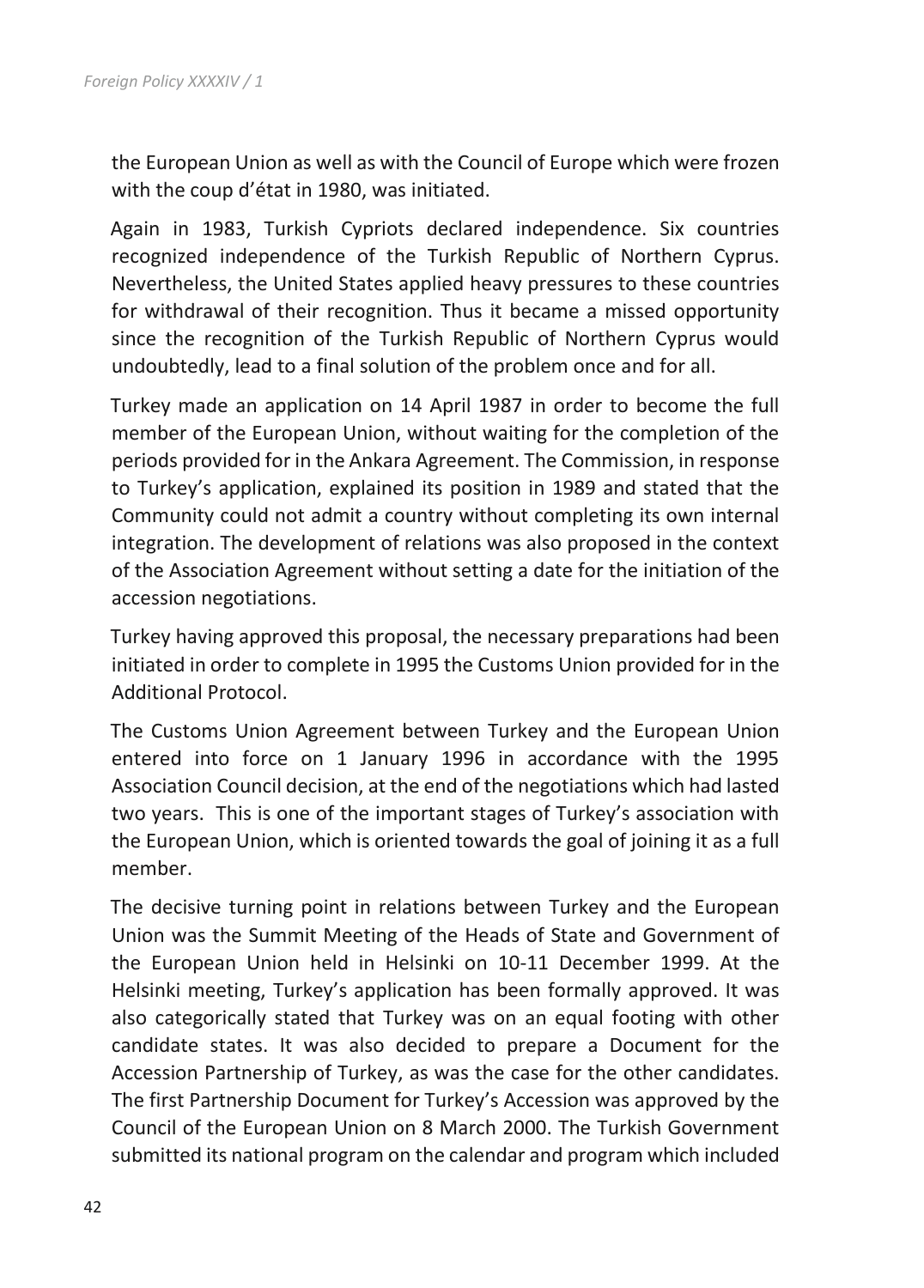the realization of the priorities of Turkey contained in the Document for the Accession Partnership.

In 1983 the electoral victory of Andreas Papandreou in Greece created certain problems and difficulties with regard to the relations of Turkey not only with Greece but also with the United States. During the election campaign and even after his election victory, Prime Minister Papandreou accused Turkey of threatening Greece and demanded of the United States guarantees against this threat while maintaining also the balance of 10/7 in the American military assistance for Greece and Turkey. Of course, it was a very weird demand taking into account that all the countries concerned were allies within NATO.

Another crisis that Turkey faced in 1985 was Turkey's relations with Bulgaria as a result of Bulgarian policy of initiating total assimilation of the Turkish minority in that country by means of changing their names by Bulgarian and Christian ones. Turkey had submitted this development to international forums such as the Conference of Security and Cooperation in Europe (CSCE), the United Nations and the Organization of the Islamic Conference. At the end a few hundred thousand Turkish citizens of Bulgaria had immigrated to Turkey.

At the end of the last century, a significant and even historical development had taken place. This was the collapse of the Soviet system and the disintegration of the Soviet Union. As a result, fifteen new independent states have become members of the United Nations. There were some analyzes in the West which considered the decline in the strategic role and even value of Turkey. Yet all those who believed in this analysis came up against a realization or surprise that the role and strategic value of Turkey was on the contrary greatly increased as a significant part of these states became independent in the Caucasus and Central Asia were Turkic-speaking countries. Turkey was not behind in establishing contacts with all these countries to develop economic, trade and cultural relations.

There was also a completely different case in the Balkans with the harmful developments and hostilities in former Yugoslavia. As a result of the disintegration of Yugoslavia, a human tragedy was unfortunately experienced due to acts of ethnic cleansing and genocide, as well as hostilities in particular in Bosnia and Herzegovina. Turkey had supported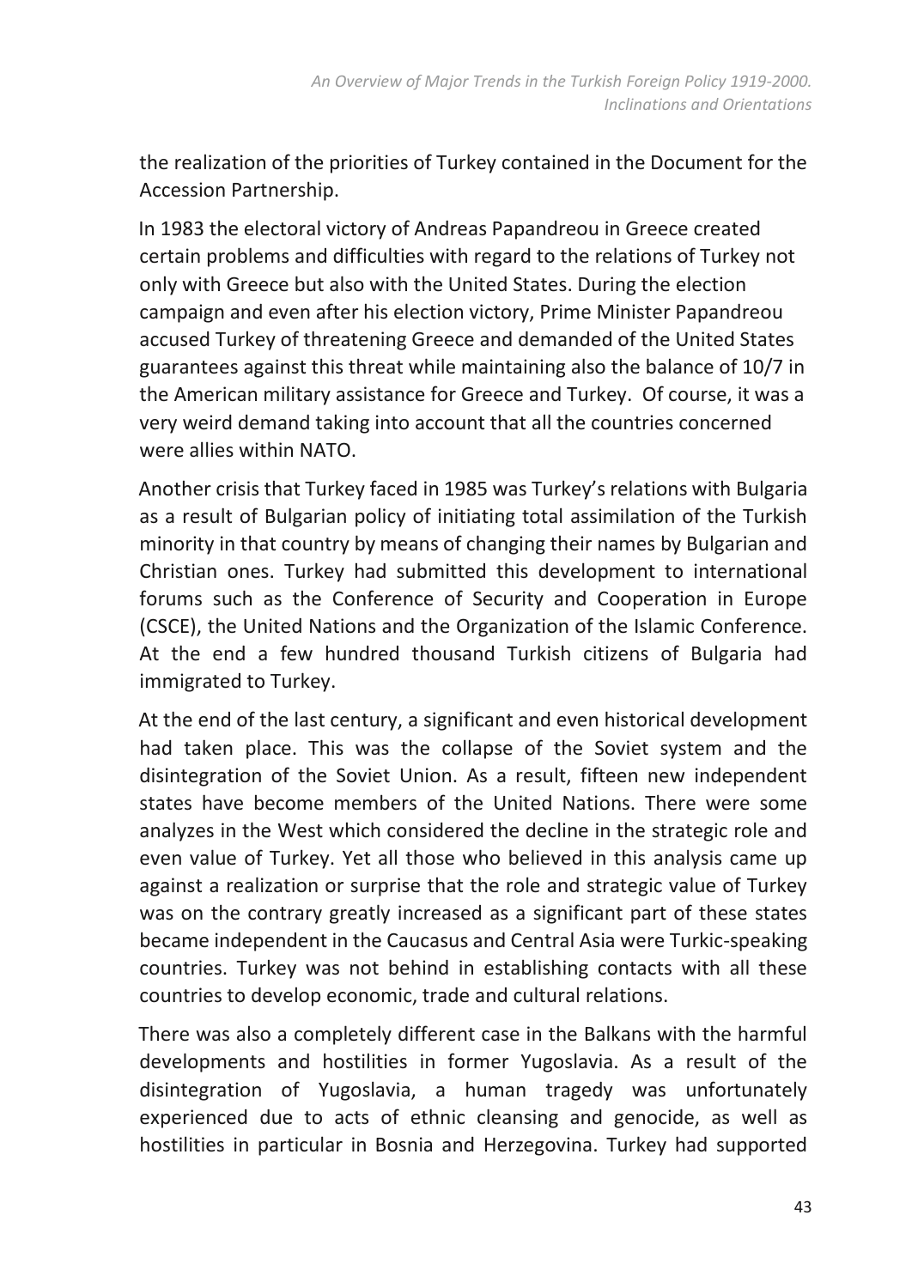stability in the Balkans and made efforts in international fora in this direction. Turkey has opened embassies in all countries of the former Yugoslavia, in the geography of the former Ottoman Empire, with which there were historical links. Turkey aimed to develop its relations in all fields with all these countries including the Republic of Serbia.

In 1998 Turkey opted for the policy of outreach abroad. In this context, two action plans were developed. One for the opening to the African continent and the other for the Latin American countries with the aim of developing her relations with all the countries of these two continents, including political, economic, commercial and cultural relations. With the implementation of these action plans, positive results have been observed.

As seen in the examples above, Turkey has adopted various tendencies and orientations in defense of her national interests in foreign policy in accordance with the conditions of the day. There is no doubt that there has been an interaction between internal politics and foreign policy orientations.

All this information must be acknowledged in the light of the fact that the ability of an individual country to apply a safe and secure foreign policy depends on the conditions such as stability, economic development and military strength within the country.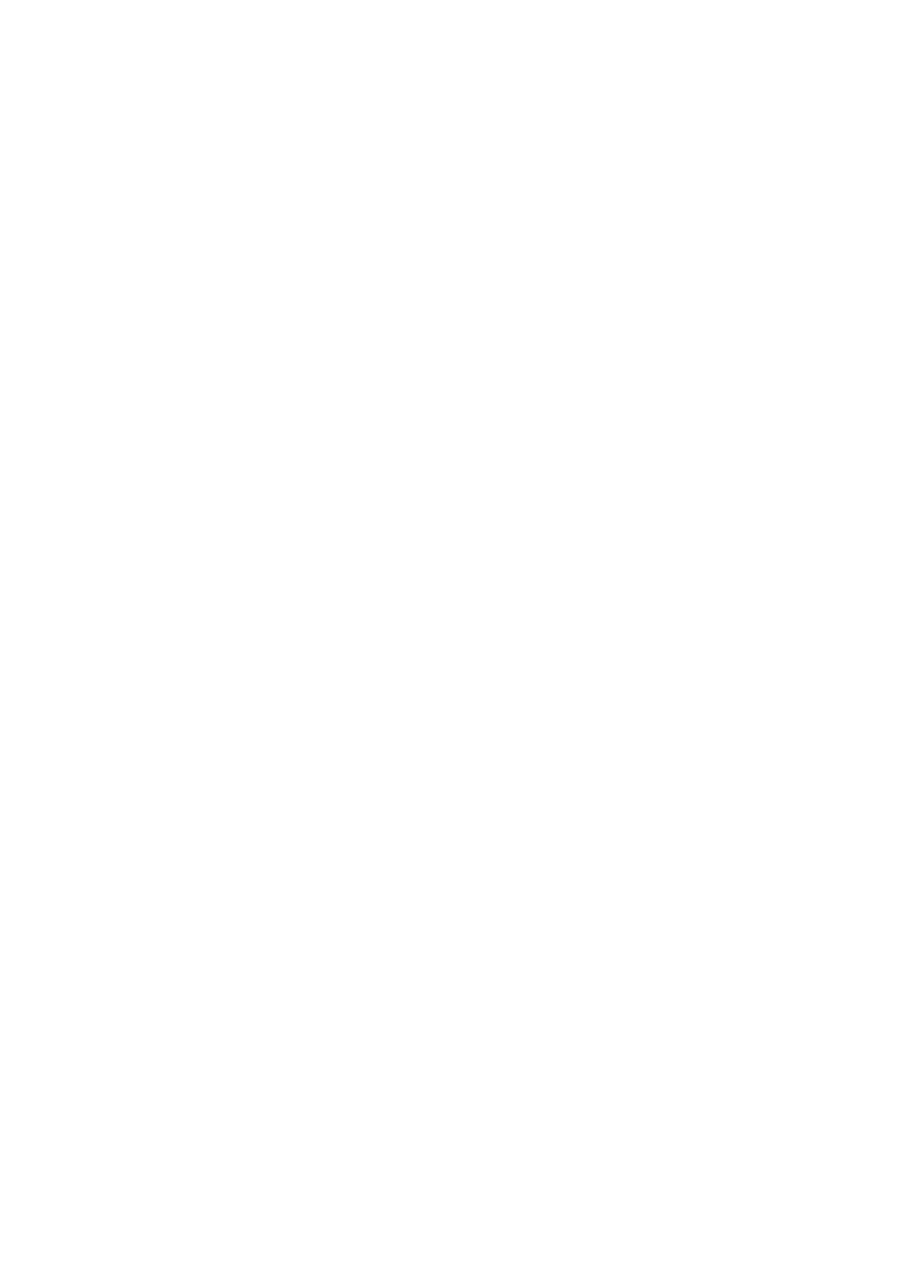# **A Nutshell Review of Trump's Foreign Policy**

**Assoc. Prof. Dr. Gökhan Akşemsettinoğlu<sup>3</sup>**

Donald John Trump was chosen the 45th president of the United States of America (USA) on November 9th, 2016. In fact, according to pre-election polls, 61 % of voters had considered him unqualified being president. However, almost 60 million Americans voted for him<sup>2</sup> so that he crossed the threshold of 270 Electoral College votes to become the new president of the USA<sup>4</sup> . Unlike almost all other presidential elections, writers and researchers have debated this election and the wild card, intensely. In this sense, the election of Trump as the new president has raised doubts about whether he maintains long-known ideas of the Republican Party domestically and remains committed to political and security guarantees of the USA to its allies internationally<sup>5</sup>.

#### **Introduction**

 $\overline{a}$ 

The presidential debates had made clear that Trump would diverge from long-held ideals of the Republican Party<sup>6</sup>. For example, he had attracted attention to Planned Parenthood, social security and Medicare, although they are not priority issues for the Republicans. In addition, he had stated his opposition to the Trans-Pacific Partnership, although the Republicans have adopted it<sup>7</sup>. On top of that, some Republicans had criticized Trump because he had seemed too much like a CEO. This criticism was important

<sup>3</sup> Çankaya University, Department of Political Science and International Relations 2

<sup>&</sup>quot;Election 2016, How it Happened", The Economist, November 12th - 18th 2016, p. 31.

<sup>&</sup>lt;sup>4</sup> "The Trump Era", The Economist, November 12th - 18th 2016, p. 9.

<sup>5</sup> Jeffrey W. Knopf. "Security Assurances and Proliferation Risks in the Trump Administration", Contemporary Security Policy, Vol. 38, No. 1, 26-34. Http://dx.doi.org/10.1080/ 13523260.2016.1271688. Published Online: 11 January 2017.

<sup>6</sup> "Election 2016, Lessons of the Debate", The Economist, October 1st - 7th 2016, p. 10.

<sup>7</sup> George Lakoff. "Why Trump?", Political Leave a Comment, March 2, 2016.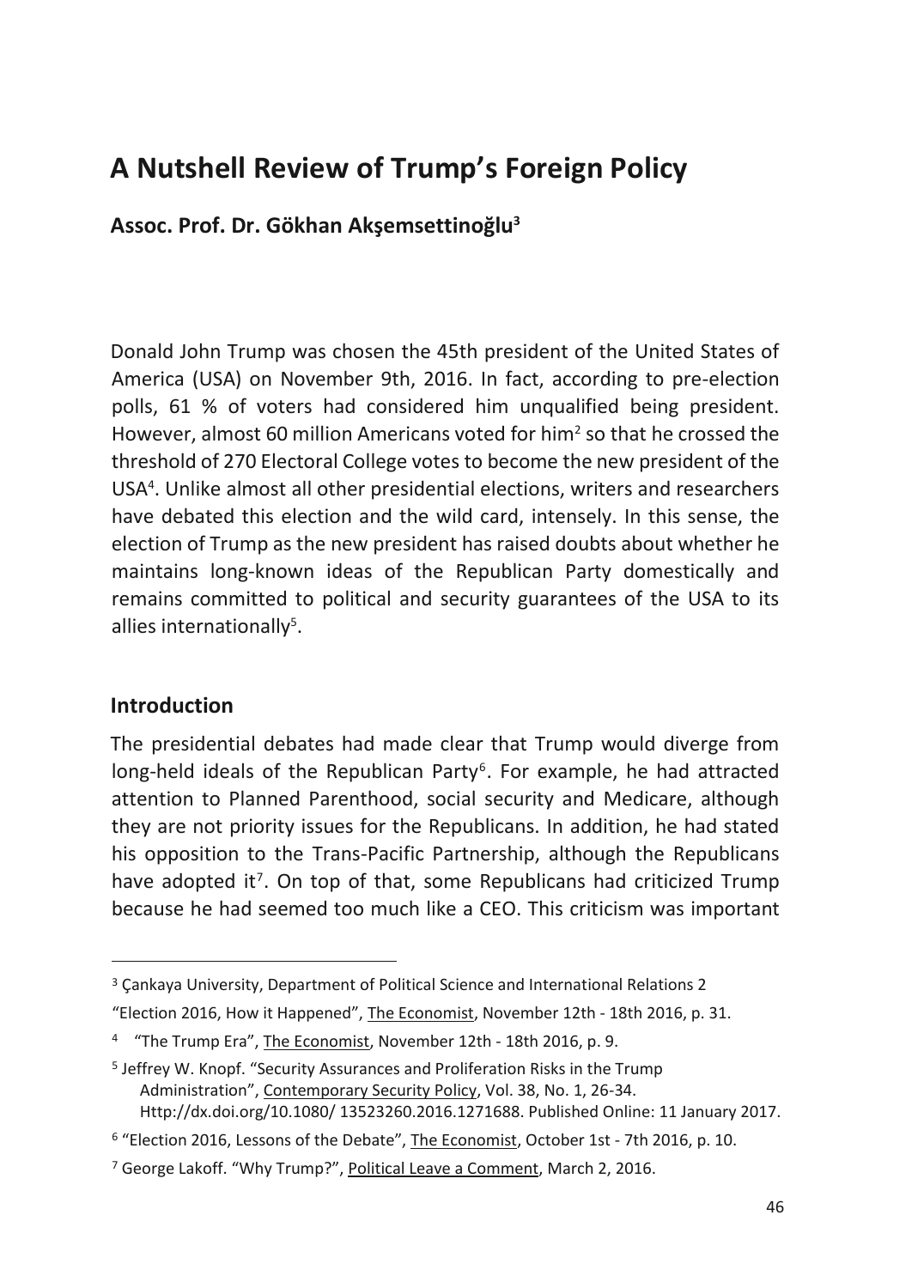because Mitt Romney had lost the presidential elections in 2012 due to similar reasons. Interestingly, Trump had given a class on his company's finances and its assets and commented on why he did not pay contractors<sup>8</sup>. Moreover, these Republicans predicted that Trump would be a sort of CEOpresident, setting grand strategy while delegating daily work to Congress and his vice-president<sup>9</sup>.

President Trump has revealed his thoughts in statements he has made to press and to the public. He has some specific ideas such as a low-tax economy with massive tax reductions for corporations, protectionism and de-globalization of the US economy. He also emphasized state intervention in favor of big capital, private-public partnerships in infrastructure projects, and the logic of privatization and for-profit in health care and education<sup>10</sup>.

Within this framework, this short essay touches upon the political trends of the Trump Administration by examining his personal characteristics and foreign policy objectives. The article consists of six short parts. Since most of the literature and the researchers criticize Trump and his policies, first five parts reflect this tendency, but the last part shows a different perspective on Trump's policies, a pro-Trump approach. Therefore, in the first part of the article, Trump's personal characteristics and their effects on politics will be discussed. In this part, the dynamics behind his unexpected election, his domestic political ideas and world-views affecting international politics will be explained. The following four parts are based on Trump's approach to allies and international organizations; environmental issues and climate change; major powers in the international arena; and trading issues. The last part is of pro-Trump discourse.

#### **The election, domestic issues and world-view**

**.** 

<sup>8</sup> "Election 2016, Lessons of the Debate", op. cit., p. 10.

<sup>&</sup>lt;sup>9</sup> "The Trump Administration, What to Expect", The Economist, November 12th - 18th 2016, p. 34.

<sup>10</sup> Christian Fuchs. "Donald Trump: A Critical Theory-Perspective on Authoritarian Capitalism", Triple C Communication, Capitalism and Critique, Open Access Journal for a Global Sustainable Information Society, 15 (1), 1-72, 2017. Westminster Research hhtp:// www.westminster.ac.uk/westminsterresearch Donald Trump: A Critical Theory-Perspective on Authoritarian Capitalism.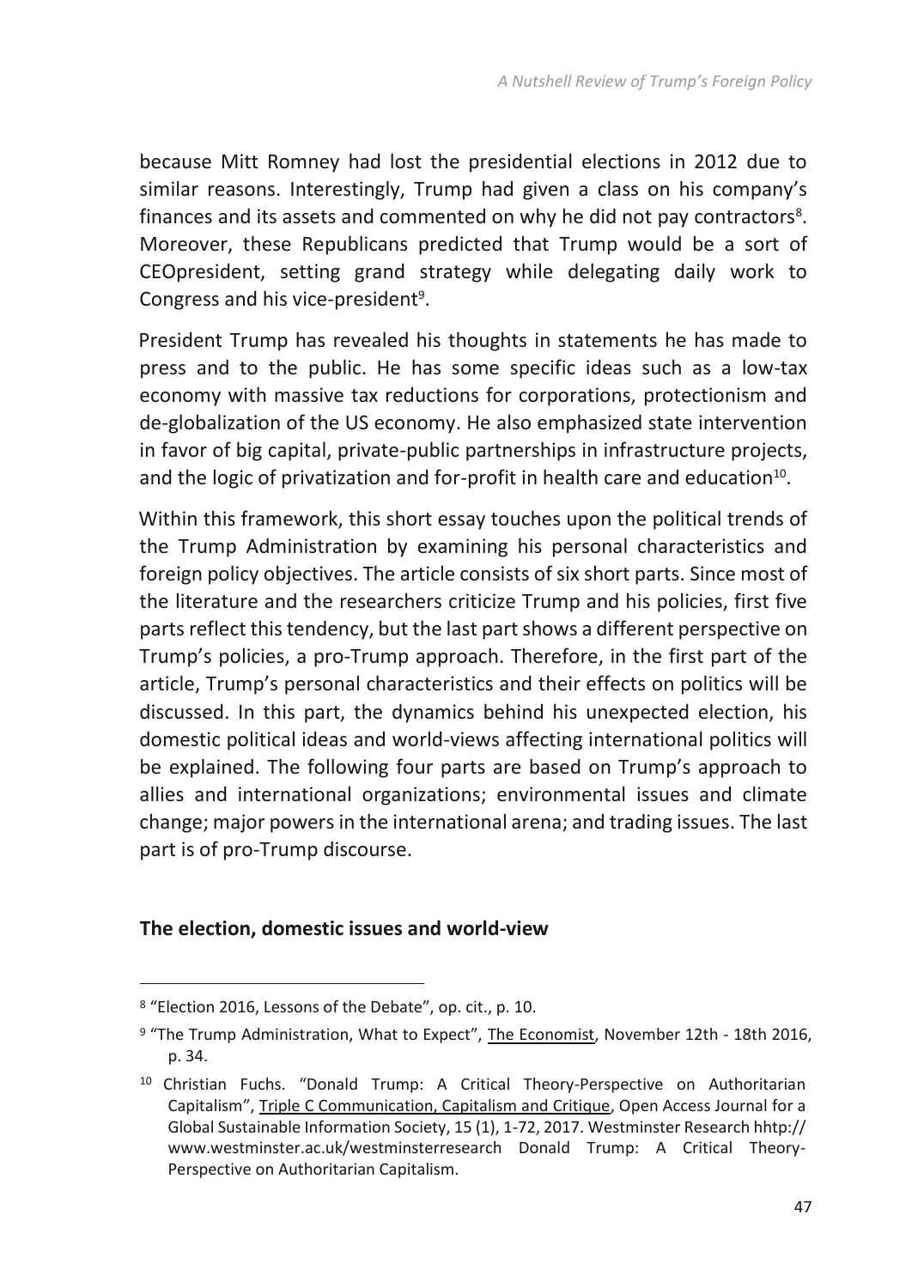Why was Trump elected? Why Republicans supported and then elected an inexperienced and populist candidate like Trump? In fact, conservative and even pro-authoritarian electorates have played a role in both supporting Trump as a candidate in the Republican Party and electing him as the new president of the USA. Studies show that when the conservative electorates feel themselves physically and socially threatened, they support candidates who have authoritarian personalities, having rigid ways of resolving problems and getting rid of threats, protecting the status quo and maintaining stability<sup>11</sup>.

Some researchers like Marc J. Hetherington, Jonathan D. Weiler, Karen Stenner and Elizabeth Suhay have studied on authoritarianism and its effects on US politics. For example, in "Authoritarianism and Polarization in American Politics" <sup>12</sup> , Marc J. Hetherington and Jonathan D. Weiler underlined the characteristics of the Republican Party that prioritized traditional values, order and law, which were established in the 1960s. According to Hetherington and Suhay, electorates who are not even authoritarian, may act as if they were authoritarian when they feel themselves threatened by not only domestic issues such as economic crises, refugees or immigrants but international issues such as terrorism, raising powers, and proliferation of nuclear weapons $13$ . One of the voters said that, "I went to Trump because he has the best chance of bringing back manufacturing and jobs"<sup>14</sup>.

Maybe more importantly, they envisaged a kind of transformation on US policy in a dramatic way. They emphasized that if social change and physical threats overlap at one point, then a huge authoritarian community may awaken in the US Society. Karen Stenner, in her book titled "Authoritarian Dynamic,"<sup>15</sup> she has emphasized pro-authoritarian people, hidden from the

 $\overline{a}$ 

<sup>11</sup> Amanda Taub. "Statüko Sarsılınca, Amerikan Otoriterliğinin Yükselişi", Turquie Diplomatique, 15 Nisan - 15 Mayıs 2016, Sayı: 86, p. 8.

<sup>12</sup> Marc J. Hetherington and Jonathan D. Weiler. Authoritarianism and Polarization in American Politics, Cambridge University Press, 2009.

 $13$  Ibid.

<sup>&</sup>lt;sup>14</sup> "The North-Eastern Primaries, Top Trump", The Economist, April 30th - May 6th 2016, p. 38.

<sup>&</sup>lt;sup>15</sup> Karen Stenner. The Authoritarian Dynamic, (Cambridge Studies in Public Opinion and Political Psychology), Cambridge University Press, 2005.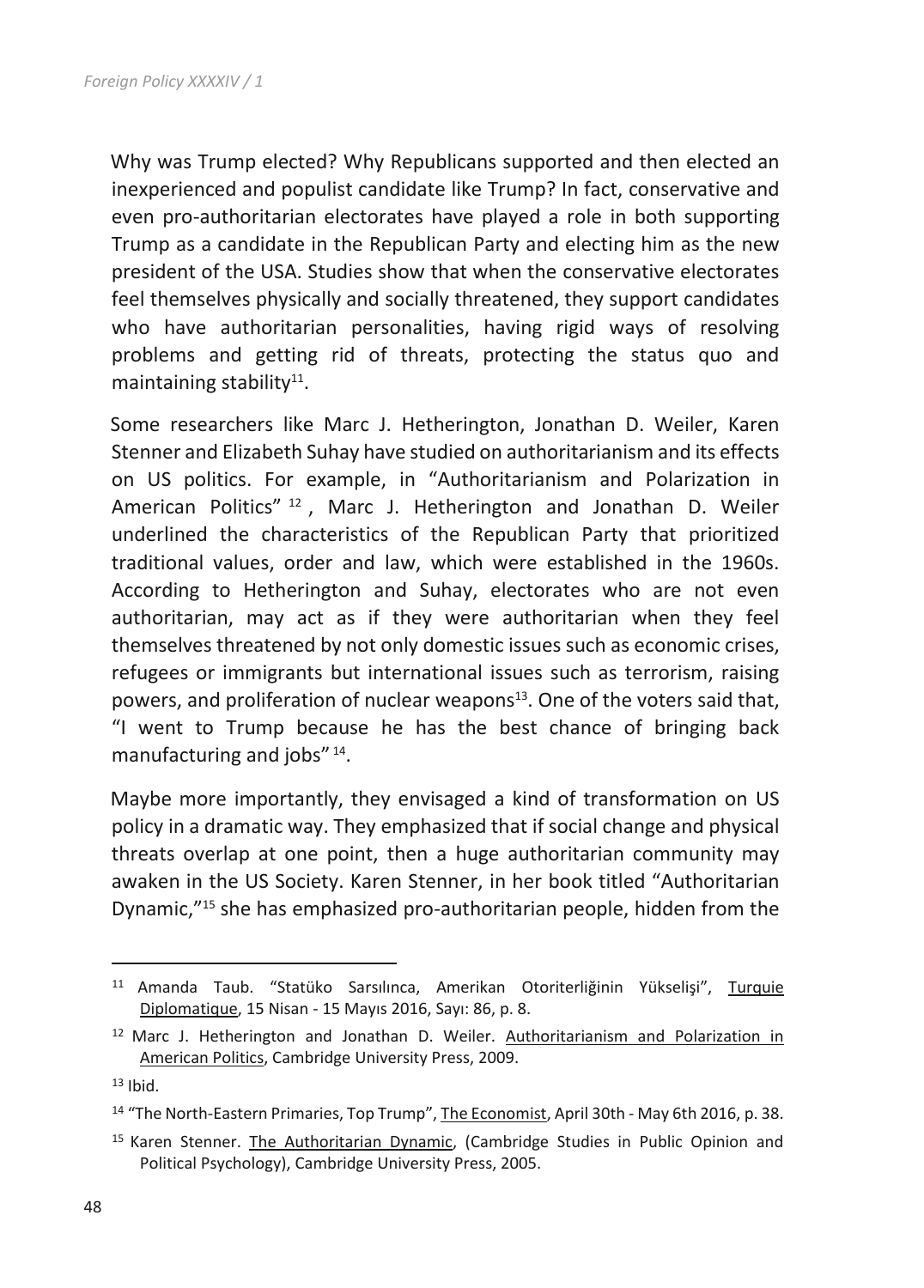public, can come forth when foreigners have endangered people's values and the sense of stability<sup>16</sup>. Stenner has pointed out that authoritarianism and authoritarian electorate support policies that seem getting rid of threats and maintaining the status quo. These people support actions and even military interventions if necessary $^{17}$ .

Most researchers agree that Trump's politics and ideology are centered on himself. Trump's attack-oriented style make him appear a leader who suggests both omnipotence and the idea that he is just one of the folks. Trump argues that he will make "America great again" and promises prosperity, wealth, and worldwide recognition to American citizens. Playing with nationalism, Trump attracts attention from the class differences within the US. Nationalist unity has an outside that is portrayed as the enemy: "the communists, the radicals, the skeptics and the Jews". In Trump's world, survival, toughness, strength, and the willingness to fight, lead and compete are moral norms<sup>18</sup>. In comparison with earlier presidents, it seems that Trump is defining American interests more narrowly. It is important because some writers agree that this understanding may endanger the American leadership role in the international system. In addition, one should not forget that he is on the side of economic nationalism rather than international cooperation. In this context, it is possible that the Trump presidency could push the US into a mild form of "competitive authoritarianism"<sup>19</sup>, a system in which meaningful democratic institutions exist yet the government abuse state power to disadvantage its opponents $^{20}$ .

Scholars have identified political polarization as a central factor behind democratic breakdown. Democratic norms weaken as politicians become willing to break the rules, cooperate with antidemocratic extremists, and tolerate or encourage violence in order to keep their rivals out of power $^{21}$ . In this sense, writers warn that Trump declines to adopt the customary US

**.** 

<sup>16</sup> Taub, op.cit, p. 8.

 $17$  Ibid.

<sup>&</sup>lt;sup>18</sup> Fuchs, op. cit.

<sup>19</sup> Robert Mickey, Steven Levitsky and Lucan Ahmad Way. "Is America Still Safe for Democracy?", Foreign Affairs, Volume 96, Number 3, May - June 2017, p. 20.

<sup>20</sup> Ibid.

<sup>21</sup> Ibid, p. 24.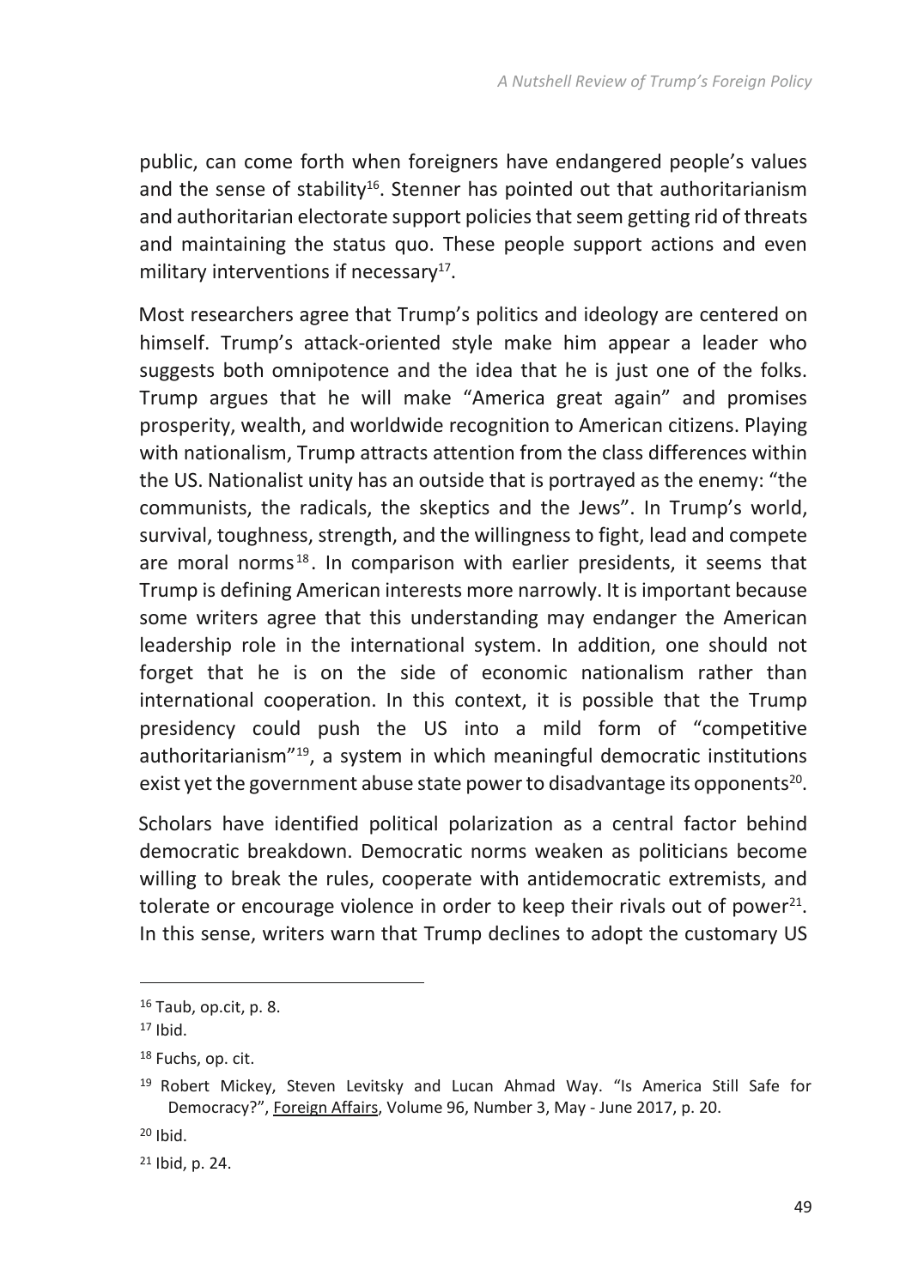stance in favor of democracy and human rights, instead supports autocratic leaders such as Saudi Arabian King Salman and Egypt's Abdel-Fattah el, openly<sup>22</sup>.

Writers have emphasized important points about Trump's political decisions, affecting the US people. For example, David Rennie said that "Congressional Republicans will push for Trump to slash business taxes and offer a cut-rate tax amnesty for corporations willing to bring home foreign earnings.<sup>23"</sup> In fact, Trump has delayed, suspended or reversed 90 regulations imposing government controls on everything from Wall Street to telecoms. Also, Trump says many of the nearly 2000 open executive federal positions might be "unnecessary"<sup>24</sup>. Similarly, Massimo Calabresi underlined that "Trump has promised to bolster many of the federal government's largest programs, such as social security, Medicare and the Pentagon, to name a colossal tree"<sup>25</sup> .

Moreover, John Ikenberry summed up Trump's worldview briefly so that it represents a kind of barrier in front of the post-war values and the new world order. First, the Trump Administration considers the international commitments of the USA as a business proposal and demands pay up from the allied countries. Second, contrary to open trade commitments of the earlier US governments, triggered by the Reciprocal Trade Agreements Act of 1934 – which was a starting point to reopen world economy following the economic destruction of the Great Depression - Trump has displayed a more mercantilist, or zero-sum, understanding of the trade. Ikenberry underlined that in his view, "trade is a game of winners and losers, not an exchange that generates mutual gains"<sup>26</sup>. Trump's decision of withdrawing from Trans-Pacific Partnership (TPP) and demanding to renegotiate the NAFTA are good examples of his economic understanding, based on economic nationalism. Third, the Trump Administration denies the importance of international

 $\overline{a}$ 

<sup>&</sup>lt;sup>22</sup> Eugene Robinson. "Trump is Abdicating All the Country's Moral Power", The Washington Post, http://article.wn.com/view/2017/06/02, published June 1, 2017.

<sup>&</sup>lt;sup>23</sup> David Rennie. "Trumpquake", The Economist, The Word in 2017, p. 47.

 $24$  Ibid.

<sup>&</sup>lt;sup>25</sup> Massimo Calabresi. "Inside Donald Trump's War Against the State", Time, March 20, 2017, p. 36.

<sup>&</sup>lt;sup>26</sup> G. John Ikenberry. "The Plot Against American Foreign Policy, Can the Liberal Order Survive?" Foreign Affairs, Volume 96, Number 3, May - June 2017, pp. 4 -7.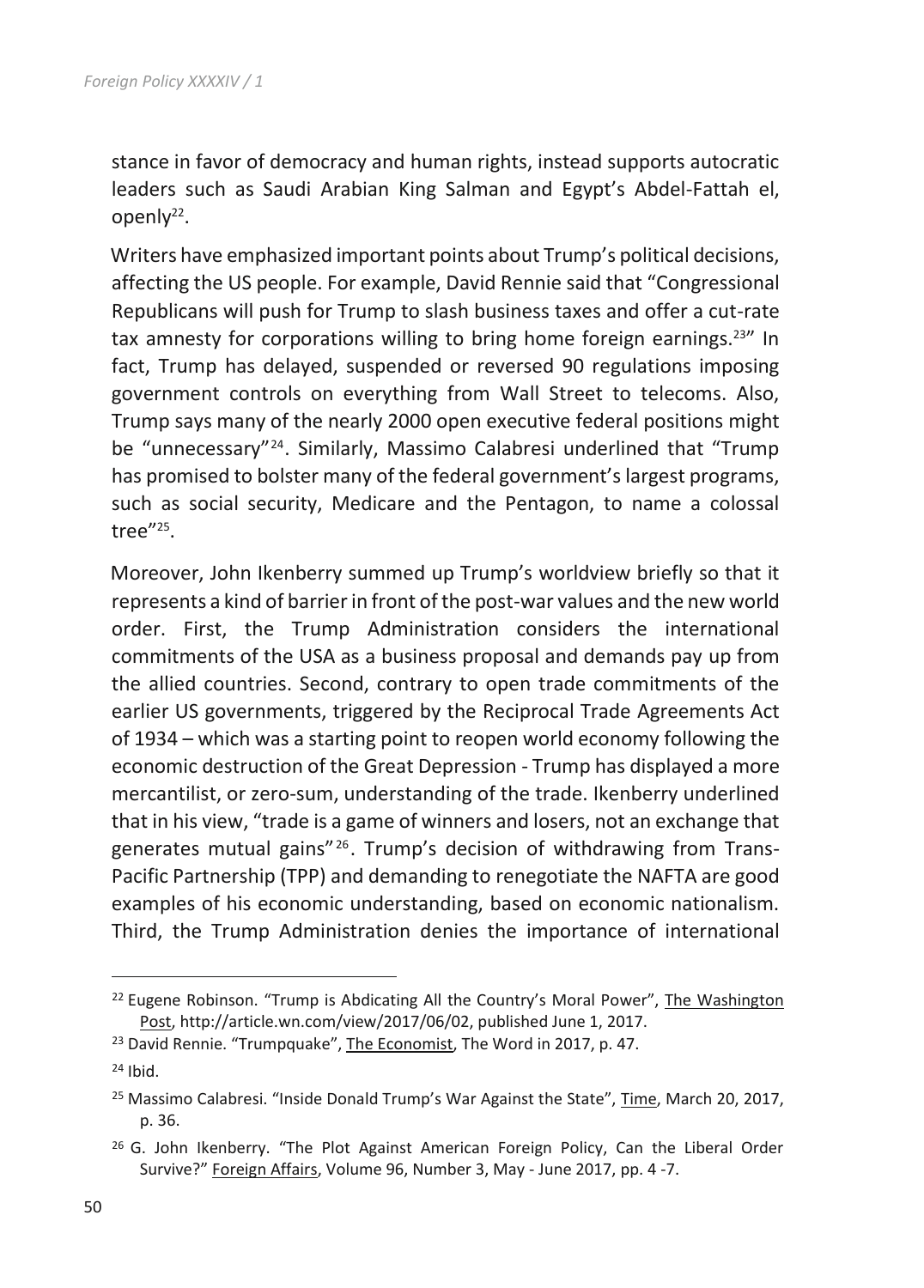institutions and rules out their achievements even though these institutions were created by the US itself after the WWII. In this sense, Trump had mostly laid stress on US' financial and political commitment to the UN, in election campaigns. In this respect, Ikenberry reminds us that an "America first" attitude toward global rules and cooperation "will breed a generation of anti-Americanism and it will take years to undo the damage"<sup>27</sup>. Fourth, although multiculturalism has always been an important characteristic of the US Society, and "racial, ethnic, and religious diversity makes the US economy more dynamic"<sup>28</sup>, Trump disdains this characteristic and prizes civic nationalism, instead of ethnic nationalism<sup>28</sup>.

#### **Allies, international organizations**

Following the WWII, the US has always attached importance to the establishment of both global and regional organizations to prevent further wars and create a new order, economically and politically. However, it seems that Trump does not consider these institutions effective. Although they are known as important means of forming multilateralism and providing cooperation among countries, he considered them "riddled with bad deals" 29 .

Trump believes that money spent in these institutions, especially at the UN, is extravagance<sup>30</sup>. He suggests big cuts to America's contribution to the UN and other major institutions such as the World Bank. He has said that he would cut America's contribution to the UN by % 40. In the UN, countries' payments are spent for funding the UN agencies, such as the World Food Program, the High Commission for Refugees and the UN Children's Fund<sup>31</sup>.

**.** 

Ibid.

<sup>27</sup> Ibid.

<sup>28</sup> Ibid. 28

<sup>&</sup>lt;sup>29</sup> "Donald Trump and Multilateralism, China First", The Economist, March 25th - 31st 2017, p. 12.

<sup>&</sup>lt;sup>30</sup> Bruce W. Jentleson. "Global Governance, the United Nations, and the Challenge of Trumping Trump", Global Governance: A Review of Multilateralism and International Organizations, April - June 2017, No: 2, p. 145.

<sup>&</sup>lt;sup>31</sup> "America and the World, US vs. UN", The Economist, March 25th - 31st 2017, p. 54.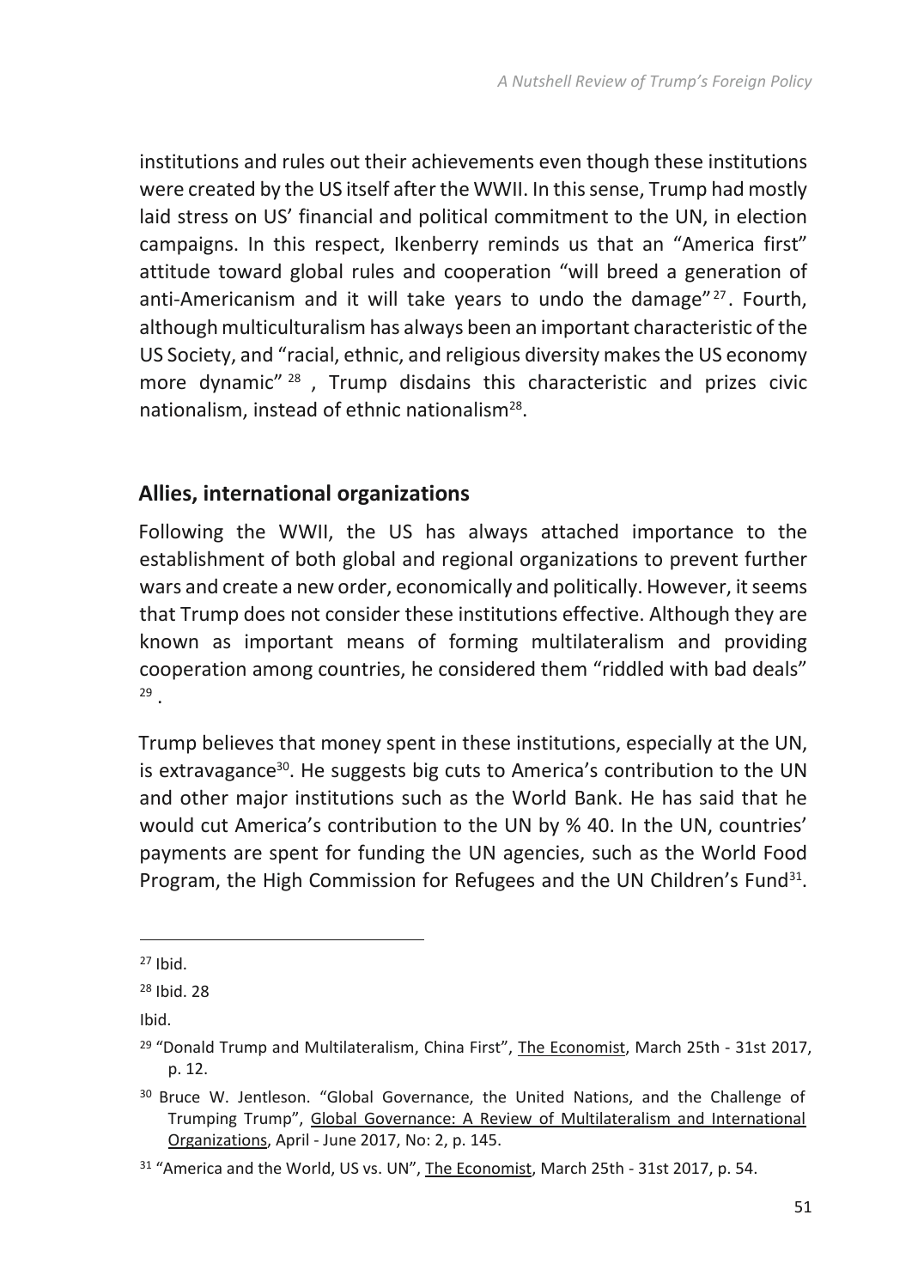In this context he also blamed his allies. For example, he scolded Germany for not spending more on NATO and therefore on its defense.

Unlike other US presidents since the end of the WWII, Trump has adopted a more isolationist orientation to foreign policy. In this context, he highlighted how much the US has spent on defending its allies in Europe and Asia<sup>32</sup>, but now he has demanded the burden sharing. He even wanted other countries pay more towards their security. Within this framework, Trump could withdraw from NAFTA with just six months' notice, without consulting the Congress<sup>33</sup>. However, his negative attitude would create problems on the side of the members' governments and maybe more importantly weaken NATO and leave at front-line Eastern European states vulnerable to Russia<sup>34</sup>.

#### **Environmental issues and climate change**

For the new Trump Administration, pledges to curb greenhouse-gas emissions have become other important problems it has faced. Trump argued that the 2015 agreement "handicaps the US economy"  $35$  even though there is no binding deal. He emphasized that these were only voluntary pledges by each nation to reduce greenhouse gas emissions. However, other governments, specifically the EU and China are in favor of protecting the environment by keeping their words on limiting gas emissions and developing clean-energy technologies<sup>36</sup>.

The UN Framework Convention on Climate Change, adopted in 1992, aimed at achieving "stabilization of greenhouse gas concentrations in the atmosphere at a level that would prevent dangerous anthropogenic interference with the climate system"<sup>37</sup>. Thus, the US government decided to increase its climate-related spending in developing countries fourfold in 2010 - 2015 periods. In this context, the US government spent \$15.6 bn on

 $\overline{a}$ 

<sup>32</sup> Knopf, op. cit.

<sup>33</sup> Henry Curr. "Making Recession Great Again?", The Economist, The World in 2017, p. 49.

<sup>34 &</sup>quot;The Trump Era", op.cit, p. 10.

<sup>&</sup>lt;sup>35</sup> "Trump's Paris Pullout Endangers the Planet", USA Today, Editorial Board, June 2, 2017, Item: JOE 177370517117.

<sup>36</sup> Ibid.

<sup>37</sup> https://unfccc. int/resource/docs/convkp/conveng. Pdf.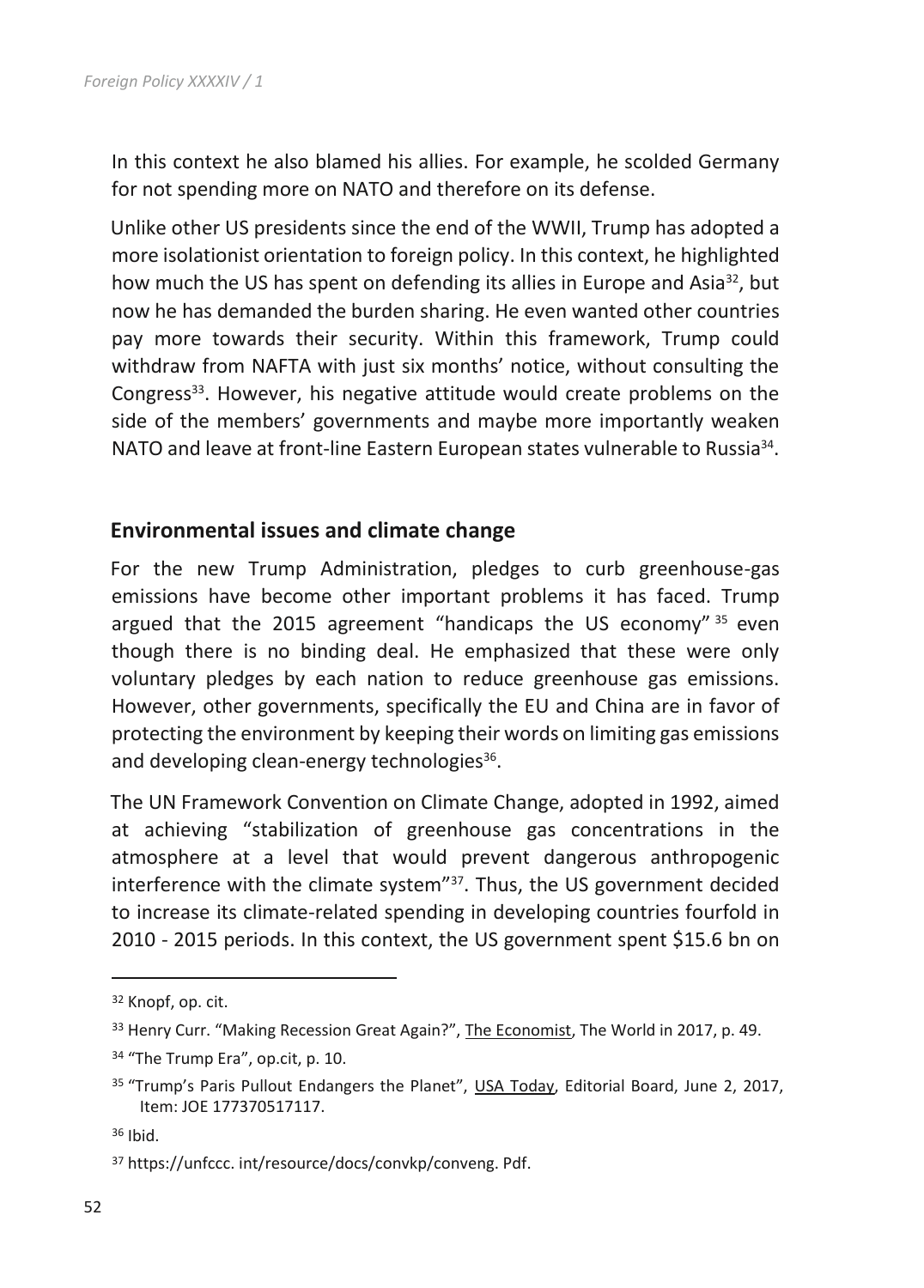projects for clean energy, better land use and infrastructure suited to a warming the world<sup>38</sup>. Also, the Clean Power Plan (2015), directed states, in the US, "to work out how to cut emissions from power plants to avoid the pollution equivalent to the exhausts from 80 m cars by 2030" <sup>39</sup>. The policy was meant to get the US almost halfway to meeting its pledge to cut emissions by 26-28 % by 2025, as measured against 2005 levels<sup>40</sup>. On top of that, the Paris Agreement, concluded by almost all countries in the world, except Syria and Nicaragua, on 5th October 2016 (and ratified on 4th November 2016) has sought "to strengthen the global response to the threat of climate change by keeping a global temperature rise this century well below 2 degrees Celsius above pre-industrial levels and to pursue efforts to limit the temperature increase even further to 1.5 degrees Celsius. This agreement was important for the US because America produces almost 50 % more coal than it did in 1940<sup>41</sup>. However, on environmental issues, Trump situated himself in the denialist camp, has called climate change a hoax and wants to withdraw from the Paris agreement that was a commitment made by Obama last year.

#### **Major powers in international arena**

Trump has a different perspective on major powers of the international system. His view of international relations does not fit with interdependent type of relationship among powers, led by the US. Some writers agree that the world's most powerful state has begun to sabotage the order it created. Trump suggests other countries doing their part in the system. For instance, he said, it might be time for Japan and South Korea to get their own nuclear weapons. In addition, some European policymakers have begun to talk about arranging a nuclear weapons program $42$ . In addition, the US Administration has become ready to a geopolitical "grand bargain" with Russia, perhaps lifting sanctions imposed after the invasion of Ukraine in

1

<sup>38</sup> "America and the World, US vs Un", op. cit, p. 55.

<sup>&</sup>lt;sup>39</sup> "International Policy, Down and Dirty", The Economist, April 1st - 7th 2017, p. 34.  $40$  Ibid.

<sup>41</sup> "International Policy, Down and Dirty", op. cit, p. 34. 42

Ikenberry, op.cit, p. 4.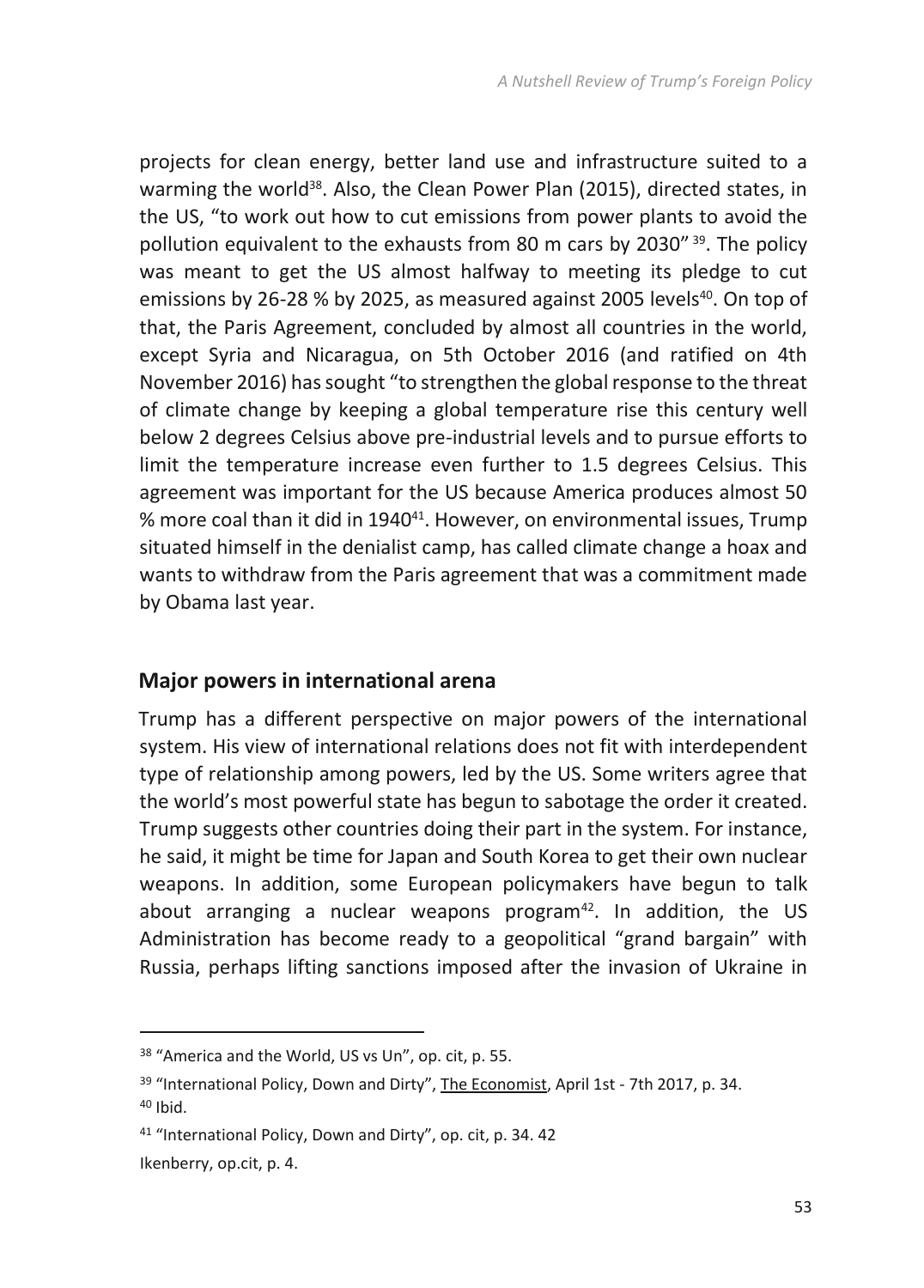exchange for cooperation against terrorism $42$ . Trump authorized a cruise missile strike on a known Islamic Revolutionary Guard Corps intelligence headquarters, destroying three buildings and killing a dozen officers and an unknown number of civilians<sup>43</sup>.

Trump accused China of destroying American jobs and stealing US secrets. "We can't continue to allow China to rape our country," he said<sup>44</sup>. He also blamed China's entrance into the WTO for the "greatest jobs theft in history" <sup>45</sup>. The advisors of the new administration have envisaged tougher economic measures to both rectify the US-Chinese trade balance and to weaken China's military power<sup>46</sup>. It is important because some writers have paid attention that China has already begun to play a considerable role in the geopolitical structure, which is left by the US<sup>47</sup>.

Similarly, Israel has been on the stocks of playing a unilateral role in its region in the Trump era. The Maale Adumim Law, extending Israeli sovereignty over Ma'ale Adumim – a colony located seven kilometers East of Jerusalem - is a step towards the annexation of 60 % of the occupied West Bank, and can be considered as the first sign that the Israeli government is using its newfound power in the Trump era to make unilateral moves. Annexing Maale Adumim would cut the West Bank in two, making it almost impossible to establish in the future a viable Palestine state<sup>48</sup>.

As soon as Trump took office, he ended the Obama's implementation on encouraging banks and international companies to ensure that Iran benefited economically from the Joint Comprehensive Plan of Action<sup>50</sup> (or the Iran nuclear deal) which was adopted by P5+1, the EU and Iran on 14th July 2015. The deal required that Iran's nuclear program would be peaceful.

 $\overline{a}$ 

<sup>42</sup> James Astill, "To the Victors, a Mess", The Economist, The World in 2017, p. 48.

<sup>&</sup>lt;sup>43</sup> Israel Shamir. "Egemenlik Arzusu, Yule Döneminde Trump", Turquie Diplomatique, Mart 2017, p. 4.

<sup>44</sup> Philip Gordon. " A Vision of Trump at War", Foreign Affairs, Volume 96, Number 3, May - June 2017, p. 14.

<sup>45</sup> "Rustproofing", The Economist, July 2nd - 8th 2016, p. 39.

<sup>46</sup> Gordon, op. cit, p. 15.

<sup>47</sup> Ikenberry, op. cit, p. 4.

<sup>48</sup> "Unsettled", The Economist, January 7th -13th 2017, p. 29.

<sup>50</sup> Iran nuclear nonproliferation agreement 51 Knopf, op. cit.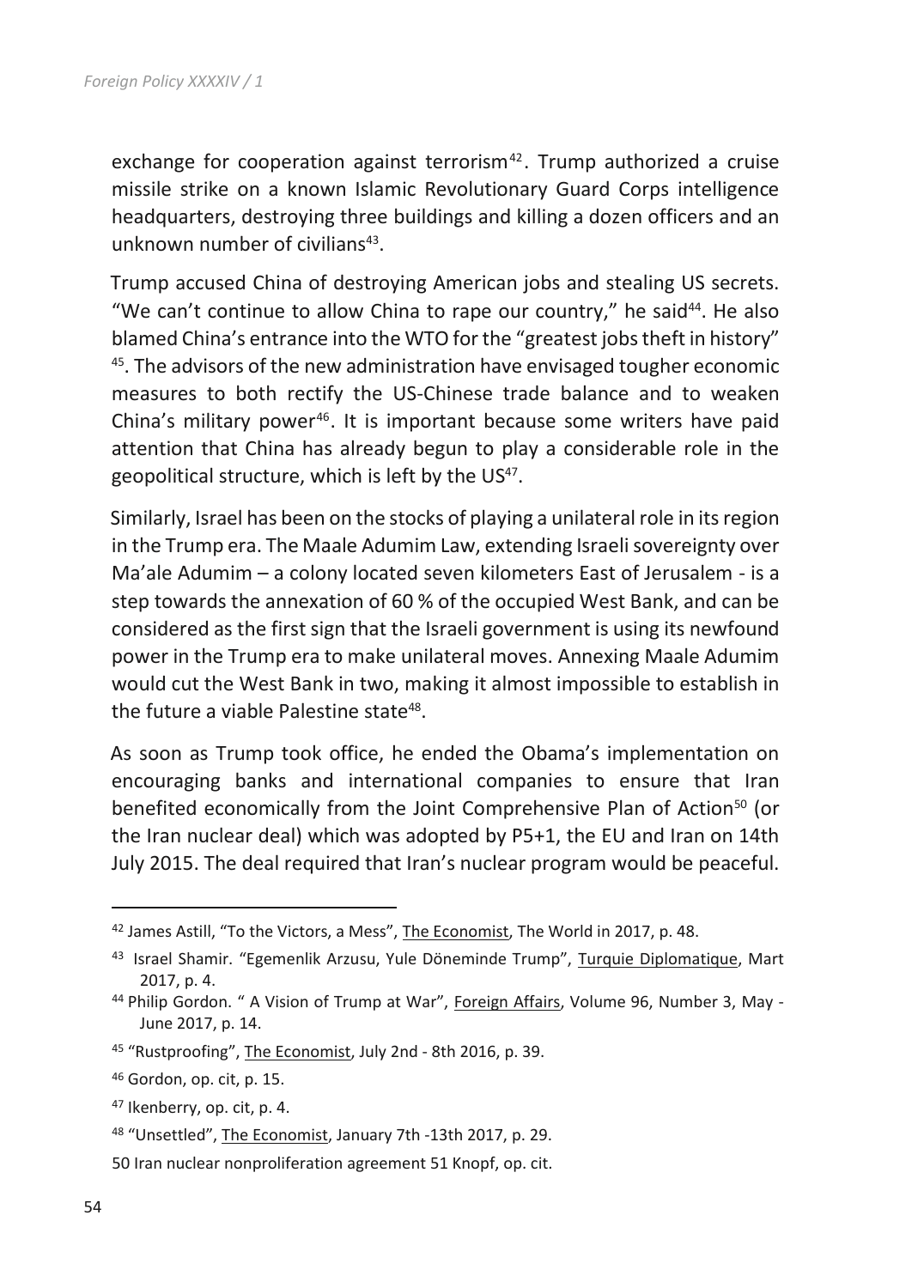Basically, the Iran nuclear deal reduces some of Iran's capabilities relevant to nuclear weapons development<sup>51</sup>. In addition, it prohibits Iran from expanding its uranium enrichment capabilities for ten years. However, since the cap on this technology will be lifted after ten years, Trump disagrees the deal, freezing Iran's nuclear program<sup>49</sup>. Trump has described Iran nuclear deal as a "disaster and the worst deal ever negotiated and said he wants to tear it up and renegotiate it<sup>50</sup>. Even worse, Trump's advisers insisted that the only credible option was to destroy the Iranian nuclear infrastructure with a massive preventive strike, while enforcing the US presence in Iraq to deal with the likely Iranian retaliation<sup>51</sup>. Also, frustrated by the continued Iranian support for the Houthi rebels in Yemen, the Pentagon stepped up patrols in the Strait of Hormuz and released the rules of engagement for US forces<sup>52</sup>.

Since the WWII, the European countries and the US have been at odds many times over the years. However, the leaders of the major European powers have felt forsaken, for the first time after Trump's recent visit (May 2017) to Europe. After this visit, Trump has raised doubts about the relationship in a way none of his predecessors did even in moments of sharp disagreement<sup>53</sup>. He has broken with 70 years of tradition by signaling the end of US support for the EU: endorsing Brexit and making common cause with right-wing European parties that seek to unravel the postwar European Project<sup>54</sup>. In addition, Europe's leaders have realized that they were on their own for defense planning, at most<sup>55</sup>. In fact, Trump had scolded European leaders for not spending more on defense, saying that they have failed to meet their "financial obligations" and that the status quo is "unfair to American taxpayers." Thus, he failed to offer an unconditional guarantee of European security<sup>56</sup>. Some western Europeans now view the Trump Administration as a greater threat than Putin's Russia. Der Spiegel called on Europe to "start

1

<sup>49 &</sup>quot;The Trump Era", op. cit, p. 10.

<sup>50</sup> Knopf, op. cit.

<sup>51</sup> Gordon, op. cit, p. 14.

<sup>52</sup> Ibid, p. 12.

<sup>53</sup> Robinson, op. cit.

<sup>54</sup> Ikenberry, op. cit, p. 2.

<sup>55</sup> "Trump to Europe: You're on your own", The Conversation, http://theconversation. com/trump-to-europe-youre-own-78786.

<sup>56</sup> Robinson, op. cit.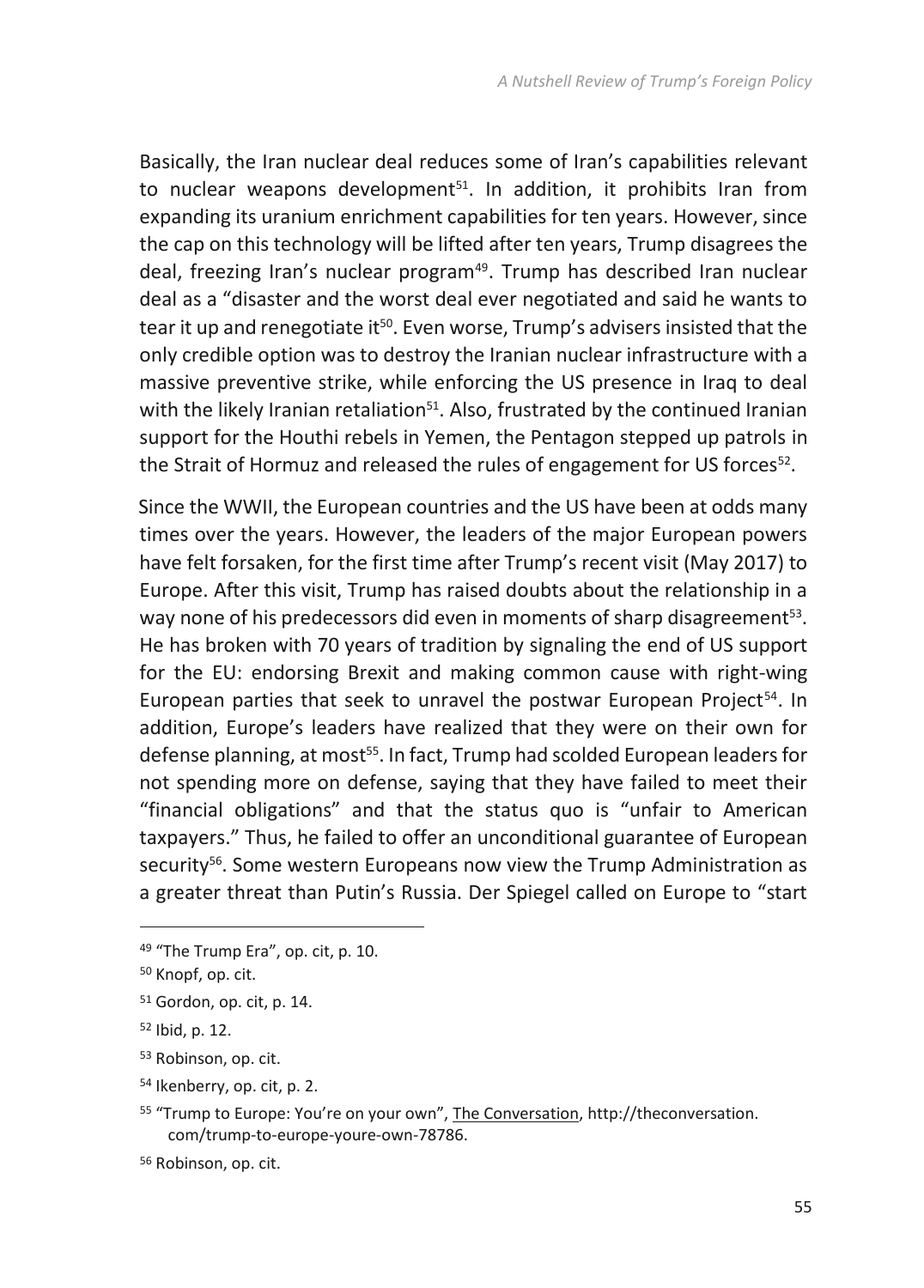planning its political and economic defenses against America's dangerous president"<sup>57</sup>.

#### **Trading issues**

The Trump's nationalist trade policy aims at eliminating the trade deficit, which is the result of low national savings. He also wants to deport many illegal immigrants who would reduce the size of the labor force by up to % 5.7<sup>58</sup> . Trump has demanded trade concessions from China, Mexico and Canada on tariffs<sup>59</sup>, even threatened to impose trade barriers, would disrupt supply chains and dampen productivity growth. He could probably impose the tariffs he has floated: % 45 of goods from China and % 35 of those from Mexico $60$ . Trump has said that he is threatening to tear up trade agreements in order to achieve better trade deals.

However, most of the experts agree that trade barriers, huge unfunded tax cuts and mass deportations would cause a recession. A projection by Moody's shows a worker shortage, lower productivity growth and greater government debt leaving the economy smaller at the end of Trump's first term than it is today<sup>61</sup>. His protectionism would further impoverish poor Americans, who gain more as consumers from cheap imports than they would produce suppressed competition. If he caused a trade war, the fragile global economy could tip into a recession<sup>62</sup>.

#### **Pro-Trump appeals**

It seems that Trump's every decision and political move contradict with the ideas and policies that have created the postwar international system: Trade, alliances, international law, multilateralism, environmental protectionism, human rights, etc 63. However, some scholars have

<sup>61</sup> Ibid.

 $\overline{a}$ 

<sup>57</sup> Ikenberry, op. cit, p. 8.

<sup>58</sup> "Strap up", The Economist, November 12th - 18th 2016, p. 35.

<sup>59</sup> "The Trump Era", op. cit, p. 9.

<sup>60</sup> Rennie, op. cit, p. 49.

<sup>62</sup> "The Trump Era", op. cit, p. 9.

<sup>63</sup> Ikenberry, op. cit, p. 2.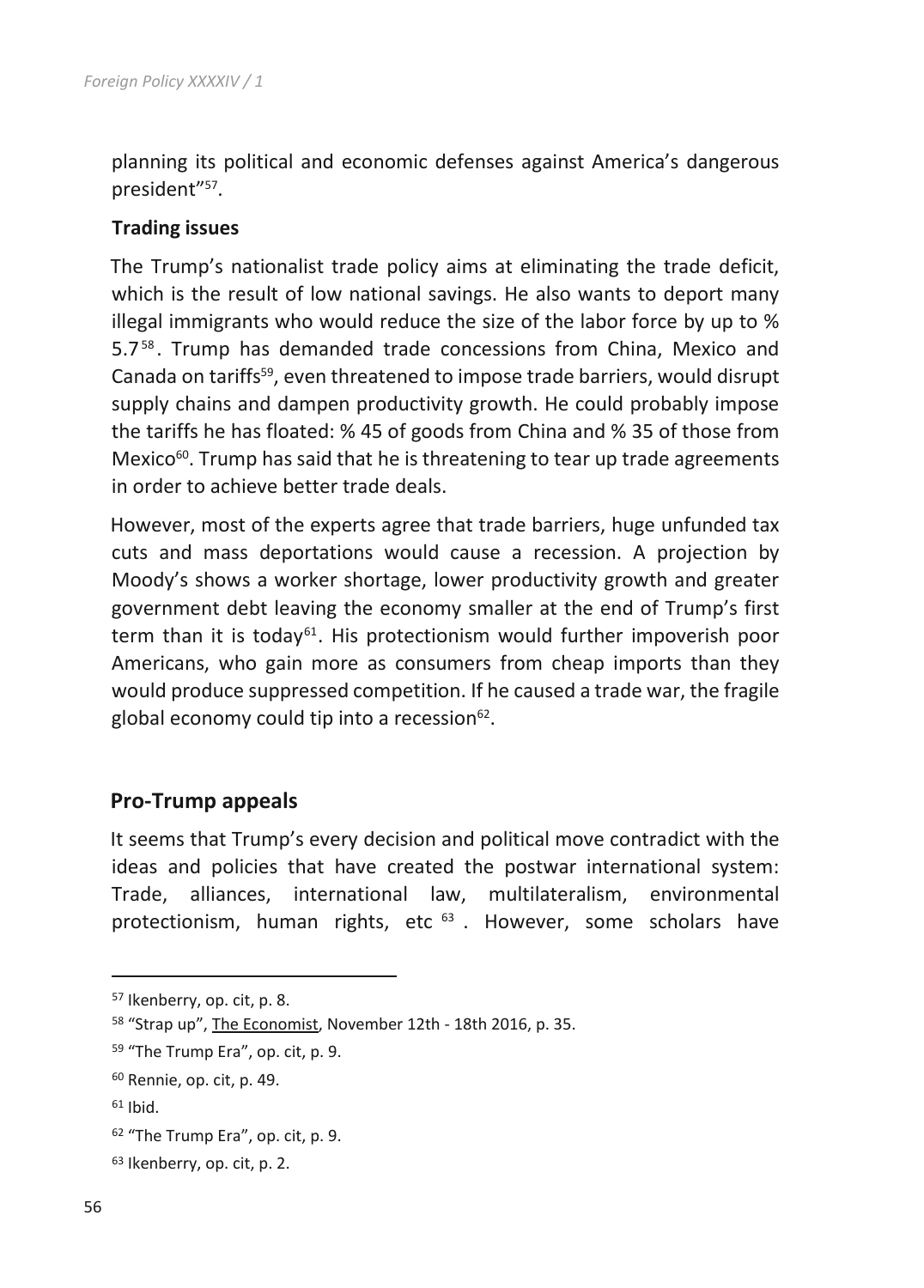emphasized that many of the controversial foreign policy statements that Trump has made have been consistent with established US policy <sup>64</sup>. According to them, one may not be so pessimistic about Trump because, first; Trump pursues assertive nationalism rather than isolationism that imposes the costs and burdens on others. In this context, Trump has envisaged 45 % surcharge on Chinese imports, the you-owe-us to traditional allies, and the you-deal-with-them ban on refugees. Second; he has a negative attitude towards international organizations, specifically to the UN because it is not effective. Trump said that the UN is unable to resolve international conflicts and to provide peace worldwide. He said."it is just a club for people to get together and to talk and have a good time"<sup>65</sup> . Third, major US foreign policy failures have driven more by groupthink than analytic assessment of a range of policy options. Trump's aversion to the kind of collective decision making and policy development that are required at the UN and in other multilateral settings<sup>66</sup>.

According to pro-Trump scholars, he has found a problematic world following the presidency election. For example, since 1945, Russia is seeking to dominate Europe. In Asia, China is undertaking a massive military buildup that the country's leaders hope will render the US unable to keep its security commitments in the Asia-Pacific. North Korea has up to 21 warheads and is on track to have nuclear missiles that could hit the continental US<sup>67</sup>. The US oversaw the wholesale disintegration of the Middle East region and the rise of the Islamic State. Also, Iraq, Libya, Syria and Yemen have failed states. Iran is testing long-range ballistic missiles and projecting its influence throughout the Middle East, worsening the security of the US and its allies<sup>68</sup>.

Even some pro-Trump scholars have asserted that Trump's calls for tax cuts, deregulations, and major infrastructure investments have already boosted domestic economic confidence. With them, under Trump, the US may finally break out of its recent cycle of low productivity, low inflation, and low

**.** 

<sup>64</sup> Matthew Kroenig. "The Case for Trump's Foreign Policy", Foreign Affairs, Volume 96, Number 3, May - June 2017, p. 30.

<sup>65</sup> Jentleson, op. cit, p. 143.

<sup>66</sup> Ibid, p. 145.

<sup>67</sup> Kroenig, op. cit, p. 30.

<sup>68</sup> Ibid, p.31.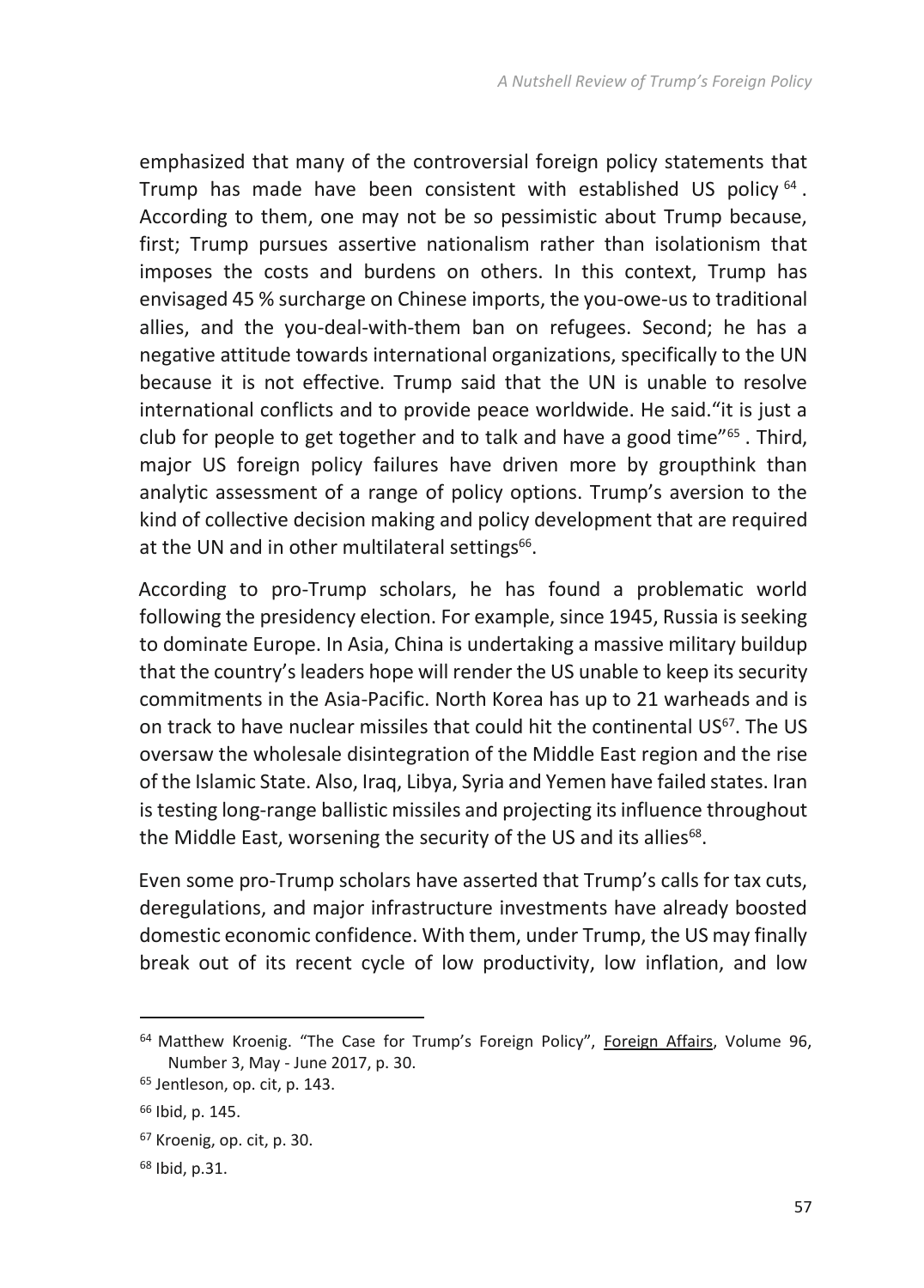growth. Also, the US will need a strong military to maintain its international position, Trump has promised "one of the greatest military buildups in history". He recognized that the US military must modernize to face a new nuclear age<sup>69</sup>. Trump may well, as Kissinger predicted was possible, go "down in history as a very considerable president" $\frac{1}{2}$ . According to Kissinger, Trump's presidency could present an "extraordinary opportunity" for US foreign policy<sup>71</sup>.

#### **Conclusion**

Donald Trump as the new president-elect of the USA has become a hotly debated person in the media, and the governments of other countries, for a while. The unordinary style of the new president and his different views, especially on international politics have been criticized by the allied countries of the USA, mostly. A close political ties to far-right figures, unilateralism, friend - enemy logic and skepticism of free international trade agreements are some of his thoughts which are unexpected not only for the US public, but also for the international community. In addition, his political distance and hostility towards certain countries such as China, Mexico, Iran and Cuba have exacerbated criticisms against him.

National and international developments such as an economic crisis, terrorism, radicalism, failed states, the proliferation of nuclear weapons and refugee movements have frightened the US electorates. When they feel themselves threatened and frightened, they support candidates who have rigid thoughts to preserve the status quo and maintain stability. This tendency has found out a president like Donald Trump.

Trump's foreign political decisions and implementations have gotten the reaction from both domestic and international circles. His criticisms of the UN and NATO on costly burden sharing, and idea of withdrawing from NAFTA are important issues that not only weaken the leadership position of the US and decrease the reliability of the institutions in the international arena. Similarly, Trump's disbelief on environmental issues and climate change and

 $\overline{a}$ 

<sup>69</sup> Ibid, p.32.

<sup>70</sup> Ibid, p.34.

<sup>71</sup> Ibid, p.30.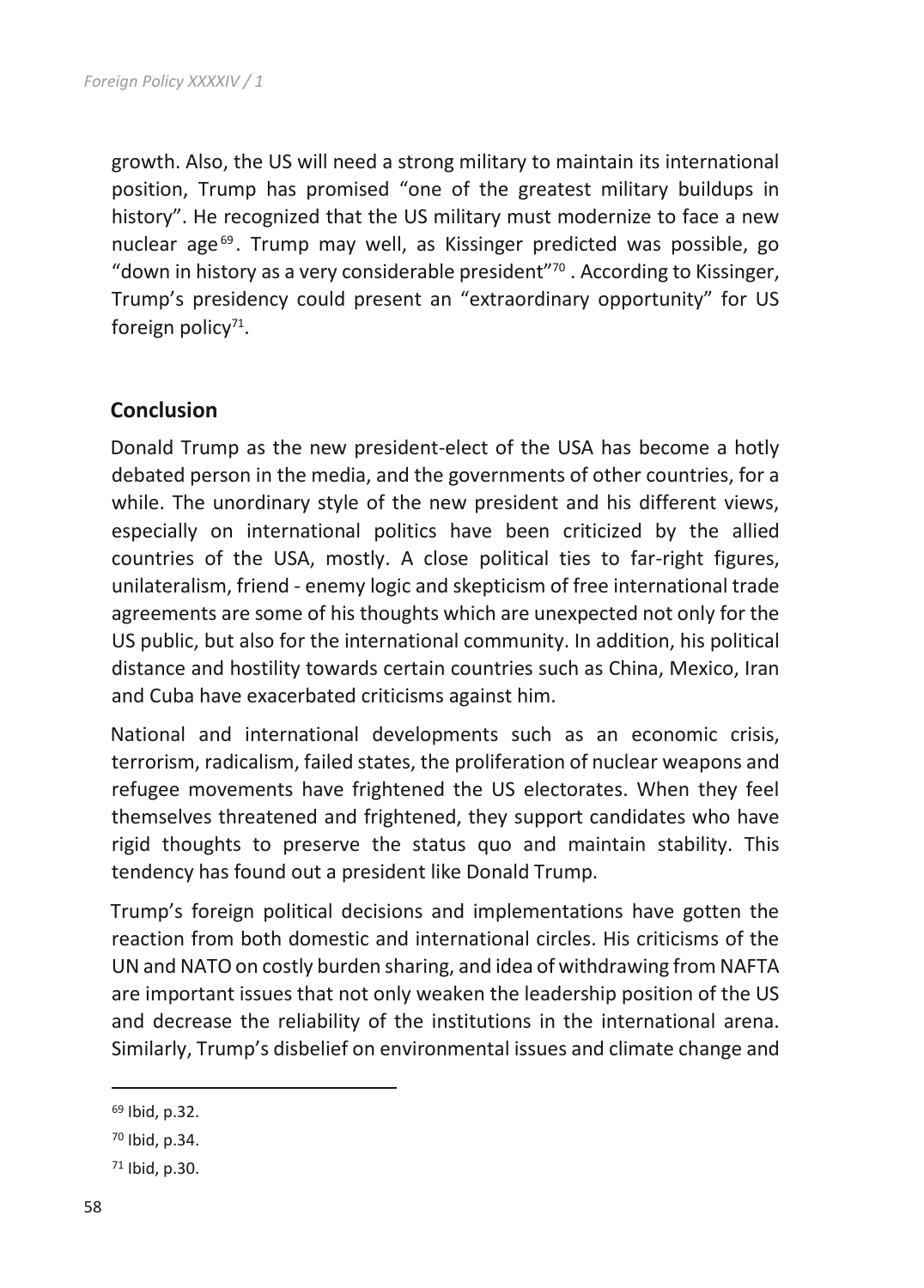his idea of withdrawing from Paris agreement, targeting to curb greenhousegas emissions have become another point of criticism of the Trump Administration.

However, some researchers have insisted that Trump has been consistent policies with US national interests. For instance, Trump's calls for tax cuts, deregulations and infrastructure investments may become a solution to socalled low productivity and low growth domestically. In addition, they support his assertive nationalism imposing costs and burdens on other countries may constitute a positive effect on other countries who sit out shouldering international burdens and problems.

Therefore, time will show us whether Trump's presidency could present an "extraordinary opportunity" for US foreign policy as said by Kissinger.

#### **Sources**

"America and the World, US vs. UN", The Economist, March 25th - 31st 2017.

Astill, James. "To the Victors, a Mess", The Economist, The World in 2017.

Calabresi, Massimo. "Inside Donald Trump's War Against the State", Time, March 20, 2017.

Curr, Henry. "Making Recession Great Again?", The Economist, The World in 2017.

"Donald Trump and Multilateralism, China First", The Economist, March 25th - 31st 2017.

"Election 2016, How it Happened", The Economist, November 12th - 18th 2016.

"Election 2016, Lessons of the Debate", The Economist, October 1st - 7th 2016.

Fuchs, Christian. "Donald Trump: A Critical Theory-Perspective on Authoritarian Capitalism", Triple C Communication, Capitalism and Critique, Open Access Journal for a Global Sustainable Information Society, 15 (1), 1-72, 2017. Westminster Research hhtp:// www. westminster.ac.uk/westminsterresearch Donald Trump: A Critical Theory-Perspective on Authoritarian Capitalism.

Gordon, Philip. " A Vision of Trump at War", Foreign Affairs, Volume 96, Number 3, May - June 2017.

Hetherington, J. Marc and Jonathan D. Weiler. Authoritarianism and Polarization in American Politics, Cambridge University Press, 2009.

https://unfccc. int/resource/docs/convkp/conveng. Pdf.

Ikenberry, G. John. "The Plot Against American Foreign Policy, Can the Liberal Order Survive?" Foreign Affairs, Volume 96, Number 3, May - June 2017.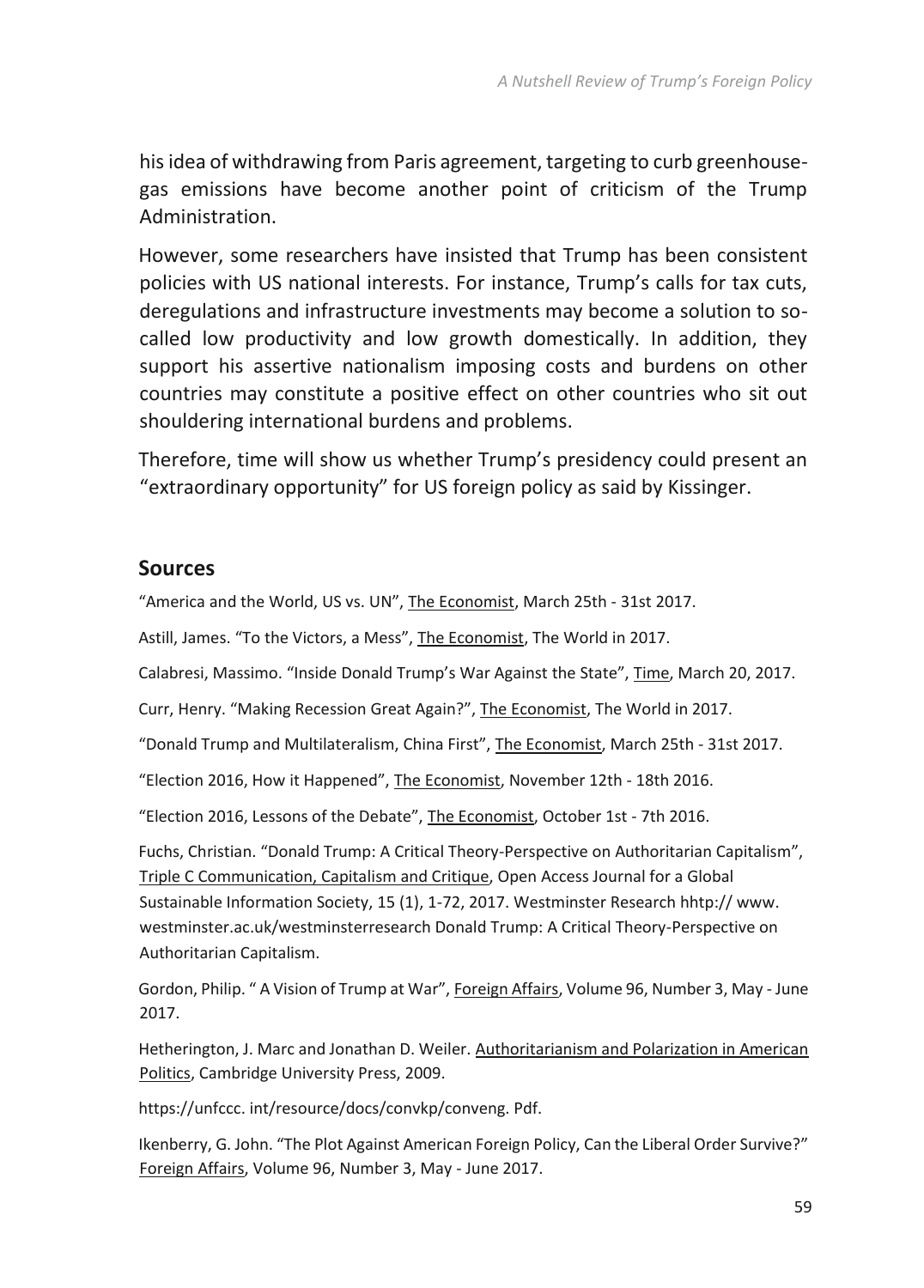"International Policy, Down and Dirty", The Economist, April 1st - 7th 2017.

Jentleson, W. Bruce. "Global Governance, the United Nations, and the Challenge of Trumping Trump", Global Governance: A Review of Multilateralism and International Organizations, No: 2, April - June 2017.

Knopf, W. Jeffrey. "Security Assurances and Proliferation Risks in the Trump Administration", Contemporary Security Policy, Vol. 38, No. 1, 26-34. Http://dx.doi.org/10.1080/135 23260.2016.1271688. Published Online: 11 January 2017.

Kroenig, Matthew. "The Case for Trump's Foreign Policy", Foreign Affairs, Volume 96, Number 3, May - June 2017.

Lakoff, George. "Why Trump?", Political Leave a Comment, March 2, 2016.

Mickey Robert, Steven Levitsky and Lucan Ahmad Way. "Is America Still Safe for Democracy?", Foreign Affairs, Volume 96, Number 3, May - June 2017.

Rennie, David. "Trumpquake", The Economist, The Word in 2017.

Robinson, Eugene. "Trump is Abdicating All the Country's Moral Power", The Washington Post, http://article.wn.com/view/2017/06/02, published June 1, 2017.

"Rustproofing", The Economist, July 2nd - 8th 2016.

Shamir, Israel. "Egemenlik Arzusu, Yule Döneminde Trump", Turquie Diplomatique, Mart 2017.

Stenner, Karen. The Authoritarian Dynamic, (Cambridge Studies in Public Opinion and Political Psychology), Cambridge University Press, 2005.

"Strap up", The Economist, November 12th - 18th 2016.

Taub, Amanda. "Statüko Sarsılınca, Amerikan Otoriterliğinin Yükselişi", Turquie Diplomatique, 15 Nisan - 15 Mayıs 2016, Sayı: 86.

"The North-Eastern Primaries, Top Trump", The Economist, April 30th - May 6th 2016.

"The Trump Era", The Economist, November 12th - 18th 2016.

"The Trump Administration, What to Expect", The Economist, November 12th - 18th 2016.

"Trump's Paris Pullout Endangers the Planet", USA Today, Editorial Board, June 2, 2017, Item: JOE 177370517117.

"Trump to Europe: You're on your own", The Conversation, http://theconversation.com/ trump-to-europe-youre-own-78786.

"Unsettled", The Economist, January 7th -13th 2017.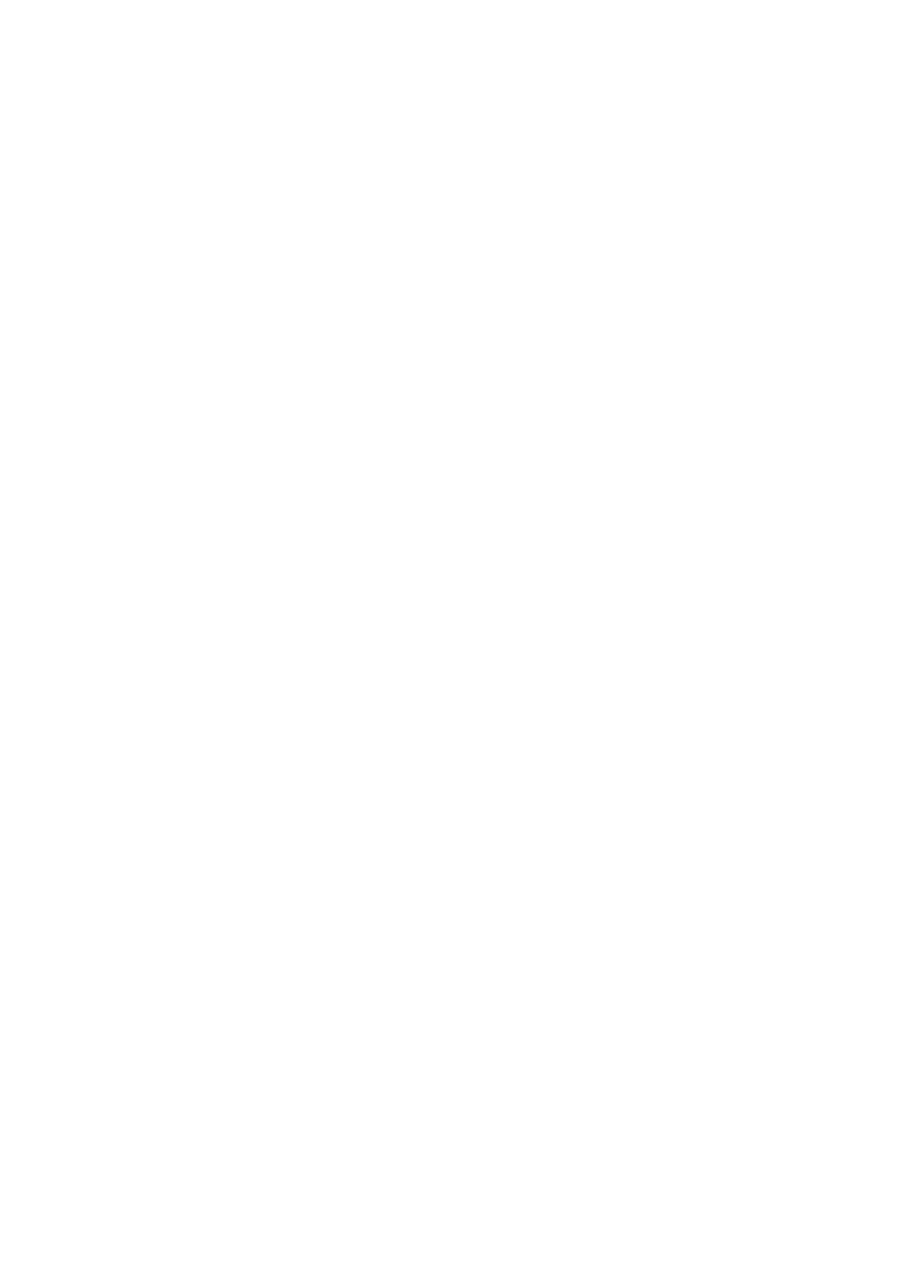# **Turkey's Development-Oriented Humanitarian Policy Inspiring The Global Humanitarian System in The Post-WHS Process: New Way of Working to Transcend Development and Humanitarian Divide**

**Dr. Hasan Ulusoy<sup>72</sup>**

#### **WHS PROCESS**

 $\overline{a}$ 

It is a fact that the global humanitarian system has made considerable progress throughout history, to the common benefit of peoples in need. The omnibus UN resolution on humanitarian assistance of  $1991<sup>1</sup>$  had laid the foundation, through which the present system was set to function.

Yet, given the scales of humanitarian crises today, it has become undeniable over the years that the international community face tremendous challenges in the humanitarian field. In addition, the current humanitarian system can no longer adequately address today's humanitarian crises. In fact, contemporary humanitarian crises worsen in number and complexity. Moreover, such crises are transcending borders as the recent tragic exodus of refugees and effects of pandemics like Ebola and Zika have bitterly reminded the international community once again. What is more distressing is the ever-growing dichotomy between increasing needs at unprecedented levels and limited available resources in financing which marks the underlying problematic facing the present humanitarian system.

Today, 80 percent of humanitarian crises are caused by conflicts, with most being recurrent or protracted ones lasting years long. The number of people

<sup>72</sup> Dr. Hasan Ulusoy is a career diplomat and ambassador currently serving as Director General at the Turkish MFA. The Directorate General which he is in charge was responsible for the preparations of the WHS and its follow-up. Ambassador Ulusoy is a PhD holder in international relations with several articles and one book published in his areas of expertise.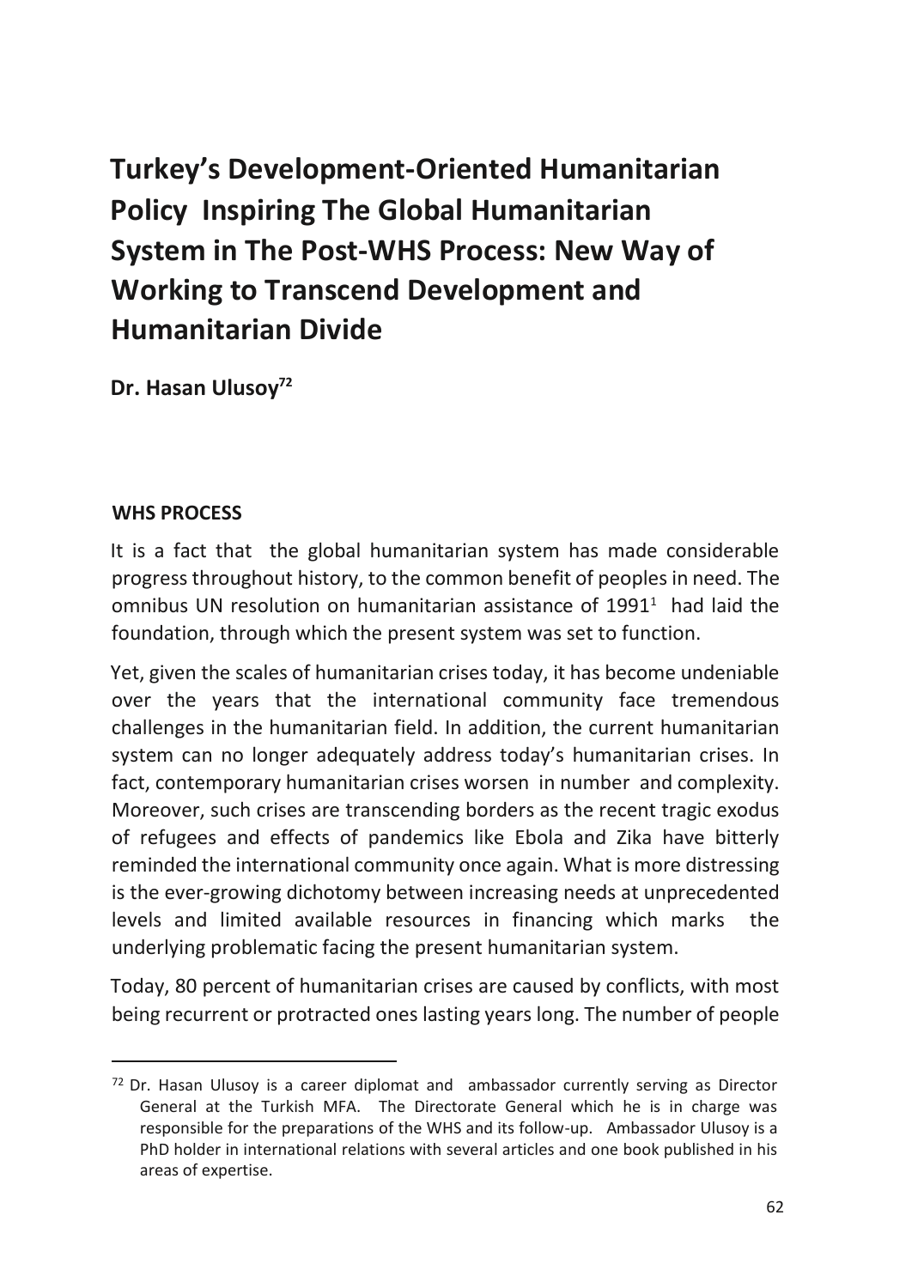forcibly displaced worldwide is likely to have surpassed a record 65 million, half of which are children, mainly driven by protracted conflicts.

Natural disasters also cause loss of lives of millions and leave severe economic damages as a consequence. The number of climatic disasters has doubled worldwide in the last 25 years. Every year natural disasters impact the lives of nearly 100 million people, and in the last 15 years they have led to direct economic losses of huge scale.

In brief, as the former UN Secretary General stressed once, there exist a record number of people, who need aid to survive. $2$ 

As a whole, the foregoing realities form altogether the pressing background that led to the World Humanitarian Summit process initiated by him in 2013.

The process was led by the UN, notably the WHS secretariat, the establishment of which was supported by Turkey. It was of a multistakeholder nature where all interested stakeholders of the world humanitarian community were able to participate in the spirit of consultation, in contrast to the customary intergovernmental process requiring negotiations. The stakeholders included civil society, international and national aid organizations, private sector, academia, youth, faith groups, along with member states, UN specialized bodies and persons affected by crises.

Following the consultation process lasting three years<sup>3</sup>, the then UN Secretary-General articulated his vision and recommendations for the future of the global humanitarian system in his report, entitled "One Humanity: Shared Responsibility" which was issued on February 9, 2016.<sup>4</sup> In this report, five core responsibilities were identified: Securing global leadership to prevent conflicts, respecting international humanitarian norms, reaching the most vulnerable and furthest behind, changing people's lives and ending the need, and investing in humanity. The annex to this report, Agenda for Humanity, included concrete areas of action and provided the framework under which all stake holders including Member States could announce their commitments at the Summit.

The WHS process reached its culmination in Istanbul on 23-24 May 2016 with the holding of the summit. Turkey was privileged to host the firstever World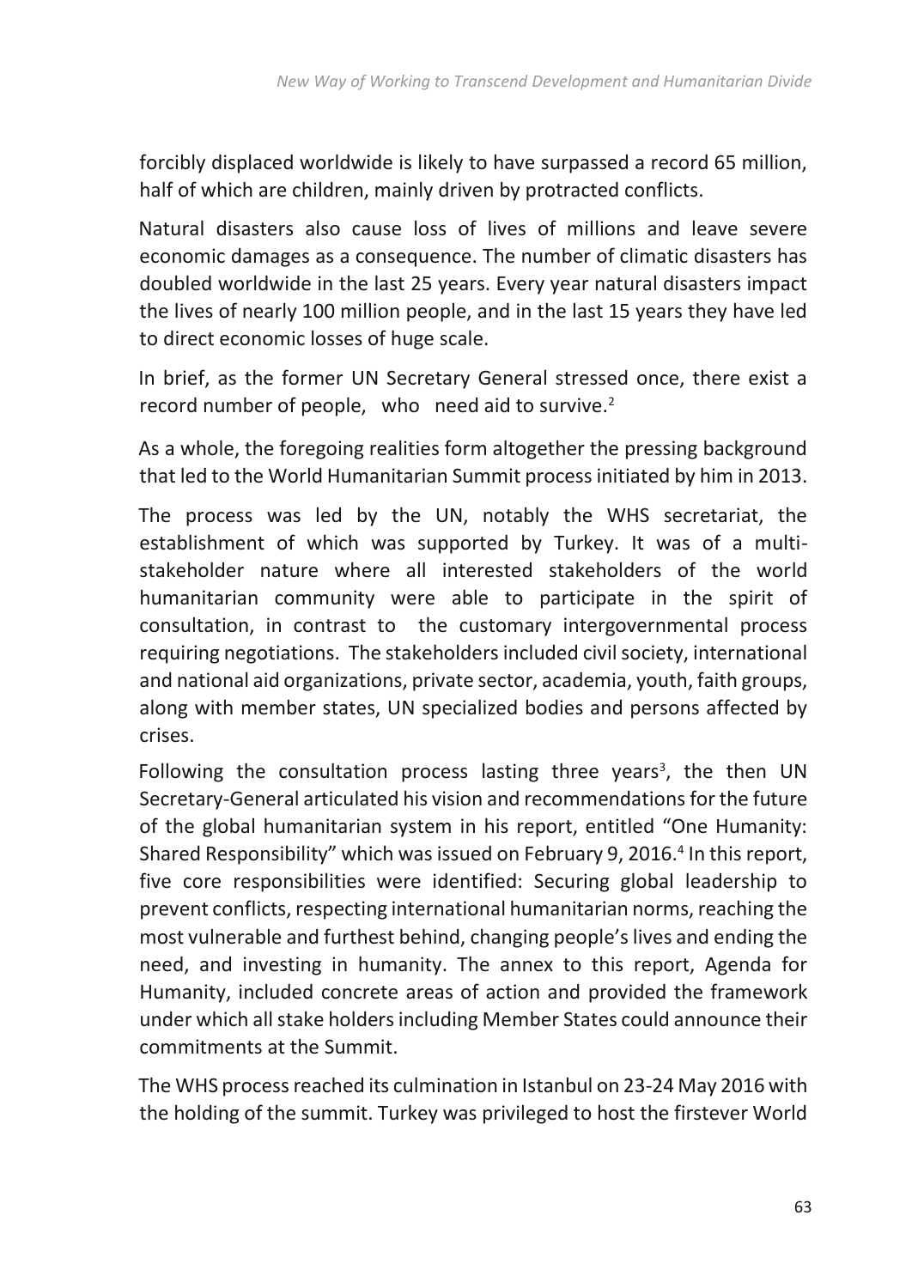Humanitarian Summit (WHS), amid the current challenges facing the global humanitarian system.

The Istanbul Summit, in line with its inclusive structure, brought together for the first time in history, all stakeholders of the world humanitarian community, including representatives of affected populations.

The participation at the summit was marked with a record level of 9.000 participants from all stakeholders. 180 Member States, including 55 Heads of State and Government, more than 60 Ministers, as well as some 40 Secretaries/Directors General from different international and regional organizations were present therein. According to the UN figures, it was the highest number of the United Nations members who have ever come together at this scale in one single time outside its headquarters in New York.

The record level of participation from the UN member states was attained despite the reluctance shown by some UN member states in general towards the non-intergovernmental structure of the WHS process. This can be attributed to the growing interest of the world humanitarian community in the alarming challenges transcending borders such as refugee flows. However, it would also not be wrong to argue that hosting of the Summit, which was not assumed by a traditional donor country but by Turkey as a leading donor and an affected country which conducts an active humanitarian diplomacy, had an impact on this active engagement. It is with no doubt that the selection of Turkey as the host country as well as the active role Turkey has assumed in the humanitarian domain in recent years has contributed to the increasing level of engagement of the stakeholders to be present in Istanbul.

In fact, Turkey has a strong tradition of responding to those in need. Situated in a disaster-prone geography, Turkey's land has historically been moulded with humanitarian efforts. As early as in the late  $15<sup>th</sup>$  century, the Turkish rulers provided sanctuary to several hundreds of thousands of exiled populations fleeing persecution in their homelands. Since then Turks have embraced countless peoples in dire needs, regardless of their religious, ethnic or linguistic backgrounds, throughout history.

Based on such heritage, modern Turkey has continued to provide humanitarian assistance to such peoples in need, by either hosting them in its territory or helping them in their own or third countries, to the extent of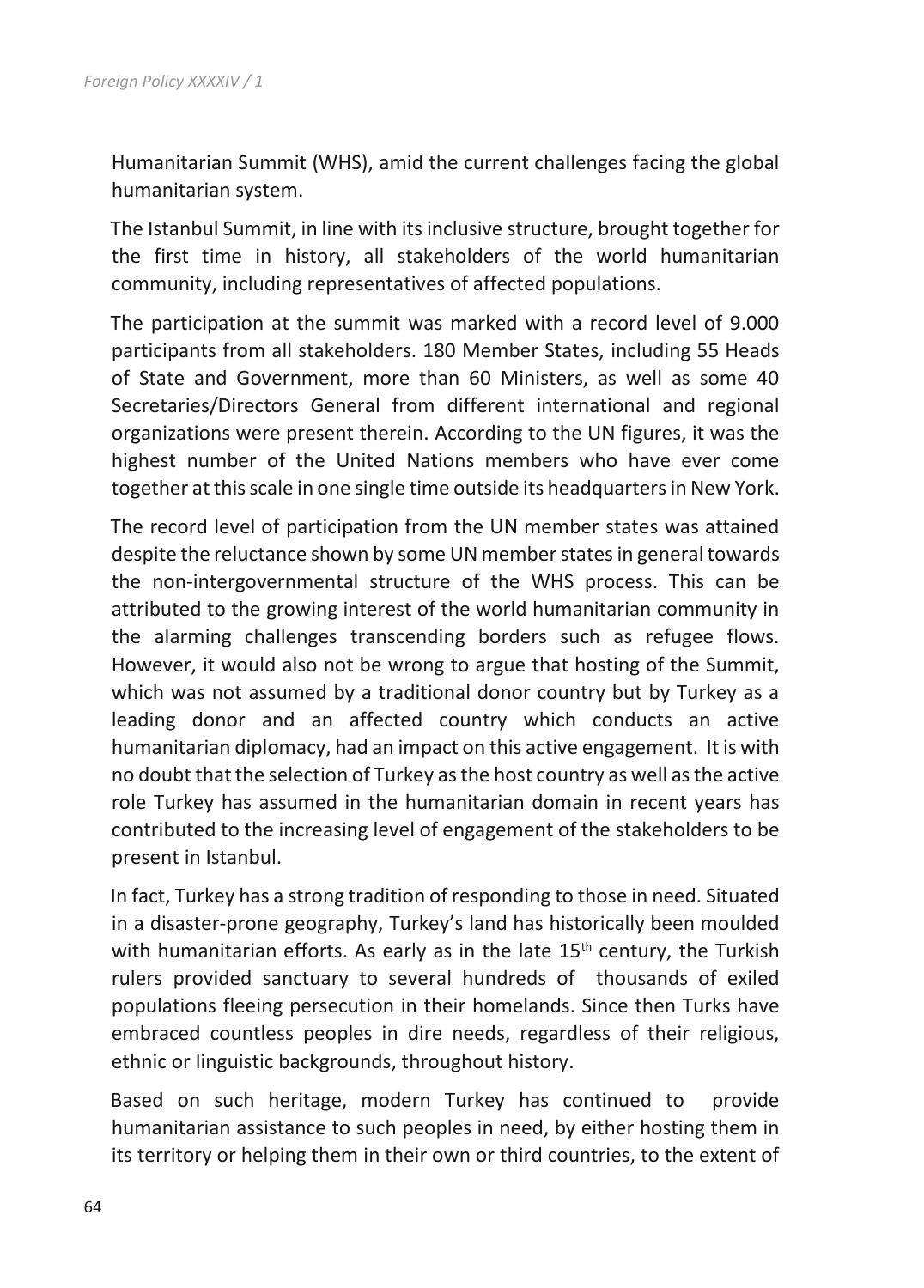its resources and capacities. Built on its own experiences, in recent times, this humanitarianism has been vividly reflected in Turkey's humanitarian diplomacy. This diplomacy has a broader meaning than mere humanitarian assistance which is yet an important tool of it. Humanitarian diplomacy as Turkey applies is a human-centered and conscience-driven policy having particular attention, in its efforts, on human dignity and development, in countries where humanitarian crises of all sorts occur.

Today, Turkey is long considered as the world's "most generous" humanitarian donor as the ratio of official humanitarian assistance to national income is taken into consideration.<sup>5</sup> While extending its humanitarian assistance globally, Turkey also hosts millions of affected people who fled in despair from their homelands, notably Syria and Iraq. This is a unique but rather bitter experience, through which Turkey can be better positioned to see the current issues prevailing in both sides of the system, as a donor and a refugee hosting country. Beside the humanitarian assistance directed to the Syrians sheltered in Turkey, the amount allotted for overseas humanitarian assistance by Turkey has also been in steady increase. As the figures show, almost 80 percent of Turkish development aid has been used for humanitarian assistance purposes. <sup>6</sup>

### **Outcomes Of The Istanbul Summit: New Way Of Working**

In accordance with its format the Istanbul Summit evolved into a high level global platform where all interested stakeholders of the world humanitarian community announced their commitments to the future of the humanitarian system, while sharing their experiences and views.

As formally stated by the UN, the Summit had three main goals<sup>7</sup>:

To re-inspire and reinvigorate a commitment to humanity and to the universality of humanitarian principles.

To initiate a set of concrete actions and commitments aimed at enabling countries and communities to better prepare for and respond to crises, and be resilient to shocks.

To share best practices which can help save lives around the world, put affected people at the center of humanitarian action, and alleviate suffering.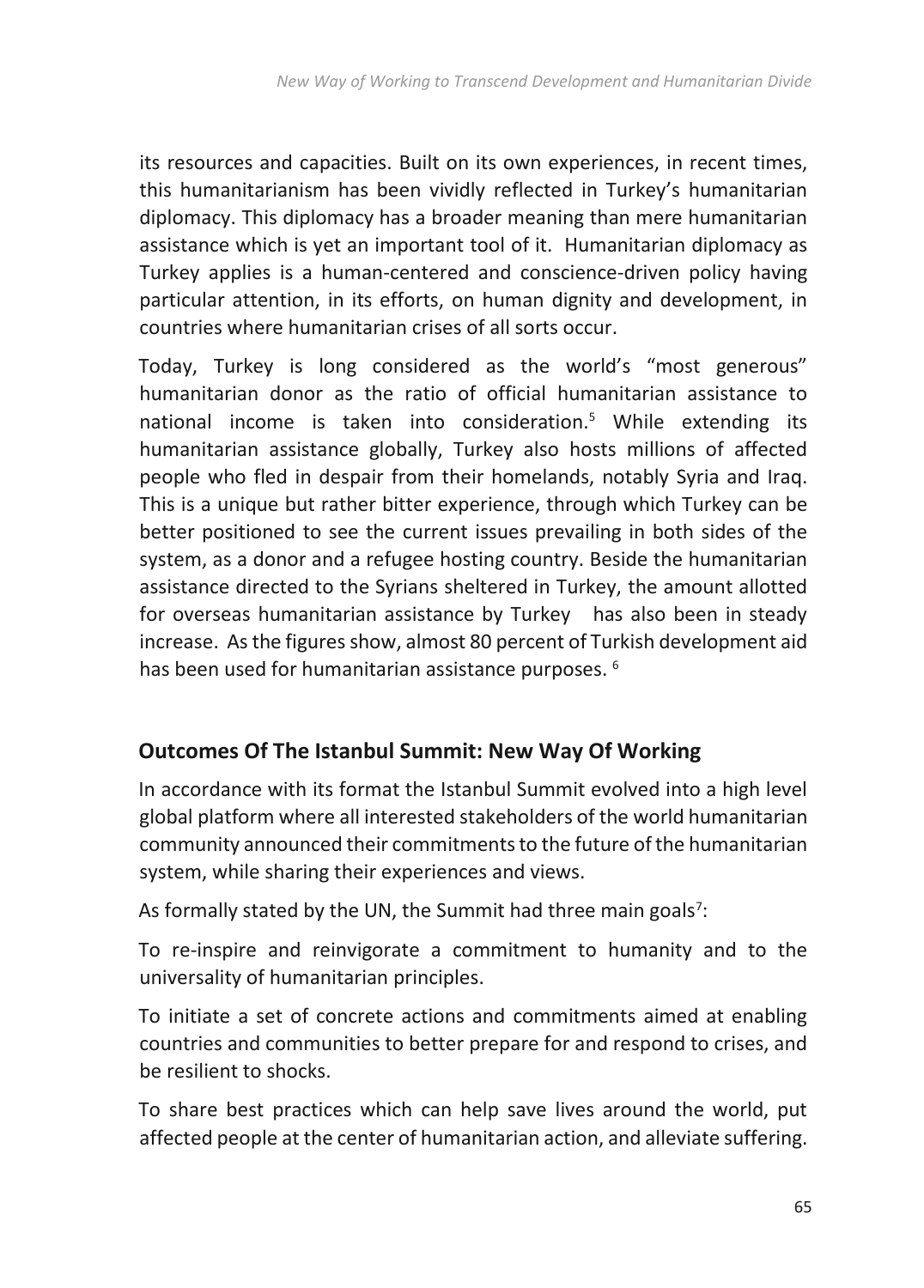The formal conclusion of the Istanbul Summit was marked by the Chair's Summary of the UN Secretary General, which in brief reflected the announcements and commitments declared at the Summit as well as his initial views about the way forward. In the Chair's summary<sup>8</sup>, the following pressing issues of the humanitarian system, such as the importance of political leadership to prevent and end conflicts, the need for avoiding development-humanitarian divide and better handling forced displacement as a consequence of humanitarian crises, as well as the needs for more engagement in humanitarian financing and upholding humanitarian principles and law were all discussed at length during the summit and several ideas and commitments were presented with a view to their improvements.

The WHS has served as a unique and historic platform to address the alarming challenges of the humanitarian system and express commitments for sustainable solutions in order to improve the lives of millions of crisisaffected people. In this context, over 3 thousand commitments, be they unilateral or collective, were announced by various stakeholders ranging from member states, UN agencies, to civil society and private sector.

As it was mentioned in the Chair's Summary, the way forward in the aftermath of the Istanbul Summit is of crucial importance for the future of the humanitarian system. The then Secretary General stated in his summary: "We should collectively assess progress made in taking forward the Agenda for Humanity and the commitments we have made at this Summit by 2020. We owe it to all people affected by crises, and we owe it to ourselves in the name of our common humanity and our shared responsibility. Let us now turn the Agenda for Humanity into an instrument of global transformation." 9

To this end, following the Summit, he issued a road map to promote accountability for commitments made at the World Humanitarian Summit (WHS) and to report on progress attained after the Summit. This was presented at a high-level briefing titled 'Beyond the World Humanitarian Summit: Advancing the Agenda for Humanity,' on 22 September 2016, on the sidelines of the 71st UN General Assembly. There the Turkish Minister of Foreign Affairs, H.E. Çavuşoğlu, delivered a speech as the host country and underlined Turkey's support to the follow-up process of the Summit. With this report the former Secretary General handed over an important legacy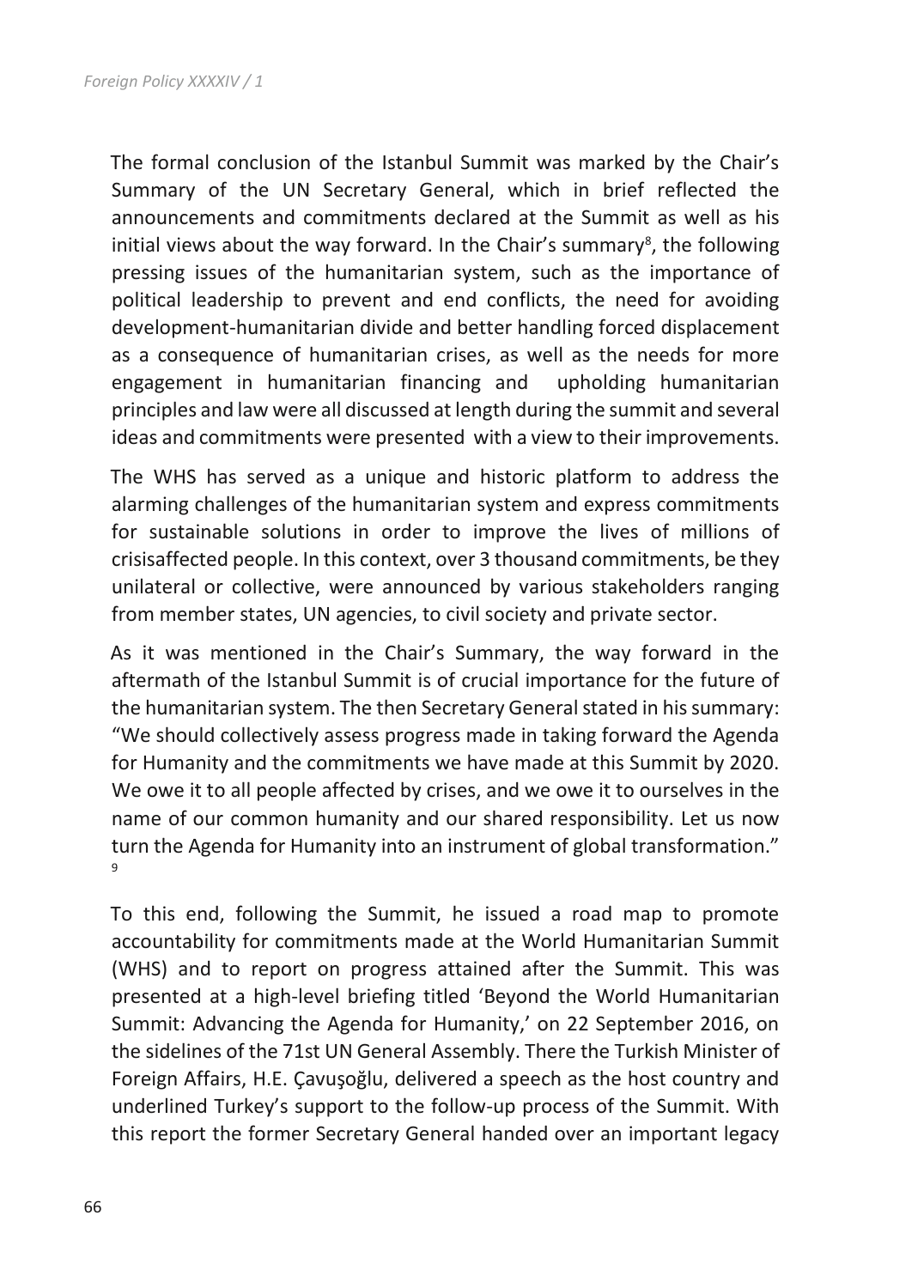to his successor Mr. Antonio Guterres who is well known with his active engagement in humanitarian issues.

In this process a number of initiatives have in time come to the fore. Of these, is the new way of working (NWOW). $10$  On the margins of Istanbul Summit, on 23 May 2016, former UN Secretary-General Ban Ki-moon and the heads of 8 UN agencies (UNICEF, UNHCR, WHO, OCHA, WFP, FAO, UNFPA and UNDP), with the endorsement of the World Bank and the International Organization for Migration, signed a "Commitment to Action" document, on the basis of core commitment 1 on "Changing Peoples' Lives: From Delivering Aid to Ending

Need." The agencies, as indicated in the document, committed to achieve (1) pooled and combined data, analysis and information; (2) better joined up planning and programming processes; (3) effective leadership for collective outcomes; and (4) pursuing financing modalities to support collective outcomes.

The Commitment to Action which spelled out a New Way of Working towards "collective outcomes" aims to encourage humanitarian and development actors to not only work better together, but to design their cooperation towards specific goals that reduce the needs, risks and vulnerabilities of people affected by crises. The initiative is driven by the longestablished need to transcend the humanitarian and development divide. It is the notion of "collective outcomes" that holds the potential to bring the necessary capacities together to tackle drivers of need and accelerate development gains for the most vulnerable, particularly in protracted and recurrent crises.

The New Way of Working is also one of the elements of Secretary-General António Guterres reform agenda in which he calls on the "system as a whole" to break down silos and "bring the humanitarian and development spheres closer together from the beginning of a crisis to support affected communities, address structural and economic impacts and help prevent a new spiral of fragility and instability."<sup>11</sup> In the words of the SecretaryGeneral, humanitarian response, sustainable development and sustaining peace are three sides of the same triangle.

The New Way of Working recognizes that the primary goal of humanitarian action is to provide life-saving assistance and protection in line with the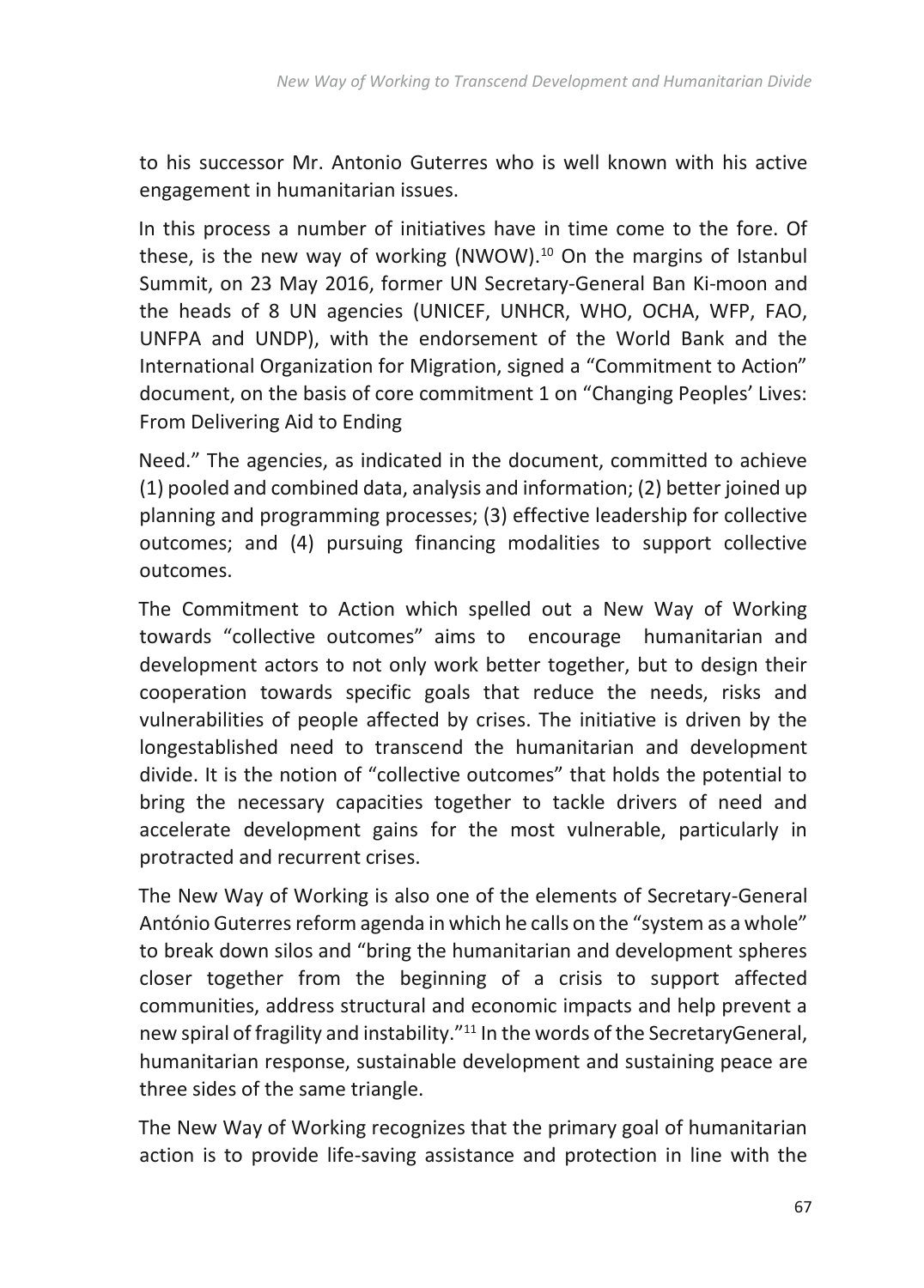humanitarian principles, but that, especially in protracted crises, humanitarian assistance should be designed in a way that helps build a bridge between short-term assistance and medium-term outcomes. By committing to the New Way of Working, development actors, for their part, signal a renewed effort to deliver development programming and financing that will broaden the reach of development outcomes to the most vulnerable, particularly those in fragile settings.

The approach further recognizes that in order to deliver tangible development gains to the most vulnerable, "collective outcomes" offer a series of building blocks, deliverable in 3-5-year timeframes, to address the areas of persistent need, risk and vulnerability that drive humanitarian crises. These are tangible results that are measurable in people's daily lives. For example, instead of developing separate strategies for the emergency food assistance and longer-term food security, under the New Way of Working, shared results would be identified in each of these sectors, around which humanitarian and development actors could lend their respective capacities to enable measurable results. This would provide a focus for investment for a range of stakeholders, including donors.

The New Way of Working has been met with broad interest and support from many corners, and there are numerous on-going efforts to explore the practical implications that it will have on existing tools, processes, and forms of collaboration. Several countries have been selected in Sub-Saharan Africa as case-studies. It has now been embedded in the parallel and selfreinforcing mandates created by the UN Quadrennial Comprehensive Policy Review (QCPR) for the UN Development System and the General Assembly resolution covering emergency response for the humanitarian system.

## **Turkey's Development-Oriented Humanitarian Policy and New Way of Working Initiative**

Turkey has shown significant attention to the NWOW as it corresponds to its development-oriented humanitarian policy which is long being implemented mainly in Sub-Saharan Africa. In fact, Turkey's policy and field experiences have been one of the main drives in the formation of the said initiative in the preparation process of the WHS.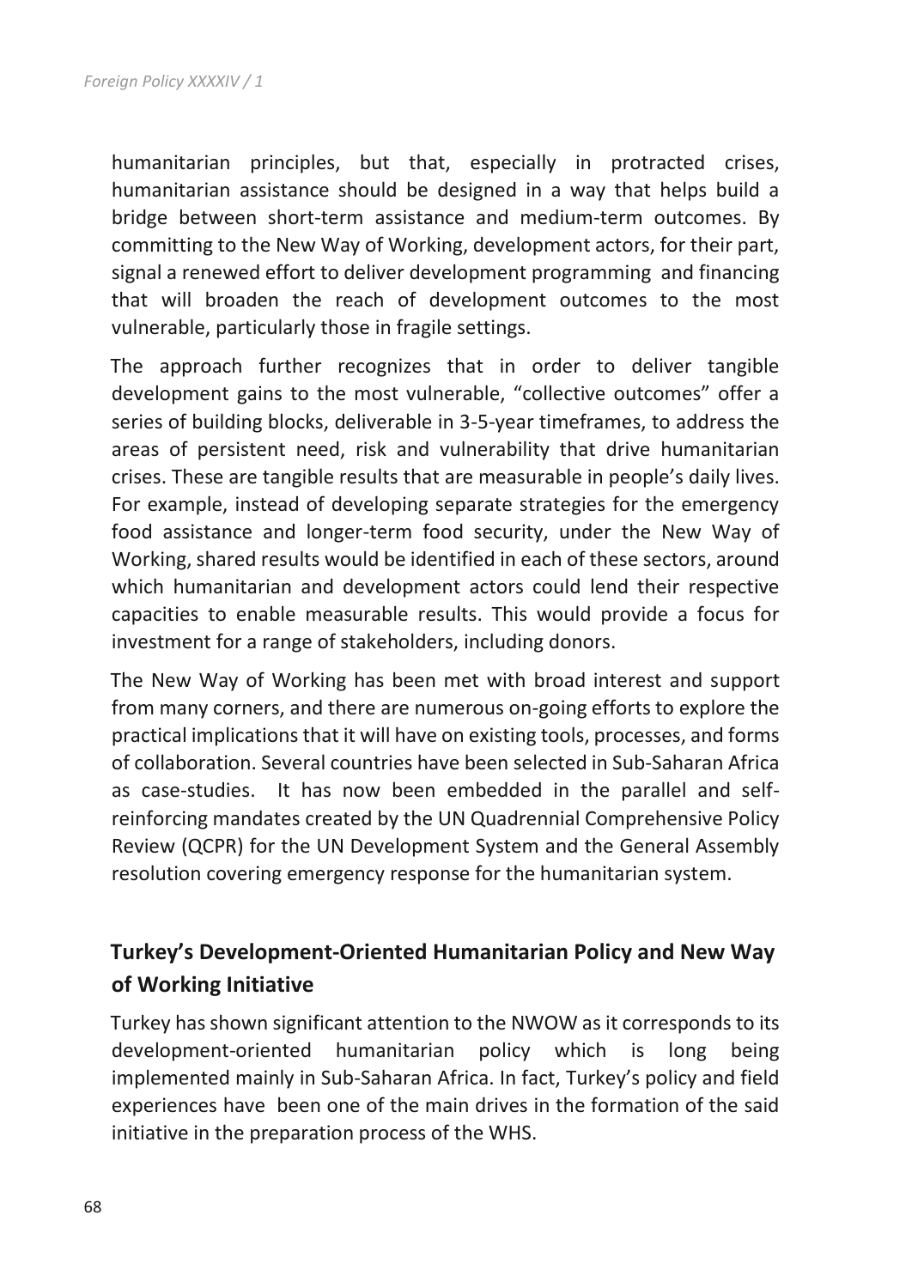The development-oriented humanitarian assistance constitutes the core of Turkey's policies in its humanitarian response. Given the complexity of the present crises, the humanitarian-development nexus needs to be strengthened to increase the resilience and capacity of recipient actors to respond to humanitarian crises themselves.

This is crucially important to address the humanitarian crises of recurrent and protracted nature. Both have one underlying fact in common: severe negative impacts of a destructive nature on the country in question, including refugee plights.

In such cases, humanitarian crises are triggered as the negative impact of insufficient development, environmental issues, conflicts, poverty and lack of infrastructure. For example, in many cases in sub-Saharan Africa, there exists a vicious circle entangling the countries. Food crises mostly resulting in famine repeat themselves in circles, due to either drought or flooding which are aggravated by climatic degradation such as deforestation or desertification. Limited agricultural capacities are ruined by either droughts or floods every season due to the limited basic infrastructure (water storage or drainage systems etc.) or lack of human or institutional capacity to tackle such disasters.

This vicious circle is hard to break. Why? Because there is a huge problem on the development side. Such vicious circles might risk even causing or triggering conflicts leading to refugee crises as well.

In such cases, humanitarian crises cannot be remedied fully without developmental tools. This makes also the SDGs (Sustainable Development Goals of the UN) crucial both to tackle humanitarian emergencies and to enhance peace and security. In fact, to ensure peace and security lasting and enduring, the humanitarian action needs to be supplemented with sustainable development along with democratic structures.

In order to break such vicious circles it is needed to intervene with various tools. At the first stage, Turkey intervenes at the request of the host country with humanitarian aids for emergency humanitarian relief and continues with development projects to support resilience, in tandem or simultaneously as appropriate.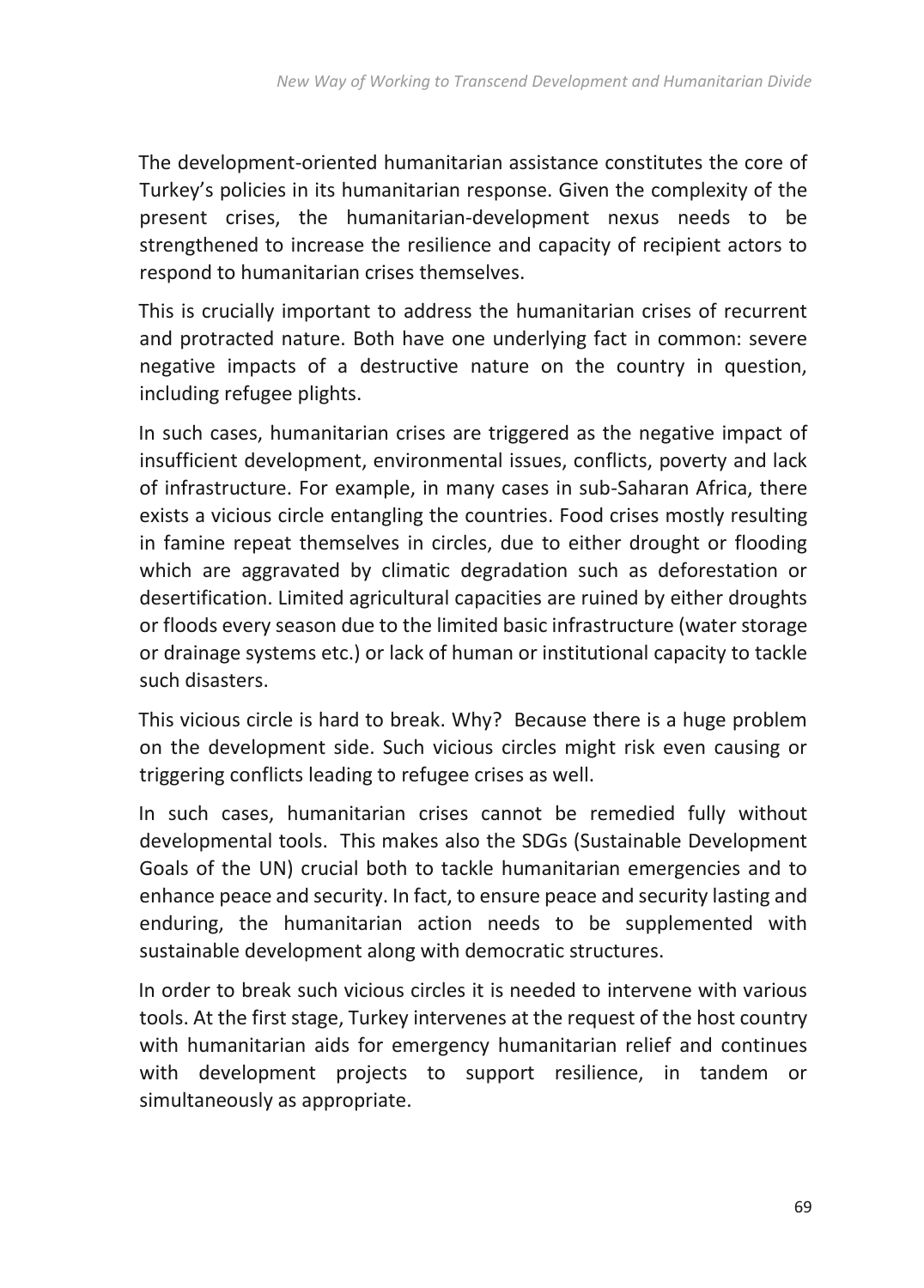This is the main philosophy behind the Turkish policy in such cases, which is marked with the combined use of humanitarian and development financing along with various tools in a concerted way.

This is not an easy task but the result is rewarding for all.

The combined use of humanitarian and development tools turns to be cost effective for donors in the longer run as affected countries become more resilient increasing their level of development, thanks to development aids on basic infrastructure, human and institutional capacity-building. This development assistance enables affected countries to resist to such humanitarian shocks, which in turn would reduce their need of humanitarian aids in future. Thus, it is a win-win approach. In this approach one thing needs to be underlined that development and humanitarian assistance tools are not utilized to the detriment of each other. In other words, the combined use of these assistance programmes is not carried out at the expense of one another in respect of the recipient country.

This model is also applied to conflict-driven protracted crises. In these cases Turkey's humanitarian and developmental efforts are complemented with political and stabilization efforts. As to the humanitarian assistance policies directed to countries of origin stricken by humanitarian crises in conflict, Turkey's policy to assist Somalia can be regarded as a exemplary case.

Somalia is in fact the most striking example of countries affected by protracted crises which are triggered by both conflicts and natural disasters. The country was hit by a severe famine in 2011. Following the visit of the then Prime Minister of Turkey, all segments of the Turkish society from public institutions to NGOs and private sector were mobilized to assist the people of Somalia. This process has gradually resulted into a comprehensive policy, comprising humanitarian, development as well as stabilization efforts in an integrated strategy. In a relatively short span of time, several projects were put into action which consisted of human and institutional capacity building, construction of essential infrastructure, providing services such as education, sanitation and health etc. while humanitarian aids such as delivering food and medicine continued.

In this multi-stakeholder process, in addition to TİKA, AFAD and the Turkish Red Crescent, the Turkish business sector, civil society as well as municipalities have also been heavily engaged with fund raising and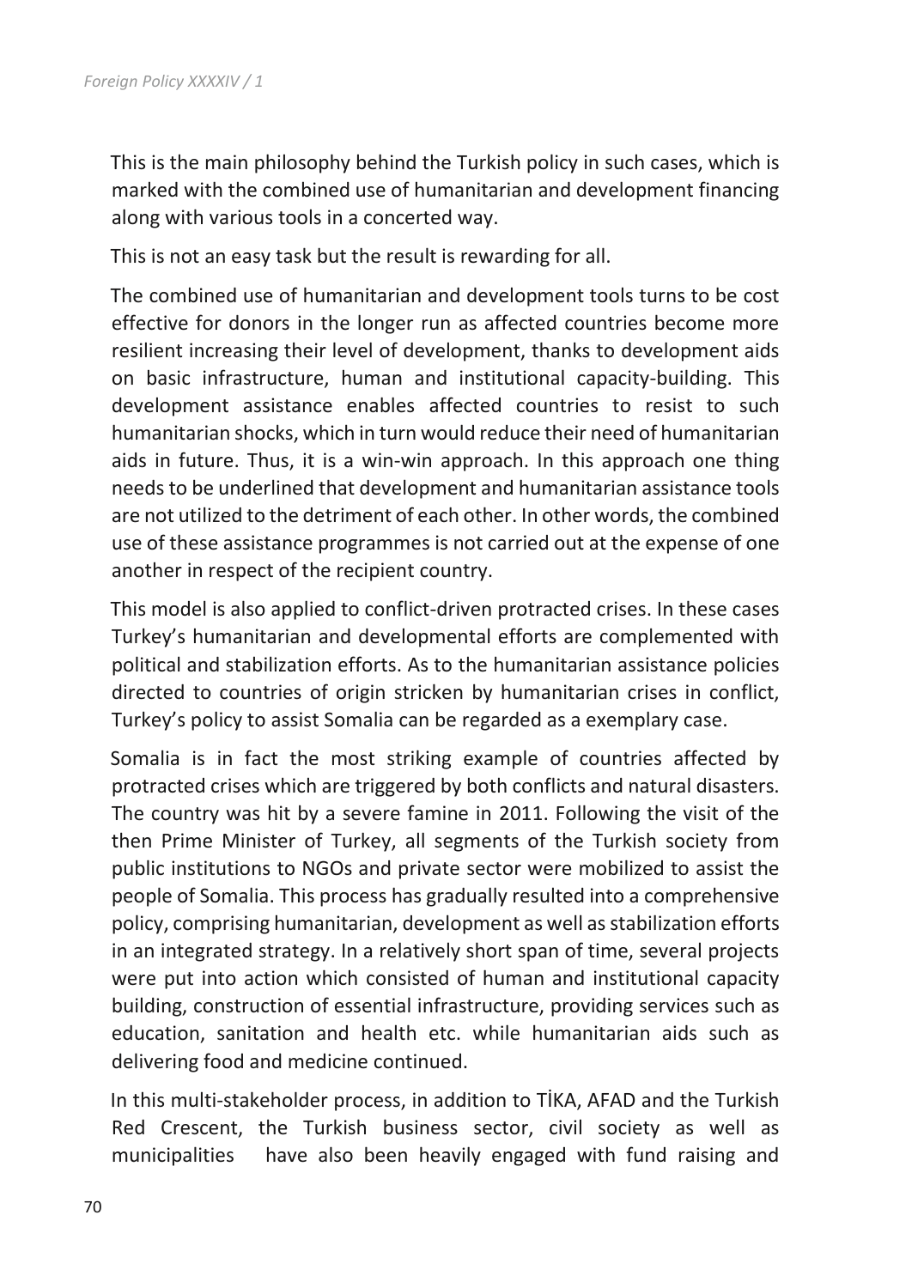undertaking humanitarian and development assistance projects. While the projects on humanitarian aid and development assistance are carried out in a concerted way, political efforts of Turkey contributing to stabilization efforts have also been put into action through bilateral and multilateral channels. Naturally, all these have become possible with a holistic and integrated approach under a strong political leadership. Turkey's efforts in Somalia have long been praised as a unique Turkish model that can also guide the NWOW. <sup>12</sup>

Today, such an approach is increasingly recognized as an effective way to overcome humanitarian-development divide. In the related literature, there is a classic analogy to describe development-oriented humanitarian policies: Give the needy fishes to eat, but teach them also how to fish. Yet, Turkey's policy in this regard goes far beyond this as it also aims to assist the country in need to manufacture fishing tools and help for the creation of its fishing industry. This naturally requires a holistic approach.

These policies are always carried out in cooperation with the authorities of the host country in need, taking into account its demands. In this process, TIKA, Turkey's caring hand abroad along with all agencies and institutions such as AFAD and Turkish Red Crescent, as well as NGOs, act together in coordination with respective Ministries towards this end.

Naturally, there are certain conditions for the success of such combined use of different instruments and financing. Making different bureaucracies work together is not an easy task. For the success, the main key words are : casespecific but holistic approach, joint and integrated strategy and planning based on shared analyses, context-based and tailor-made programmes, concerted actions through better coordination avoiding duplication, overlapping and flexible budgeting. All these need an enhanced culture of collective labor which definitely requires a mentality change for working together. There comes the important role of strong political backing and leadership.

These abovementioned views, practices and experiences of Turkey, in particular on the joint use of humanitarian and development assistance in areas affected by protracted and recurrent crises, were extensively shared with the international community during the WHS preparation process to which Turkish stakeholders actively contributed in substance. In this process,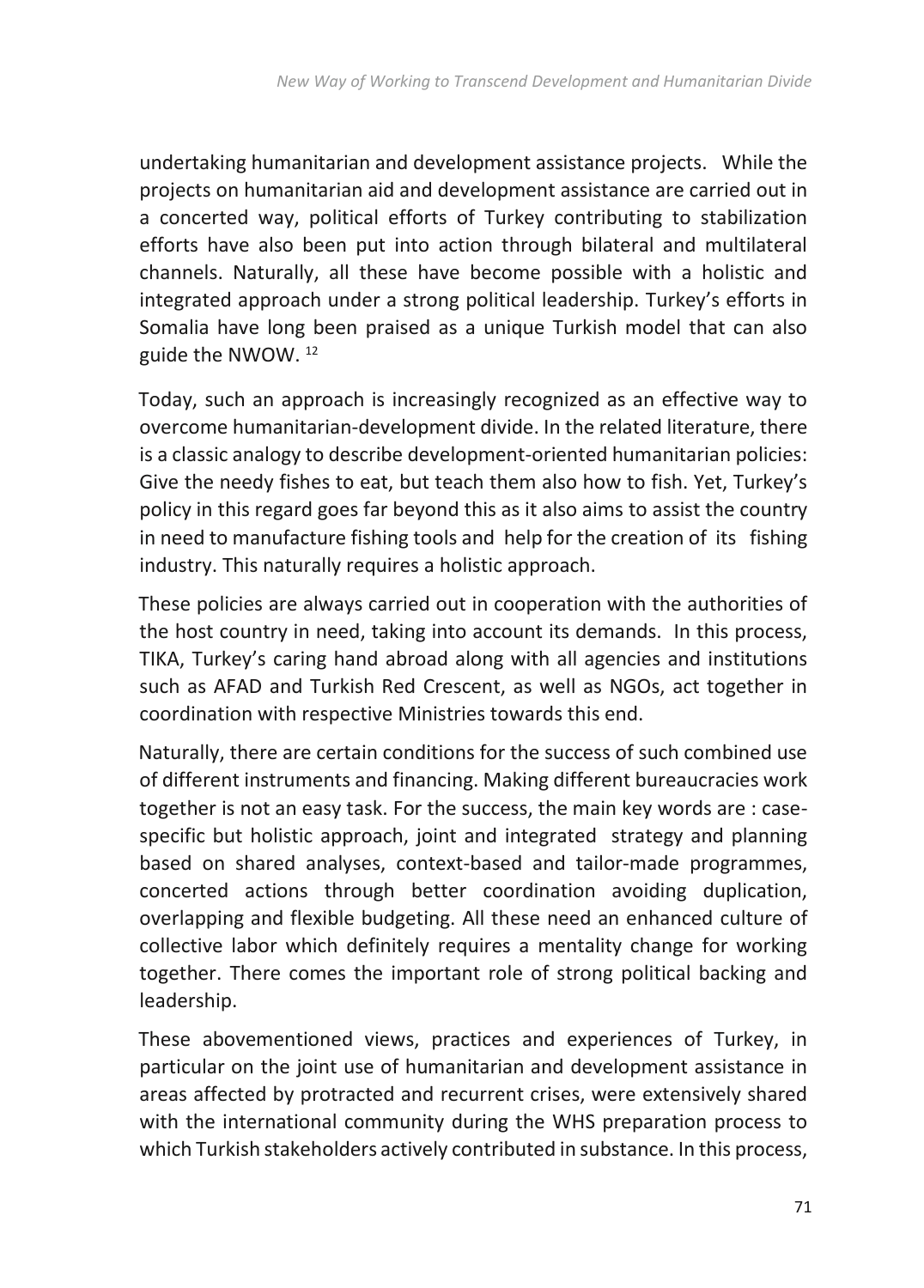they were also submitted by Turkey in a compact manner as the National Position Paper<sup>13</sup> to the Summit Secretariat already in June 2015.

In view of the foregoing, it is welcomed that the NWOW initiative is progressing in line with Turkey's policy to support development and humanitarian nexus. In this process, Turkey provides support to the initiative by various means including by sharing its national experiences in the field and hosted one of the workshops of NWOW to mark the first anniversary of the World Humanitarian Summit. The High Level Workshop "Advancing the New Way of Working" was held on 18-19 May 2017 in Istanbul.<sup>14</sup> The workshop aimed at marking the progress, sharing field experiences and addressing practical challenges to further advance implementation of the New Way of Working. The key messages from the Istanbul Workshop were (1) to institutionalize the NWOW, (2) to support a network to exchange good practices, (3) to focus on practical and light tools, (4) to keep the momentum at the global level and (5) to provide support to RC/HCs and their offices. These messages and the outcomes of the Istanbul workshop, including the progress achieved up till the workshop, would be reported by the OCHA to the UN Secretary General.

#### **Concluding Remarks**

The initiative to organize the first-ever World Humanitarian Summit, and also the growing interest of the global community in the preparations of the Summit were testimony to the urgent need acknowledged to address the alarming challenges in the humanitarian system. With this understanding, President of Turkey H.E. Recep Tayyip Erdoğan called indeed on all the stakeholders at the opening session of the Istanbul Summit, stating "we should never forget our responsibilities vis-à-vis the people who locked their eyes and hearts to the messages and commitments that will arise from Istanbul"<sup>15</sup> .

To this end, Turkey on its part has been strongly engaged in the followup process both by building on the global momentum which the Istanbul Summit has generated and by working in close and genuine partnership with all stakeholders to improve collective response to humanity based on the spirit of shared responsibility. In this pursuit, while making progress in fulfilling its commitments made at the summit, Turkey continues its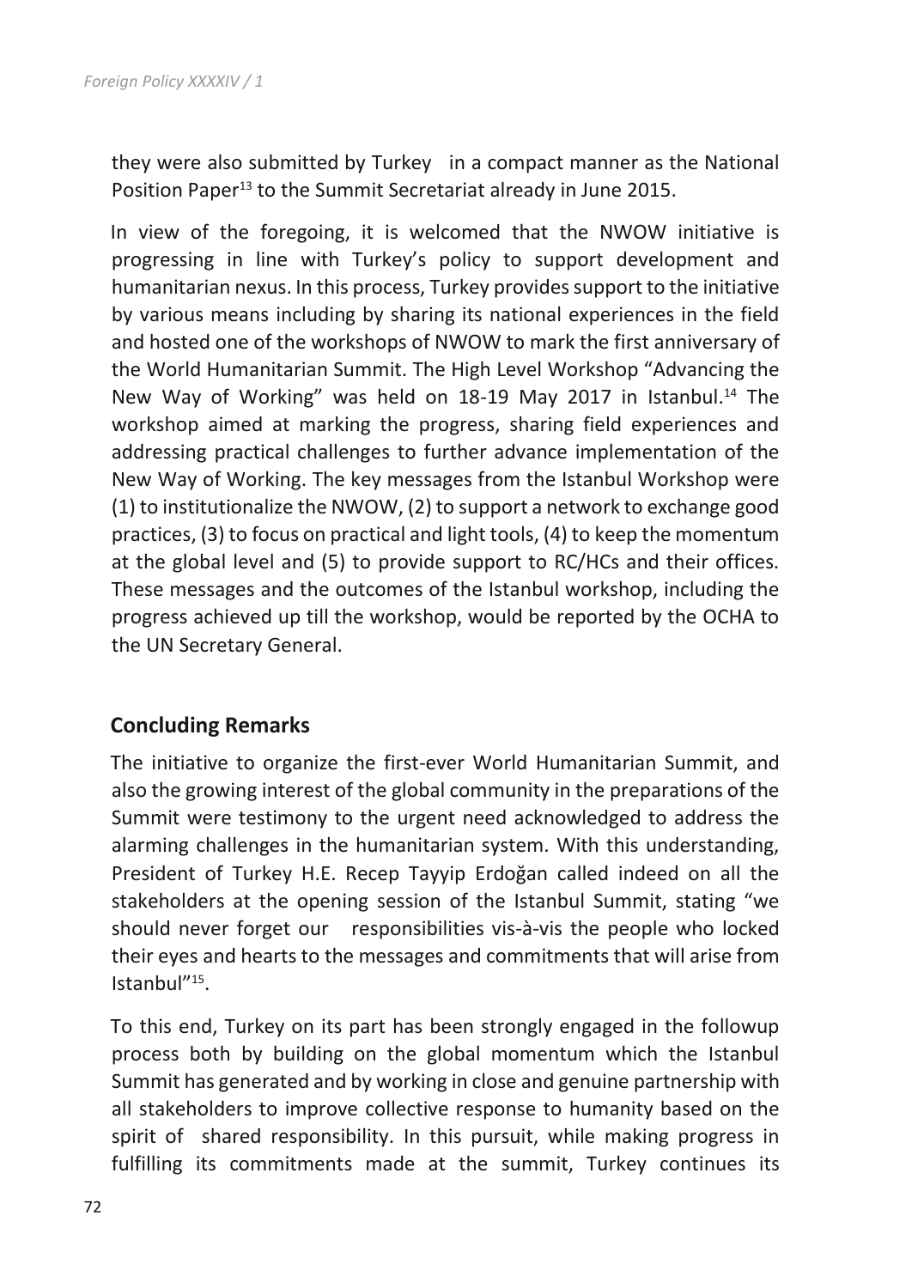humanitarian assistance both in Turkey towards Syrians and others, and beyond in various geographies whenever there happens a need. Beside these efforts, Turkey encourages and leads initiatives aiming at the betterment of the global humanitarian system, such as the NWOW in respect of post-WHS process, to bring together different silos from humanitarian and development sides for better delivering help to those in need. The NWOW has promising potential to be useful for the global humanitarian system. In his message for the first anniversary of the Istanbul Summit, the UN Secretary General praised the initiative as follows: "We must bring humanitarian and development actors to work together closely from the beginning of a crisis to support affected communities. Delivering the New Way of Working is a critical step to achieve this."<sup>16</sup>

Improving the global humanitarian system should in fact be the common responsibility of each and every member of the world humanitarian community, at least to alleviate the suffering of those in need, if not to end it, so that the future of our common humanity could be secured in a sustained manner. The Istanbul Summit has sowed the seeds for a transformative change in the system encompassing a mentality, if not a paradigm, shift as well. The Summit was not of course a destination, but rather a departure point of historic journey for the future of the global humanitarian system. As Turkey does its own part, it is hoped that the world humanitarian community would continue its responsibility in the period ahead to follow up the Summit outcomes and to take the commitments forward through various channels, including intergovernmental and interagency platforms together with all stakeholders. With this understanding and hope, President of Turkey, H.E. Recep Tayyip Erdoğan, made a call on the world humanitarian community in his statement on the first anniversary of the Istanbul summit in the following lines: "As Turkey, we attach great importance to maintaining the momentum generated by the Istanbul Summit and call upon all UN countries and international organizations as well as stakeholders of the humanitarian assistance system to uphold their commitments."<sup>17</sup>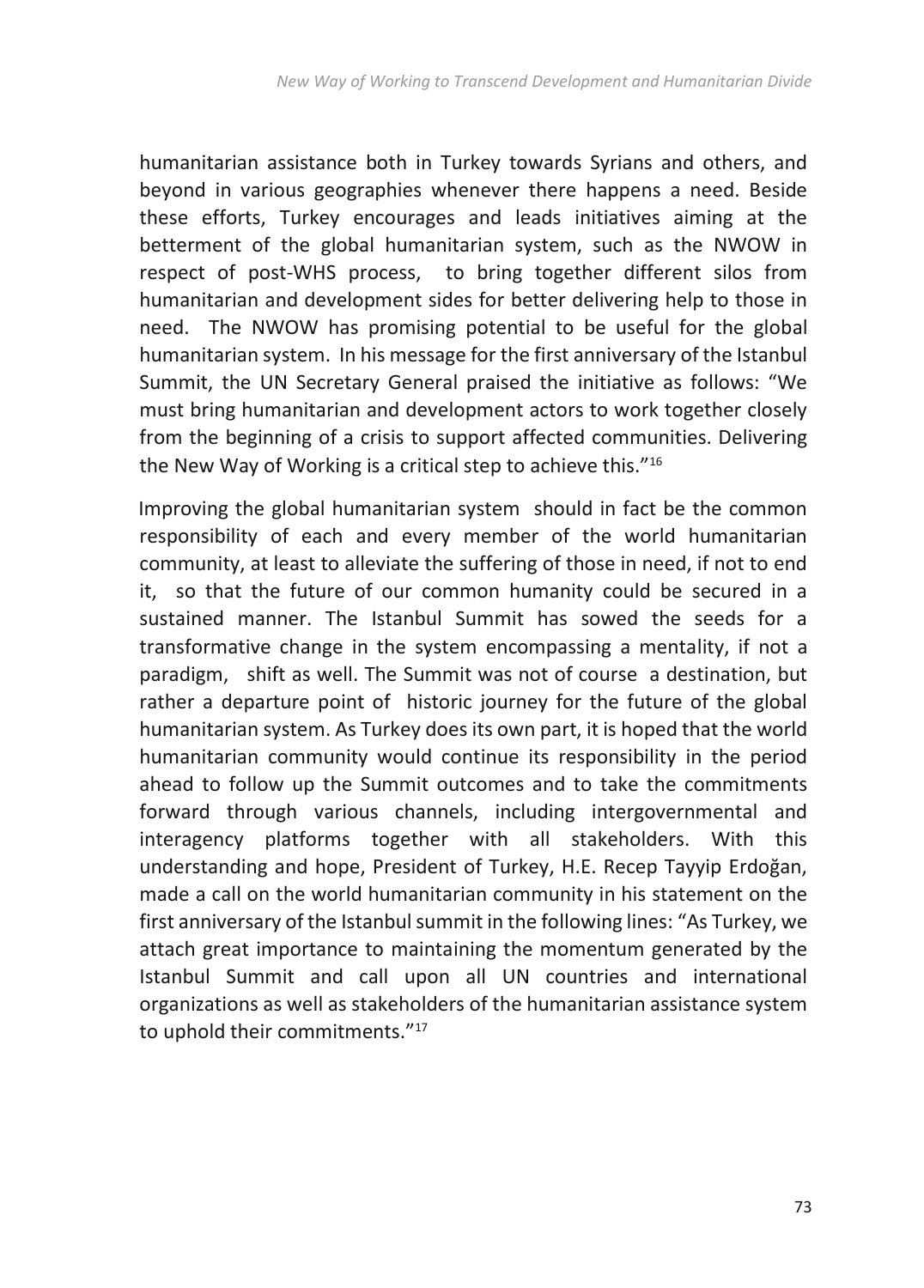## **Sources**

- 1. UN General Assembly Resolution 46/182/19 December 1991 on Strengthening of the coordination of Humanitarian emergency assistance of the United Nations.
- 2. Secretary-General's opening remarks at World Humanitarian Summit, http://www. un.org/sg/statements/index.asp?nid=9723.
- 3. See for details http://worldhumanitariansummit.org/consultation-reports
- 4. The report is available at https:// www.worldhumanitariansummit.org. Prior to his report, the High Level Panel on Humanitarian Financing which was commissioned by him earlier, submitted its report on the proposed ways and means on how to better finance the humanitarian system. Its recommendations were instrumental to shape the preparations of the Istanbul Summit, which mostly correspond to the views of Turkey, such as on the importance of joint use of humanitarian and development assistance ( the report is also available at https://consultations2.worldhumanitariansummit.org/ whs finance/hlphumanitarianfinancing. )
- 5. See the global humanitarian assistance reports at http:// www.globalhumanitarianassistance.org
- 6. The humanitarian assistance of Turkey reached 3,2 billion USD in 2015 . See for details http://www.tika.gov.tr/upload/2017/YAYINLAR/TKYR%202015%20ENG/ KALKINMA%20.pdf
- 7. See https://www.worldhumanitariansummit.org/faq
- 8. The Chair's Summary is available at https://consultations2.worldhumanitariansummit.org/bitcache/5171492e71696bcf9d4 c571c93dfc6dcd7f361ee?vid=581078&dispo sition=inline&op=view
- 9. Ibid.
- 10. For details on the new way of working, see http://www.agendaforhumanity.org/ initiatives/5358 .
- 11. See http://whsturkey.org/nwow
- 12. Somalian Minister for Humanitarian Assistance underlined this when she spoke at the panel organized in İstanbul on 18-19 May 2016 to support the NWOW process. See for details, http://aa.com.tr/tr/dunya/somali-insani-yardim-ve-afet-isleri-bakaniahmedturkiye-somaliyi-yeniden-insa-ediyor/825006
- 13. The paper is available at http://whsturkey.org/turkey-and-the-summit/key-documentsfor-turkey
- 14. See http://whsturkey.org/nwow
- 15. see http://whsturkey.org/turkey-and-the-summit/statements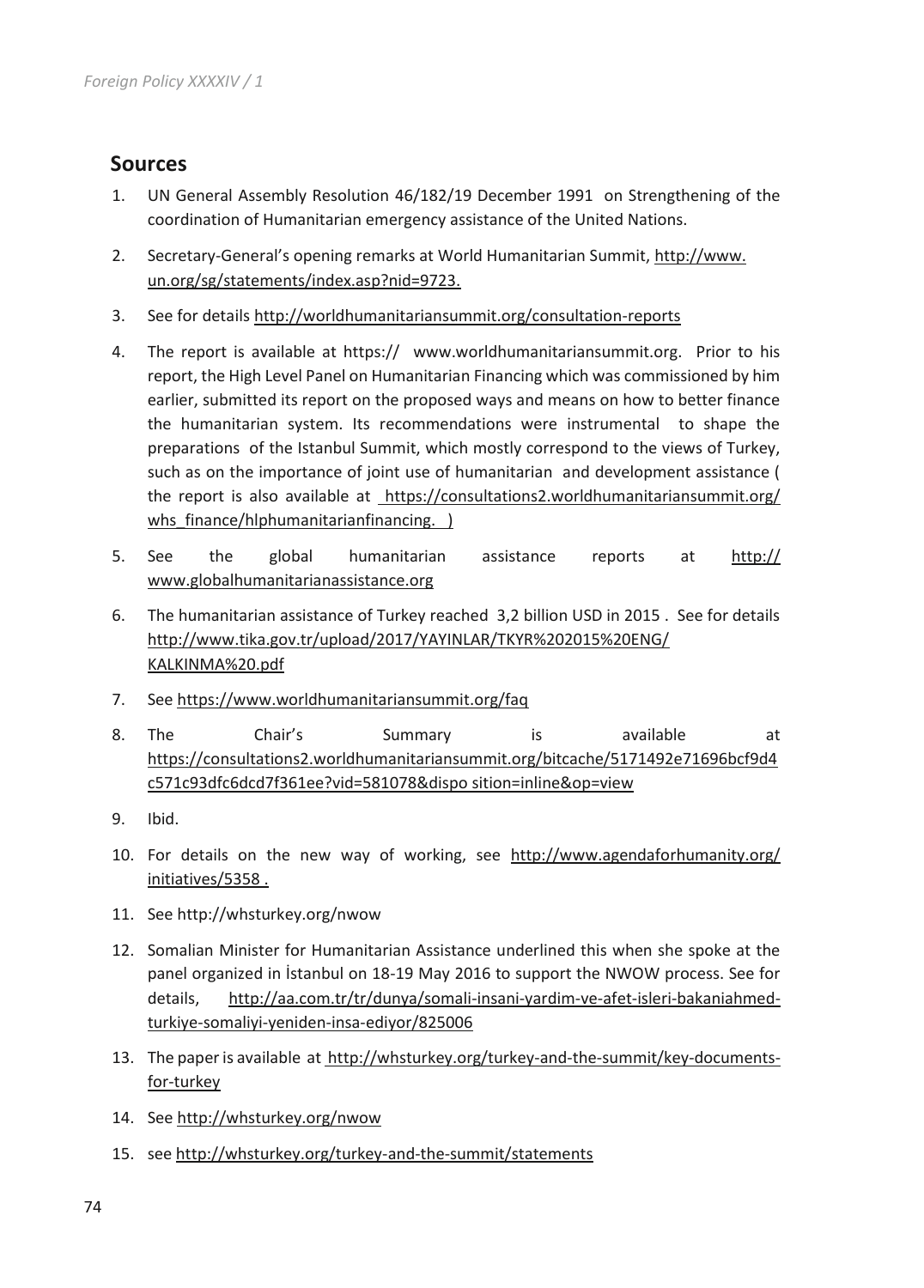- 16. See "Statement on the first anniversary of the World Humanitarian Summit" António Guterres, https://www.un.org/sg/en/content/sg/speeches/2017-05-23/ secretarygenerals-1st-anniversary-whs-statement
- 17. See "Message Of The President On The Occasion Of The First Anniversary Of The World Humanitarian Summit", https://www.tccb.gov.tr/en/speechesstatements/558/75322/dunya-insani-zirvesinin-1-yili.html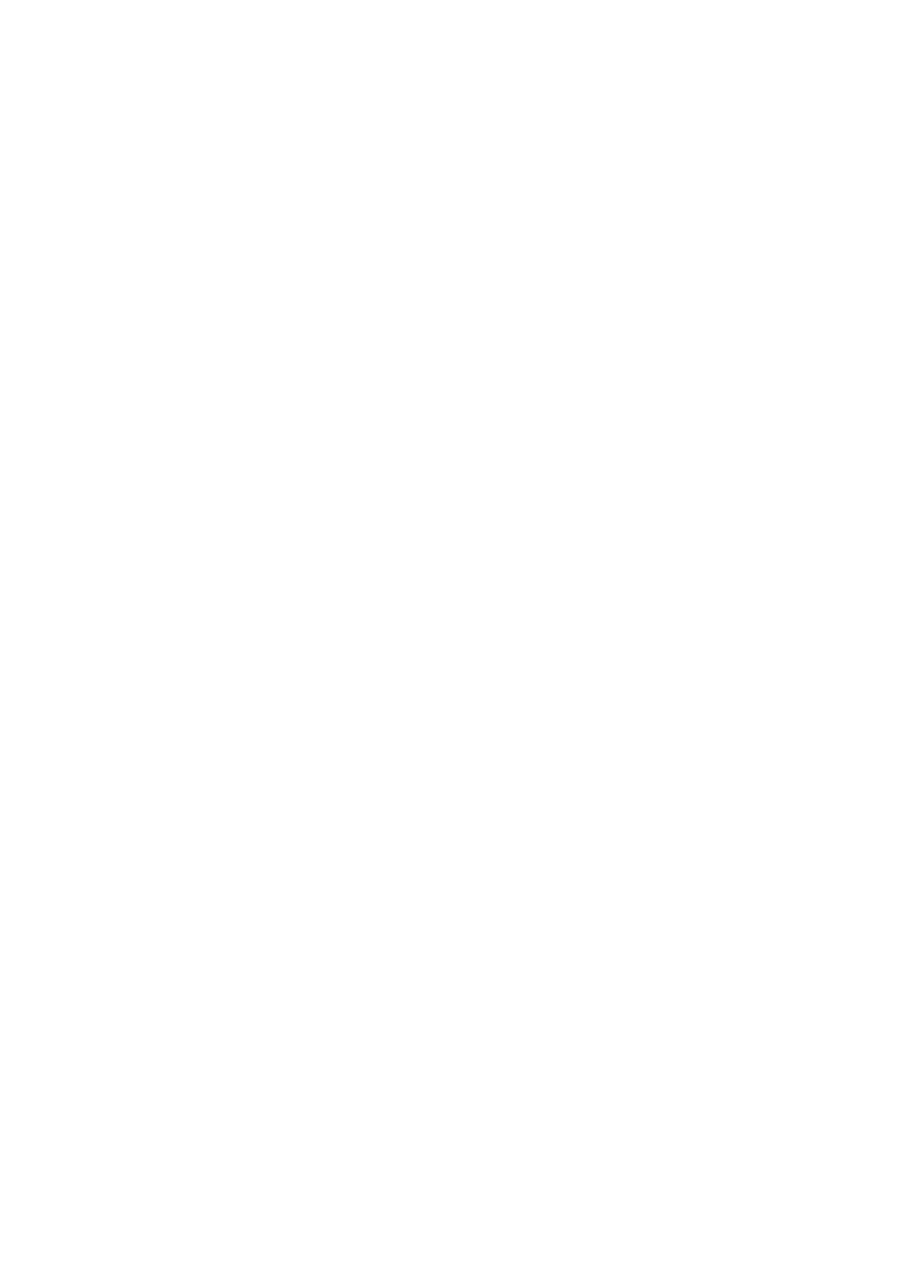## **Africa in World Politics and Somalia: A Comparative Case Study**

**Numan Hazar\* Ambassador (R)**

Prior to dealing with issues related to Somalia, it would be useful to review broadly particularities of Africa as well as problems which it faces. Although some of the problems of the African continent as a whole are also existing in Somalia itself, It should be admitted that there exists several issues which are very much specific for Somalia. In this regard, it would be a good idea to make a comparative analysis of African continent and Somalia, and to draw some conclusions from this comparison.

Before all, it should be indicated that there is a widespread view to the effect that Africa should be taken up preferably as a whole. Some countries, particularly the United States considers North Africa as a separate unit from the vantage point of its foreign policy and puts it within the context of an area of interest under the name of Middle East and North Africa (MENA). As a matter of fact, this region has a particular connection with the Middle East problem, since it is Arab Africa, part of the Arab World. Nevertheless, in the studies regarding Africa it is necessary to consider the continent as a whole. In fact, the concept of African Union does not accept such an aapproach of dividing Africa. On the other hand the countries in North Africa consider themselves as African countries. The main characteristics of Africa are as follows:

-Africa as a continent is large territorial mass. It comprises 20.4% of the lands on earth. Its population is approximatively 1 billion. Despite the fact that this figure is low as compared to its superficial extension there is a high birth rate.

<sup>\*</sup> Former Turkish Ambasador to Nigeria and Ambassador/Permanent Representative of Turkey to the Council of Europe and UNESCO.

<sup>-</sup>Africa is a poor continent. When criteria of per capita national income, gross domestic product, economic and social development as well as the level of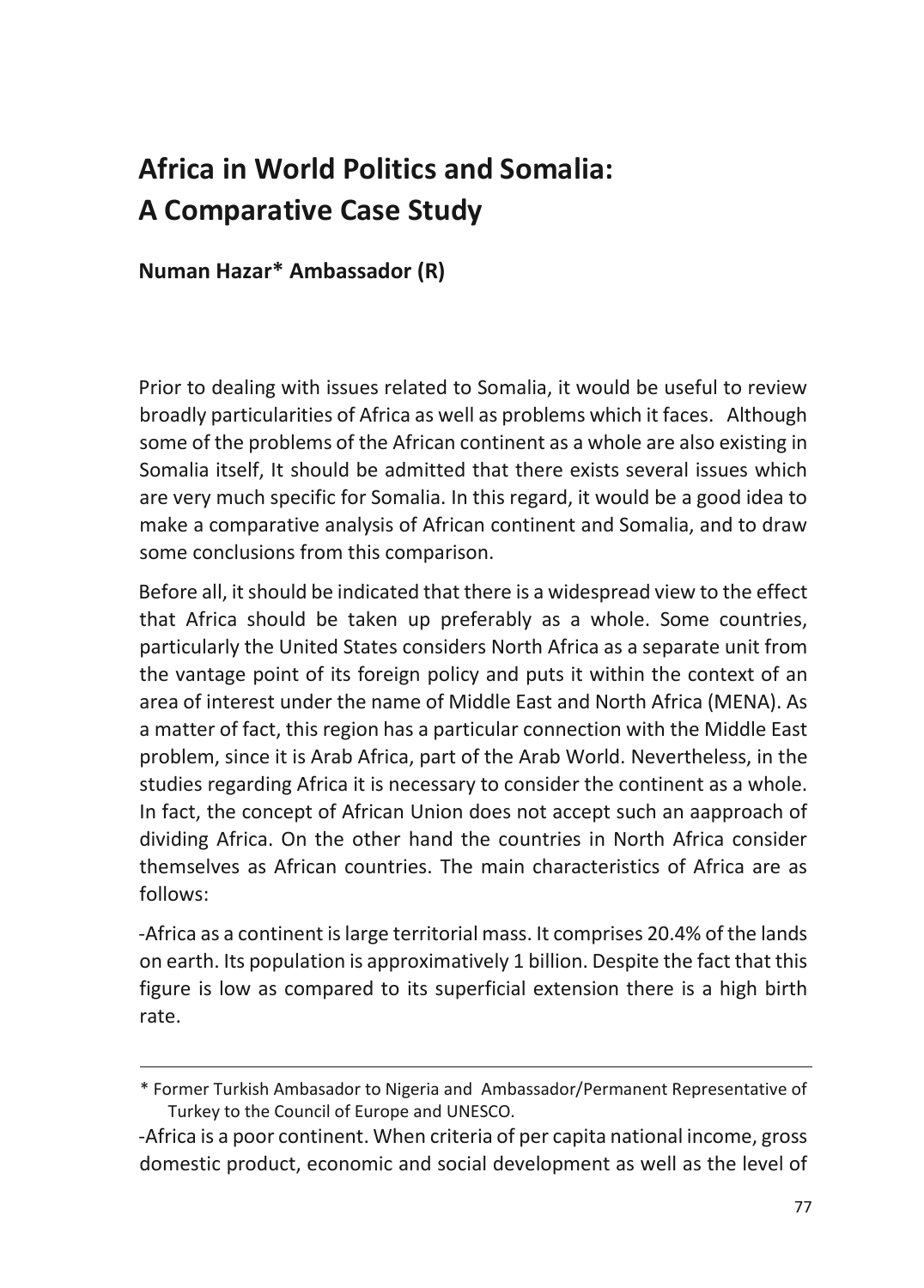industrialisation are taken into account, it will be observed that it is the poorest continent of the World.

-In return, Africa is a very rich continent as far as its natural resources are concerned. In addition to its various natural resources and agricultural potential, its rivers, mines, forests and other richnesses draw the attention. Oil, natural gas, gold, copper, diamond, uranium and other rich resources of the continent have always attracted the interest from outside of the continent.

-There is no single Africa. It is not uncommon to say, according to ethnic peculiarities Black Africa, White Africa or Arab Africa. Geographically the terms of North Africa, South Africa, East Africa or West Africa are used. On the other hand, there are definitions, according to formal colonial powers such as African countries members of the British Commonwealth, Portuguese speaking (Lusophone) countries of Africa, French speaking Africa (La Francophonie). On the basis of religion, it is also described as Moslem Africa, Christian Africa. Naturally there is also animism in Africa as traditional belief.

-African countries experienced in the history two big traumas: slave trade and colonialism. Slave trade caused humiliation of Africa and led to a serious loss of its population. Colonialism also created serious economic, social and political problems, since boundaries between African states were drawn on a very arbitrary manner without any heeding regarding ethnic, linguistic or religious characteristics.

-Ethnic groups are split due to the fact that state border lines are drawn in an arbitrary way. As a result of this, there are many ethnic, religious and linguistic communities in each and every country in Africa as well as a number of tribes.

-The states in Africa created artificially faced substantive problems on the way of establishing their nation-states because of all these aforementoned reasons.

After the explanation of the characteristics of the African states, it is necessary to put into perspective outstanding problems faced by the continent.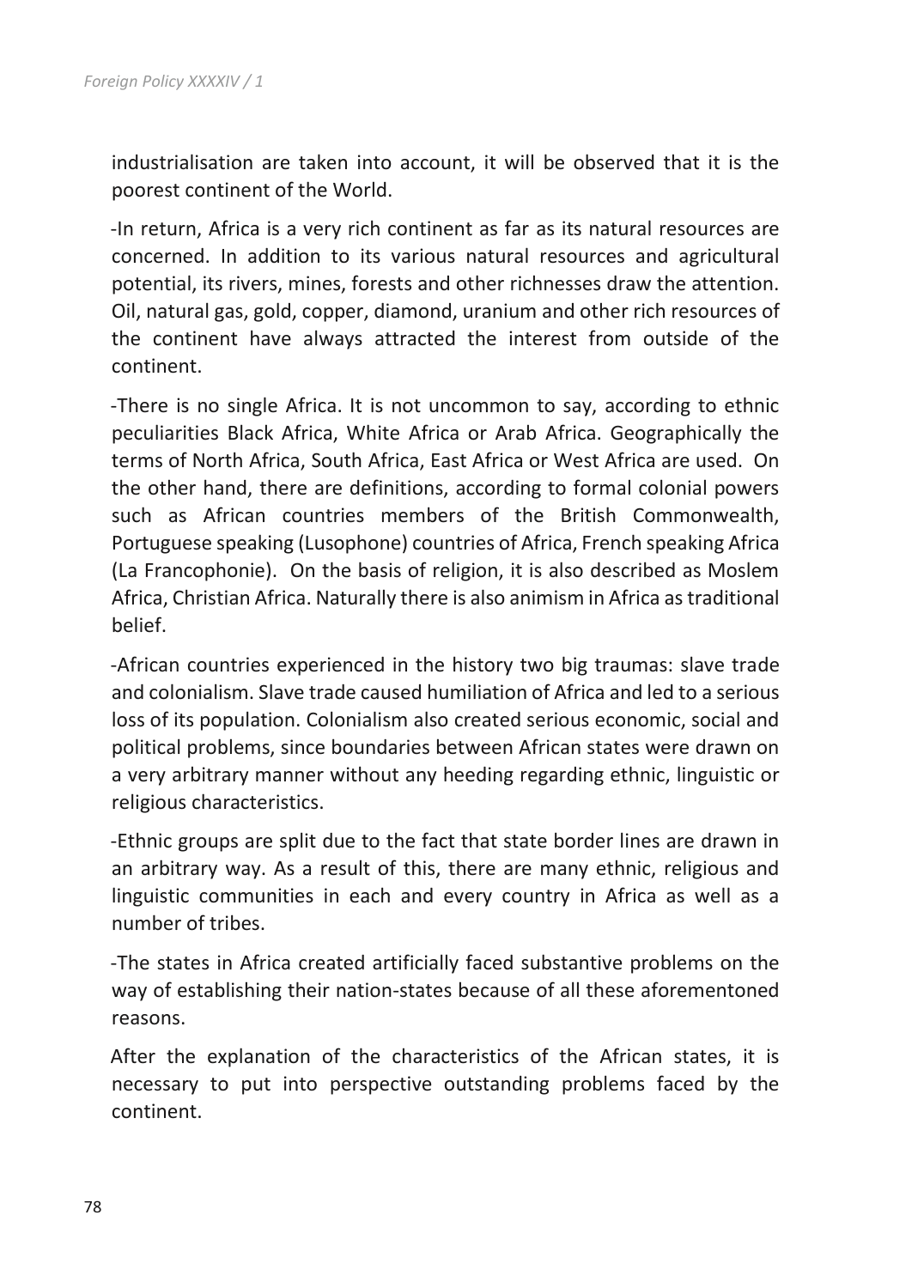Presently the following are the main problems faced by the African countries as a whole:

-Economic and social problems of Africa were underlined within the context of the characteristics of the continent. In addition to these, or in other terms to the problems related to under-development, hunger and poverty, it is possible to enumerate other huge problems such as ethnic conflicts, civil wars, genocidal acts, migratory movements and refugees, experienced as a result of all these issues.

-İllegal migration, human trafficking ( iilegal or legal migratory movements are from Black Africa and Arab Africa towards Western Europe through Mediterranean basin.

-Drug trafficking from Africa to Europe.

-Terrorism: İt is observed that terrorist acts attained significant dimensions in some African countries for various reasons. Some of them are related to domestic economic or social problems of the countries involved. Some of them, however, are connected to international terrorism. Terrorist attacks against the US Embassies in Kenya and in Tanzania which caused many human losses are in the memories. It is also alleged that Sudan supported terrorism some times in view of its relations with Al Qaeda. For that reason US military aircraft bombed in 1998 Al Shifa pharmaceutical factory at the outskirts of Sudan's capital Khartoum on the grounds that there were intelligence reports indicating the production of chemical weapons. Nevertheless, in the aftermath of the US air attacks, a report by the United Nations prepared following the necessary investigation said that it was not substantiated any production of chemical weapons at al Shifa factory. Interestingly, Sudan has pursued later a policy demonstrating that it has nothing to do with terrorism.

It has also been noted that terrorist acts in Africa are also linked to fundamentalist Islamic terrorism. In particular, Boko Haram in Northern Nigeria, Al Shabaab in Somalia and rebellion in Mali are mentioned within this context. As a matter of fact some linkages have been determined as far as financial resources are concerned.

-Illegal arms trade and its connection with drug trafficking and terrorism.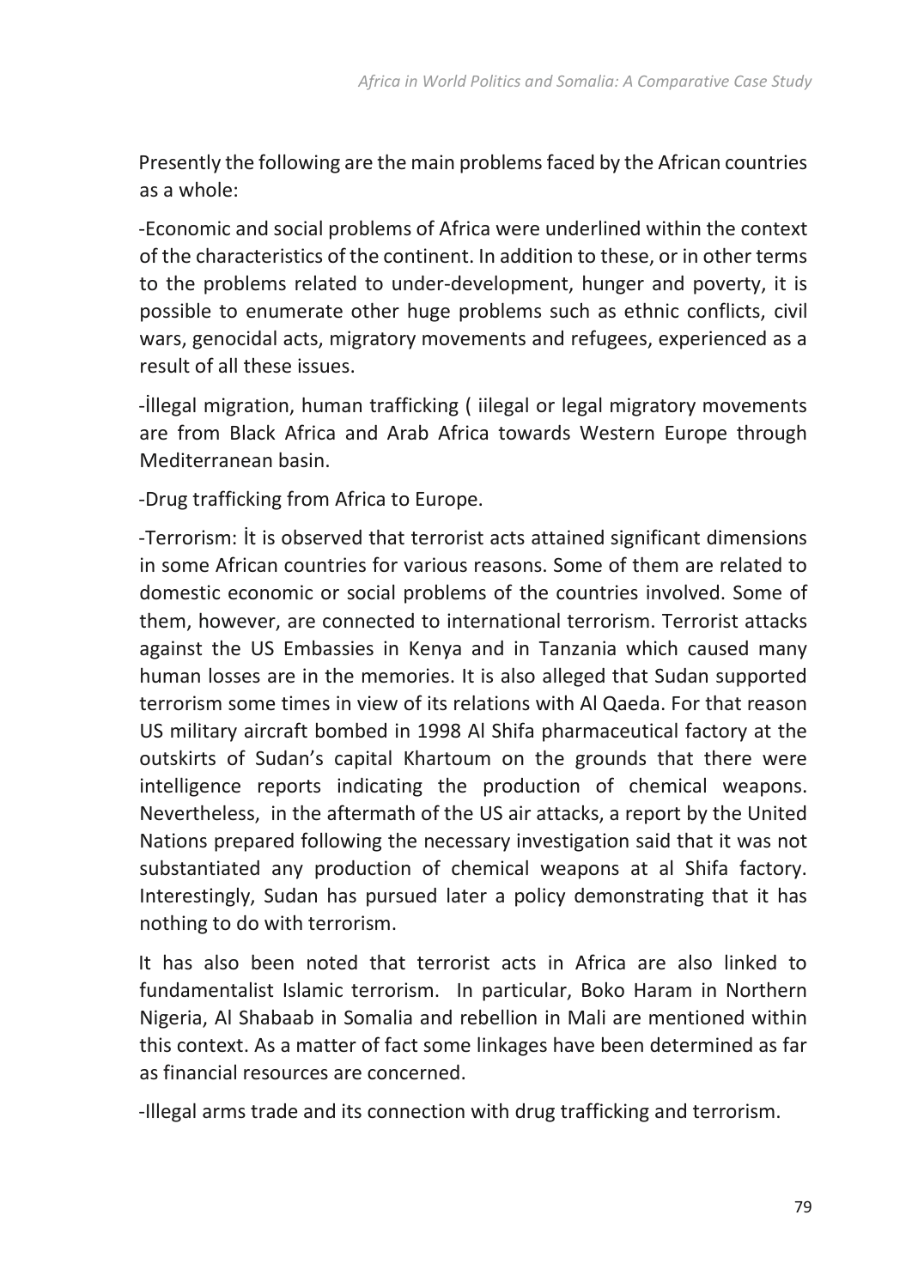-Economic and social problems caused by the process of globalization: it is often emphasized that these problems adversely affect particularly African countries marginalizing Africa and create obstacles for the African continent to take benefit of positive effects of the globalization.

-Inadequacy of democracy, corruption, bad governance and human rights problems: It is admitted that totalitarian and dictatorial regimes have been harmful for Africa. This fact was a handicap for economic, political and social development.

-High birth rate, in other terms population explosion is actually a serious problem.

-Environmental issues, droughts experienced from time to time and health problems have been destructive causing human losses in some regions, especially in East Africa.

All these problems contribute to international and regional instability and threaten global peace.

At this point there is a need to underline the importance of Africa.<sup>73</sup>

All the problems mentioned above are in fact serious problems faced by the humanity as a whole causing globally adverse effects. It is for this reason that efforts to find remedies to Africa's problems are of utmost importance. International community can not remain indifferent in the face of these problems. On the other hand, it is possible to say that industrialized countries can not stay safely in their ivory towers, since terrorism, migratory movements, all kinds of smuggling (human trafficking and drug trade) constitute threats directed against them.

As underlined before rich natural resources of Africa reveal its great potential. As a matter of fact, the partition of Africa was the end-result of the industrial revolution and transition to imperialism due to the needs of new markets and raw materials.

We can observe that Africa is also important from the strategic point. In North Africa is surrounded by the Mediterranean Sea and partly it is in the Mediterranean basin. In the East, because of the Indian Ocean, it has

 $\overline{a}$ 

<sup>73</sup> Numan Hazar, Why Africa is Important? Foreign Policy (Dış Politika), Volume XXXIX, No 1-2, 2013, Ankara, pp.49-60.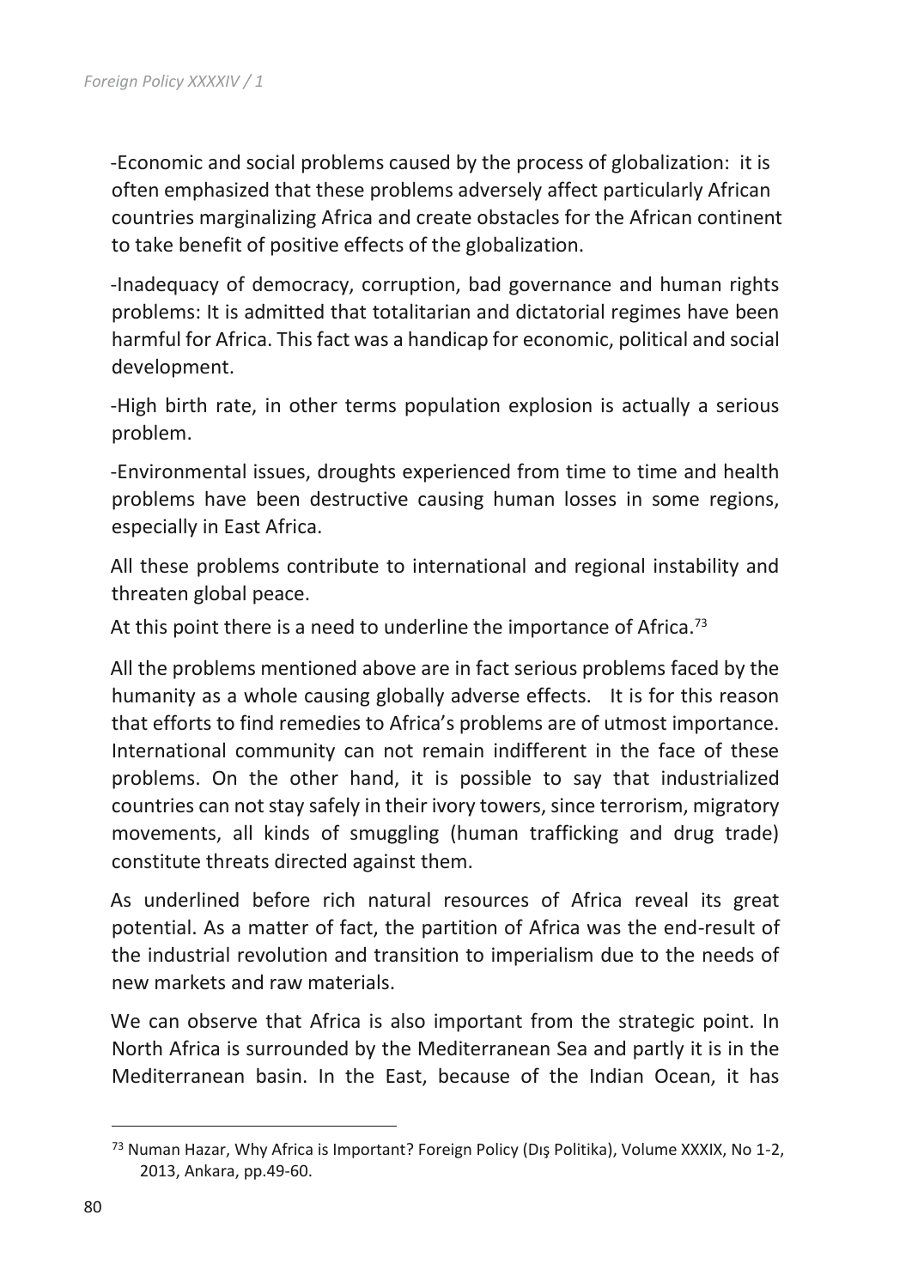interactions with Arabian peninsula, India, Asian continent and Indian Ocean islands. It is at a significant juncture of the sea routes due to Suez Canal, Bab el Mandeb Strait, Aden and Persian Gulf. In the West it is a continent on the Atlantic cost.

As is known, biggest maritime power of the past, Great Britain took the control of Gibraltar in North Western Africa, in North East Egypt and Suez canal, in farther South Aden and Somaliland, in South Africa the Cape of Great Hope. British Empire was successful to keep France away from Egypt. Indeed France had historically an eye on Egypt. As compensation, France acquired Madagascar, world's fourth largest island (and as large as France itself ) with the acquiescence of Britain, since Madagascar could not threaten the security of sea ways to India. This policy of British Empire demonstrates how conscious was the British from the point of strategic importance of Africa.

Undoubtedly, Africa has particular importance due to its location as a continent. As we know, eminent British strategist Sir Halford MacKinder indicated that Eeastern Europe and Inner Asia which he called as Eurasian Heartland, was an important strategic center to dominate the World. It is very interesting to note Africa's location within this context. Again in the terminology of MacKinder, Africa is part of the World Island together with Europe and Asia. Interestingly, MacKinder was also defending colonialism in Asia and In Africa as well. He said '' Who rules East Europe commands the Heartland; Who rules the Heartland commands the World Island; Who rules the World Island commands the World."

Rich natural resources of Africa, in particular oil, natural gas, copper,gold,uranium, created an international environment of competition. In this connection, it should be indicated that Africa's oil exports towards the US and Europe are noteworthy. On the other hand it is observed that one third of China's oil needs is provided from Africa. This is the reason why China has significant investments for oil researches in African countries including offshore oil explorations.

Africa's 54 independent countries as member states of the United Nations make the continent very attractive for countries which need political support of friends at the voting in the UN system. In the Cold War era efforts spent by the People's Republic of China and the Republic of China (Taiwan) to get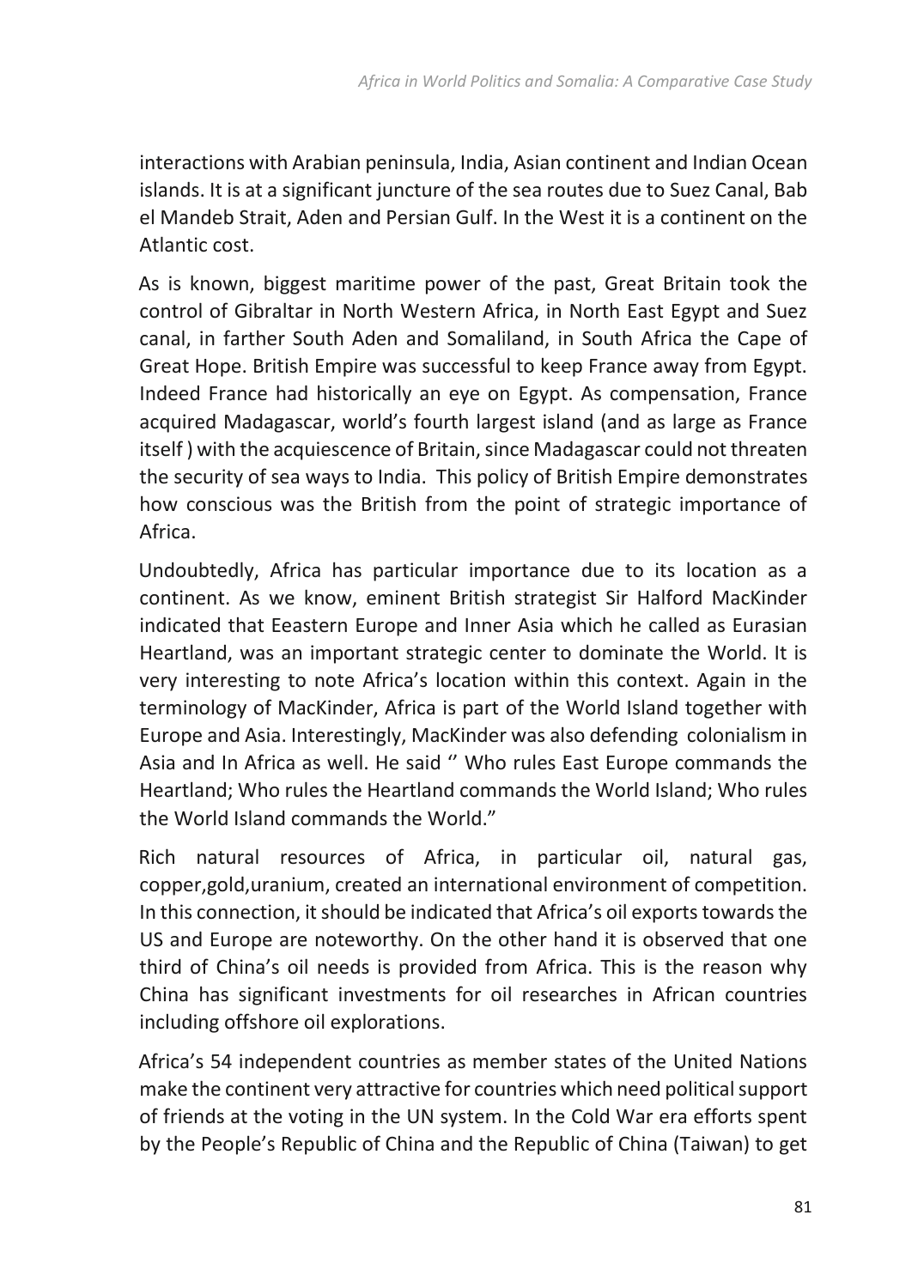African support, constitute a striking example of such a policy. In the past, early sixties and seventies Turkey also sent special emissaries or delegations to African countries to explain Turkish views on the Cyprus question when it faced difficulties at the United Nations over the Cyprus issue.

The United States created in 2008 United Africa Command (AFRICOM) taking into account threats originating from terrorism as well as the richness of Africa in strategic resources such as oil. AFRICOM is based in Stuttgart, Germany. AFRICOM's main goals are as follows: Combatting terrorism, protection of natural resources, controlling armed conflicts and the prevention of serious humanitarian problems.It could also be added that it is also aimed at controlling Chinese influence in the continent. In 2007, the White House announced, "AFRICOM will strengthen our security cooperation with Africa and create new opportunities to bolster the capabilities of our partners in Africa. Africa Command will enhance our efforts to bring peace and security to the people of Africa and promote our common goals of development, health, education, democracy, and economic growth in Africa."

US has also military bases in Djibouti and Ethiopia.

When we take a glance specifically at the Somalia, it would be possible to observe that characteristics and problems of African continent exist also in certain way in Somalia. Nevertheless, Somalia has its own peculiar characteristics.

Before a comparative study of Africa and Somalia from different angles, it would be useful to take a look at the history.

Somalia is located at a region which was influenced from old ages of history by differentt civilizations. It has Moslem and Semite population.

Although Somalians speak as a whole Somali language, the country has a structure based on tribes and clans.

Somalia's relations with Turks go back to the times of the Ottoman Empire. Mameluks ruling in Egypt were not able to prevent the penetration of the Portuguese who sailed around the Cape of the Great Hope and extended their influence as far as Asia. At a later stage the Ottoman Empire took the role of Mameluks after the conquest of Egypt and organized various maritime campaigns towards India in order to protect local Moslem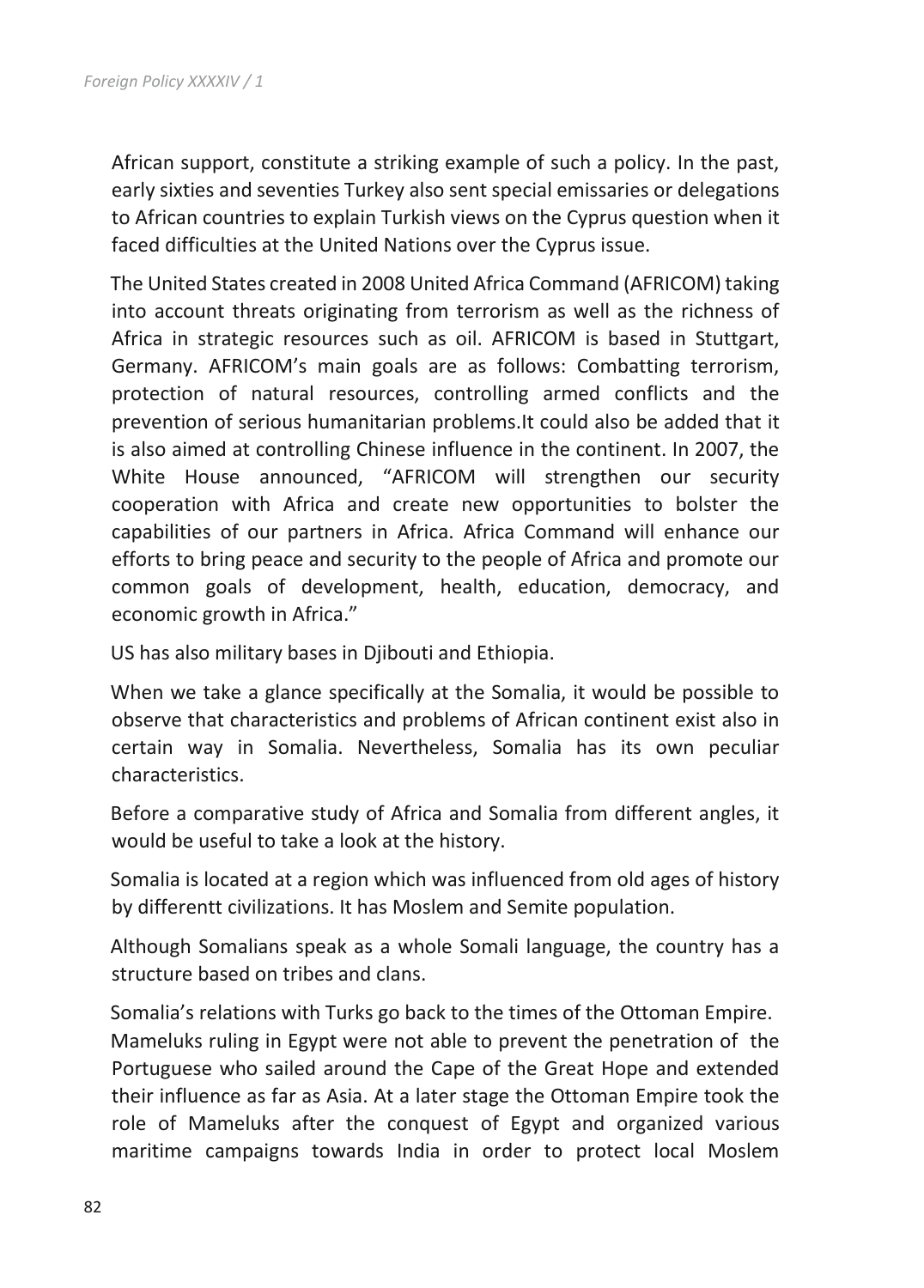populations against Portugal. The Ottoman Empire could not prevent the infiltration of the Portuguese into Asian continent, it thwarted, however, wide extension of Portuguese colonialism in East Africa as well as in Asia close to Moslems' sacred places in Arabian peninsula. The reason of failure of the Ottoman Empire to prevent Portuguese imperialism was due to the fact that Ottoman warships were made according to the Mediterranean conditions and on the other hand Portuguese owned ocean resisting big vessels representing a new technological superiority. The Portuguese settled down in South East Africa's coastal areas. The Ottoman Empire created in 1555 in this region the Province of Abyssinia which comprised coastal areas of the present day Sudan on the Red Sea, Somalia, Djibouti, Eritrea and Harar region of Ethiopia.

The Ottoman sovereignty continued legally until the beginning of the XXth Century. Nevertheless, at the end of XIXth Century the Ottoman Empire did not have actually any influence or power at this region because of the expanded European colonialism.

When my book on ''Turkish-African Relations'' was published in 2003 former Minister of State, Minister of Education, Youth and Sports as well as Acting Minister of Foreign Affairs and a friend of mine Hasan Celal Güzel said in the Foreword of the book the following:

'' You can find the traces of Turks even in remote parts of Africa. There are pieces of arts built by Turks everywhere: Shitta Bey Mosque in Nigeria (First Mosque in Lagos) and Ulu Cami ( Great Mosque) in Somalia. When I was acting Minister of Foreign Affairs in 1987 I accompanied the President of the Republic of Somalia during his state visit to Turkey. He had told to me that all the infrastructure of Somalia was built in XVIth Century by Turkish mariners including highways and system of sewages. At that time I was ashamed to ignore all these. ''

The construction of the Suez Canal, and the concern of the British Empire to ensure the security of the sea ways going to India and to dominate the regions involved, affected the destiny of Somalia. Great Britain eliminated Ottoman Empire from Egypt at a time when the Ottomans were powerless and the British settled down in Egypt. On the other hand, as mentioned before the French were also ousted from Egypt. Turkey, at a later stage, had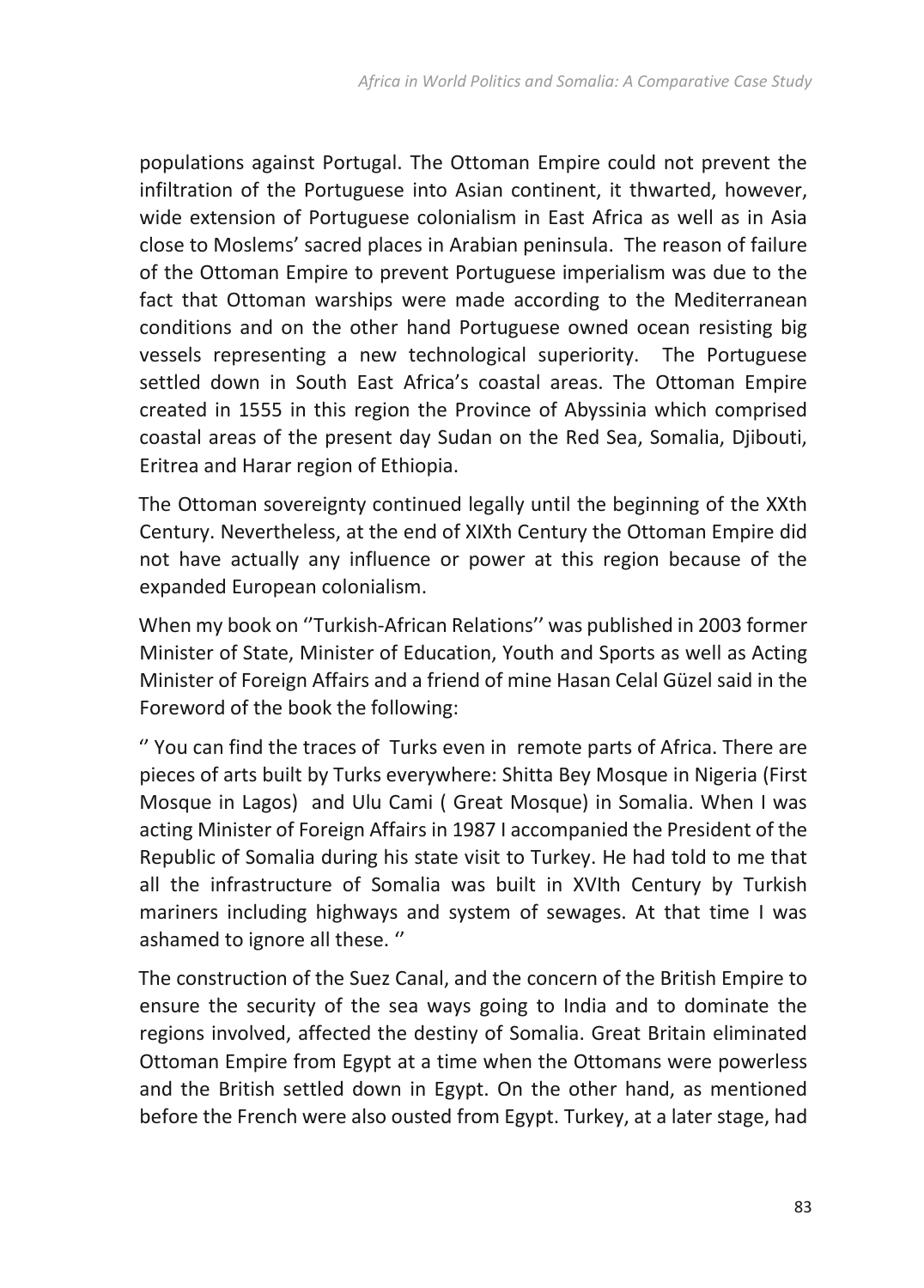forgone of its rights in Egypt as well as in the Sudan by virtue of the Article 17 of the Lausanne Peace Treaty of 1923 which stipulated the following:

'' The renunciation by Turkey of all rights and titles over Egypt and over the Soudan will take effect as from the 5th November, 1914.''

When Great Britain had influence in Egypt, it occupied the Harar region of Ethiopia in 1865 and also admitted in 1877 the Egyptian sovereignty over territories of Somalia on the conditon that Somalia's belonging to the Ottoman Empire be recognized. Nevertheless, Brtitish Empire started to settle in 1880's in the Sudan, in Somalia and coastal areas of the Red Sea following the removal of the Khedive Ismail Pacha of Egypt from his office.

In the meantime, the Ottoman Empire continued to claim its rights during the reign of the Ottoman Sultan Abdulhamid II, over the territories occupied by foreign powers taking benefit of Egypt's weakness. The Ottoman Empire was also successful to reestablish in 1884 its administration in the area between Massawa (Republic of Eritrea) and Zeyla. Nevertheless, Italy which was, at that time, in search of colonies settled down in 1885 in Massawa and the Red Sea's coastal areas of Somalia in 1886. First, not openly declared Egyptian-Italian joint administration was established, but at a later stage Italy declared the creation of a Somalian Protectorate in the region including some coastal parts of Ethiopia.

France also took the possession of Somalia's coastal areas called French Somalia. This region was called the French Territory of ''The Afars and the Issas'' with the names of tribes living there. It became a French colony. This colony declared its independence following a referendum in 1977 and took the name of the Republic of Djibouti.

Thus British territory in Somalia which was called Somaliland, united with the İtalian Somalia in 1960 and became an independent state as the Republc of Somalia. On the other hand Ethiopia took the possession of Eritrea. Nevertheless, following a civil war Republic of Eritrea became an independent state in 1993 and ceased to become a part of Ethiopia.

As it will be seen in the light of foregoing information, Somalia was partitioned and ıt was not given an opportunity to experience a nationbuilding process. In this respect, there is, at the source of present problems, to a large extent, the process of colonialism. With such a posture, it was not possible for Somalia to experience an evolution by pursuing eonomic, social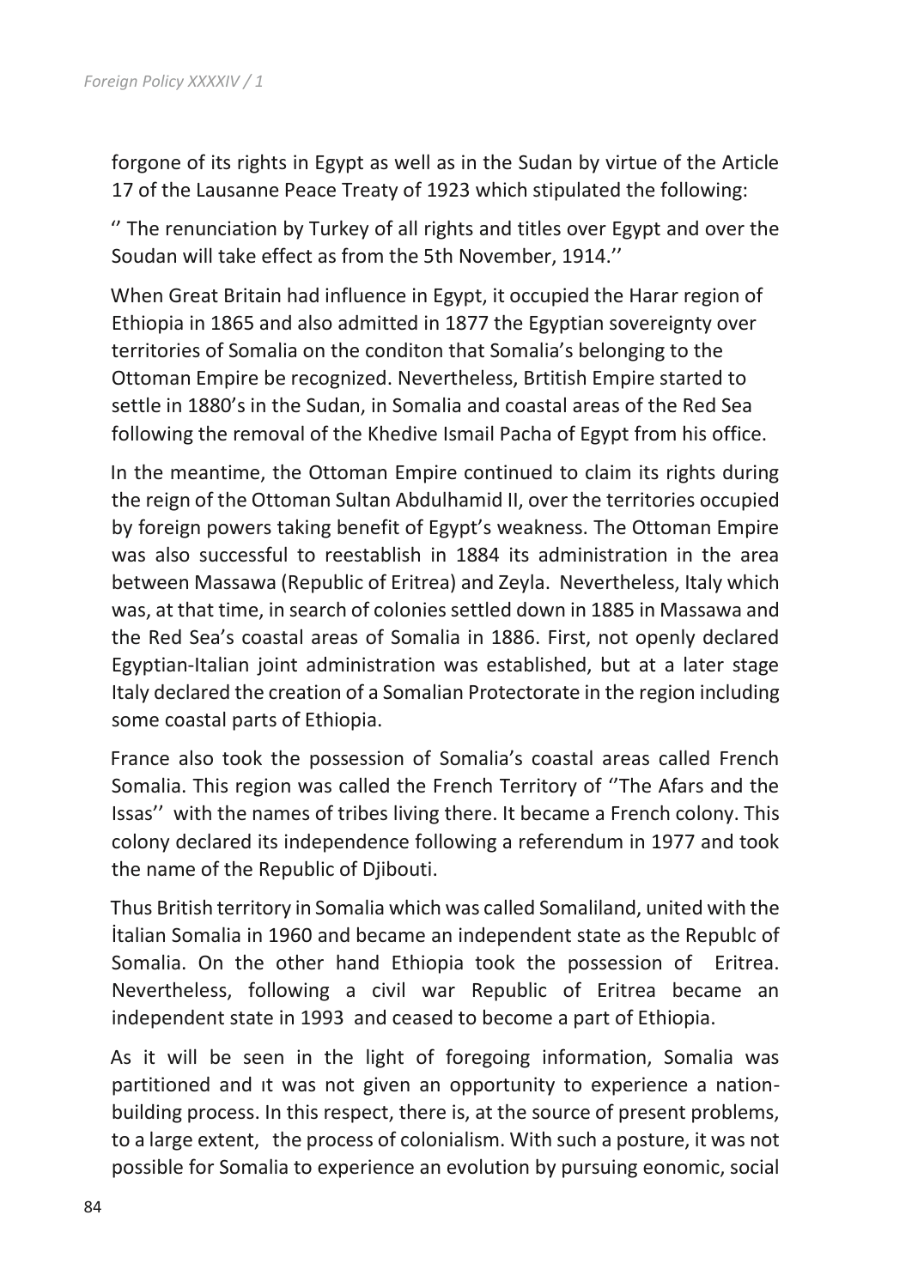and political developments in the World. Thus, Somalia,like other African countries had a bad colonial experience.

At this point we should keep im mind the fact that at the beginning of the 20th Centurry there were only three independent countries in Africa: Liberia, Abyssinia (Ethhiopia) and South Africa).

Although we did not make a specific reference to Somalia, when it was emphasized the strategic importance of the African continent, obviously there is a particular strategic value of Somalia. As a matter of fact, it did not escape the attention that Somalia was located in a dominant situation at the exit of the sea lane from the Suez Canal to the Red Sea on the way to Indian Subcontinent. British control of Somaliland together with Egypt is a clear indication of Somalia's particular strategic value.

As is known Somalia is different from other African countries whic faced civil wars because of their religious, linguistic and ethnic diversity of their social structure. The main problem in Somalia, however, was the result of the conflict of interests among various tribes and clans. Serious problems faced by Somalia are as follows: failure in the completion of nation-state building like other African countries, hunger, poverty, internal hostilities underdevelopment in economic and democratic terms, terrorism (El Shabaab and El Qaeda), Islamic fundamentalism, human trafficking, environmental issues (drought and the dumping of toxic waste in Somali waters by foreign vessels).<sup>74</sup>

As different from other African countries it is observed that the whole state structure collapsed in 1991. In the aftermath of a coup d'état engineered against the dictator Muhammad Siad Barre a civil war began. Despite the efforts spent by the international community and UN peace keeping operations it was not possible to prevent violence and terrorism and establish public order. In 1992, UN Peace Keeping Force UNISOM- I, was sent to Somalia, later it continued as UN-USA joint operation under the name of UNITAF. On the demand of the UN ,Turkey also took part in UNITAF and the Turkish Government decided to put at the UN disposal a mechanized detachment as Turkish contingent. The Turkish contingent arrived at Somalia

<u>.</u>

<sup>74</sup> Mehmet Özkan, Turkey's Involvement in Somalia, Assessment of a State-Building in Progress, SETA (Foundation for Political,Economic and Social Research), Ankara, 2014, pp.24-25.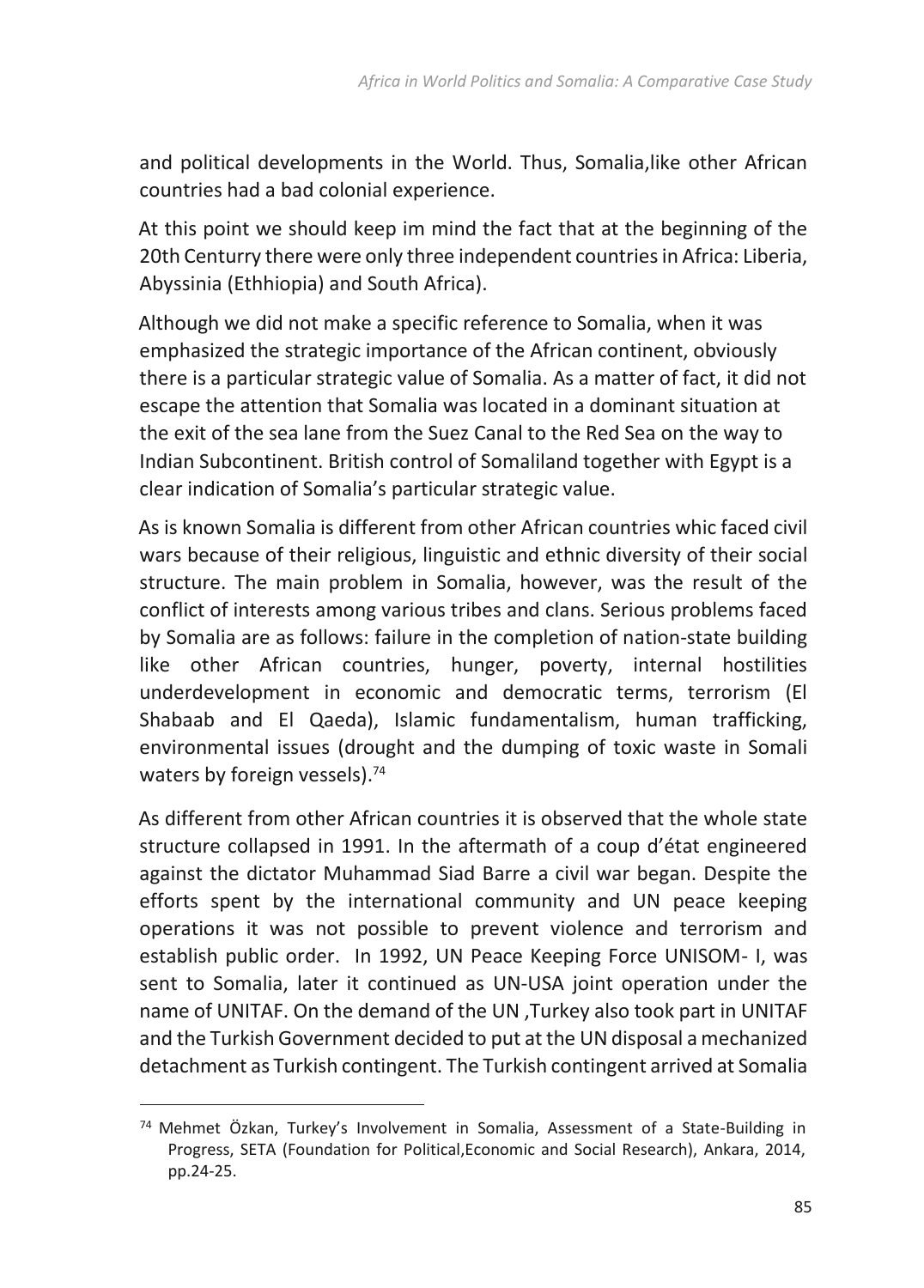on 15 January 1993. At a later stage a Turkish general (Çevik Bir) was appointed as the commander of UNISOM- II set up by the UN. In 1995,UN peace keeping force was withdrawn from Somalia. Despite the fact that the UN was successful, it is observed that leaders in Somalia did not have good success to protect the integrity of their country.

Turkey participated in various peacekeeping operations after the Korean war and it has gained an important experience.

In Somalia which was deprived of any state authority, there was a total anarchy as a result of internal hostilities, terrorist attacks and especially acts of El Shabaab terorist organization. At the end, efforts spent for a settlement led to the formation of a provisional administration. In 2000 a provisional federal government was formed. Nevertheless terrorist attacks and civil war continued.

It is known that Somalia has remained in the area of influence of international terrorism. As a matter of fact, following the withdrawal of Soviet forces from Afghanistan, plenty of mujahedin took part in Islamic terrorist activities from 1992 on in Algeria, Yemen, Chechenia and some other Moslem countries including Somalia. Osama bin Ladin who fought against the Soviet occupation armies together with Afghan mujahedin played an important role in terrorist actitivies in East Africa. Bin Ladin's name had been variously linked to terrorist operations in Egypt, Yemen, Somalia, Saudi Arabia and the US.<sup>75</sup> This example indicates that international terrorism could be very much influential in the countries such as Afghanistan and Somalia where no strong state authority exists and an anarchic environment prevails. On the other hand these countries could be used as headquarters of international terrorist movements.

In the meantime since 2005, a major securiy issue occurred off the Somalia's coastline caused by piracy threatening the safety of international sea ways. The necessity was felt to take international measures in order to prevent terrorist attacks and acts of kidnapping directed against commercial vessels.

In this context, Turkey has taken an active role in combatting piracy in the Gulf of Aden. Upon the continuation of the threats on this international

 $\overline{a}$ 

<sup>75</sup> Michael Griffin, Reaping the Whirlwind, The Taliban Movement in Afghanistan,Pluto Press,London, Sterlin/Virginia,2001,pp.133-140.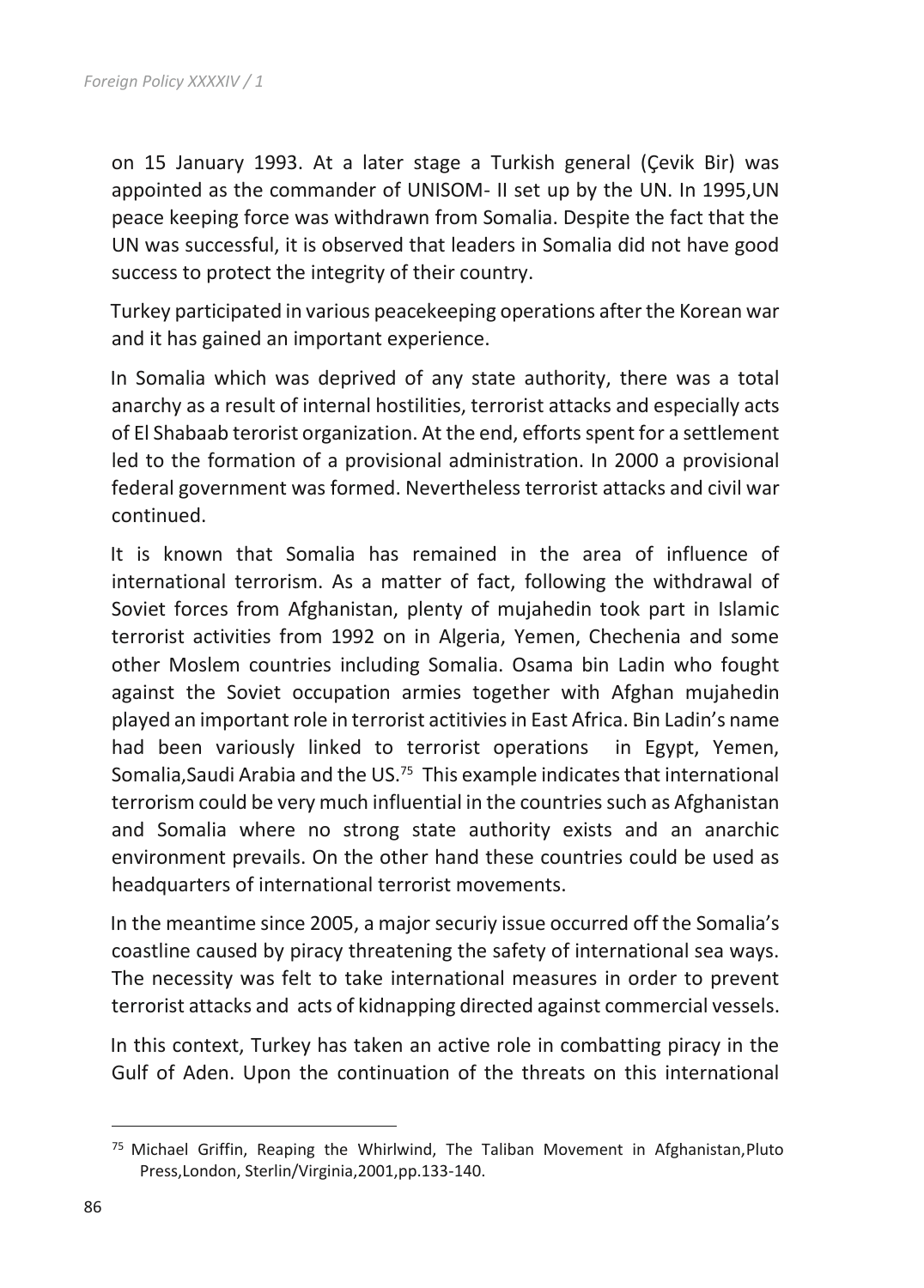seaway which is very much important for world trade, a Combined Task Force was formed by the UN Security Council. Turkey contributed to this international force in 2009 and Turkish Giresun and Gediz fregates each was sent for four month mission to serve in the sea off the coast of Somalia. According to the authorization of the Turkish Parliament Turkish armed forces would not engage in ground operations against piracy and armed robbery. İnstead it would provide protection to Turkish merchant and military ships within its task areas. In 2010 Gemlik and Gelibolu fregates participated in the task force.<sup>76</sup>

In 2009 one of the leaders of the Somalian Government Sharif Sheikh Ahmed was elected as President of the Republic. He took initiatives for the settlement of the Somalian situation. First and Second Istanbul Conferences where Turkey had a leading role as well as London Conference and activities of Somalia Contact Group could be cited among international efforts. On the other hand Turkey took some initiatives to ensure contacts between Somalia and Somaliland.

İn the light of the foregoing information, difficulties of Somalia to realize its nation-state could be clearly seen. At the end, Somalia is characterized as a failed state.

It would be interesting to resort to a comparison taking into consideration two examples which have general and superficial similarities with Somalia. The first of this examples is Afghanistan. Afghanistan also was categorized among failed states. Nevertheless, Afghanistan, like Somalia, has a significant geostrategic value. Due to its peculiar location, Afghanistan has been able to survive as an independent state, thus becoming a buffer zone between the Russian and British Empires. Foreign intervention (latest the Soviet military action) continued in Afghanistan until recently and Afghanistan turned out to become the hub of drug trafficking as well as intenational terrorism. Diversity of ethnic structure and conflicts among different tribes have played a significant role over the destiny of the country. Like in Somalia, international community had to intervene also in Afghanistan for state building. In both countries many important strides have been up to now realized.

1

<sup>76</sup> Mehmet Özkan, op. cit, pp. 32-33.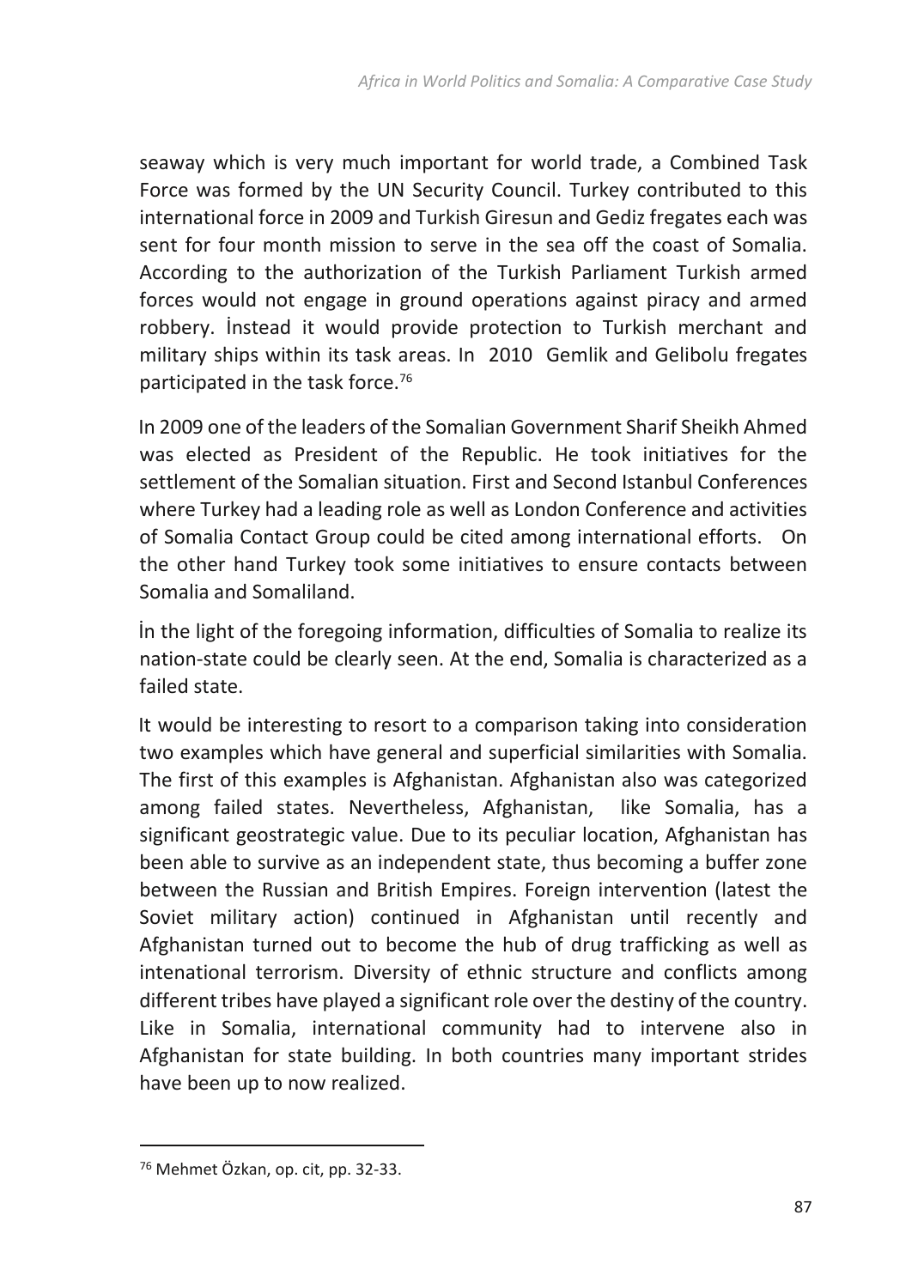In this context, it would be interesting to touch upon another country which may have some similarities with two other cases. This country is Switzerland. Ethnic diversity, geopolitical location as well as topographic peculiarities of Switzerland have similarities with those of Afghanistan. Switzerland remained in the middle of French, German and Italian zones of influence in a strategically important region of Europe. Its difference from Afghanistan was the continued cultural influence over ethnic groups in the country from neighboring countries such as France, Germany and Italy. In other terms, as different from Switzerland, Afghanistan has no neighboring states which had completed their nation-states with similar ethnic identity in Afghanistan's population. Nevertheless, Afghanistan did not become a Switzerland. On the other hand, Switzerland was able to unite all ethnic groups in a Swiss consciousness and prevented conflicts of interests among themselves, thus preventing external interventions in their internal affairs. At the end, Switzerland was successful to protect its own interests with Swiss identity and attained a high level of prosperity.

Profound differences or striking similarities of Afghanistan, Somalia and Switzerland could undoubtedly be an interesting comparative case study. Naturally it would be possible to explain reasons of this development, with the evolution of Switzerland in a different geographical, philosophical and political environment within the historical context. Switzerland experienced Renaissance and Reformation movements as well as Enlightenment in Europe, taking benefit of all these and also contributing to them on its own part.

Provocations of imperialist powers and their contributions to the present disorder in Somalia, internal divisions as well as the fact that Somalia did not experience the process of enlightenment led to the well-known actual developments.

In 1998 Turkey adopted, for strategic reasons, a policy of outreach to Africa and implemented this policy. As a result of this, it has been observed concrete developments in every area of Turkish-African relations: Bilateral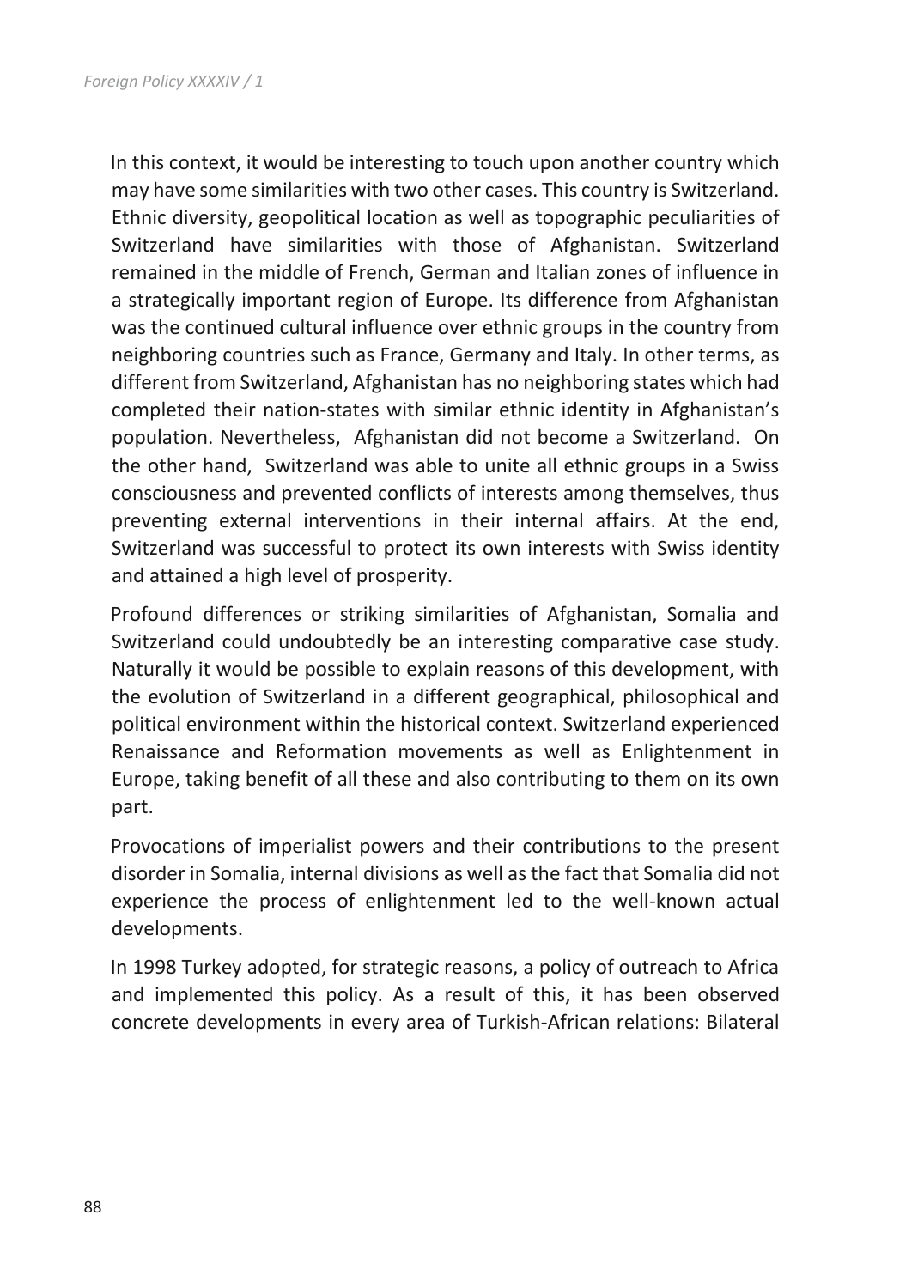political, economic and trade relations, air links, technical assistance programs etc.<sup>77</sup>

A host of assessments were made outside Turkey regarding the Turkish policy of outreach to Africa. Since those assessments do not remain within the scope of our study, we will not touch upon details of such assessments. Nevertheless, it should be admitted that Turkey's policy of outreach to Africa has been a strategic success story for the Turkish Foreign Policy.<sup>78</sup>

Turkey reserved a special place to Somalia in its African policy. In particular, upon the indifferent posture of the international community regarding Somalia's serious problems such as poverty, internal hostilities, drought, and bad governance, Turkey adopted for Somalia very comprehensive humanitarian assistance as well as technical assistance programs. In 2011, the then Prime Minister Recep Tayyip Erdoğan paid a visit to Somalia with a very large delegation consisting of technicians and high officials carrying out on the spot studies. Thus first steps to an intensifed Turkish assistance to Somalia started. Prime Minister Erdoğan, with his initiative, made an appeal to the international communitiy and international organizations. Specifically he wanted to draw the attention of the United Nations on the situation in Somalia. Turkey's effortrs instigated, in a certain way, the international community. After his visit to Somalia, Prime Minister Erdoğan, addressed also the UN General Assembly and called for humanitarian assistance to Somalia as well as assistance for state-building.<sup>79</sup>

As we know Turkish International Cooperation and Coordination Agency (TIKA) is carrying out humanitarian, technical and development assistance programs in Somalia.

1

<sup>77</sup> Numan Hazar, Turkey in Africa: The Implementation of the Action Plan and an Evaluation after Fifteen Years, Center for Middle Eastern Strategic Studies (ORSAM), Report No.124, July 2012 ( A Trilingual Report in French –original-,English and Turkish).

<sup>78</sup> Numan Hazar. Turkey's Policy of Outreach to Africa, An Assessment, Journal of Business, Economics and Political Science (JOBEPS), Volume 4,Number 7, April 2015, Turgut Özal University ,Ankara 2015,pp 3-11

 $79$  Sevim Varlıklar, Turkish Development Aid to Somalia: The Humanitarian Showcase of a Middle Power, University of Wroclaw, Faculty of Social Sciences, Institute of International Studies, Wroclaw 2013,pp.59-60.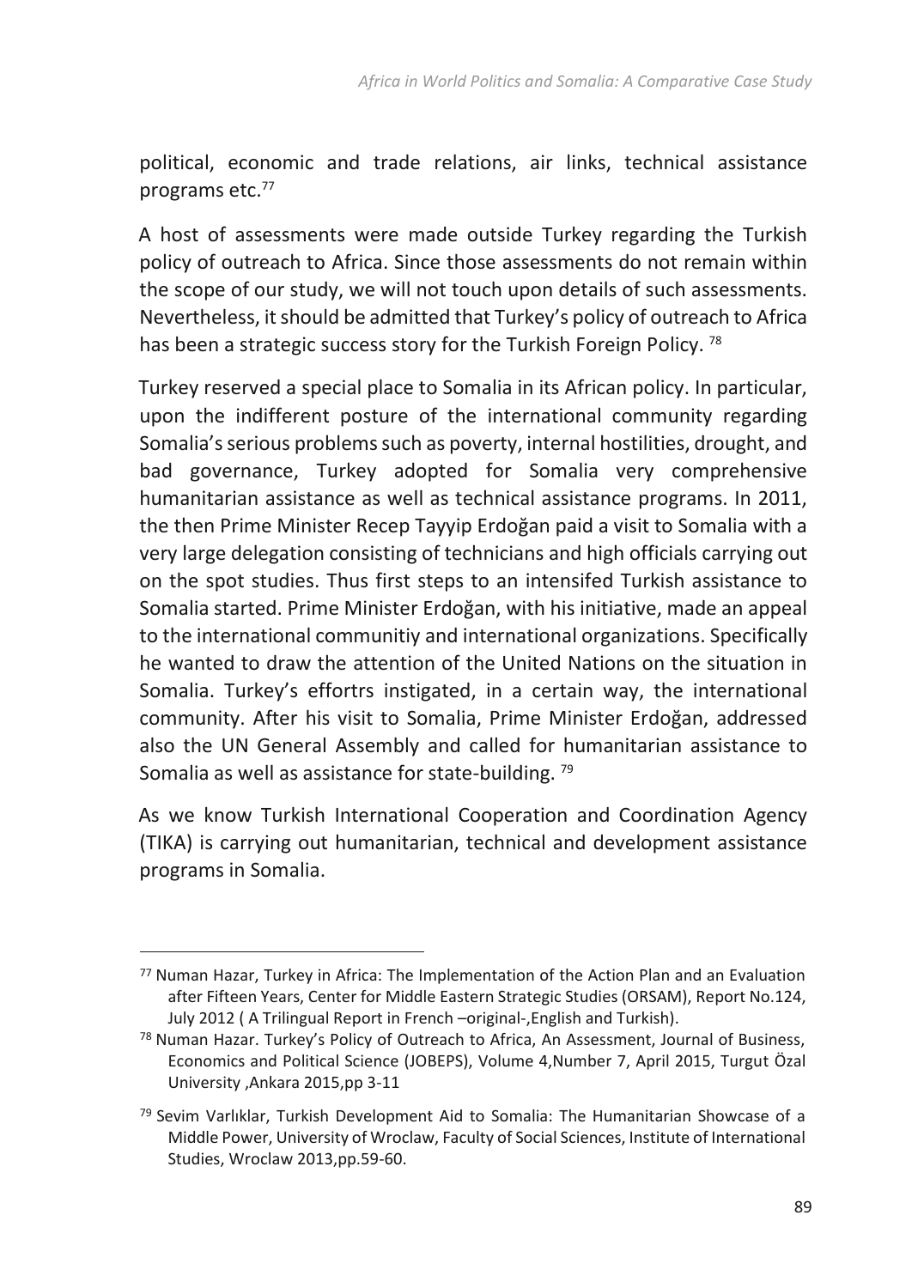As far as international repercussions of Turkey's policy of assistance to Somalia are concerned, there are also some assessments to the effect that Turkey would create high expectations in Somalia and Somali politicians would exploit Turkey's support.<sup>80</sup>

On the other hand, it is indicated that Turkish initiative in Somalia resulted in a significant gain for Turkey's visibility and it was very efficient on Somali people. This state of affairs was beneficial for Turkey, Nevertheless, it is said, there are great risks for creating deceptions due to high expectations. On the other hand, it is criticised that Turkey resorted alone to a commitment in Somalia without any coordination with France or the United States, countries both present in Somalia. 81

In conclusion, it is very natural that Turkey shows a keen interest in Somalia and spends efforts to help solving Somalia's problems within the context of its African policy, taking into account its historical and cultural ties with this country.

In view of the Turkish policy of outreach to Africa it can also be said that Turkey's approach to Somalia has been significant and successful. There is

 $\overline{a}$ 

<sup>80</sup> Sevim Varlıklar, Turkish Development Aid to Somalia: The Humanitarian Showcase of a Middle Power, University of Wroclaw, Faculty of Social Sciences, Institute of International Studies, Wroclaw 2013,pp.69-70.

<sup>81</sup> Gabrielle Angey, La recomposition de la politique étrangère turque en Afrique subsaharienne, Entre diplomatie publique et acteurs privés, Institut Français des Relations Internationales (IFRI), Notes de l'IFRI, Mars 2014,Paris, pp.30-31.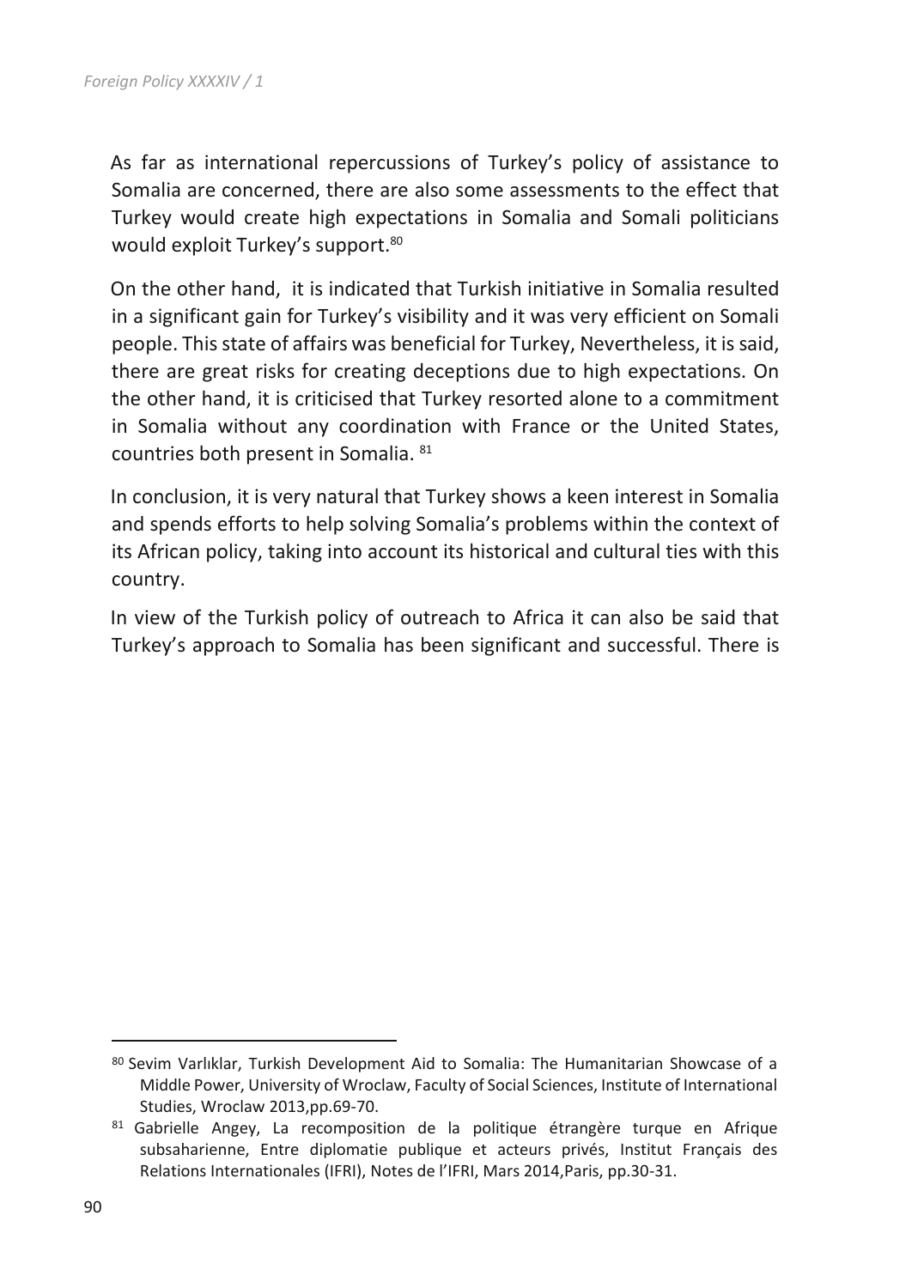no doubt, such an approach will contribute to the regional and international peace and stability.